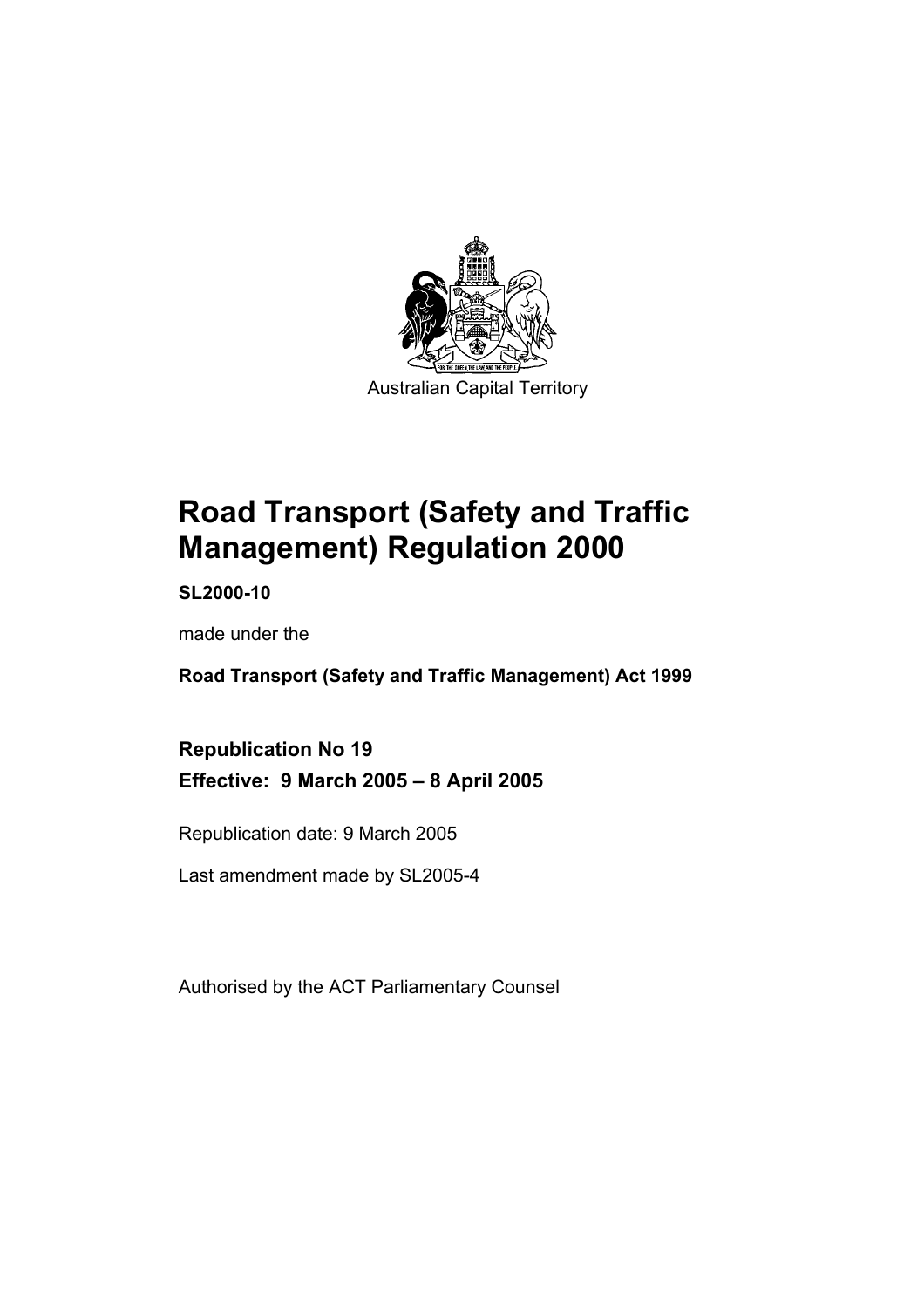#### **About this republication**

#### **The republished law**

This is a republication of the *Road Transport (Safety and Traffic Management) Regulation 2000*, made under the *Road Transport (Safety and Traffic Management) Act 1999* (including any amendment made under the *Legislation Act 2001*, part 11.3 (Editorial changes)) as in force on 9 March 2005*.* It also includes any amendment, repeal or expiry affecting the republished law to 9 March 2005.

The legislation history and amendment history of the republished law are set out in endnotes 3 and 4.

#### **Kinds of republications**

The Parliamentary Counsel's Office prepares 2 kinds of republications of ACT laws (see the ACT legislation register at www.legislation.act.gov.au):

- authorised republications to which the *Legislation Act 2001* applies
- unauthorised republications.

The status of this republication appears on the bottom of each page.

#### **Editorial changes**

The *Legislation Act 2001*, part 11.3 authorises the Parliamentary Counsel to make editorial amendments and other changes of a formal nature when preparing a law for republication. Editorial changes do not change the effect of the law, but have effect as if they had been made by an Act commencing on the republication date (see *Legislation Act 2001*, s 115 and s 117). The changes are made if the Parliamentary Counsel considers they are desirable to bring the law into line, or more closely into line, with current legislative drafting practice.

This republication includes amendments made under part 11.3 (see endnote 1).

#### **Uncommenced provisions and amendments**

If a provision of the republished law has not commenced or is affected by an uncommenced amendment, the symbol  $\mathbf{U}$  appears immediately before the provision heading. The text of the uncommenced provision or amendment appears only in the last endnote.

#### **Modifications**

If a provision of the republished law is affected by a current modification, the symbol  $\mathbf{M}$ appears immediately before the provision heading. The text of the modifying provision appears in the endnotes. For the legal status of modifications, see *Legislation Act 2001*, section 95.

#### **Penalties**

The value of a penalty unit for an offence against this republished law at the republication date is—

- (a) if the person charged is an individual—\$100; or
- (b) if the person charged is a corporation—\$500.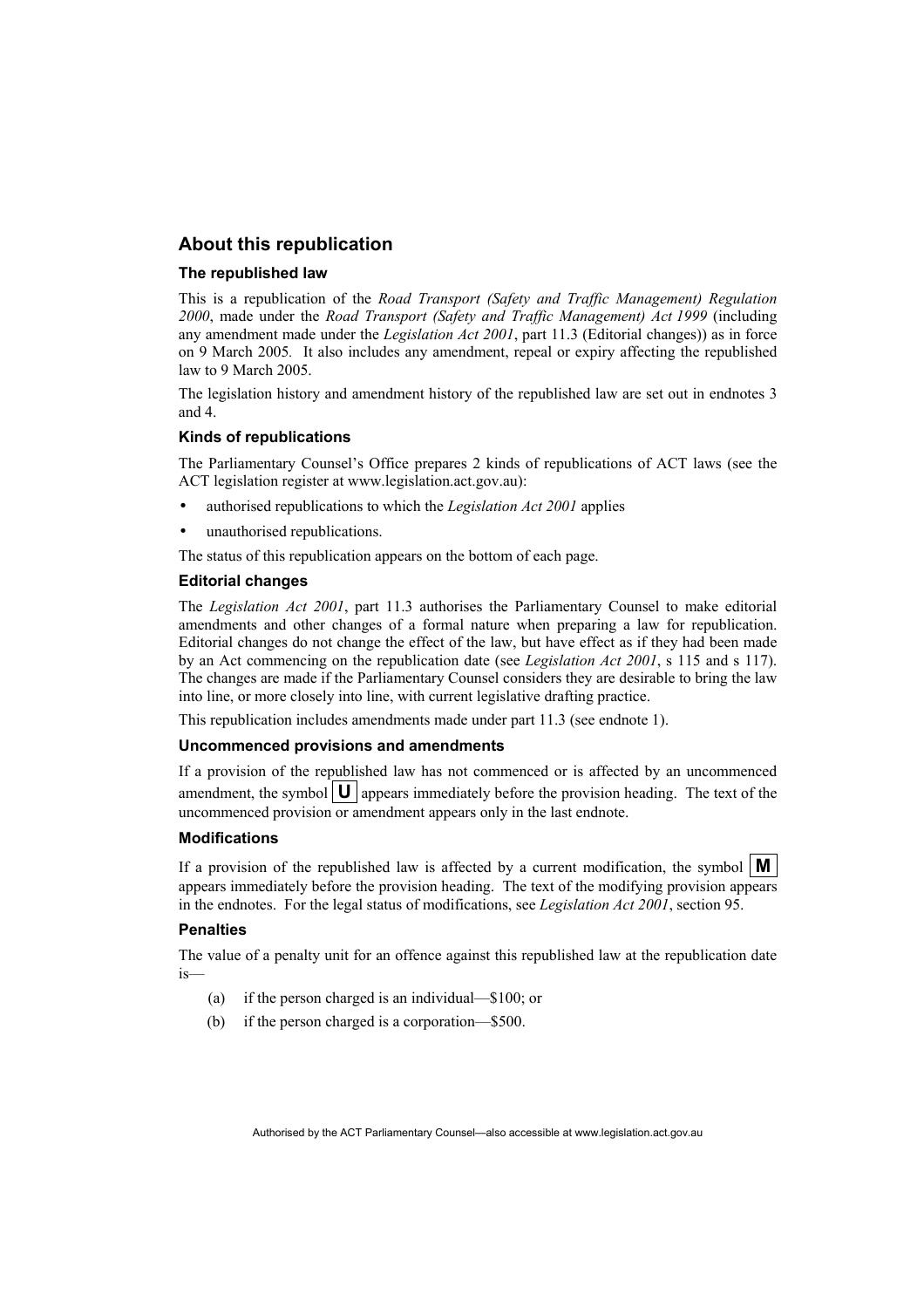

# **Road Transport (Safety and Traffic Management) Regulation 2000**

made under the

**Road Transport (Safety and Traffic Management) Act 1999** 

# **Contents**

Page

### **Chapter 1 Preliminary**

|     | Name of regulation                                           |   |
|-----|--------------------------------------------------------------|---|
| 3   | Definitions-the dictionary                                   | 2 |
| 4   | <b>Notes</b>                                                 |   |
| 4A  | Offences against regulation—application of Criminal Code etc |   |
| 4B  | Offences against regulation are strict liability offences    |   |
| 4C. | General defence of accident or reasonable effort             |   |

R19 09/03/05 Road Transport (Safety and Traffic Management) Regulation 2000 Effective: 09/03/05-08/04/05

contents 1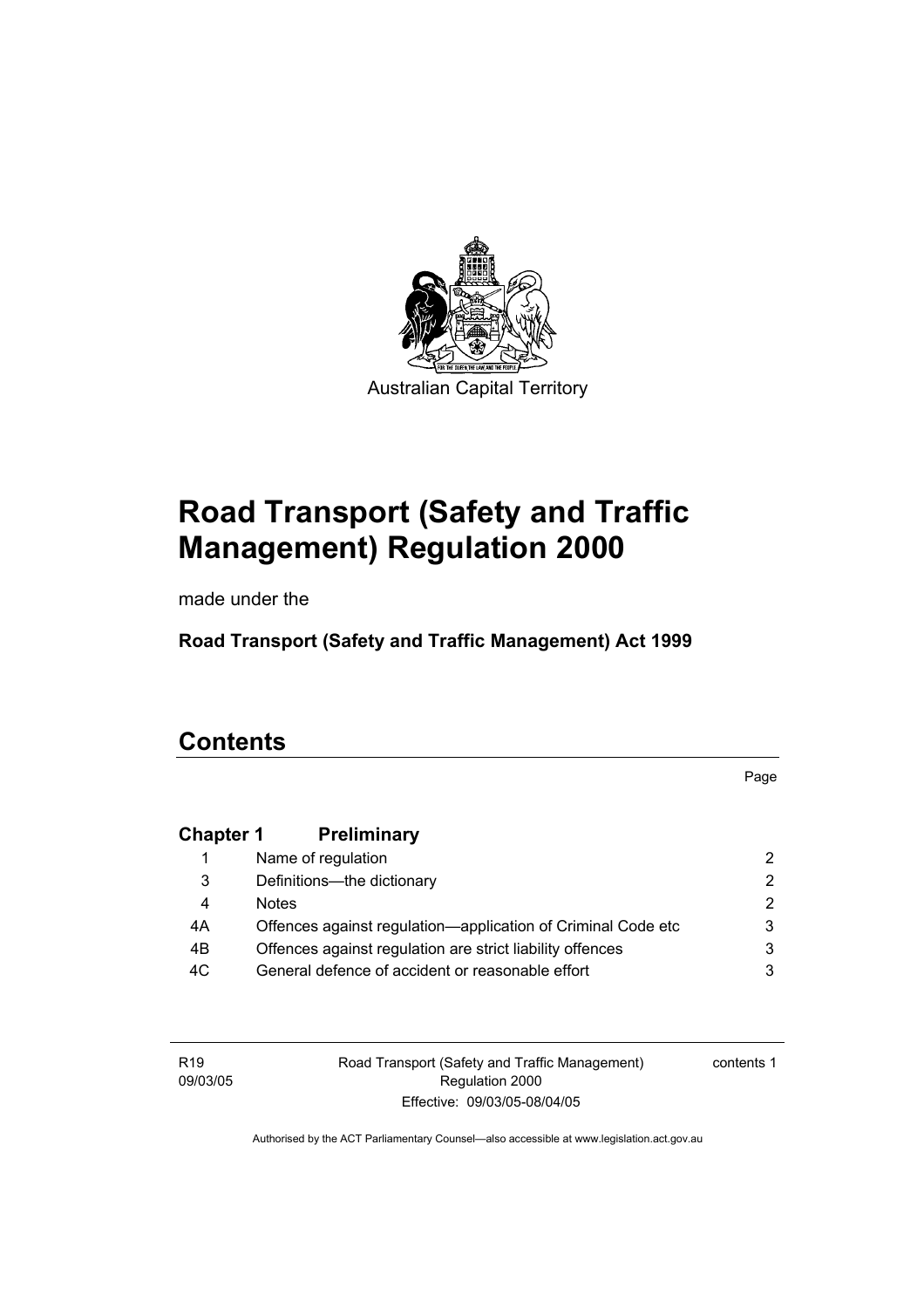#### **Contents**

|                  |                                                                                                                                                      | Page           |
|------------------|------------------------------------------------------------------------------------------------------------------------------------------------------|----------------|
| <b>Chapter 2</b> | <b>Australian Road Rules</b>                                                                                                                         |                |
| <b>Part 2.1</b>  | <b>Incorporation into ACT law</b>                                                                                                                    |                |
| 5                | What are the Australian Road Rules                                                                                                                   | 4              |
| 6                | Incorporation of Australian Road Rules into ACT law                                                                                                  | $\overline{4}$ |
| <b>Part 2.2</b>  | How the Australian Road Rules are incorporated                                                                                                       |                |
| Division 2.2.1   | General                                                                                                                                              |                |
| $\overline{7}$   | References to another law of this jurisdiction etc                                                                                                   | $\overline{7}$ |
| Division 2.2.2   | <b>Other provisions for the Australian Road Rules</b>                                                                                                |                |
| 8                | ARR r 10 (2)-penalties for offences                                                                                                                  | $\overline{7}$ |
| 9                | ARR r 95—emergency stopping lane only signs                                                                                                          | $\overline{7}$ |
| 10               | ARR r 104-no truck signs                                                                                                                             | $\overline{7}$ |
| 11               | ARR r 151 (3) (b)-riding a motorbike or bicycle alongside more than 1<br>other rider                                                                 | 8              |
| 12               | ARR r 158 (2) (c)—other vehicles permitted to travel in bus lanes                                                                                    | 8              |
| 12A              | ARR r 170 (1)-driver not to stop in intersection unless permitted                                                                                    | 8              |
| 13               | ARR r 179 (1) (c)-stopping in a loading zone                                                                                                         | 8              |
| 14               | ARR r 199 (2)—stopping near a postbox                                                                                                                | 9              |
| 15               | ARR r 206 (2) (b), (c)—parking by people with disabilities permit<br>holders                                                                         | 9              |
| 16               | ARR r 207 (2) (a)—fees for parking in pay parking spaces                                                                                             | 9              |
| 16A              | ARR r 213 (5)-non-application in ACT                                                                                                                 | 10             |
| 17               | ARR r 215 (4)-lights required to be fitted to a vehicle                                                                                              | 10             |
| 18               | ARR r 216 (3)—towing a vehicle at night or in hazardous weather                                                                                      |                |
|                  | conditions                                                                                                                                           | 10             |
| 19               | ARR r 220 (3)—using lights on vehicles that are stopped                                                                                              | 10             |
| 20               | ARR r 221 (f)—using hazard warning lights on buses carrying children                                                                                 | 11             |
| 21               | ARR r 222—using warning lights on buses carrying children                                                                                            | 11             |
| 22               | ARR r 225-use of radar detectors                                                                                                                     | 11             |
| 22A<br>23        | ARR r 236 (6)—hitchhiking, roadside commerce etc permitted<br>ARR r 240 (2)—wheeled recreational devices and toys not to be used<br>on certain roads | 11<br>12       |

| contents 2 |
|------------|
|------------|

contents 2 Road Transport (Safety and Traffic Management) Regulation 2000 Effective: 09/03/05-08/04/05

R19 09/03/05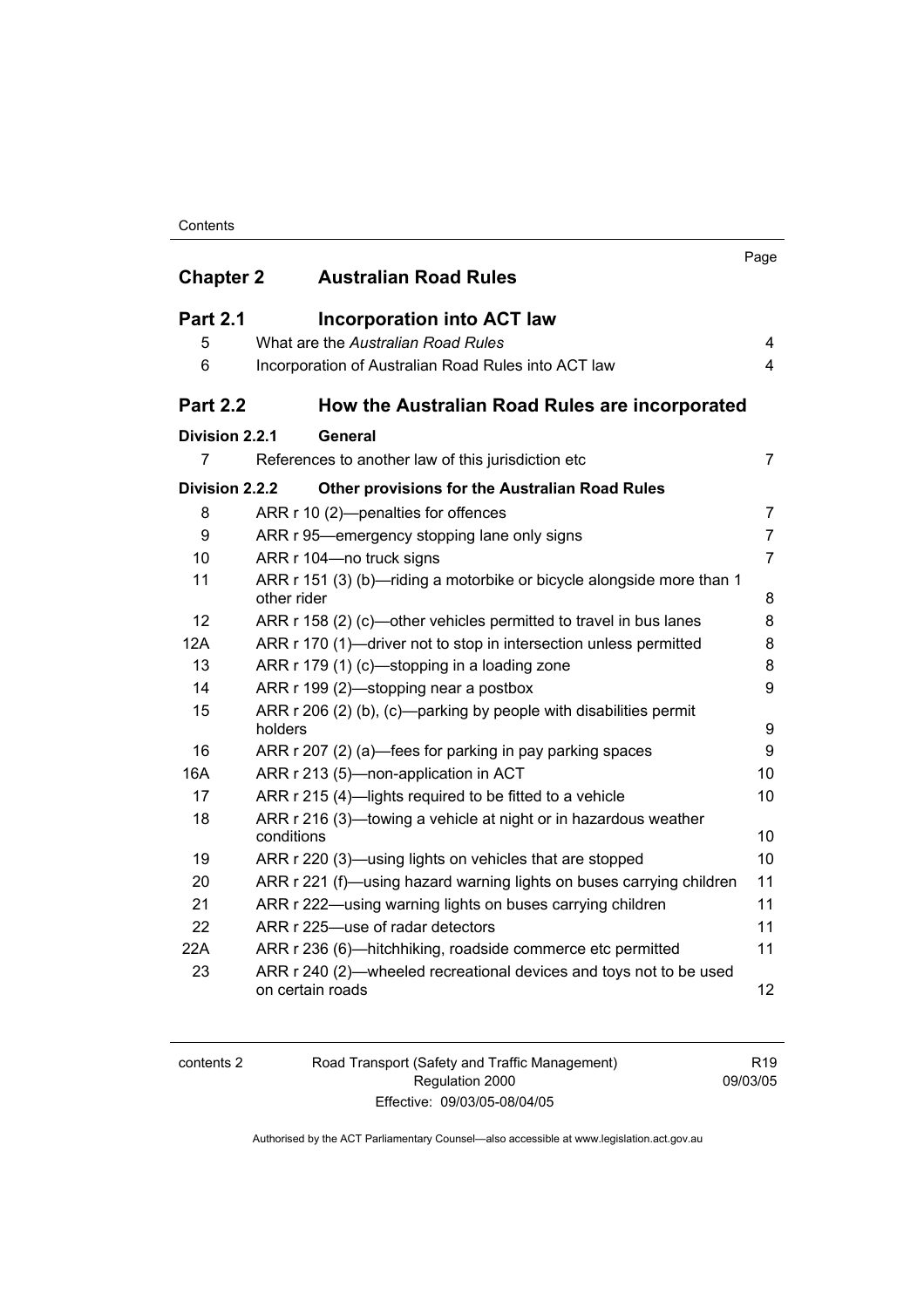|                       |                                                                            | Page |  |
|-----------------------|----------------------------------------------------------------------------|------|--|
| 23B                   | ARR r 266 (3) (b)—wearing of seatbelts by passengers under 16 years<br>old | 13   |  |
| 24                    | ARR r 266 (7)—wearing of seatbelts by passengers under 16 years old        | 14   |  |
| 25                    | ARR r 267 (3)—certificates of exemption from wearing seatbelts             |      |  |
| 26                    | ARR r 270 (3)—wearing motorbike helmets                                    | 14   |  |
| 27                    | ARR r 271 (6)-riding on motorbikes                                         | 14   |  |
| 27A                   | ARR r 280 (2) (a)—other vehicles to which B light rules apply              | 15   |  |
| 28                    | ARR r 287 (3) (e), (4)—duties of participants in crashes                   | 15   |  |
| 29                    | ARR r 289 (1) (g)—driving on a nature strip                                | 16   |  |
| 30                    | ARR r 298—driving with a person in or on a trailer                         | 16   |  |
| 31                    | ARR r 310 (3), (4)—exemption for road workers etc                          | 17   |  |
| 32                    | ARR r 313-postal workers                                                   | 18   |  |
| 33                    | ARR dict-definitions for dictionary                                        | 18   |  |
| <b>Part 2.3</b>       | <b>Additional ACT road rules</b>                                           |      |  |
| <b>Division 2.3.1</b> | Noise and other nuisances                                                  |      |  |
| 37                    | Making unnecessary engine noise                                            | 21   |  |
| 38                    | Emission of waste oil or grease                                            | 21   |  |
| Division 2.3.2        | Driver and passenger safety                                                |      |  |
| 39                    | Safety of persons on trailers                                              | 22   |  |
| 40                    | Passengers in sidecars to be seated                                        | 23   |  |
| Division 2.3.3        | <b>Trailers and towing</b>                                                 |      |  |
| 41                    | Number of vehicles that may be drawn                                       | 24   |  |
| 42                    | Towing by vehicles under 4.5t                                              | 25   |  |
| Division 2.3.4        | <b>Lights on vehicles</b>                                                  |      |  |
| 43                    | Lights on motor vehicles generally                                         | 27   |  |
| Division 2.3.5        | <b>Stopping and parking</b>                                                |      |  |
| 44                    | Use of meters in metered parking areas                                     | 28   |  |
| 45                    | Parking in metered parking spaces                                          | 30   |  |
| 46                    | Temporary closure of metered parking spaces                                | 30   |  |
| 47                    | Misuse of parking meters                                                   | 30   |  |
| 48                    | Interfering with parking meters etc                                        | 31   |  |
|                       |                                                                            |      |  |

R19 09/03/05 Road Transport (Safety and Traffic Management) Regulation 2000 Effective: 09/03/05-08/04/05

contents 3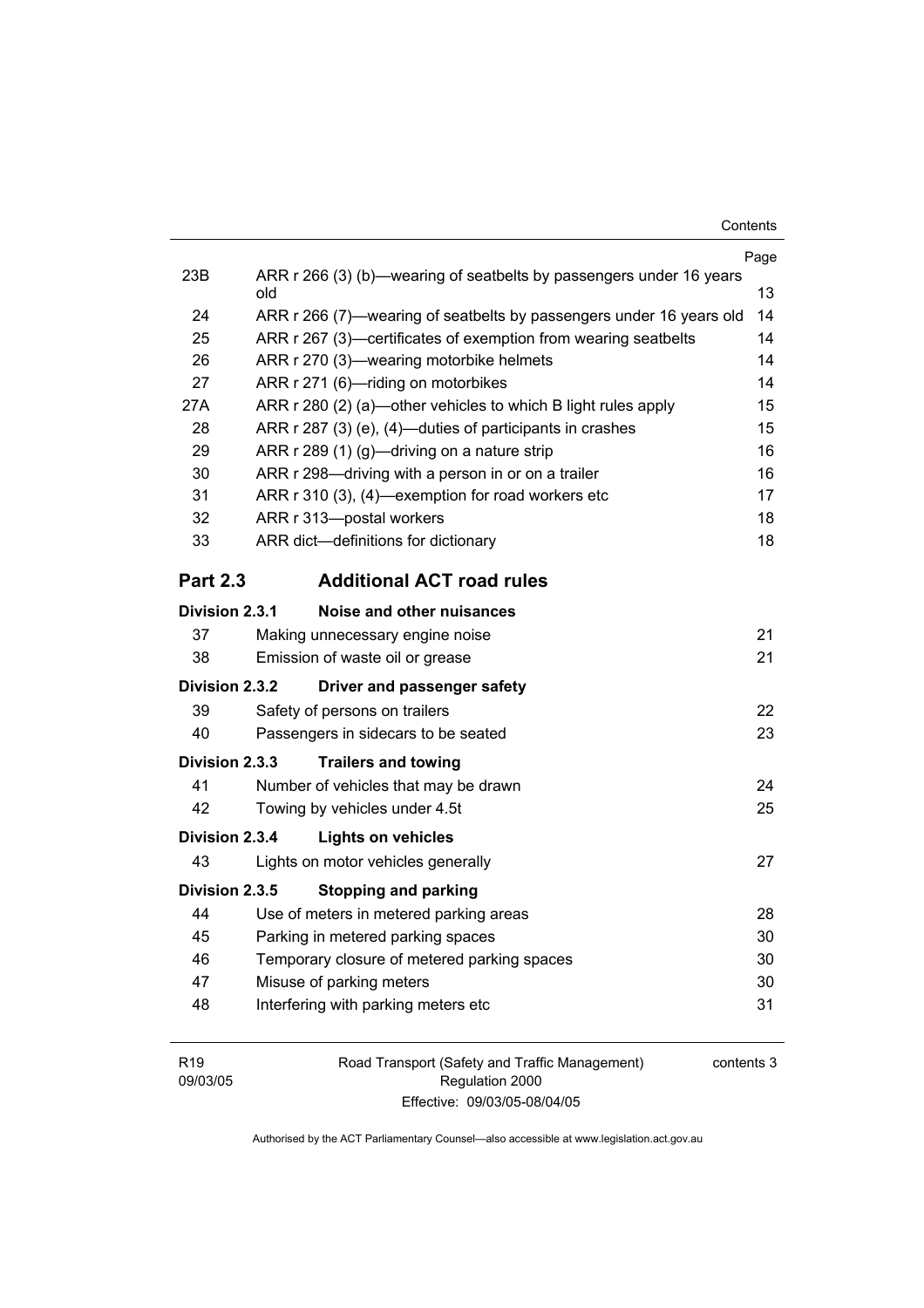#### **Contents**

|                 |                                                                                           | Page |
|-----------------|-------------------------------------------------------------------------------------------|------|
| 49              | Use of tickets in ticket parking areas                                                    | 31   |
| 50              | Parking in ticket parking spaces                                                          | 33   |
| 51              | Temporary closure of ticket parking spaces                                                | 33   |
| 52              | Use of false or damaged parking tickets etc                                               | 34   |
| 53              | Misuse of ticket machines                                                                 | 35   |
| 54              | Interfering with parking ticket machines etc                                              | 35   |
| 55              | Removing parking tickets etc                                                              | 35   |
| 56              | Unauthorised use and revocation of mobility parking scheme authorities 36                 |      |
| 57A             | Stopping public buses in bus zones and at bus stops                                       | 36   |
| 58              | Stopping in an emergency etc or to comply with another law                                | 37   |
| Division 2.3.6  | Miscellaneous other road rules                                                            |      |
| 59              | Carrying dangerous substances                                                             | 38   |
| 60              | Interrupting funeral processions etc                                                      | 39   |
| 61              | Driving on roads closed to traffic                                                        | 39   |
| 62              | Use of wheeled recreational devices and wheeled toys on roads                             | 39   |
| <b>Part 2.4</b> | <b>Other provisions</b>                                                                   |      |
| 63              | Devices that are prescribed traffic control devices                                       | 41   |
| 64              | Preventing prescribed traffic control devices being clearly visible                       | 41   |
| 65              | Use of do not overtake turning vehicle sign                                               | 42   |
| 66              | Approvals etc by road transport authority                                                 | 42   |
| 67              | Exemption from requirement about riding on motorbikes                                     | 43   |
| 68              | Defence of complying with direction of police officer or authorised<br>person             | 43   |
| 69              | Exemption for driver of police vehicles                                                   | 43   |
| 70              | Exemption for driver of emergency vehicles                                                | 44   |
| 71              | Stopping and parking exemption for police and emergency vehicles and<br>authorised people | 44   |

contents 4 Road Transport (Safety and Traffic Management) Regulation 2000 Effective: 09/03/05-08/04/05

R19 09/03/05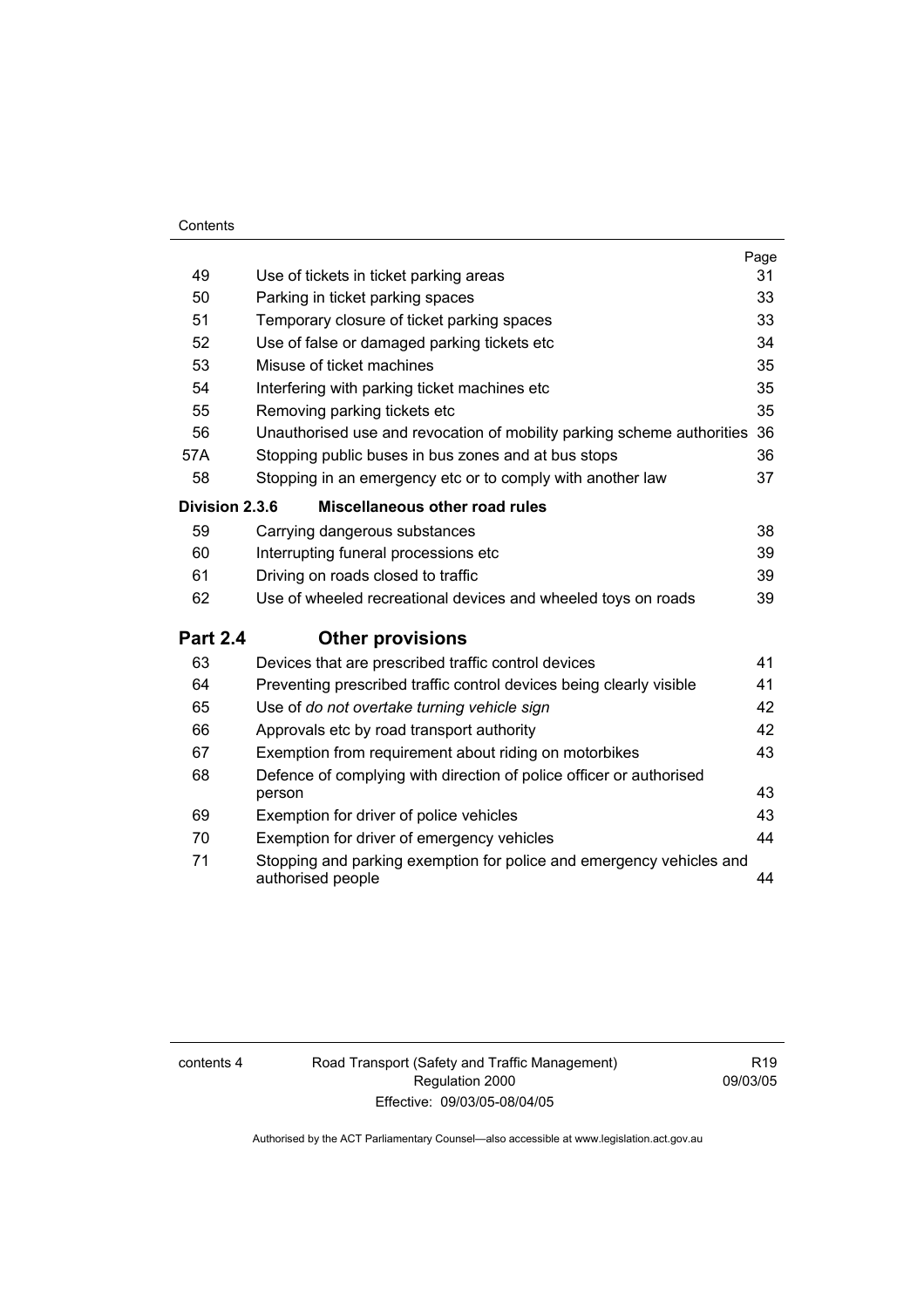|                             |                                                                                | Contents   |
|-----------------------------|--------------------------------------------------------------------------------|------------|
| <b>Chapter 3</b>            | <b>Parking</b>                                                                 | Page       |
|                             |                                                                                |            |
| <b>Part 3.1</b>             | <b>Parking schemes</b>                                                         |            |
| Division 3.1.1              | <b>Metered parking schemes</b>                                                 |            |
| 72                          | Metered parking schemes                                                        | 46         |
| 73                          | Metered parking areas                                                          | 46         |
| 74                          | Parking meters                                                                 | 46         |
| 75                          | Metered parking spaces                                                         | 47         |
| Division 3.1.2              | <b>Ticket parking schemes</b>                                                  |            |
| 75A                         | Parking authorities                                                            | 47         |
| 75B                         | Parking authority guidelines                                                   | 47         |
| 76                          | Ticket parking schemes-road transport authority                                | 48         |
| 76A                         | Ticket parking schemes-parking authority                                       | 48         |
| 77                          | Ticket parking areas                                                           | 49         |
| 78                          | Ticket parking spaces                                                          | 49         |
| 79                          | <b>Ticket machines</b>                                                         | 49         |
| 80                          | Parking tickets                                                                | 49         |
| 81                          | Duration of parking tickets                                                    | 50         |
| Division 3.1.3              | <b>Heavy vehicle parking</b>                                                   |            |
| 82                          | Definitions for div 3.1.3                                                      | 50         |
| 83                          | References in div to land adjoining residential land                           | 51         |
| 84                          | Vehicle parked partly on residential land                                      | 51         |
| 85                          | Parking of certain vehicles on residential land prohibited                     | 51         |
| 86                          | Parking of certain vehicles on land adjoining residential land prohibited      | 52         |
| 87                          | Parking of certain commercial vehicles on land with multi-unit<br>developments | 53         |
| 88                          | Daily infringement                                                             | 54         |
| 89                          | Codes of practice                                                              | 54         |
| 90                          | Notice of codes of practice etc                                                | 55         |
| 91                          | Application for exemption                                                      | 55         |
| 92                          | Decision on application for exemption                                          | 55         |
| 93                          | <b>Endorsement of certificates</b>                                             | 58         |
| 94                          | Variation of conditions of exemptions                                          | 58         |
| R <sub>19</sub><br>09/03/05 | Road Transport (Safety and Traffic Management)<br>Regulation 2000              | contents 5 |

Authorised by the ACT Parliamentary Counsel—also accessible at www.legislation.act.gov.au

Effective: 09/03/05-08/04/05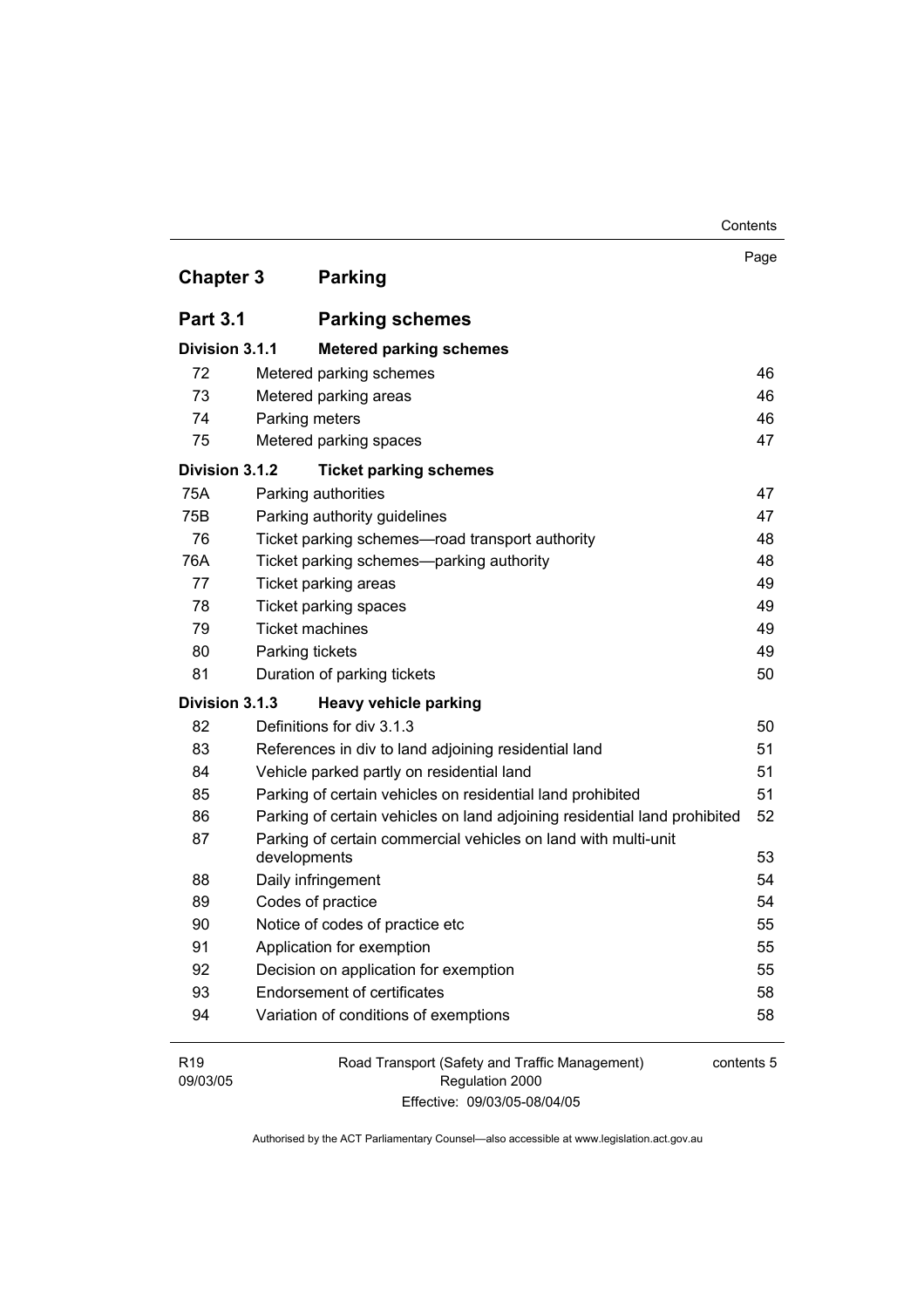|                  |                                                                                               | Page |
|------------------|-----------------------------------------------------------------------------------------------|------|
| 95               | Additional information by applicant                                                           | 59   |
| 96               | Loss etc of existing operator's certificate                                                   | 59   |
| 97               | Cancellation of existing operator's certificate etc                                           | 59   |
| Division 3.1.4   | <b>Miscellaneous</b>                                                                          |      |
| 97A              | Other powers to provide pay parking                                                           | 61   |
| 98               | Overlapping schemes                                                                           | 61   |
| 98A              | Income from ticket parking scheme                                                             | 61   |
| 98B              | Costs of ticket parking scheme                                                                | 62   |
| 99               | Trailers not separately chargeable                                                            | 62   |
| <b>Part 3.2</b>  | Parking permits and mobility parking scheme<br>authorities                                    |      |
| 100              | Parking permits                                                                               | 63   |
| 101              | Mobility parking scheme authorities                                                           | 64   |
| <b>Chapter 4</b> | <b>Traffic offence detection devices</b>                                                      |      |
| 102              | Definitions for ch 4                                                                          | 65   |
| 103              | Approved traffic offence detection devices                                                    | 67   |
| 103A             | Approval of police vehicle speedometers                                                       | 67   |
| 104              | Major testing of laser speed measuring devices                                                | 67   |
| 104A             | Major testing of other traffic offence detection devices                                      | 68   |
| 104B             | Certification and sealing of traffic offence detection devices                                | 69   |
| 105              | Use of digital camera detection devices                                                       | 70   |
| 105A             | Use of laser speed measuring devices                                                          | 71   |
| 105B             | Use of radar speed measuring devices                                                          | 72   |
| 106              | Approved people—testing and sealing                                                           | 73   |
| 107              | Approved people-use                                                                           | 73   |
| 107A             | Recording of digital camera detection device image files—Act, s 23 (2)<br>$(c)$ (ii)          | 73   |
| 107B             | Recording of traffic lights camera detection device image files—Act, s<br>23 (2) (c) (ii)     | 73   |
| 107C             | Verification of traffic lights camera detection device image files—Act, s<br>23 (2) (c) (iii) | 74   |

| contents 6 | Road Transport (Safety and Traffic Management) | R <sub>19</sub> |
|------------|------------------------------------------------|-----------------|
|            | Regulation 2000                                | 09/03/05        |
|            | Effective: 09/03/05-08/04/05                   |                 |

Authorised by the ACT Parliamentary Counsel—also accessible at www.legislation.act.gov.au

R19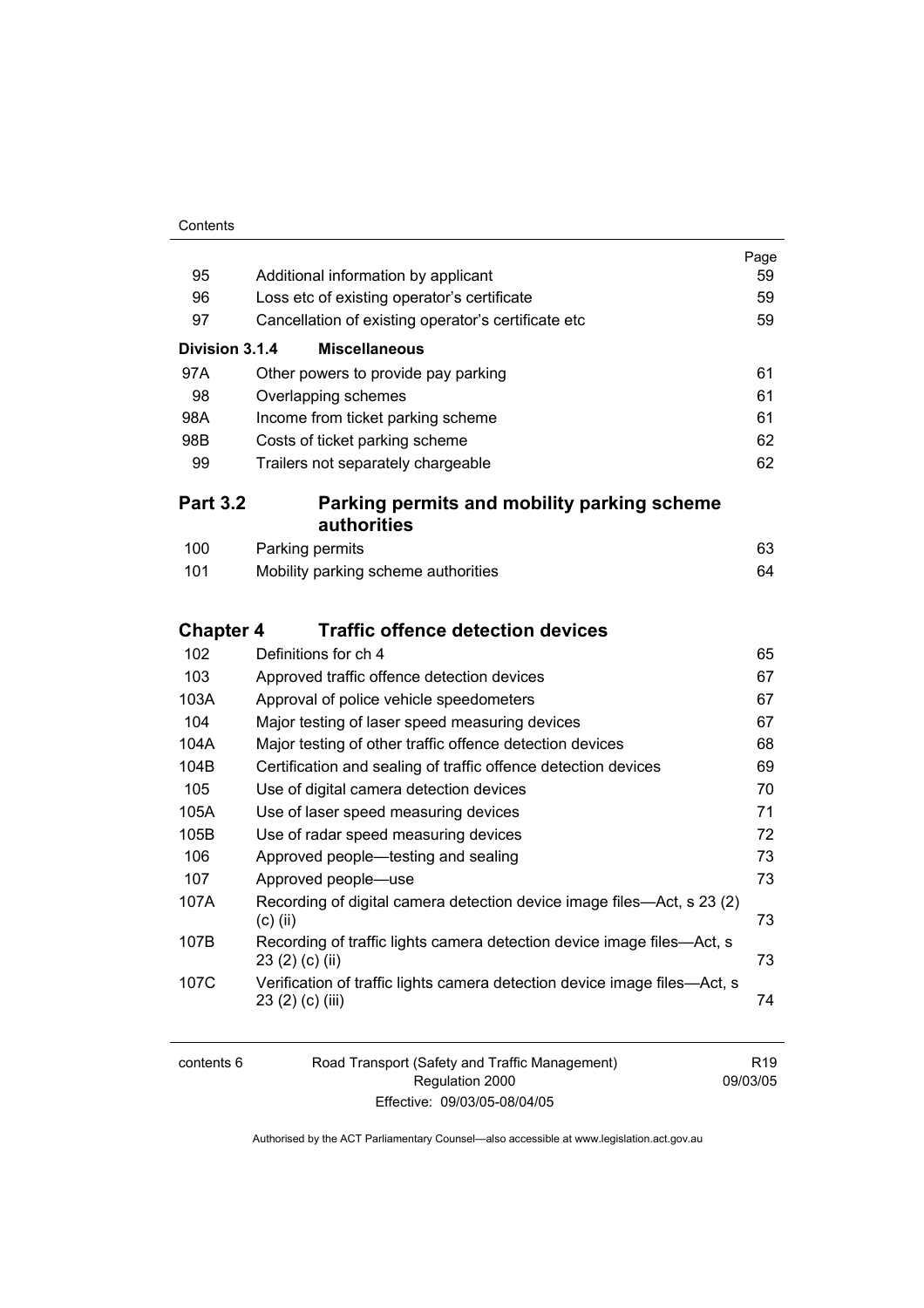|                   |                                                    | Contents   |
|-------------------|----------------------------------------------------|------------|
| 108               | Meaning of vehicle image codes                     | Page<br>75 |
| <b>Chapter 5</b>  | <b>Miscellaneous</b>                               |            |
| 109               | Additional powers of police                        | 79         |
| 110               | Prohibition on car minding                         | 79         |
| 111               | Removal of unattended vehicles from certain places | 80         |
| 112               | Disposal of impounded vehicles-Act, s 10K          | 80         |
| 112A              | Disposal of forfeited vehicles—Act, s 10K          | 82         |
| 113               | Responsible person to inspect driver licence       | 82         |
| 114               | Responsible person's consent                       | 82         |
|                   |                                                    |            |
| <b>Schedule 1</b> | <b>Meaning of location codes on images</b>         | 83         |
| <b>Part 1.1</b>   | <b>Digital camera detection devices</b>            | 83         |
| <b>Part 1.2</b>   | <b>Traffic lights camera detection devices</b>     | 87         |
|                   |                                                    |            |
| <b>Dictionary</b> |                                                    | 88         |
|                   |                                                    |            |
| <b>Endnotes</b>   |                                                    |            |
| 1                 | About the endnotes                                 | 98         |
| 2                 | Abbreviation key                                   | 98         |
| 3                 | Legislation history                                | 99         |
| 4                 | Amendment history                                  | 102        |
| 5                 | Earlier republications                             |            |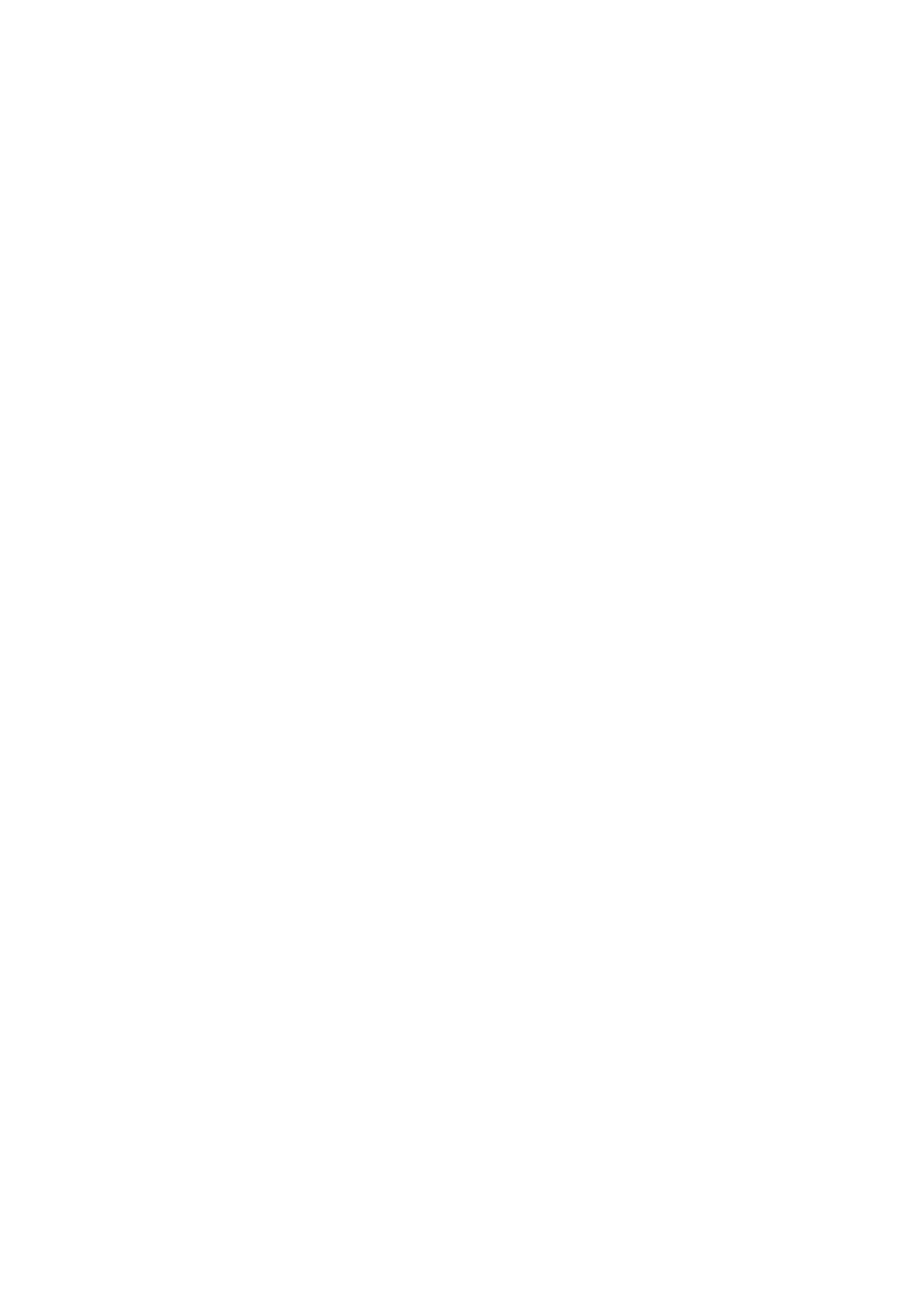

# **Road Transport (Safety and Traffic Management) Regulation 2000**

made under the

I

**Road Transport (Safety and Traffic Management) Act 1999** 

R19 09/03/05 Road Transport (Safety and Traffic Management) Regulation 2000 Effective: 09/03/05-08/04/05

page 1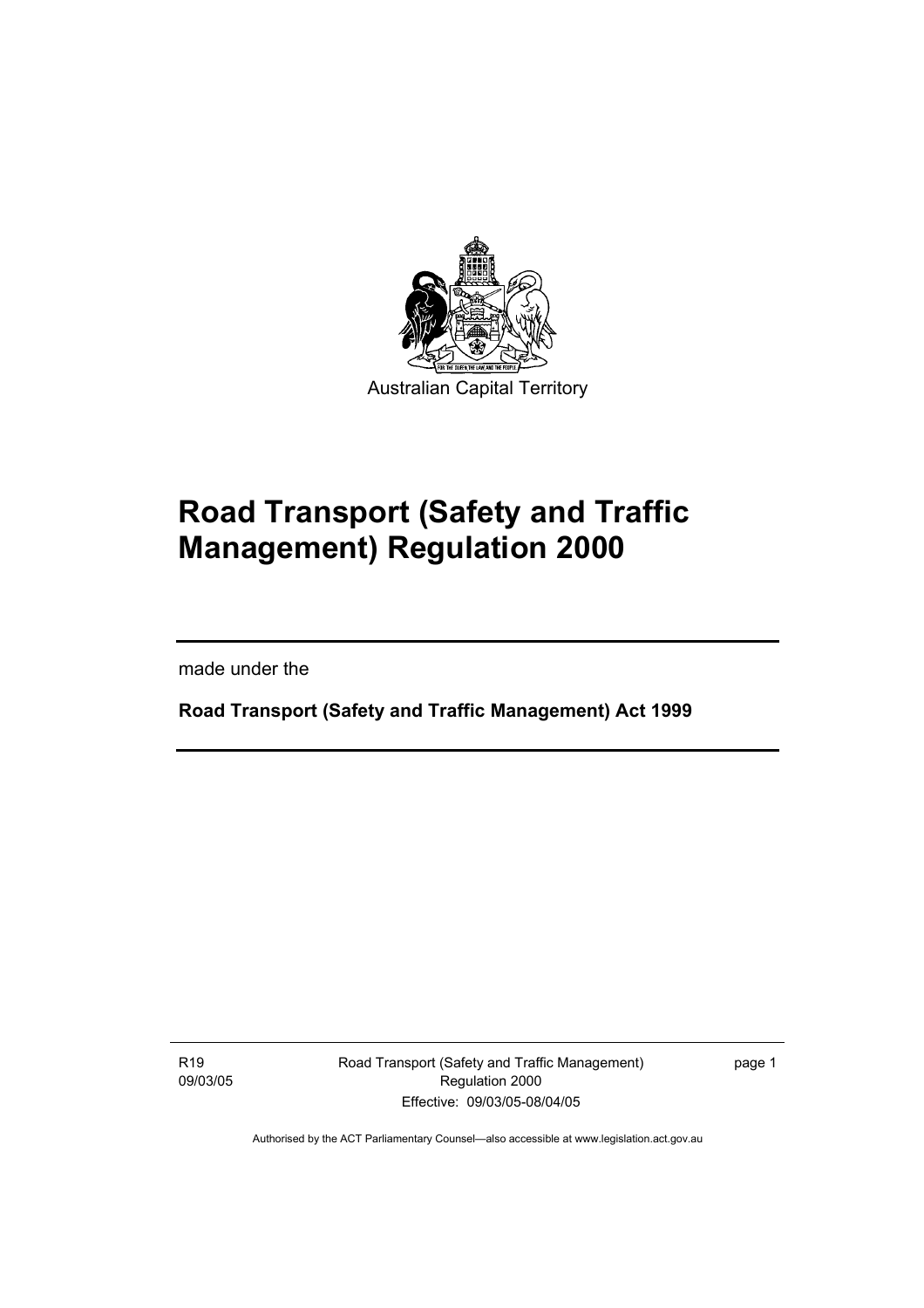#### **Chapter 1** Preliminary

Section 1

# **Chapter 1** Preliminary

**1 Name of regulation** 

This regulation is the *Road Transport (Safety and Traffic Management) Regulation 2000*.

#### **3 Definitions—the dictionary**

- (1) The dictionary at the end of this regulation is part of this regulation.
	- *Note 1* The dictionary defines certain terms used in this regulation, and includes references (*signpost definitions*) to other terms defined elsewhere in this regulation or elsewhere in the road transport legislation.

 For example, the signpost definition '*semitrailer*—see the *Road Transport (Vehicle Registration) Regulation 2000*, dictionary.' means the word 'semitrailer' is defined in that dictionary and the definition applies to this regulation.

- *Note 2* A definition in the dictionary (including a signpost definition) applies to the entire Act unless the definition, or another provision of the Act, provides otherwise or the contrary intention otherwise appears (see Legislation Act, s  $155$  and s  $156$  (1)).
- (2) The definitions in the dictionary do not apply to the Australian Road Rules unless this regulation provides otherwise.

#### **4 Notes**

A note in this regulation is explanatory and is not part of this regulation.

*Note* See the Legislation Act, s 127 (1), (4) and (5) for the legal status of notes.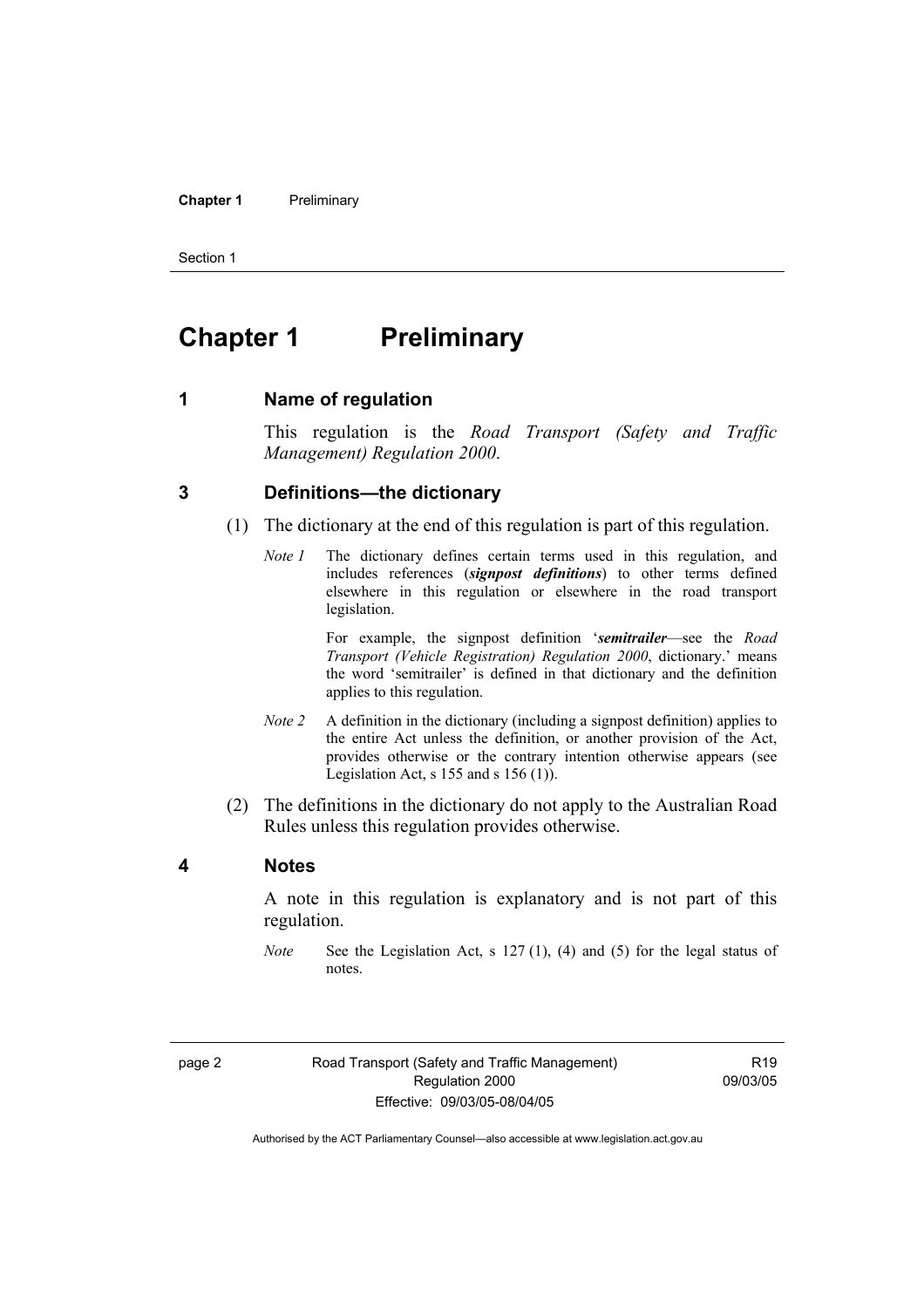#### **4A Offences against regulation—application of Criminal Code etc**

Other legislation applies in relation to offences against this regulation (including the Australian Road Rules).

*Note 1 Criminal Code*

The Criminal Code, ch 2 applies to an offence against this regulation (see Code, pt 2.1).

The chapter sets out the general principles of criminal responsibility (including burdens of proof and general defences), and defines terms used for offences to which the Code applies (eg *conduct*, *intention*, *recklessness* and *strict liability*).

#### *Note 2 Penalty units*

The Legislation Act, s 133 deals with the meaning of offence penalties that are expressed in penalty units.

*Note 3* The Australian Road Rules are to be read with, and as if they formed part of, this regulation (see s 6).

#### **4B Offences against regulation are strict liability offences**

An offence against this regulation (including the Australian Road Rules) is a strict liability offence.

#### **4C General defence of accident or reasonable effort**

Without limiting any other defence, it is a defence to an offence against this regulation (including the Australian Road Rules) if the defendant proves that the offence—

- (a) was the result of an accident; or
- (b) could not have been avoided by any reasonable efforts by the defendant.

page 3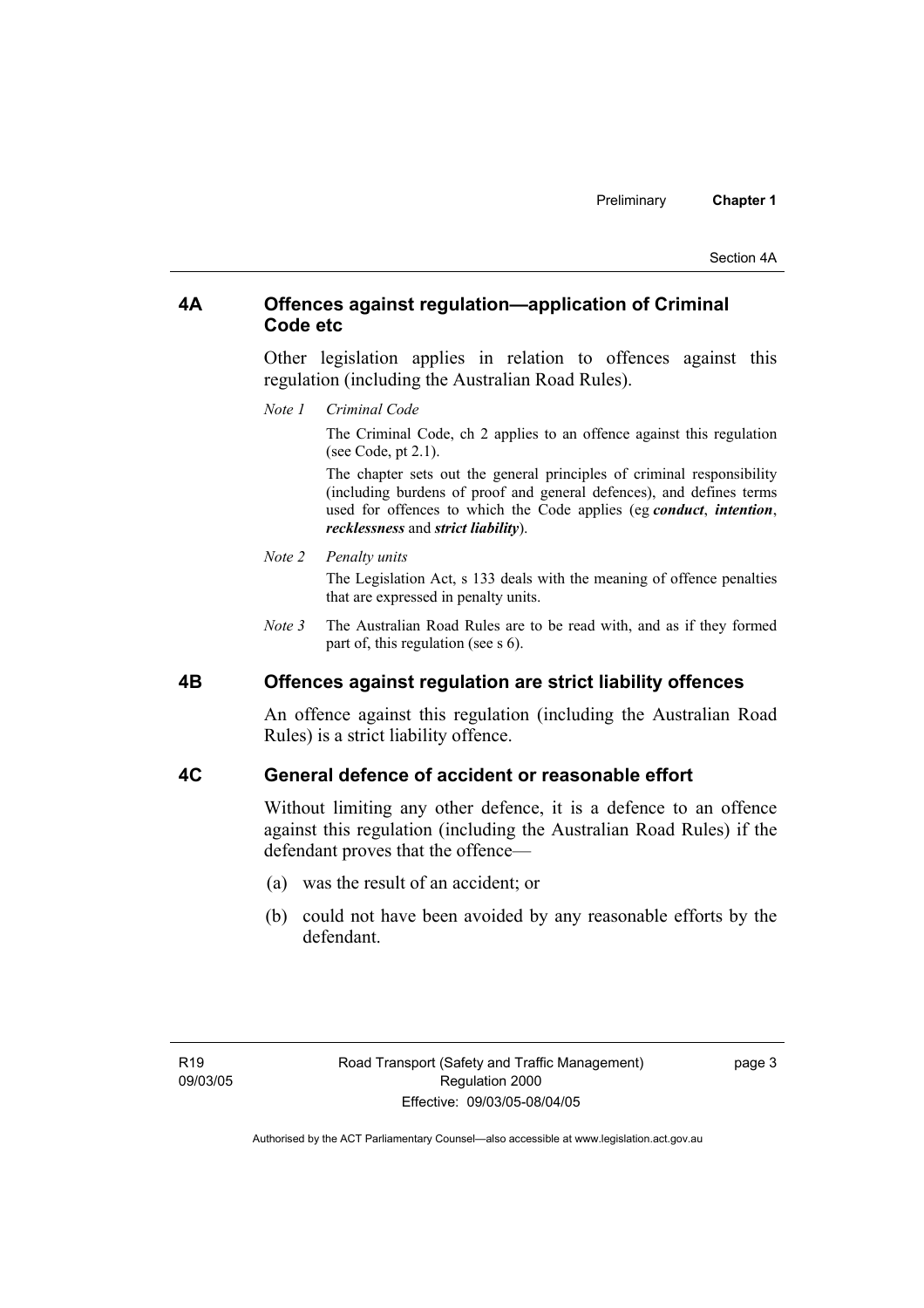**Chapter 2 Australian Road Rules**<br>**Part 2.1 Incorporation into ACT Incorporation into ACT law** 

Section 5

# **Chapter 2 Australian Road Rules**

# **Part 2.1 Incorporation into ACT law**

#### **5 What are the** *Australian Road Rules*

In this regulation, the *Australian Road Rules* are that part of the publication known as the Australian Road Rules, ISBN 0 7240 8874 1 published by the National Road Transport Commission on 22 October 2003 that consists of the rules approved by the Australian Transport Council under the *National Road Transport Commission Act 1991* (Cwlth).

*Note* The Australian Road Rules are available on the ACT legislation register (www.legislation.act.gov.au).

**6 Incorporation of Australian Road Rules into ACT law** 

- (1) The Australian Road Rules (other than rule 2) are to be read with, and as if they formed part of, this regulation.
- (2) Subsection (1) has effect subject to this regulation.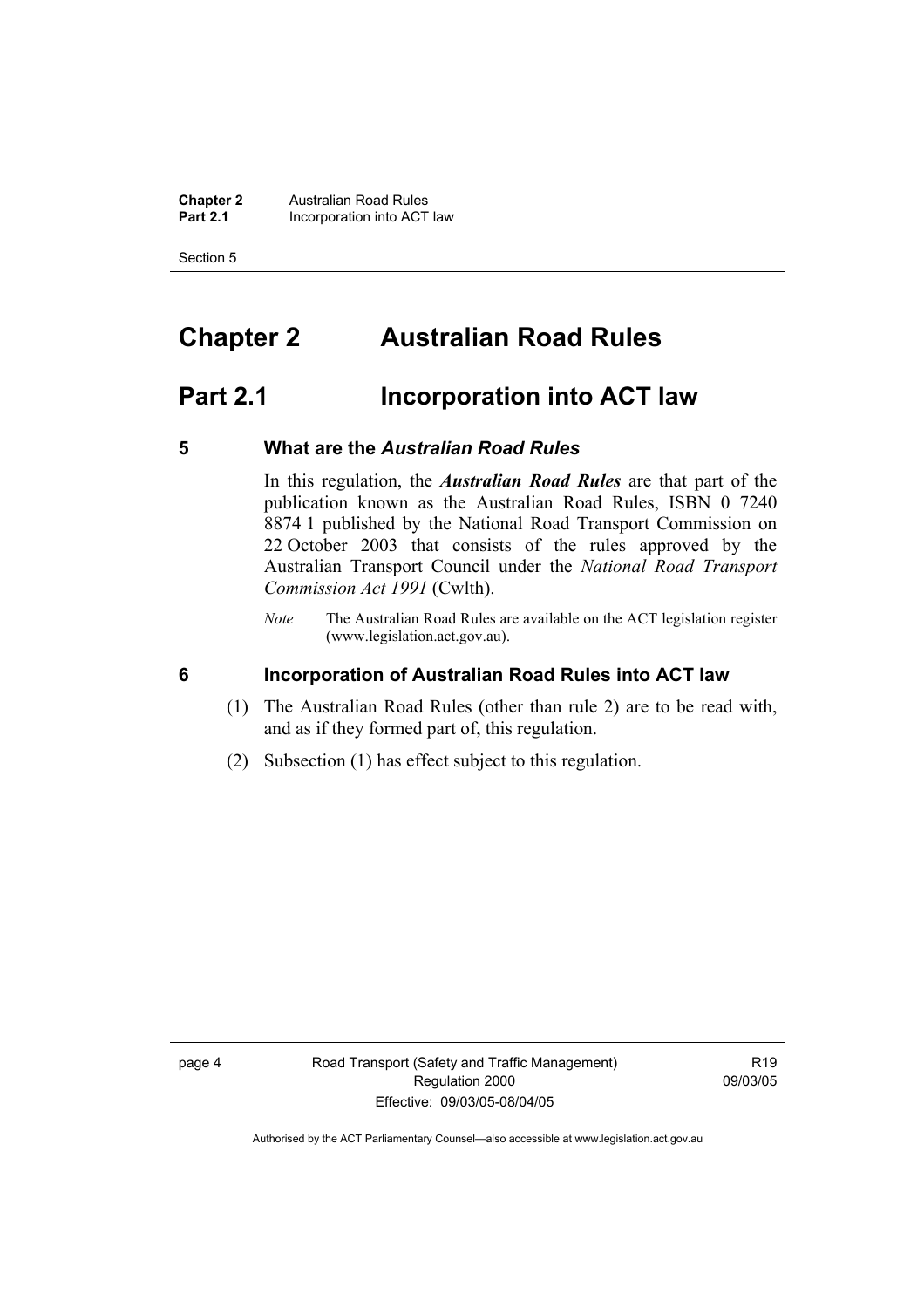# **Part 2.2 How the Australian Road Rules are incorporated**

### **Division 2.2.1 General**

*Note 1* The Australian Road Rules are not completely self-contained and need to be read with associated laws of each jurisdiction. Many of the rules provide for 'another law of this jurisdiction' to define terms used in the Australian Road Rules for application of the Australian Road Rules in the ACT, to permit things to be done in the ACT otherwise prohibited by the Australian Road Rules or to exempt persons in the ACT from complying with the Australian Road Rules.

| <b>ARR</b><br>provision | provision of this<br>regulation | <b>ARR provision</b>                        | provision of this<br>regulation |
|-------------------------|---------------------------------|---------------------------------------------|---------------------------------|
| 10(2)                   | 8                               | 270(3)                                      | 26                              |
| 95                      | 9                               | 271(6)                                      | 27                              |
| 104                     | 10                              | 280(2)(a)                                   | 27A                             |
| 151(3)(b)               | 11                              | $287(3)$ (e) and (4)                        | 28                              |
| 158 $(2)$ $(c)$         | 12                              | 289(1)(g)                                   | 29                              |
| 170(1)                  | 12A                             | 298                                         | 30                              |
| 179(1)(c)               | 13                              | $310(3)$ and $(4)$                          | 31                              |
| 199(2)                  | 14                              | 313                                         | 32                              |
| $206(2)$ (b) and<br>(c) | 15                              | dict, def <i>approved</i><br>bicycle helmet | 33(1)                           |
| 207(2)(a)               | 16                              | dict, def <i>authorised</i><br>person       | 33(1)                           |
| 213(5)                  | 16A                             | dict, def <i>emergency</i><br>worker        | 33(1)                           |
| 215(4)                  | 17                              | dict, def $GVM$                             | 33(2)                           |
| 216(3)                  | 18                              | dict, def <i>hazard</i><br>warning lights   | 33(3)                           |

*Note 2* The following table sets out the provisions of the Australian Road Rules for which provision is made by this part:

R19 09/03/05 Road Transport (Safety and Traffic Management) Regulation 2000 Effective: 09/03/05-08/04/05

page 5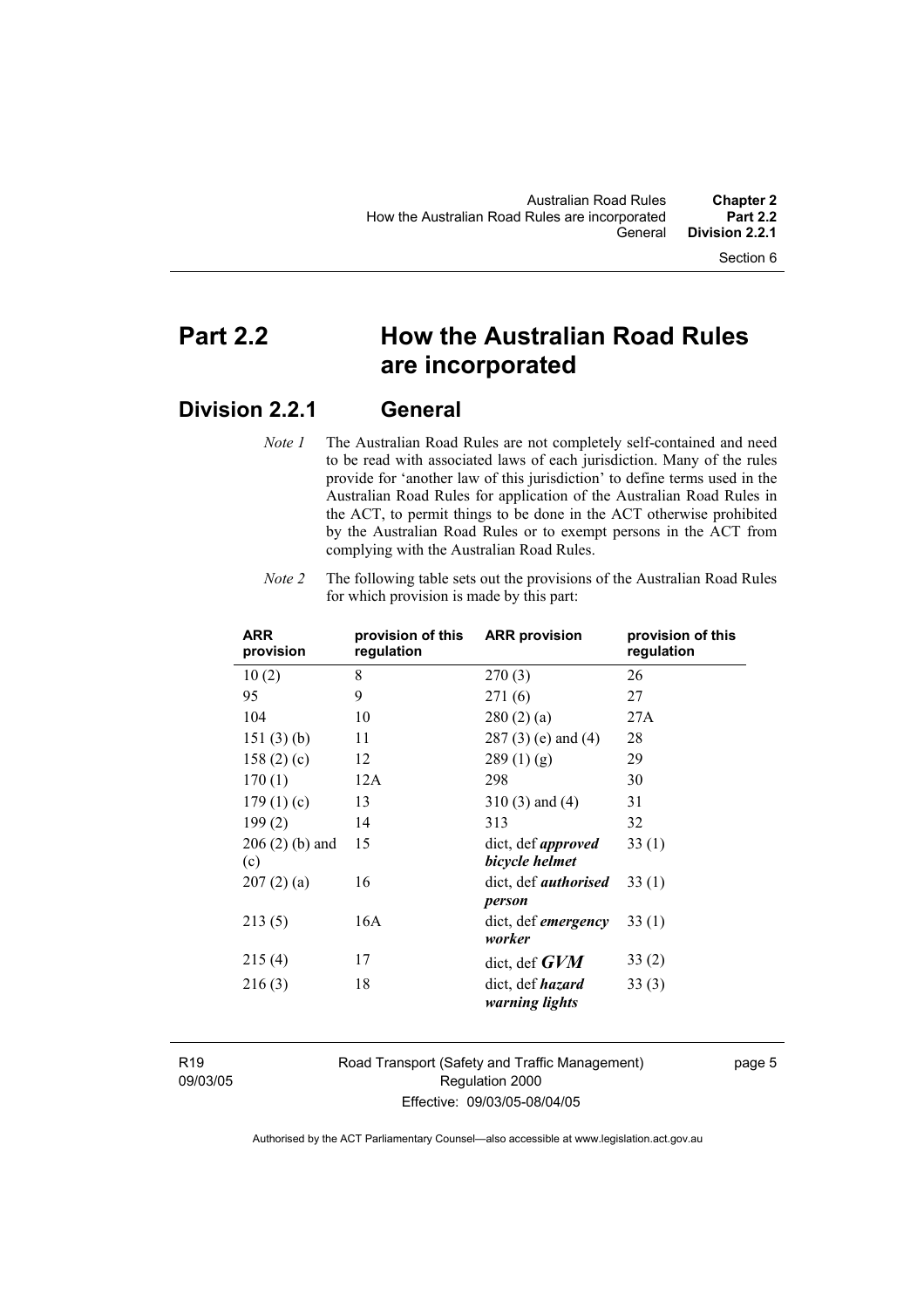| <b>Chapter 2</b> | Australian Road Rules                          |
|------------------|------------------------------------------------|
| <b>Part 2.2</b>  | How the Australian Road Rules are incorporated |
| Division 2.2.1   | General                                        |

| <b>ARR</b><br>provision       | provision of this<br>regulation | <b>ARR provision</b>                          | provision of this<br>regulation |
|-------------------------------|---------------------------------|-----------------------------------------------|---------------------------------|
| 220(3)                        | 19                              | dict, def<br>mechanical<br>signalling device  | 33(1)                           |
| 221(f)                        | 20                              | dict, def <i>oversize</i><br>vehicle          | 33(1)                           |
| 222                           | 21                              | dict, def <i>police</i><br>officer            | 33(1)                           |
| 225                           | 22                              | dict, def <i>portable</i><br>warning triangle | 33(4)                           |
| 236(6)                        | 22A                             | dict, def <i>postal</i><br>worker             | 33(1)                           |
| 240(2)                        | 23                              | dict, def <i>public bus</i>                   | 33(1)                           |
| 266(3)(b)<br>266(7)<br>267(3) | 23B<br>24<br>25                 | dict, def <i>taxi</i>                         | 33(1)                           |

*Note 3* The following table sets out other provisions of the Australian Road Rules for which provision is made by other territory laws (including provisions in other parts of this regulation):

| <b>ARR provision</b>                   | other law                                          |
|----------------------------------------|----------------------------------------------------|
| 12(2)                                  | Road Transport (General) Act 1999, s 12            |
| 13(2)                                  | Road Transport (General) Act 1999, s 12            |
| $28(2)$ , n 3                          | this regulation, s 65                              |
| $32(2)$ , n 3                          | this regulation, s 65                              |
| 185(1)                                 | this regulation, s 100                             |
| $287(1)$ , n 2                         | Road Transport (Safety and Traffic Management) Act |
|                                        | 1999, s 16                                         |
| 311(1)(c)                              | Road Transport (Dimensions and Mass) Act 1990      |
| 312(3)(c)                              | Road Transport (Safety and Traffic Management) Act |
|                                        | 1999, s 31 and s 32                                |
| dict, def <i>parking</i>               | this regulation, s 101                             |
| permit for people<br>with disabilities |                                                    |

#### page 6 Road Transport (Safety and Traffic Management) Regulation 2000 Effective: 09/03/05-08/04/05

R19 09/03/05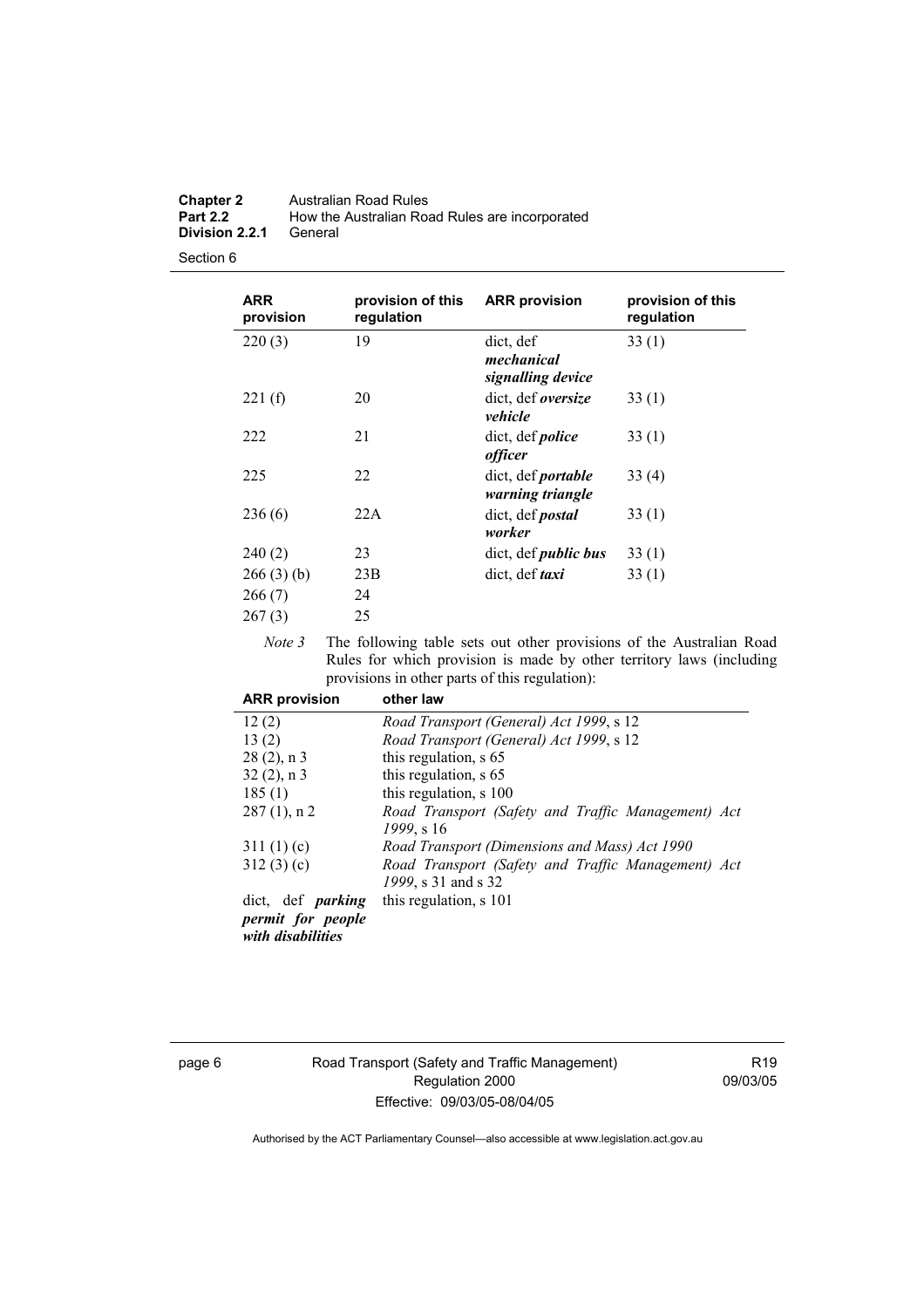#### **7 References to another law of this jurisdiction etc**

- (1) In the Australian Road Rules, a reference to *another law of this jurisdiction* includes a reference to the Act.
	- *Note* A reference to an Act includes a reference to the statutory instruments made or in force under the Act, including any regulation (see Legislation Act, s 104).
- (2) In the Australian Road Rules:

*law of this jurisdiction* means a territory law or a law applying as a territory law.

*this jurisdiction* means the Australian Capital Territory.

### **Division 2.2.2 Other provisions for the Australian Road Rules**

#### **8 ARR r 10 (2)—penalties for offences**

For the Australian Road Rules, rule 10 (2), the penalty for an offence against the Australian Road Rules is a maximum penalty of 20 penalty units.

#### **9 ARR r 95—emergency stopping lane only signs**

For the Australian Road Rules, rule 95, the driver of a police or emergency vehicle is permitted to drive in an emergency stopping lane.

#### **10 ARR r 104—no truck signs**

For the Australian Road Rules, rule 104, a driver is permitted to drive a vehicle on a road (or a bridge, causeway, ramp or similar structure forming part of a road) past a *no trucks sign* mentioned in rule 104 (1), (2) or (3) if the destination of the driver's vehicle is a

R19 09/03/05 Road Transport (Safety and Traffic Management) Regulation 2000 Effective: 09/03/05-08/04/05

page 7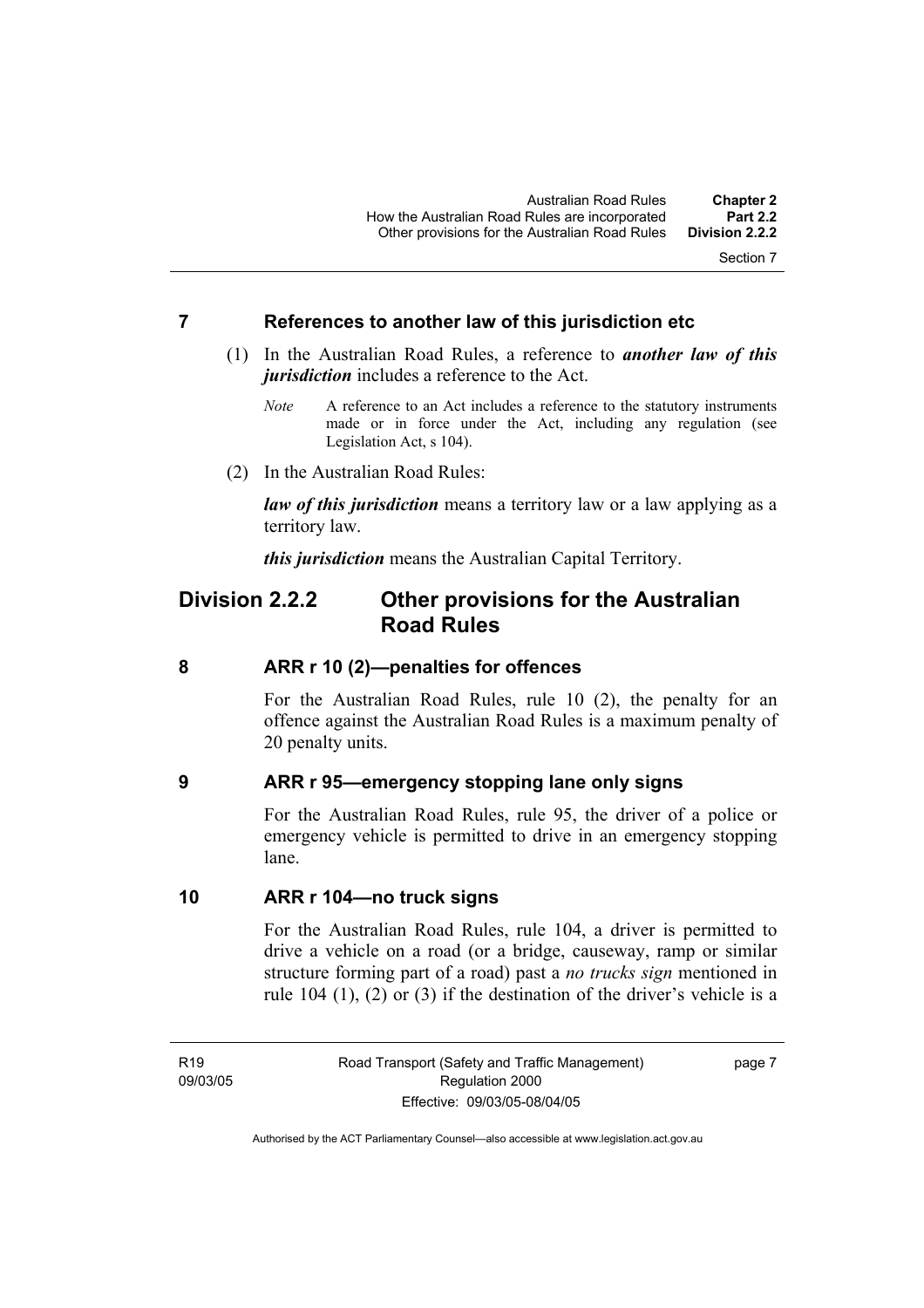| <b>Chapter 2</b>      | Australian Road Rules                          |
|-----------------------|------------------------------------------------|
| <b>Part 2.2</b>       | How the Australian Road Rules are incorporated |
| <b>Division 2.2.2</b> | Other provisions for the Australian Road Rules |
| Section 11            |                                                |

place on or reached from the road (or structure) and there is no alternative route by which to reach the destination.

#### **11 ARR r 151 (3) (b)—riding a motorbike or bicycle alongside more than 1 other rider**

For the Australian Road Rules, rule 151 (3) (b), the rider of a motorbike or bicycle is permitted to ride alongside more than 1 rider if each of the riders is taking part in an event approved by the road transport authority for this section.

#### **12 ARR r 158 (2) (c)—other vehicles permitted to travel in bus lanes**

The drivers of the following vehicles are permitted to drive in a bus lane:

- (a) taxis;
- (b) hire cars;
- (c) motorbikes.
- *Note* Section 27A applies the B light rules to drivers of taxis, hire cars and motorbikes.

### **12A ARR r 170 (1)—driver not to stop in intersection unless permitted**

A driver who contravenes the Australian Road Rules, rule 170 (1) commits an offence.

Maximum penalty: 20 penalty units.

#### **13 ARR r 179 (1) (c)—stopping in a loading zone**

For the Australian Road Rules, rule 179 (1) (c)—

R19 09/03/05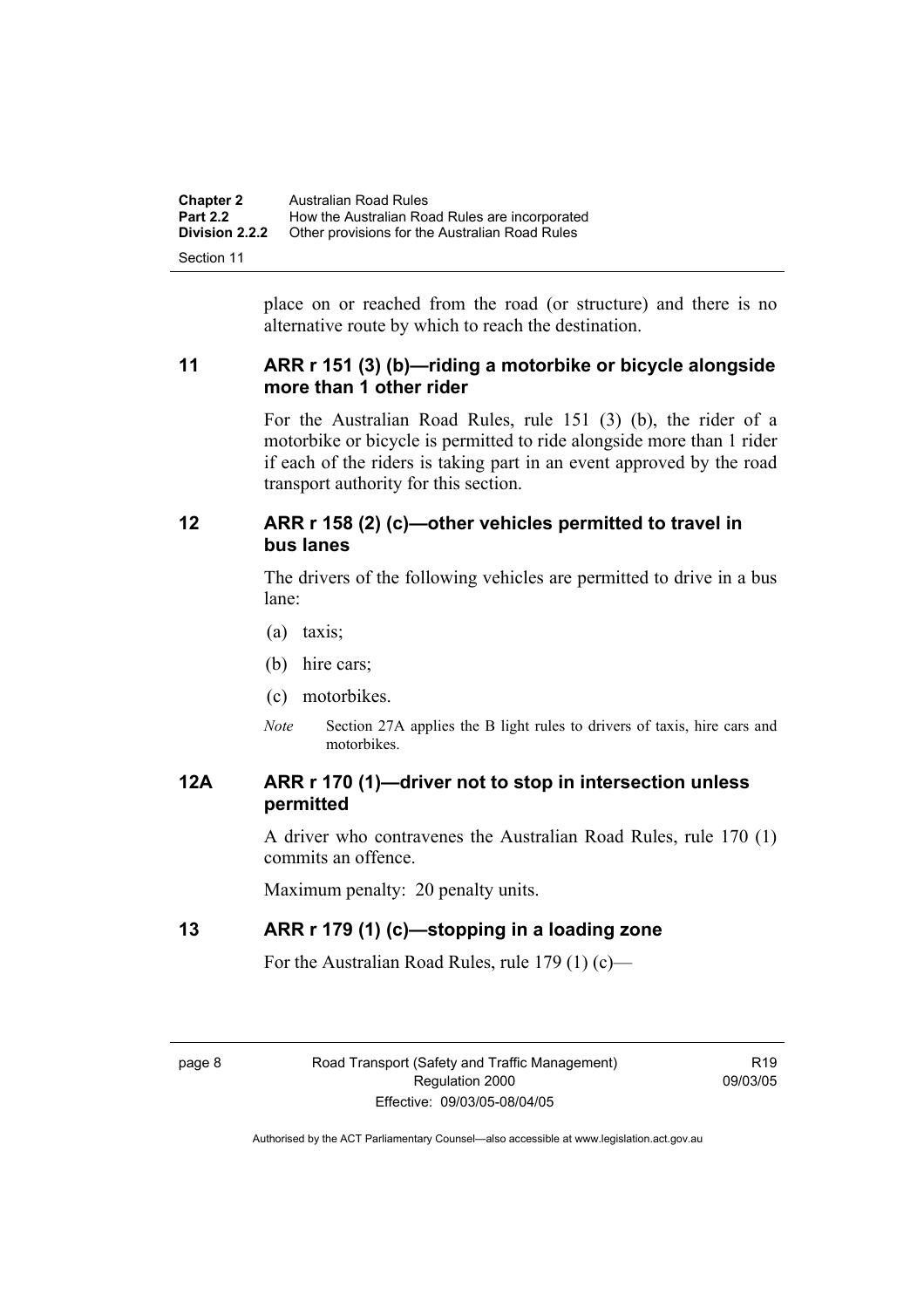- Section 14
- (a) the driver of a motor vehicle that is built mainly for the transport of goods and is dropping off, or picking up, goods is permitted to stop in a loading zone; and
- (b) the driver of a vehicle displaying a current loading zone permit is permitted to stop in a loading zone in accordance with the conditions of the permit.

#### **14 ARR r 199 (2)—stopping near a postbox**

For the Australian Road Rules, rule 199 (2):

*public postbox* means a postbox erected, maintained or used by Australia Post.

#### **15 ARR r 206 (2) (b), (c)—parking by people with disabilities permit holders**

- (1) For the Australian Road Rules, rule 206 (2) (b), a driver to whom the Australian Road Rules, rule 206 applies may park for not longer than 2 hours on a length of road, or in an area, to which a *permissive parking sign* applies if the maximum period of parking allowed by the sign is not longer than 30 minutes.
- (2) For the Australian Road Rules, rule 206 (2) (c), a driver to whom the Australian Road Rules, rule 206 applies may park for an unlimited period on a length of road, or in an area, to which a *permissive parking sign* applies if the maximum period of parking allowed by the sign is longer than 30 minutes.

#### **16 ARR r 207 (2) (a)—fees for parking in pay parking spaces**

 (1) For the Australian Road Rules, rule 207 (2) (a), if a *permissive parking sign* applies to a length of road or area that is (or is part of) a pay parking area, the relevant parking fee is payable for parking in a pay parking space on the road or in the area.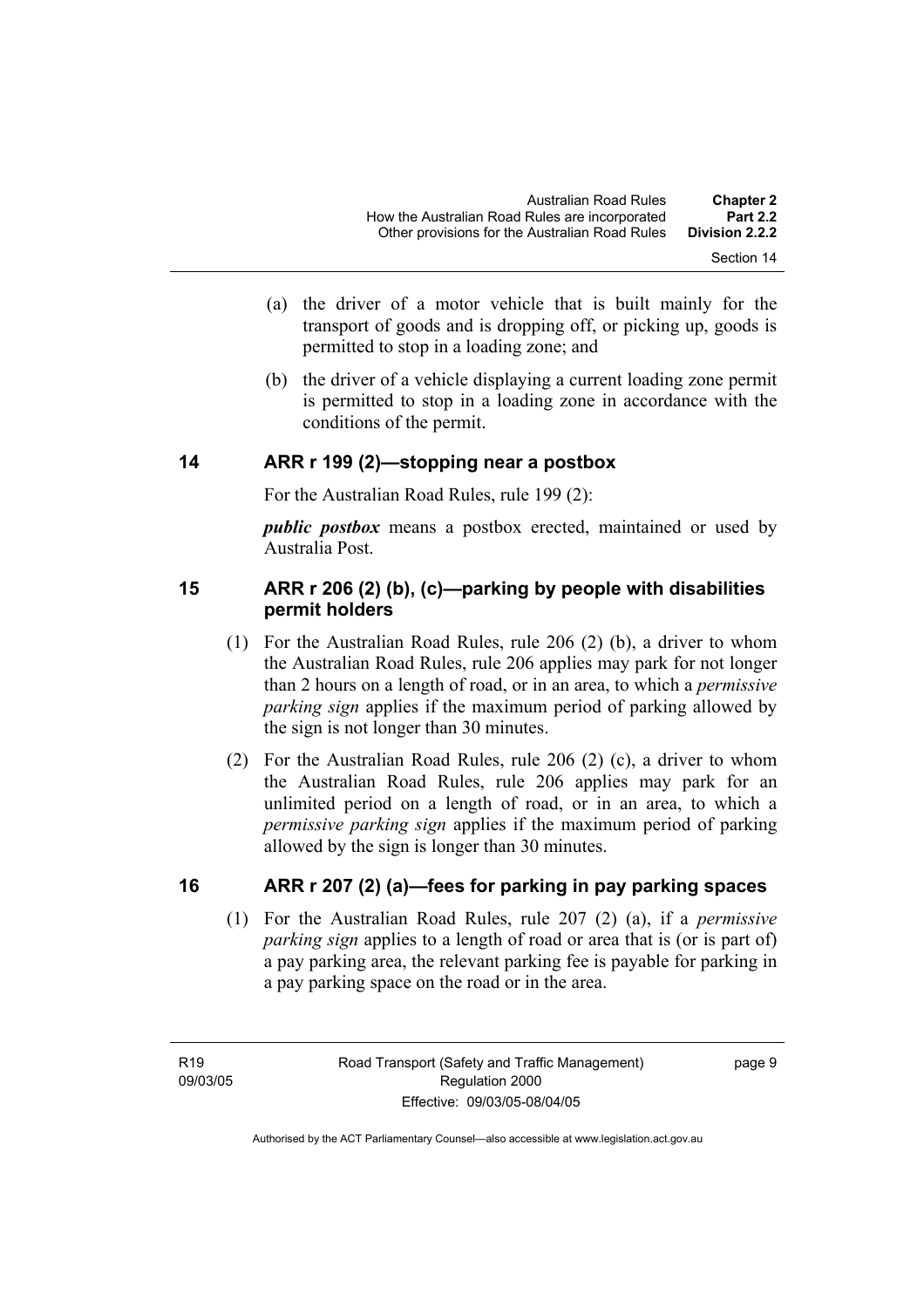| <b>Chapter 2</b>      | Australian Road Rules                          |
|-----------------------|------------------------------------------------|
| <b>Part 2.2</b>       | How the Australian Road Rules are incorporated |
| <b>Division 2.2.2</b> | Other provisions for the Australian Road Rules |
| Section 16A           |                                                |

- (2) For this section, the relevant parking fee does not become payable under subsection (1) until immediately after a vehicle is parked in the pay parking space concerned.
	- *Note* Pt 3.1 of this regulation makes provision for the administration of pay parking schemes (including the designation of pay parking areas by the erection of permissive parking signs and the fixing of fees).

#### **16A ARR r 213 (5)—non-application in ACT**

Every driver is exempt from the Australian Road Rules, rule 213 (5).

*Note* The Australian Road Rules, r 213 deals with making a vehicle secure.

#### **17 ARR r 215 (4)—lights required to be fitted to a vehicle**

For the Australian Road Rules, rule 215 (4), the lights required to be fitted to a vehicle are the lights required to be fitted to the vehicle under the *Road Transport (Vehicle Registration) Regulation 2000,*  schedule 1.

#### **18 ARR r 216 (3)—towing a vehicle at night or in hazardous weather conditions**

For the Australian Road Rules, rule 216 (3):

*dangerous goods*—see the *Road Transport Reform (Dangerous Goods) Regulations 1997* (Cwlth), regulation 2.2.

*placard load*—see the *Road Transport Reform (Dangerous Goods) Regulations 1997* (Cwlth), regulation 2.13.

#### **19 ARR r 220 (3)—using lights on vehicles that are stopped**

For of the Australian Road Rules, rule 220 (3), a light of a kind required to be fitted to a vehicle is a light of that kind required to be fitted to the vehicle under the *Road Transport (Vehicle Registration) Regulation 2000*, schedule 1.

R19 09/03/05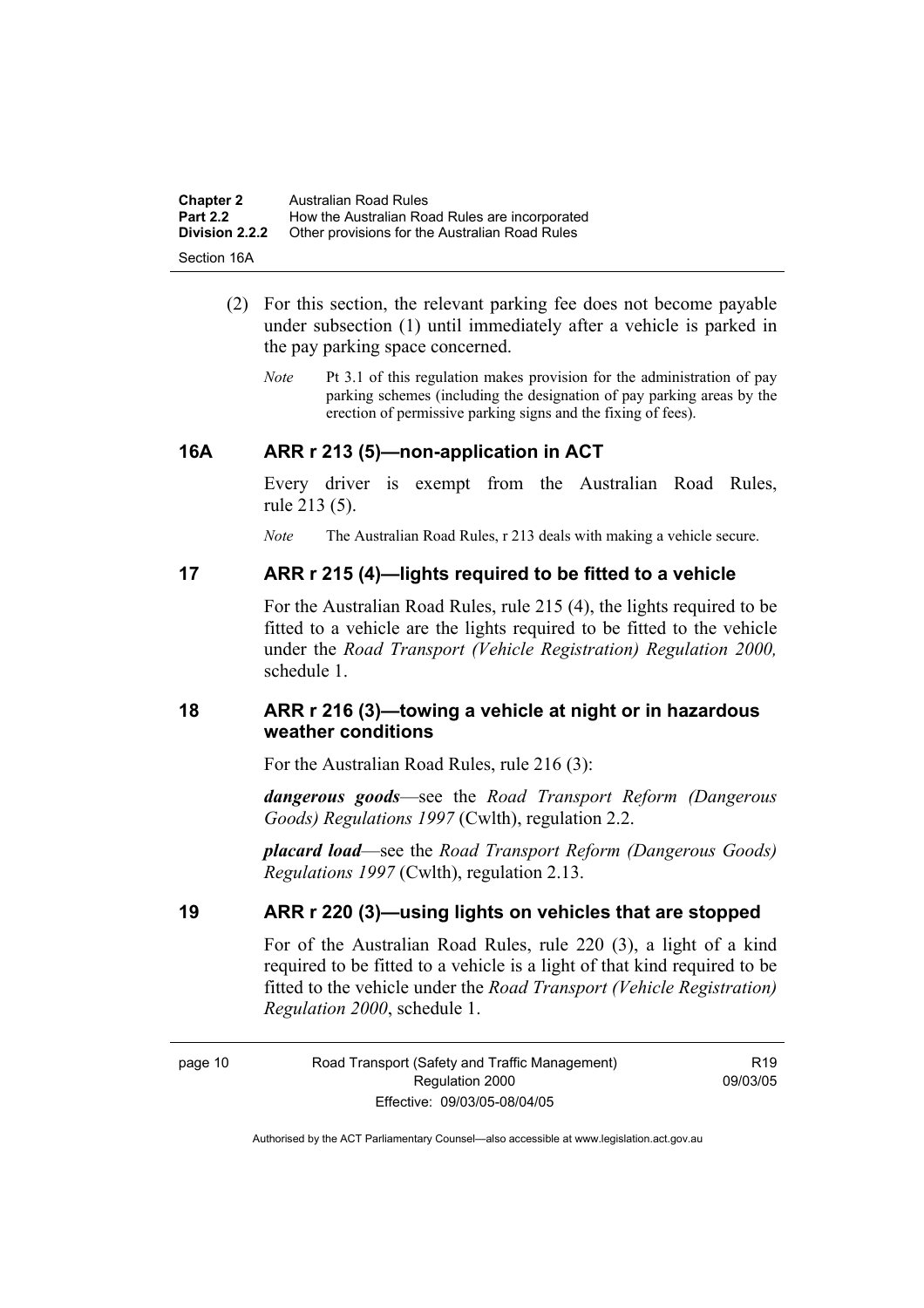#### **20 ARR r 221 (f)—using hazard warning lights on buses carrying children**

- (1) This section applies to a bus that is carrying children and is fitted with hazard warning lights in accordance with the *Road Transport (Vehicle Registration) Regulation 2000*, schedule 1, but is not fitted with any other warning lights in accordance with that schedule.
- (2) For the Australian Road Rules, rule 221 (f), if the driver of the bus stops the bus to drop off or pick up a child, the driver is permitted to operate the hazard warning lights.

### **21 ARR r 222—using warning lights on buses carrying children**

- (1) This section applies to a bus that is carrying children and is fitted with warning lights (other than hazard warning lights) in accordance with the *Road Transport (Vehicle Registration) Regulation 2000*, schedule 1.
- (2) For the Australian Road Rules, rule 222, the driver of the bus must operate the warning lights by activating them.

#### **22 ARR r 225—use of radar detectors**

Every driver is exempt from rule 225 of the Australian Road Rules.

*Note* The Australian Road Rules, r 225 is superfluous in the ACT because the Act,  $s \theta(2)$  makes it an offence for a person to drive or park a motor vehicle on a road or road related area if a traffic offence evasion device is fitted to, applied to, or carried in the vehicle.

#### **22A ARR r 236 (6)—hitchhiking, roadside commerce etc permitted**

- (1) For the Australian Road Rules, rule 236 (6)—
	- (a) a pedestrian may stand on, or move onto, a road to—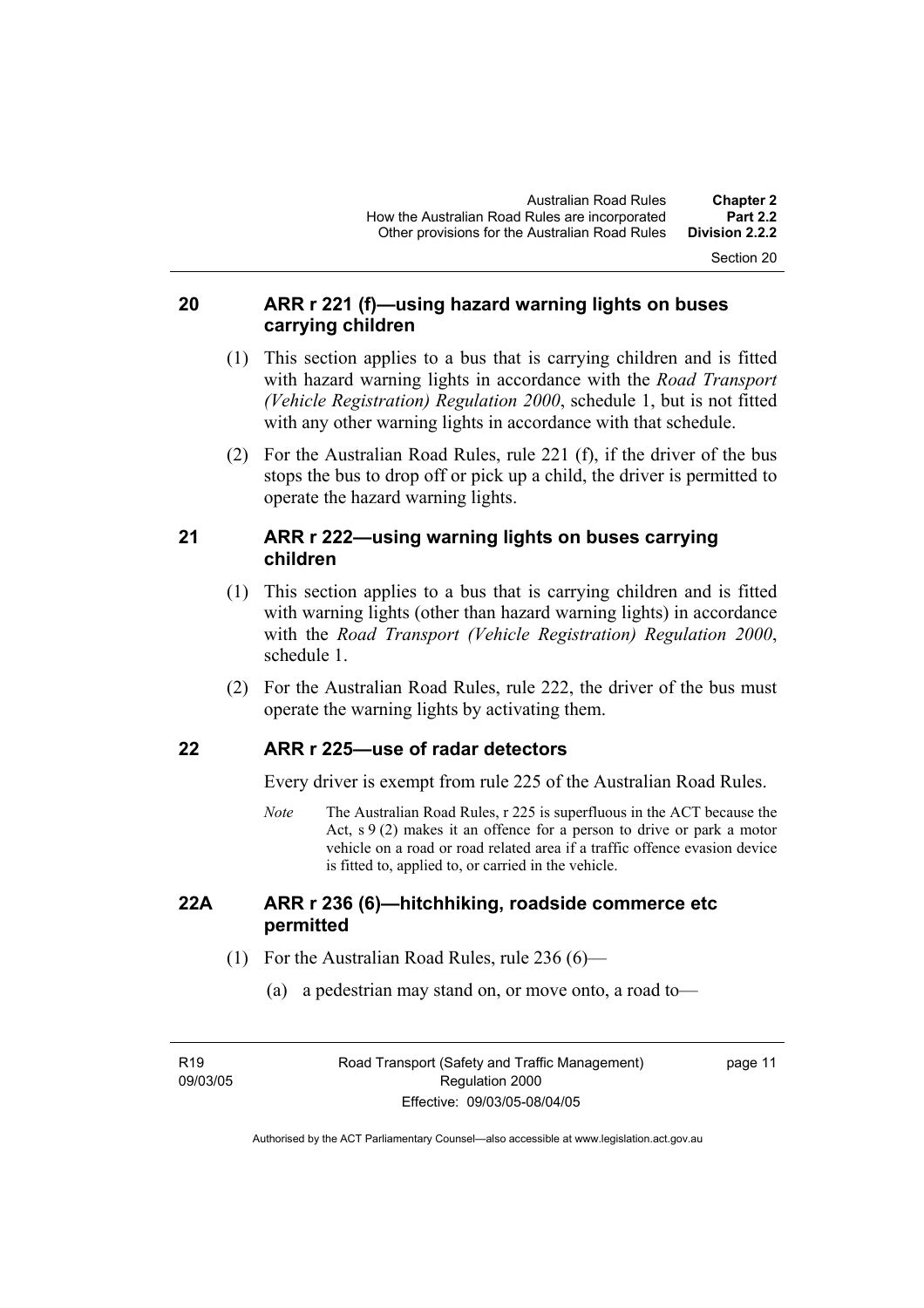| <b>Chapter 2</b> | Australian Road Rules                          |
|------------------|------------------------------------------------|
| <b>Part 2.2</b>  | How the Australian Road Rules are incorporated |
| Division 2.2.2   | Other provisions for the Australian Road Rules |
| Section 23       |                                                |

 (i) solicit contributions, employment or business from an occupant of a vehicle; or

- (ii) hitchhike; or
- (iii) display an advertisement; or
- (iv) sell or offer articles for sale; or
- (v) wash or clean, or offer to clean, the windscreen of a vehicle; and
- (b) a person in a vehicle may buy, or offer to buy, an article or service from a person standing on a road.
- (2) In this section:

*road* includes any shoulder of the road, and any median strip, painted island or traffic island, but does not include any other roadrelated area.

*Note Median strip*, *painted island* and *traffic island* are defined in the Australian Road Rules, dictionary, *shoulder* is defined in ARR, r 12, and *road-related area* is defined in the ARR, r 13.

#### **23 ARR r 240 (2)—wheeled recreational devices and toys not to be used on certain roads**

For the Australian Road Rules, rule 240 (2), a person must not travel in or on a wheeled recreational device on any road at night.

R19 09/03/05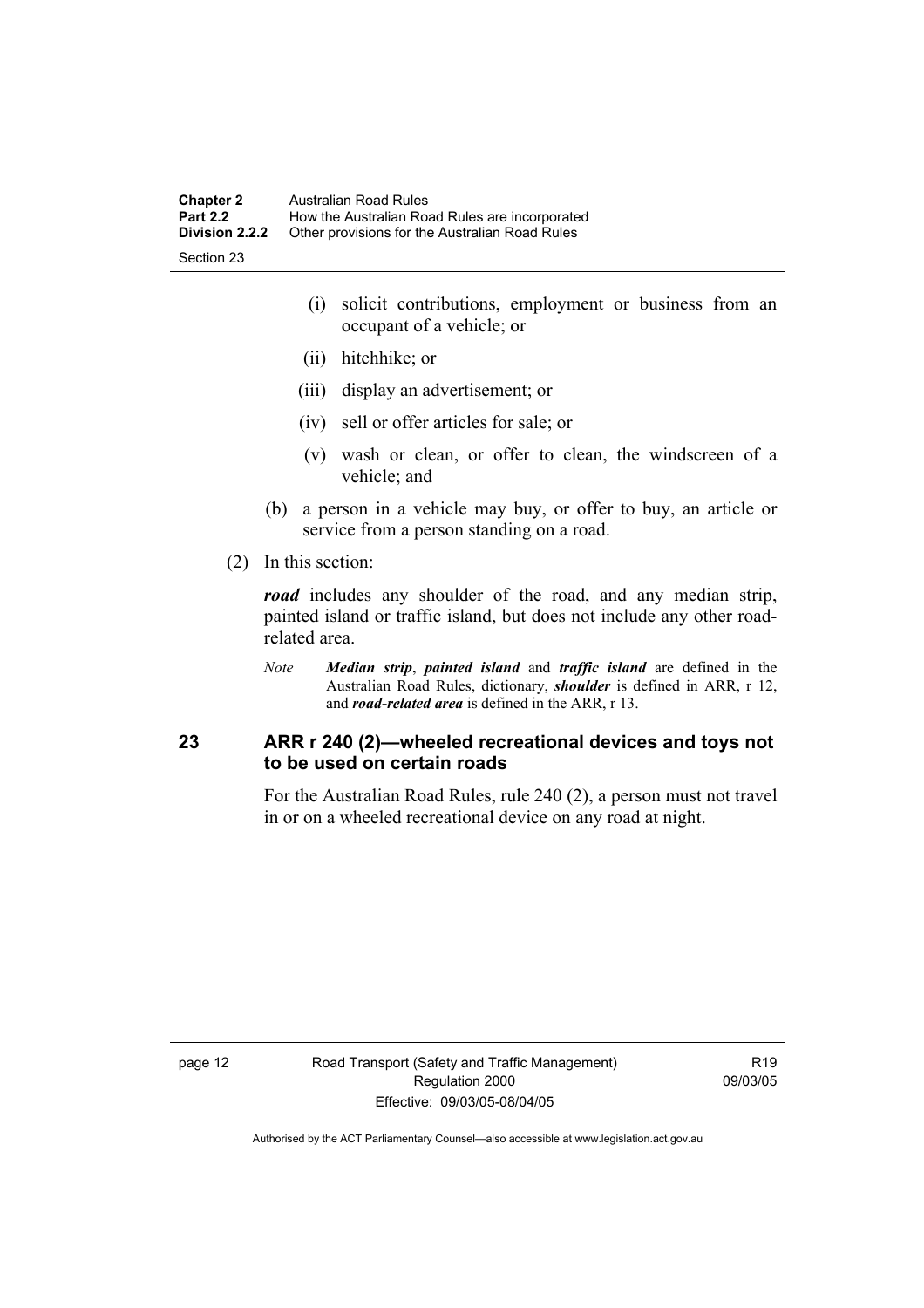Section 23B

#### **23B ARR r 266 (3) (b)—wearing of seatbelts by passengers under 16 years old**

- (1) For the Australian Road Rules, rule 266 (3) (b), all passengers in or on a motor vehicle (other than a bus or motor bike) who are at least 1 year old, but under 16 years old, must be restrained in an approved child restraint or wear a seatbelt unless they are exempt from wearing a seatbelt under a territory law.
	- *Note* For the circumstances in which a person is exempt from wearing a seatbelt, see the Australian Road Roads, r 267 and this section, s (2).
- (2) A passenger mentioned in subsection (1) is exempt from wearing a seatbelt if—
	- (a) the motor vehicle is not required to be fitted with child restraint anchorages or seatbelts under the 2nd or 3rd edition ADR and the vehicle has not been fitted with a child restraint anchorage point or a seatbelt for a seating position that is available for the passenger; or
	- (b) the motor vehicle is registered in a State that does not have a law that substantially corresponds to subsection (1); or
	- (c) the motor vehicle is a taxi or hire car and a seating position (other than a front passenger seat) fitted with a suitable approved child restraint or seatbelt is not available for the passenger.
	- *Note 1* The exemption applies to a passenger in a vehicle that has 2 or more rows of seats only if the passenger sits in the rear seats, see the ARR, r 267 (1).
	- *Note 2* The defence of sudden or extraordinary emergency is also available, see the Criminal Code, s 41.
- (3) In this section:

*2nd edition ADR*—see the *Road Transport (Vehicle Registration) Regulation 2000*, schedule 1, section 1.14.

**R19** 09/03/05 page 13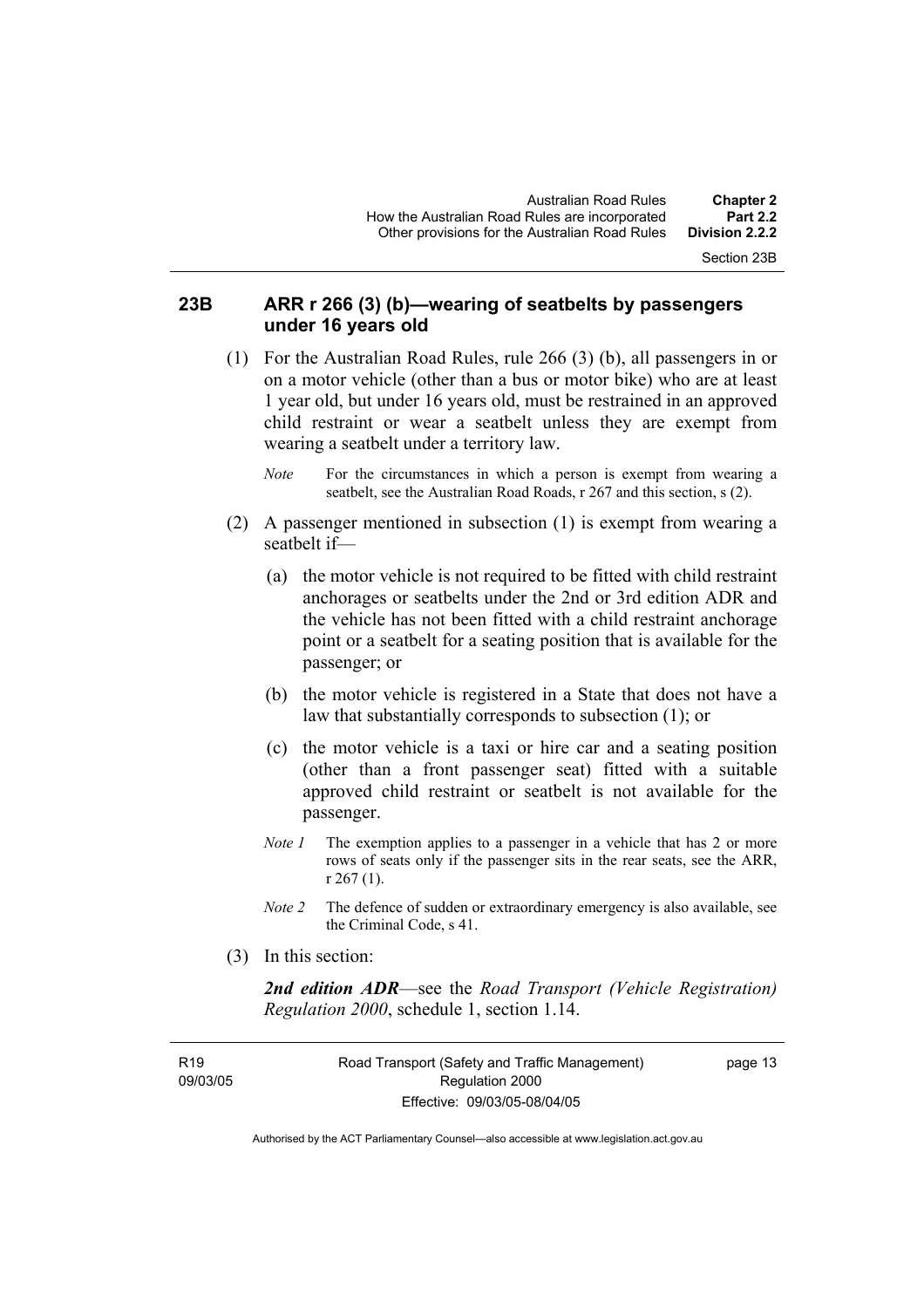| <b>Chapter 2</b>      | Australian Road Rules                          |
|-----------------------|------------------------------------------------|
| <b>Part 2.2</b>       | How the Australian Road Rules are incorporated |
| <b>Division 2.2.2</b> | Other provisions for the Australian Road Rules |
| Section 24            |                                                |

*3rd edition ADR*—see the *Road Transport (Vehicle Registration) Regulation 2000*, schedule 1, section 1.15.

#### **24 ARR r 266 (7)—wearing of seatbelts by passengers under 16 years old**

For the Australian Road Rules, rule 266 (7:

*approved child restraint* means a child restraint that is approved by the road transport authority under section 66 (1) (b) (Approvals etc by road transport authority).

#### **25 ARR r 267 (3)—certificates of exemption from wearing seatbelts**

For the Australian Road Rules, rule 267 (3) a certificate is issued under a law of this jurisdiction for a person if—

- (a) the certificate is signed by a doctor; and
- (b) it certifies that—
	- (i) the person cannot wear a seatbelt for medical reasons; or
	- (ii) the person cannot, because of that person's size, build or any other physical characteristic, safely drive a vehicle while wearing a seatbelt.

#### **26 ARR r 270 (3)—wearing motorbike helmets**

For the Australian Road Rules, rule 270 (3):

*approved motor bike helmet* means a protective helmet for motor bike riders that is approved by the road transport authority under section 66 (1) (c) (Approvals etc by road transport authority).

#### **27 ARR r 271 (6)—riding on motorbikes**

For the Australian Road Rules, rule 271 (6):

page 14 Road Transport (Safety and Traffic Management) Regulation 2000 Effective: 09/03/05-08/04/05

 $P10$ 09/03/05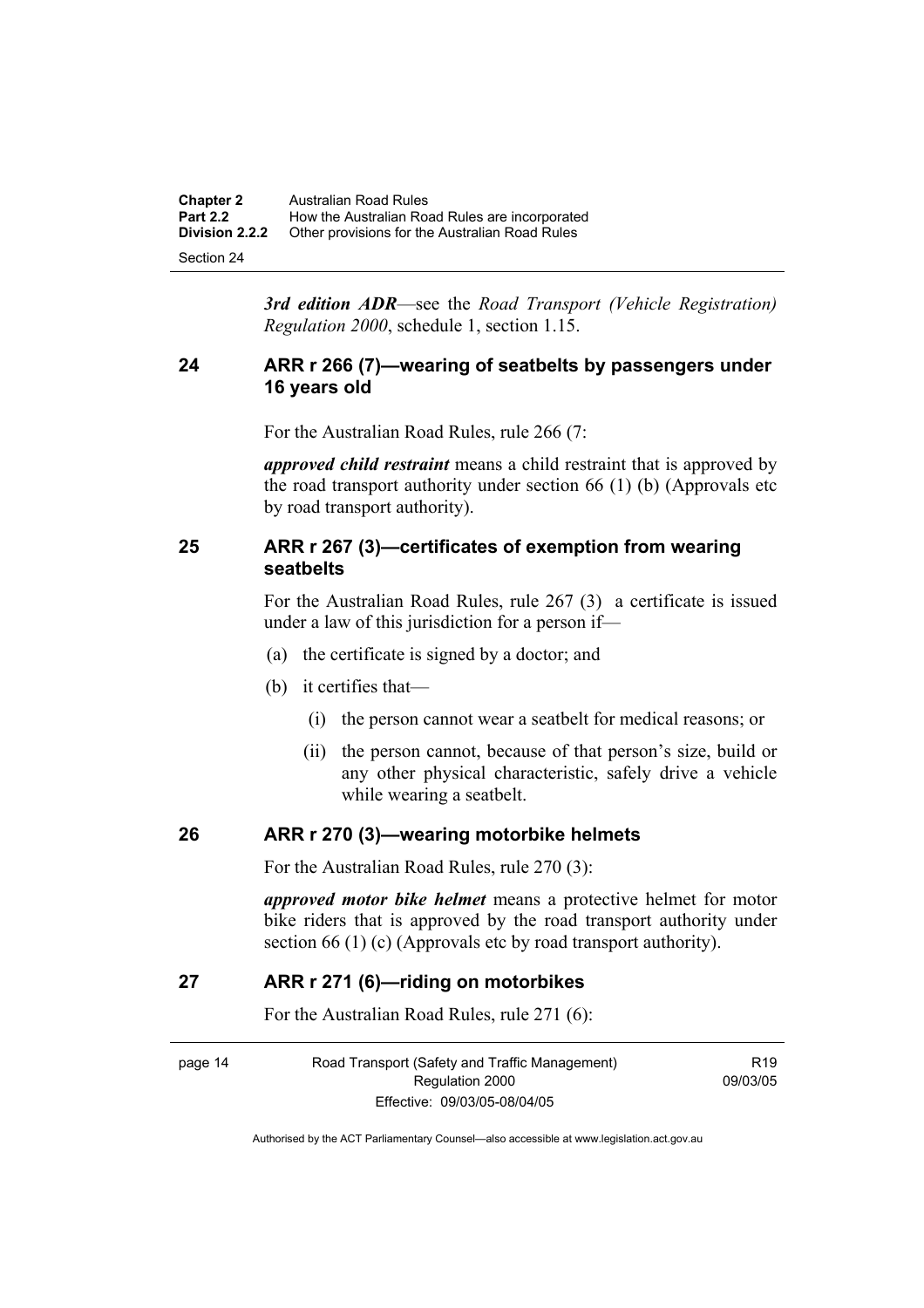- (a) the Australian Road Rules, rule 271 (2) does not apply to a passenger on a motorbike to the extent that the passenger is exempt from the subrule under section 67 (Exemption from requirement about riding on motorbikes); and
- (b) the Australian Road Rules, rule 271 (3) does not apply to the rider of a motorbike in relation to a passenger to the extent that, under paragraph (a), rule 271 (2) does not apply to the passenger.

#### **27A ARR r 280 (2) (a)—other vehicles to which B light rules apply**

The following classes of vehicles are specified:

- (a) taxis;
- (b) hire cars;
- (b) motorbikes.
- *Note* This section applies the B light rules to taxi and hire car drivers and riders of motorbikes who, under s 12, are allowed to drive in bus lanes.

#### **28 ARR r 287 (3) (e), (4)—duties of participants in crashes**

- (1) For the Australian Road Rules, rule 287 (3) (e), every crash not mentioned in the Australian Road Rules, rule 287 (3) (a) to (d) must be reported to a police officer.
	- *Note* The Australian Road Rules, r 287 (3) (e) requires the driver (or the driver's representative) to give the driver's required particulars, within the required time, about a crash to a police officer if the crash is required to be reported to a police officer under another law of this jurisdiction.
- (2) For the Australian Road Rules, rule 287 (4), definition of *required particulars*, information required to be given to a police officer about a crash includes an explanation of the circumstances of the crash.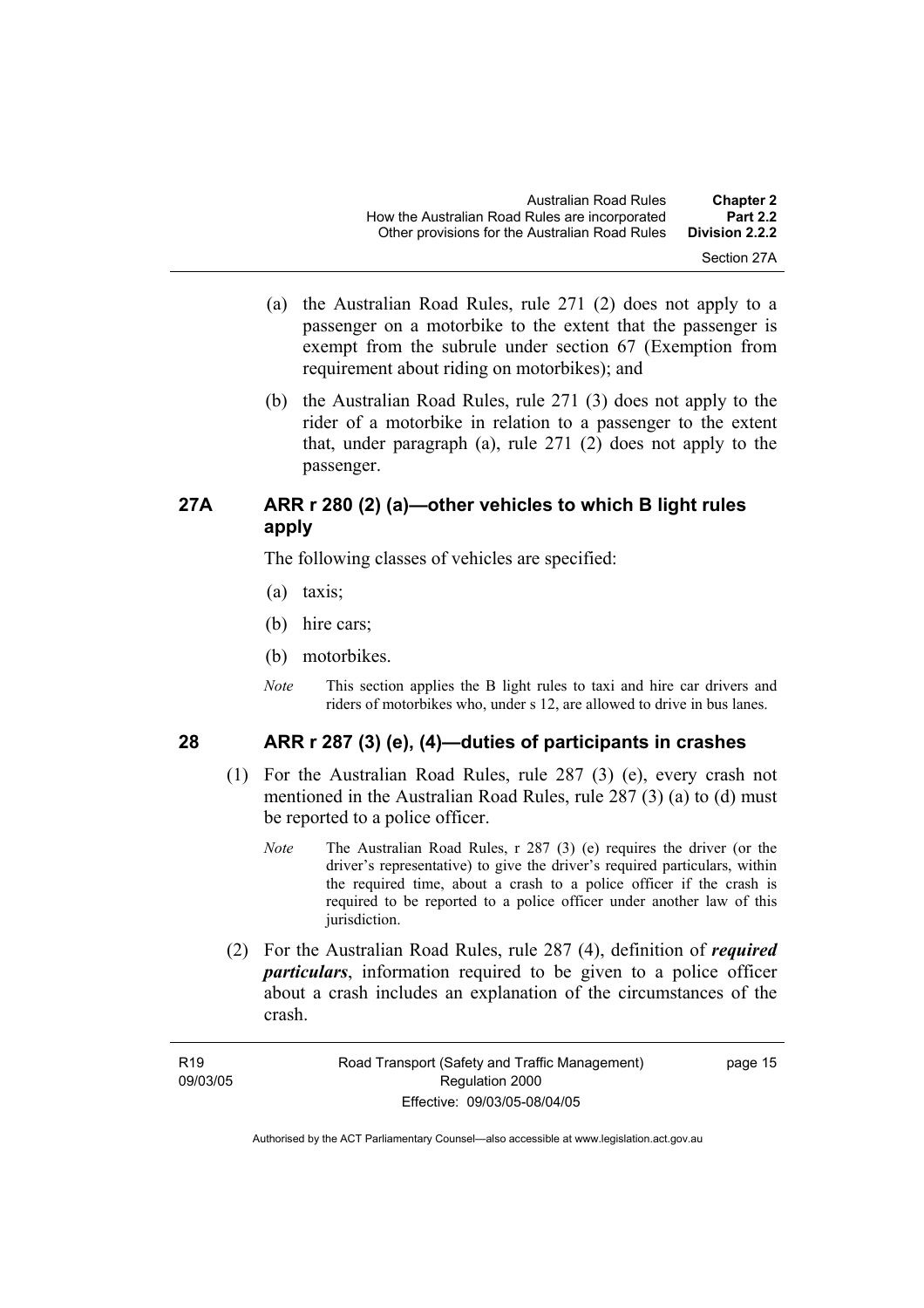**Chapter 2** Australian Road Rules<br>**Part 2.2** How the Australian Ro **Part 2.2 How the Australian Road Rules are incorporated Division 2.2.2** Other provisions for the Australian Road Rules **Other provisions for the Australian Road Rules** 

Section 29

### **29 ARR r 289 (1) (g)—driving on a nature strip**

For the Australian Road Rules, rule 289 (1) (g), a driver may drive a vehicle on a nature strip adjacent to a length of road in a built-up area if the vehicle—

- (a) is a motor vehicle (other than a ride-on lawnmower) that is built and used solely for cutting grass, or for purposes incidental to cutting grass; or
- (b) is a motor vehicle that is designed for cleaning footpaths and is being driven on the nature strip for the purpose of cleaning a footpath and is displaying an amber flashing light; or
- (c) is being used to transport goods or materials for use in (or for the purposes of) the construction or maintenance of roads by or on behalf of the Territory; or
- (d) is a postal vehicle that is  $-$ 
	- (i) a motorbike with an engine capacity of not more than 110mL; and
	- (ii) being driven at a speed of not more than 10km/h.
- (e) is being used by a person in the course of his or her duties as a person authorised under this regulation to use a traffic offence detection device.

#### **30 ARR r 298—driving with a person in or on a trailer**

- (1) For the Australian Road Rules, rule 298, a trailer is exempt if—
	- (a) the trailer is being towed by a police or emergency vehicle; or
	- (b) the carriage of passengers is permitted in a part of the trailer and anyone in the trailer is in that part; or

 $P10$ 09/03/05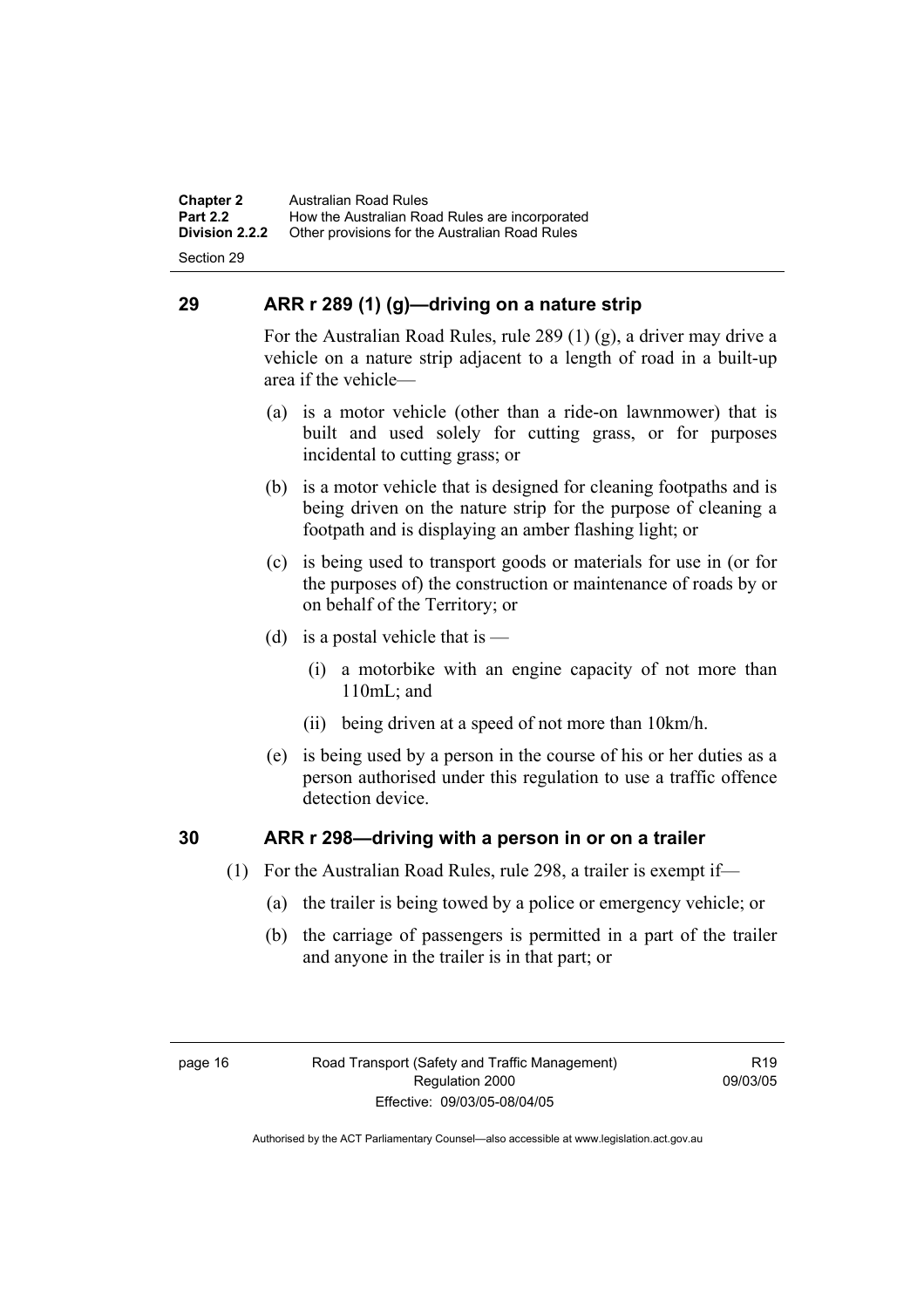- Section 31
- (c) anyone who is in the trailer is engaged in the door-to-door delivery or collection of goods, or in the collection of waste or garbage, and the trailer is not travelling faster than 25 km/h; or
- (d) in all the circumstances, there is no reasonable danger of anyone in the trailer falling from the trailer or being injured.
- (2) For this section, the carriage of passengers is permitted in a part of a trailer if the part is designed primarily for—
	- (a) the carriage of passengers; or
	- (b) the carriage of goods, but is enclosed.
- (3) In this section:

*enclosed*, for a part of a trailer, means enclosed by—

- (a) the structure of the trailer; or
- (b) a canopy, cage or other device fitted to the trailer that is of a kind approved by the road transport authority under section 66 (1) (d) (Approvals etc by road transport authority).

*in* includes on.

$$
31
$$

#### **31 ARR r 310 (3), (4)—exemption for road workers etc**

- (1) For the Australian Road Rules, rule 310 (3) (b), the road transport authority may authorise a person to engage in speed zoning tests.
- (2) For the Australian Road Rules, rule 310 (4), definition of *roadworks*, the road transport authority may authorise—
	- (a) installation or maintenance work on, above or below a road; or
	- (b) installation or maintenance of a traffic control device; or
	- (c) a traffic survey.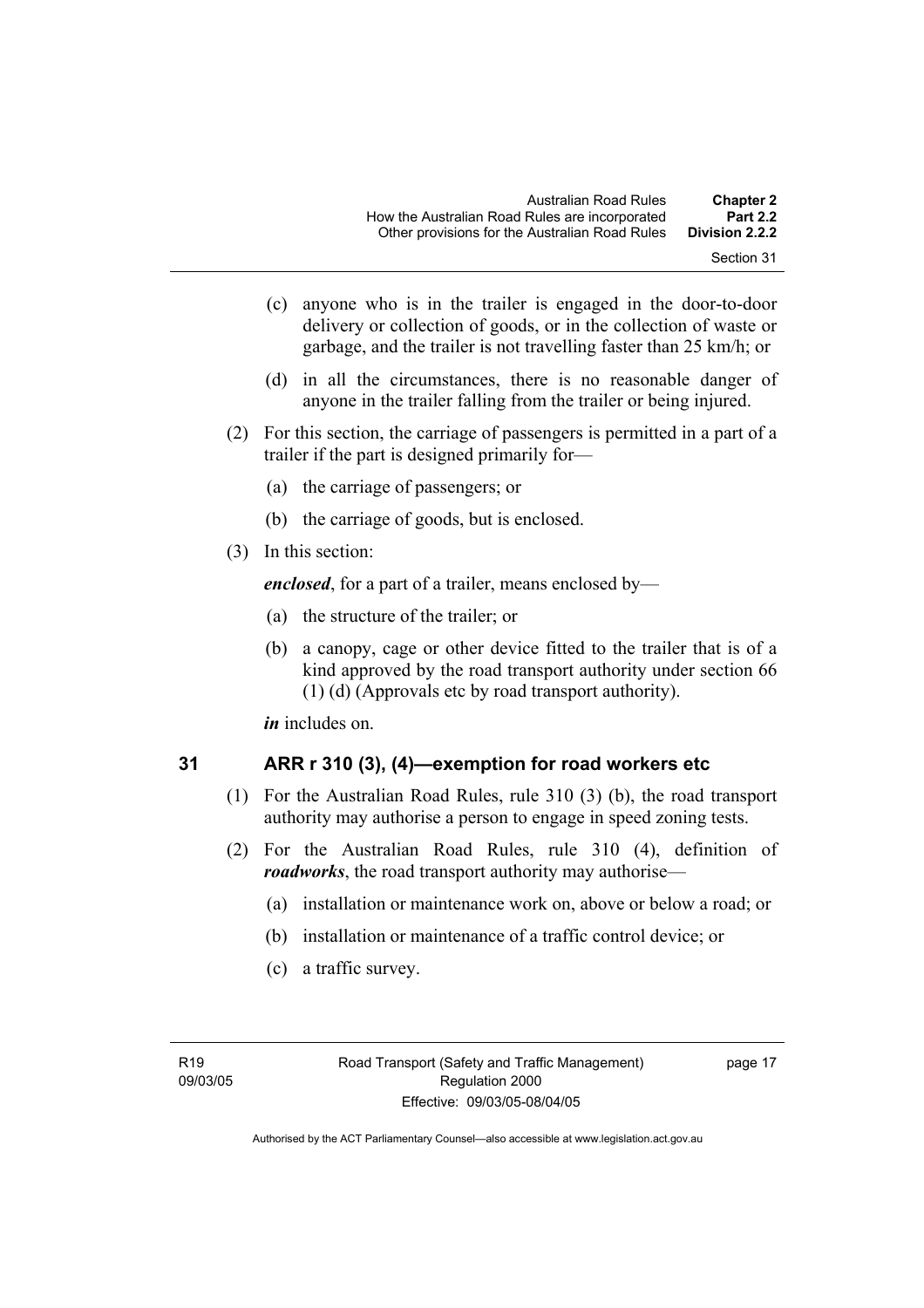| <b>Chapter 2</b>      | Australian Road Rules                          |
|-----------------------|------------------------------------------------|
| <b>Part 2.2</b>       | How the Australian Road Rules are incorporated |
| <b>Division 2.2.2</b> | Other provisions for the Australian Road Rules |
| Section 32            |                                                |

- (3) This section is additional to, and does not limit, any other power of the road transport authority or anyone else under a territory law to authorise something mentioned in this section.
	- *Note* Under the Act, the road transport authority can authorise a person to install or display (or to interfere with, change or remove) a prescribed traffic control device.

#### **32 ARR r 313—postal workers**

For the Australian Road Rules, rule 313 —

- (a) the Australian Road Rules, rule 186 (Stopping in a mail zone) does not apply to the driver of a postal vehicle; and
- (b) the Australian Road Rules, rule 288 (Driving on a path) does not apply to the driver of a postal vehicle if—
	- (i) the vehicle is a motorbike with an engine capacity of not more that 110mL; and
	- (ii) the vehicle is being driven at a speed of not more than 10km/h.

#### **33 ARR dict—definitions for dictionary**

(1) For the Australian Road Rules, dictionary:

*approved bicycle helmet* means a protective helmet for bicycle riders that is approved by the road transport authority under section 66 (1) (a) (Approvals etc by road transport authority).

*authorised person,* for a provision of the Australian Road Rules, means a person who is appointed as an authorised officer under the *Road Transport (General) Act 1999* for the Australian Road Rules or the provision.

*emergency worker* means—

 $P10$ 09/03/05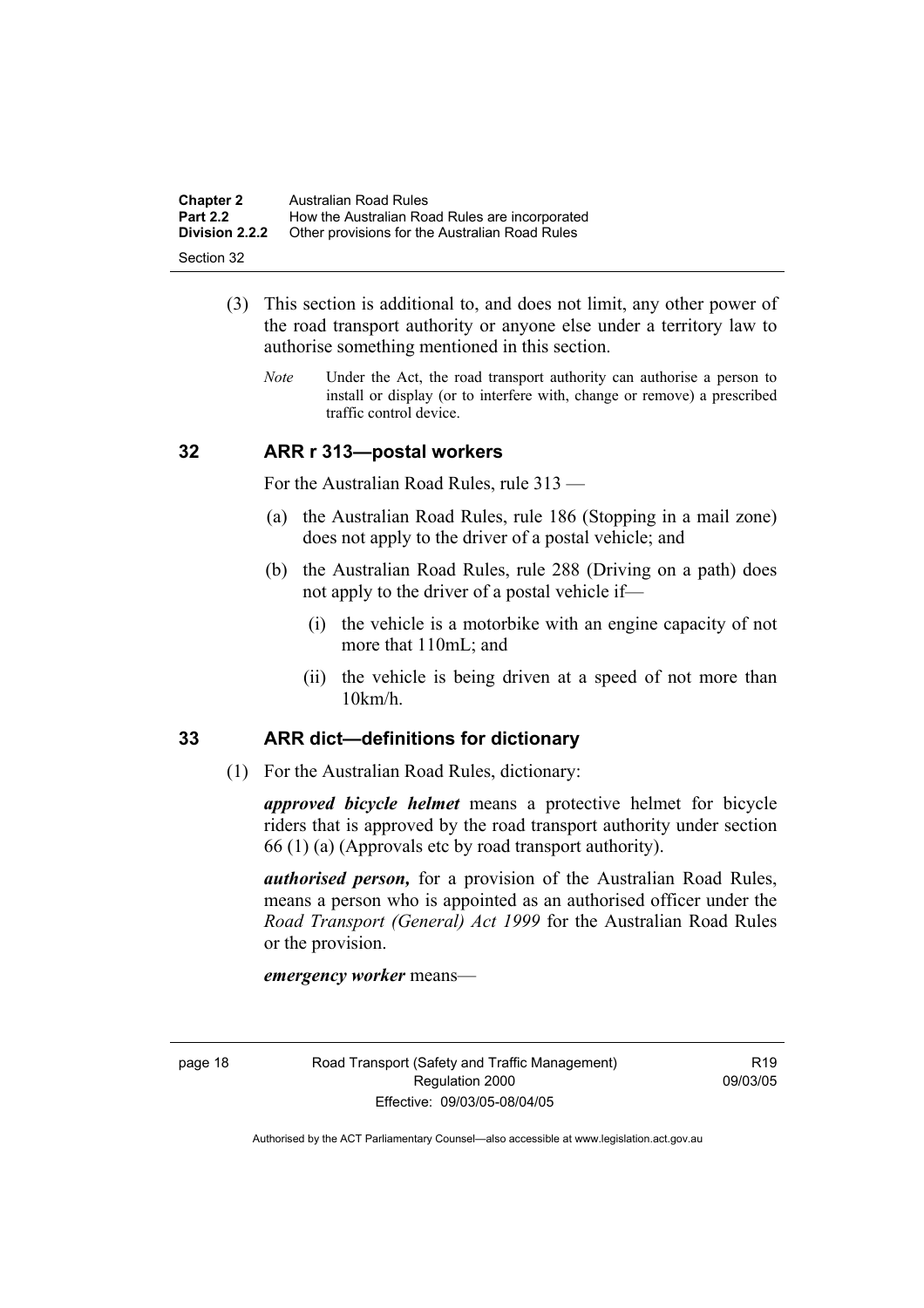- Section 33
- (a) a member of the ambulance service rendering or providing transport for sick or injured people; or
- (b) a member of the ambulance service, the fire brigade, the rural fire service or the SES providing transport in an emergency; or
- (c) a person who is declared by the road transport authority under section 66 (1) (e) (Approvals etc by road transport authority) to be an emergency worker.

*mechanical signalling device*, in relation to a vehicle, means a device that—

- (a) is fitted to the vehicle; and
- (b) is a mechanical signalling device or turn signal that complies with the *Road Transport (Vehicle Registration) Regulation 2000*, schedule 1.

*oversize vehicle* means a vehicle that has a dimension that, including the dimension of any load, exceeds a relevant dimension limit under the *Road Transport (Dimensions and Mass) Act 1990*, the *Road Transport (Vehicle Registration) Regulation 2000*, or this section.

*police officer*—see the Legislation Act, dictionary, part 1.

*postal worker* means an employee of Australia Post or anyone else engaged by Australia Post to deliver post.

*public bus*—see the *Road Transport (Public Passenger Services) Act 2001*, dictionary.

*taxi*—

- (a) see the *Road Transport (Public Passenger Services) Act 2001*, section 45 (Meaning of *taxi*); and
- (b) except in the Australian Road Rules, rule 182 (which is about stopping in taxi zones), includes a hire car.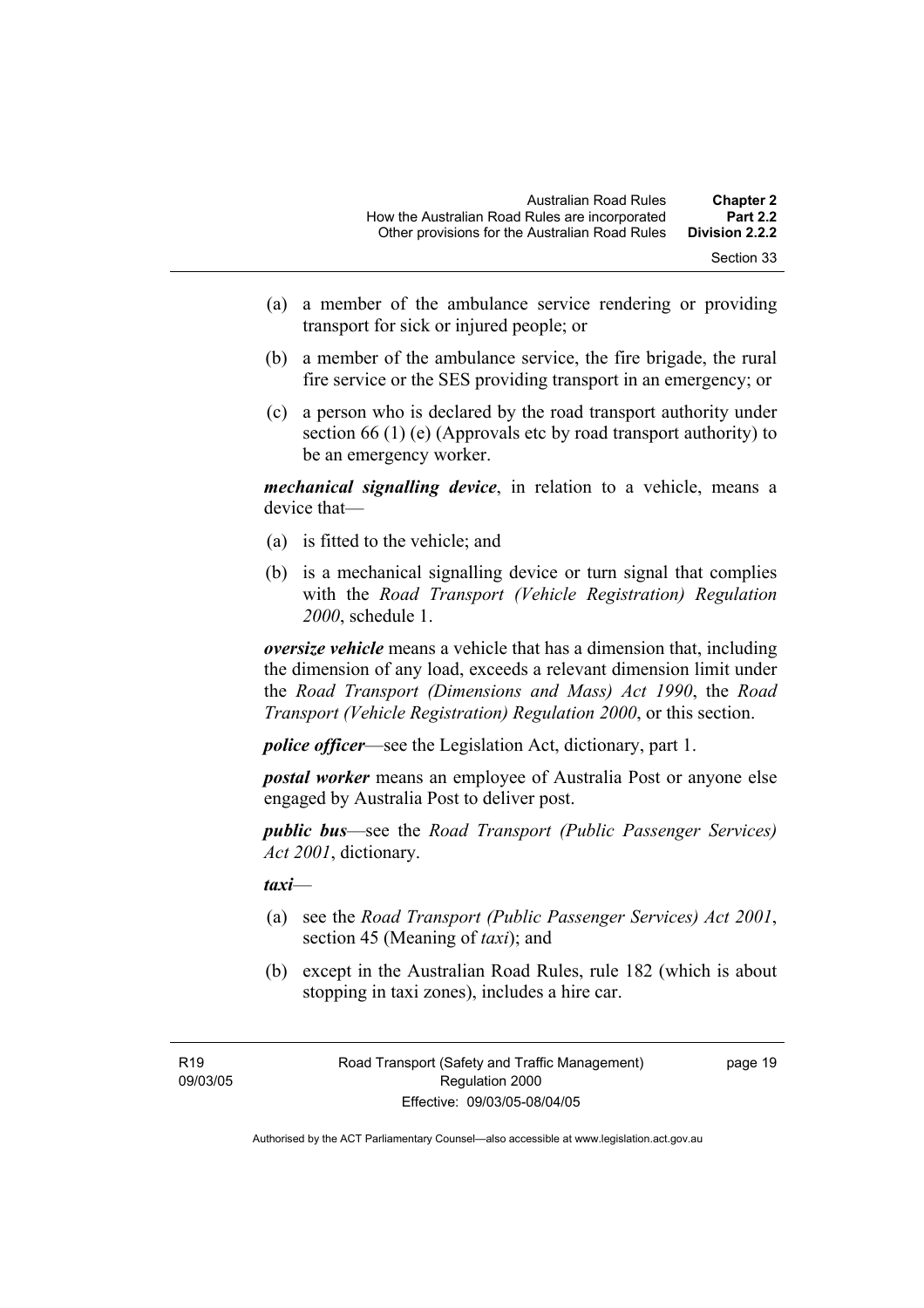| <b>Chapter 2</b>      | Australian Road Rules                          |
|-----------------------|------------------------------------------------|
| <b>Part 2.2</b>       | How the Australian Road Rules are incorporated |
| <b>Division 2.2.2</b> | Other provisions for the Australian Road Rules |
| Section 33            |                                                |

 (2) For the Australian Road Rules, dictionary, definition of *GVM*, paragraph (b):

*vehicle registration authority* means:

- (a) the road transport authority; or
- (b) the corresponding authority of another jurisdiction.
- (3) For the Australian Road Rules, dictionary, definition of *hazard warning lights*:

*another law of this jurisdiction* means the *Road Transport (Vehicle Registration) Regulation 2000*, schedule 1.

- (4) For the Australian Road Rules, dictionary, definition of *portable warning triangle*, a portable warning triangle is approved if it—
	- (a) is in the form of an equilateral triangle; and
	- (b) has a minimum height of 300mm; and
	- (c) has, on the front and back, red reflecting sheeting or material, or 9 red reflectors arranged in a triangular shape, causing a red reflection that would be clearly visible to the driver of a vehicle at night when the upper beam of light from any headlight on the vehicle (complying with the relevant provisions to the *Road Transport (Vehicle Registration) Regulation 2000*), schedule 1 is projected directly onto the sign from a distance of 200m; and
	- (d) is of a robust and durable construction, capable of being readily erected to stand in an upright position and capable of remaining unaffected (to any material degree) by any reasonable force of wind or variation in weather conditions.

R19 09/03/05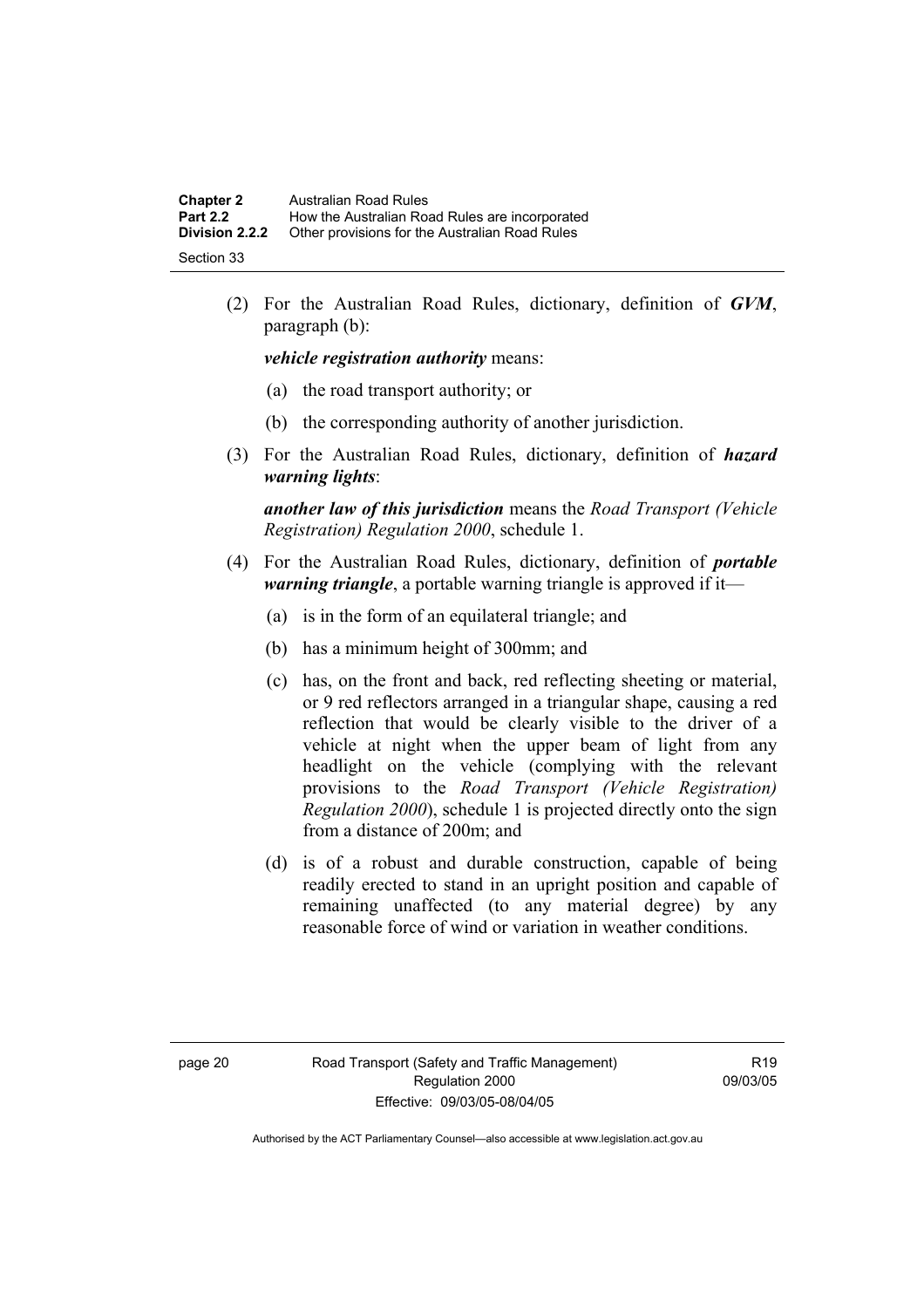# **Part 2.3 Additional ACT road rules**

*Note* The Australian Road Rules are not completely self-contained and need to be read with associated laws of each jurisdiction. This part sets out some of the associated laws that are particular to the ACT. Provisions of Acts and other regulations included in the road transport legislation contain other provisions that are particular to the ACT.

### **Division 2.3.1 Noise and other nuisances**

#### **37 Making unnecessary engine noise**

The driver of a motor vehicle on a road must not make unnecessary noise by turning on, running or failing to turn off the vehicle's engine.

Maximum penalty: 20 penalty units.

*Note* Under the Australian Road Rules, r 291 it is an offence to start or drive a vehicle in a way that makes unnecessary noise or smoke.

#### **38 Emission of waste oil or grease**

 (1) A person must not use a motor vehicle or trailer on a road unless adequate precautions have been taken to prevent waste oil or grease from the machinery or from any other part of the vehicle from dropping onto the roadway.

Maximum penalty: 20 penalty units.

- *Note* The Australian Road Rules, r 293 requires the driver of a vehicle to remove oil or grease that falls from the vehicle in certain circumstances.
- (2) Without limiting the liability of anyone else, the responsible person for a motor vehicle or trailer must take reasonable steps to prevent a contravention of subsection (1) in relation to the vehicle.

Maximum penalty: 20 penalty units.

09/03/05

**R19**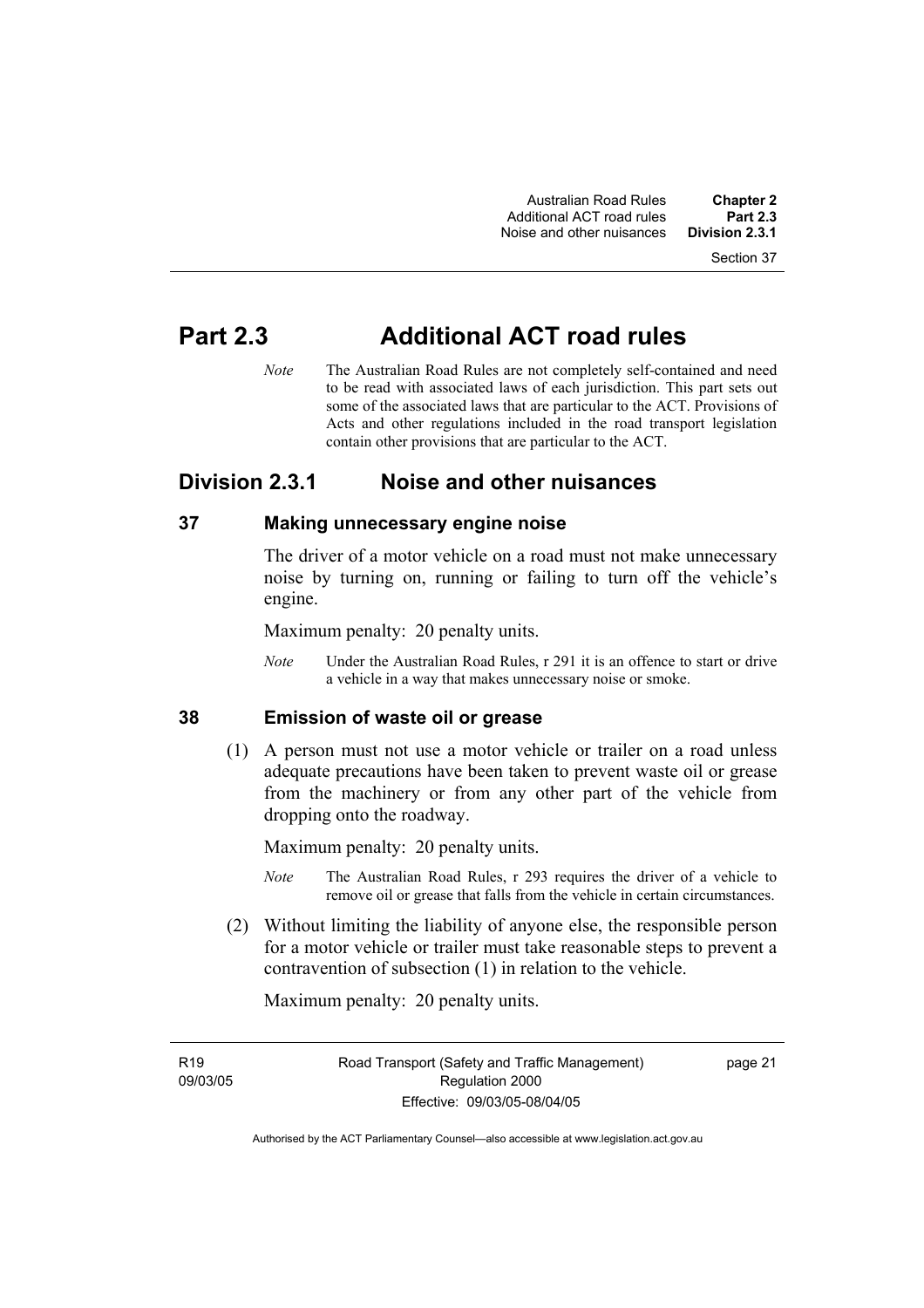**Chapter 2 Australian Road Rules**<br>**Part 2.3 Additional ACT road rules Part 2.3** Additional ACT road rules<br>**Division 2.3.2** Driver and passenger safe **Division 2.3.2** Driver and passenger safety Section 39

## **Division 2.3.2 Driver and passenger safety**

#### **39 Safety of persons on trailers**

 (1) A person must not travel on a road in or on any part of a trailer that is not a part designed primarily for the carriage of passengers or goods.

Maximum penalty: 20 penalty units.

 (2) A person must not travel on a road in or on any part of a trailer that is a part designed primarily for the carriage of goods if the part is not enclosed.

Maximum penalty: 20 penalty units.

- (3) This section does not apply to a person—
	- (a) who is in or on a police or emergency vehicle; or
	- (b) engaged in the door-to-door delivery or collection of goods, or in the collection of waste or garbage, in or on a trailer that is not travelling faster than 25km/h; or
	- (c) if in all the circumstances, there is a no reasonable danger of the person falling or being thrown from the trailer, or being injured, because the person is travelling in a way prohibited by this section.
- (4) In this section:

*enclosed*, for a part of a trailer, means enclosed by—

(a) the structure of the trailer; or

 $R<sub>10</sub>$ 09/03/05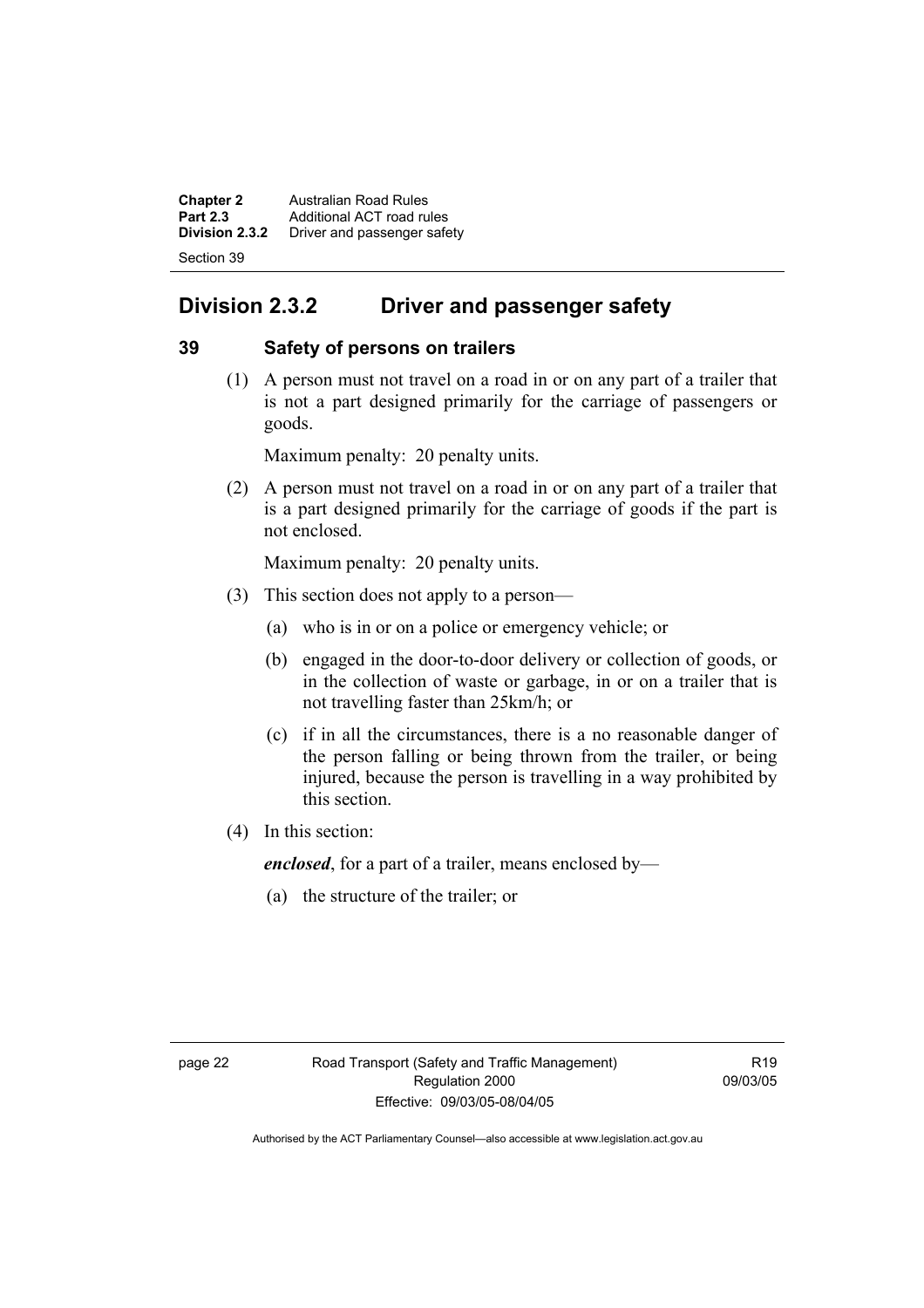- (b) a canopy, cage or other device fitted to the trailer that is of a kind approved by the road transport authority under section 66 (1) (d) (Approvals etc by road transport authority).
- *Note* The Australian Road Rules, r 298 prohibits a driver from driving a motor vehicle towing a trailer with a person in or on the trailer, unless the trailer is exempt from the rule under another law of this jurisdiction. Section 30 provides the exemption from the rule.

#### **40 Passengers in sidecars to be seated**

 (1) A passenger in a sidecar attached to a motorbike that is moving, or is stationary but not parked, on a road must sit in a place in the sidecar designed for use by a passenger.

Maximum penalty: 20 penalty units.

 (2) The rider of a motorbike must not ride with a passenger in a sidecar unless the passenger complies with subsection (1).

Maximum penalty: 20 penalty units.

### **Division 2.3.3 Trailers and towing**

- *Note* The following rules of the Australian Road Rules apply to the towing of vehicles:
	- r 216 (which is about the lights that must be used when towing a vehicle at night or in hazardous weather conditions)
	- r 254 (which is about the towing of bicycles)
	- r 257 (which is about riding with a person on a bicycle trailer)
	- r 292 (which is about towing a vehicle with an insecure or overhanging load)
	- r 294 (which is about keeping control of a motor vehicle or trailer being towed)
	- r 295 (which is about towing another vehicle with a towline)
	- r 298 (which is about driving with a person in a trailer)
	- r 312 (which provides certain exemptions for tow truck drivers).

R19 09/03/05 Road Transport (Safety and Traffic Management) Regulation 2000 Effective: 09/03/05-08/04/05

page 23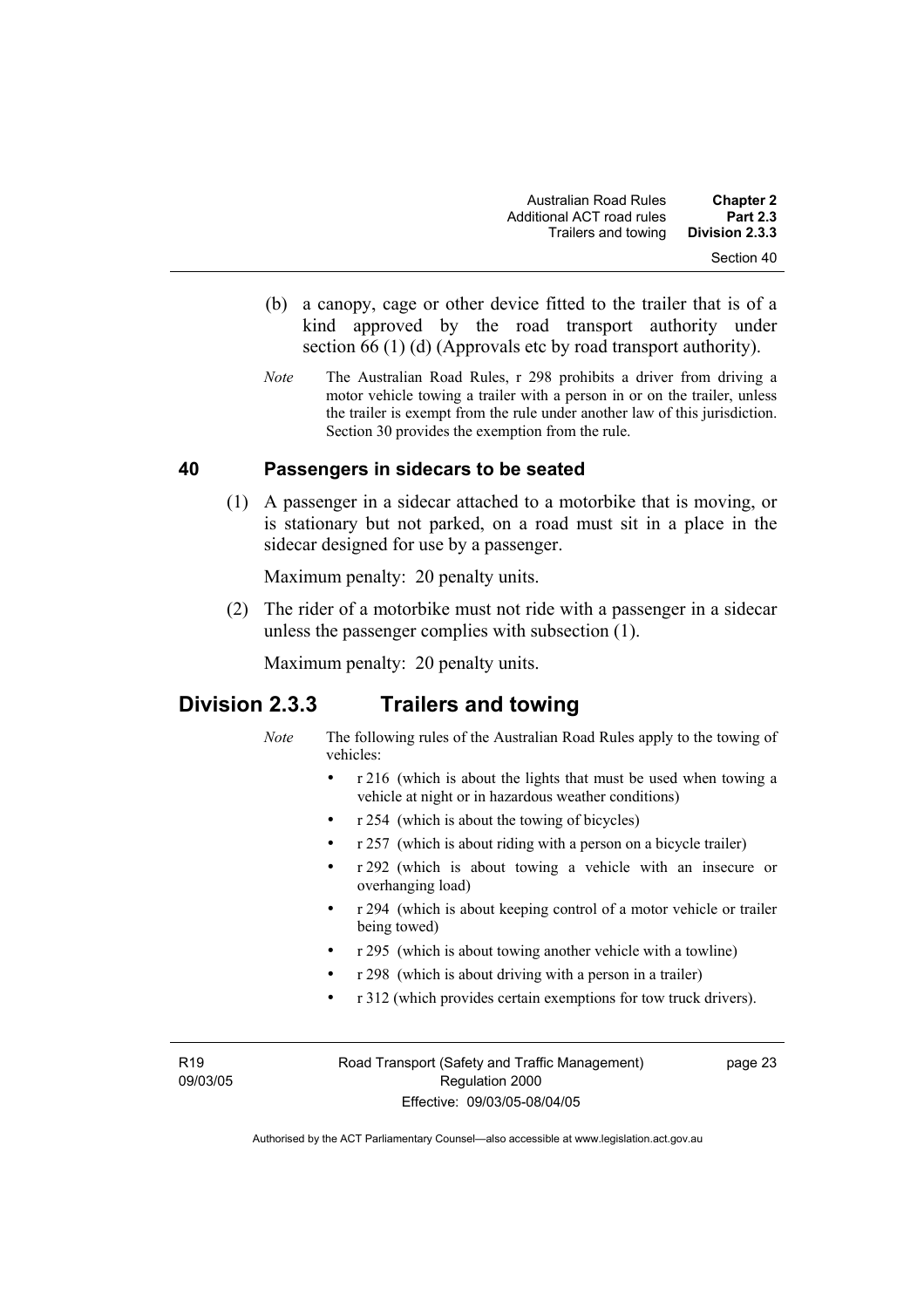**Chapter 2 Australian Road Rules**<br>**Part 2.3 Additional ACT road rules Part 2.3** Additional ACT road rules<br>**Division 2.3.3** Trailers and towing **Division 2.3.3** Trailers and towing Section 41

#### **41 Number of vehicles that may be drawn**

 (1) The driver of an articulated vehicle must not tow any other vehicle on a road.

Maximum penalty: 20 penalty units.

 (2) The driver of a motor vehicle must not tow more than 1 other vehicle on a road.

Maximum penalty: 20 penalty units.

- (3) The road transport authority may exempt a vehicle or person from subsection  $(1)$  or  $(2)$ .
- (4) Subsection (2) does not apply in relation to a tow truck that is towing an articulated vehicle (other than a B-double or road train) if—
	- (a) the articulated vehicle has broken down on a road and it is necessary for it to be towed away; or
	- (b) the articulated vehicle has been involved in a crash on a road and it is necessary for it to be towed away.
- (5) Subsection (2) does not apply to a motor vehicle that is towing another vehicle using a lift and tow trailer if—
	- (a) the other vehicle is partly supported by the lift and tow trailer; and
	- (b) the vehicle is not towed at faster than 60 km/h; and
	- (c) the combined weight of the towed vehicle and the lift and tow trailer is not more than the unladen weight of the towing vehicle.
- (6) Subsection (2) does not apply to—
	- (a) a tractor-harvester-cutting head trailer combination; or

R19 09/03/05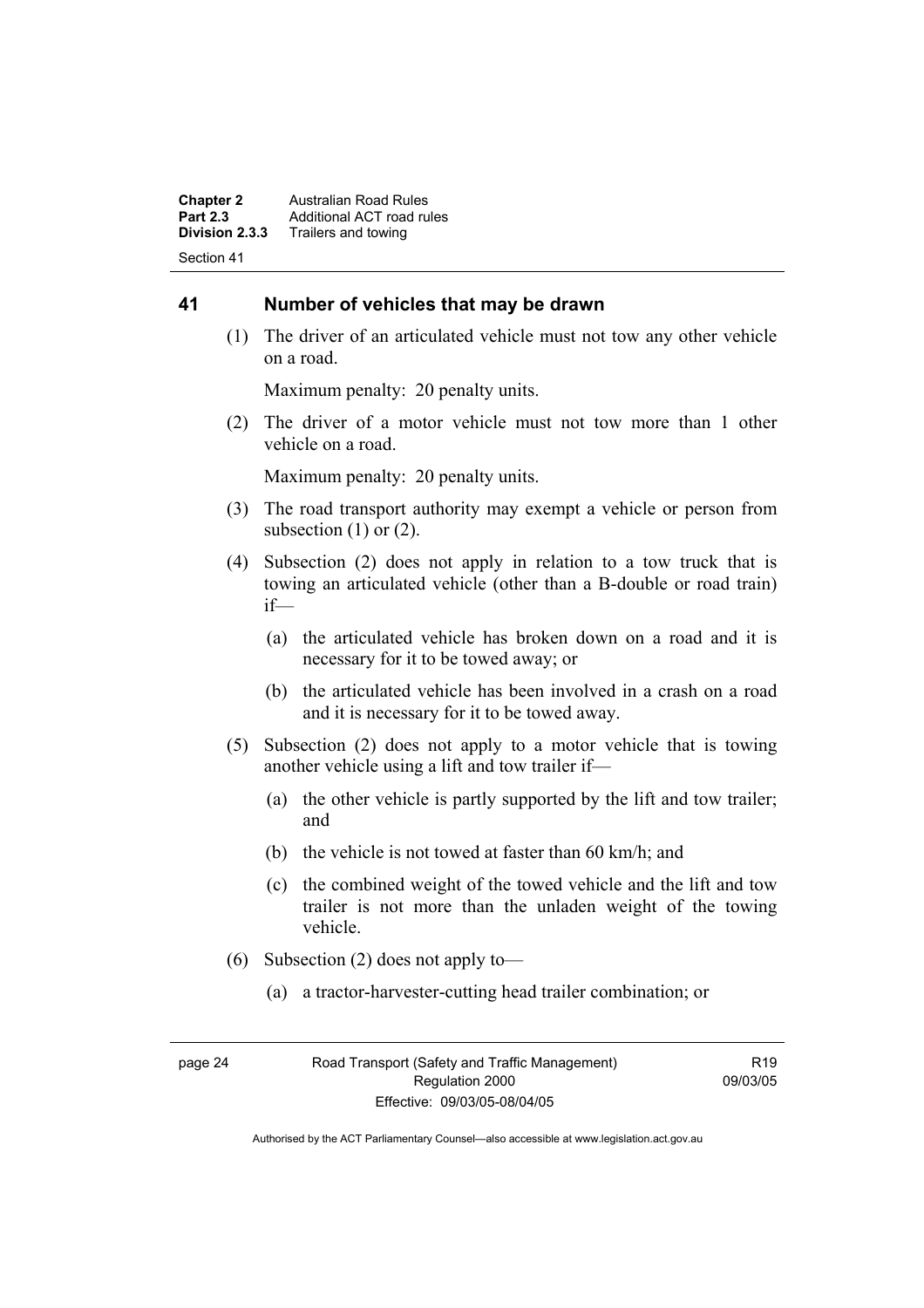- (b) a tractor with multiple implements attached, if the implements are normally used as a single unit when performing agricultural operations; or
- (c) a tractor and implement combination towing a fuel trailer or laser tower; or
- (d) an articulated low-loader consisting of a prime mover towing a converter dolly and a semitrailer; or
- (e) a B-double, dog trailer or road train.

#### **42 Towing by vehicles under 4.5t**

- (1) The driver of a motor vehicle (the *towing vehicle*) must not tow another vehicle (the *towed vehicle*) on a road if the laden weight of the towed vehicle is more than—
	- (a) the capacity of the towing attachment fitted to the towing vehicle; or
	- (b) the maximum laden weight for the towed vehicle.

Maximum penalty: 20 penalty units.

- (2) Subsection (1) does not apply to the driver if the towing vehicle has a GVM over 4.5t.
- (3) The road transport authority may exempt a vehicle or person from subsection  $(1)$ .
- (4) In this section:

*maximum laden weight*, for the towed vehicle, means—

 (a) the maximum laden weight for a towed vehicle specified by the manufacturer of the towing vehicle in relation to the towing vehicle; or

page 25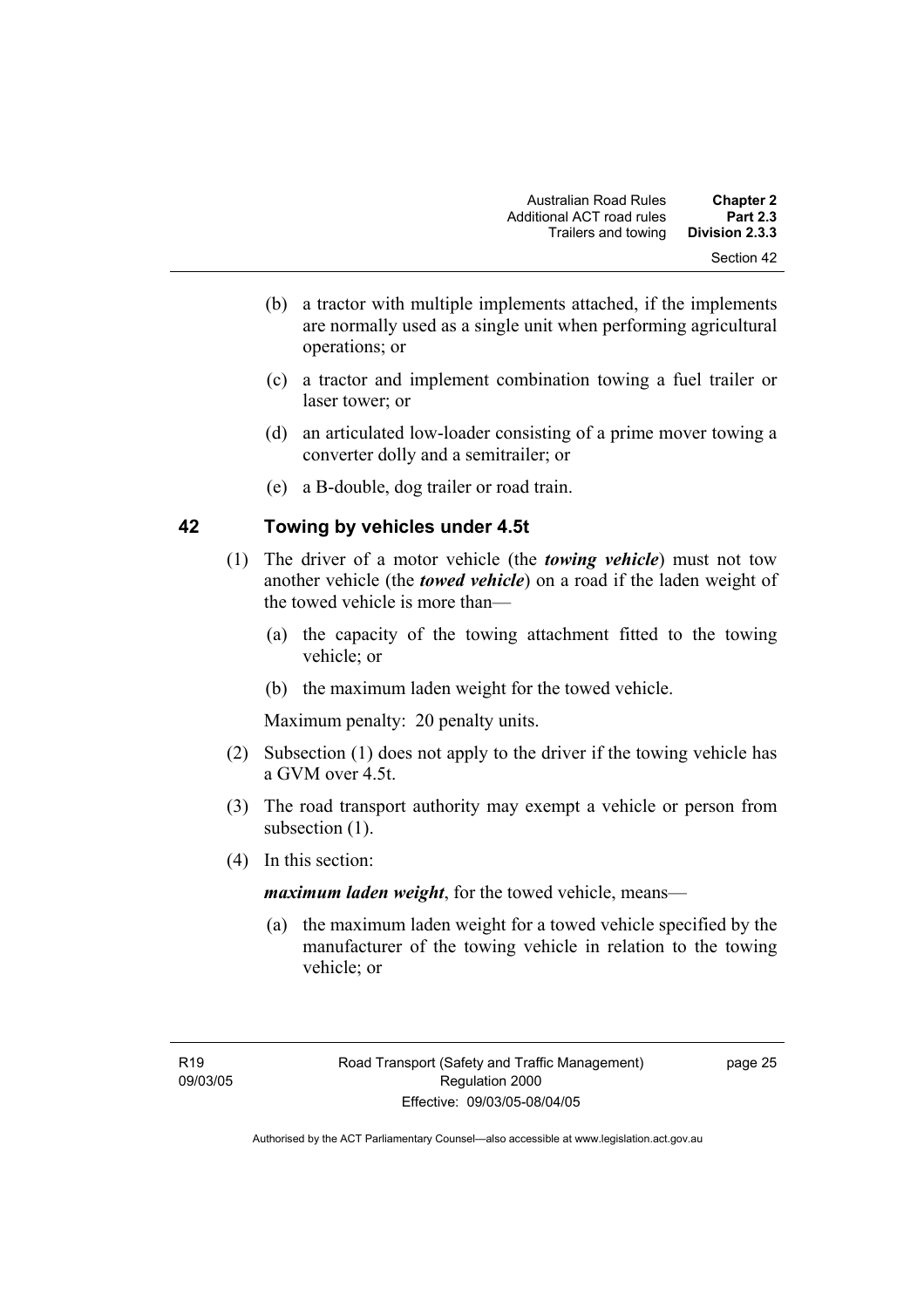**Chapter 2 Australian Road Rules**<br>**Part 2.3 Additional ACT road rules Part 2.3** Additional ACT road rules<br>**Division 2.3.4** Lights on vehicles Lights on vehicles Section 42

- (b) if there is no such specification by the manufacturer, the manufacturer of the vehicle cannot be identified or the specification is not appropriate because the towing vehicle has been modified—
	- (i) 1.5 times the unladen weight of the towing vehicle if the towed vehicle is fitted with a braking system that is working properly; or
	- (ii) the unladen weight of the towing vehicle in any other case.

### **Division 2.3.4 Lights on vehicles**

- *Note* The following rules of the Australian Road Rules apply to lights on vehicles:
	- r 215 (which is about using lights when driving at night or in hazardous weather conditions)
	- r 216 (which is about the lights that must be used when towing a vehicle at night or in hazardous weather conditions)
	- r 217 (which is about using rear fog lights)
	- r 218 (which is about using headlights on high-beam)
	- r 219 (which is about not using lights to dazzle other road users)
	- r 220 (which is about the use of lights on a vehicle that is stopped)
	- r 221 (which is about using hazard warning lights)
	- r 222 (which is about the use of warning lights on buses carrying children)
	- r 223 (which is about using lights when riding an animal-drawn vehicle at night or in hazardous weather conditions)
	- r 259 (which is about using lights when riding a bicycle at night).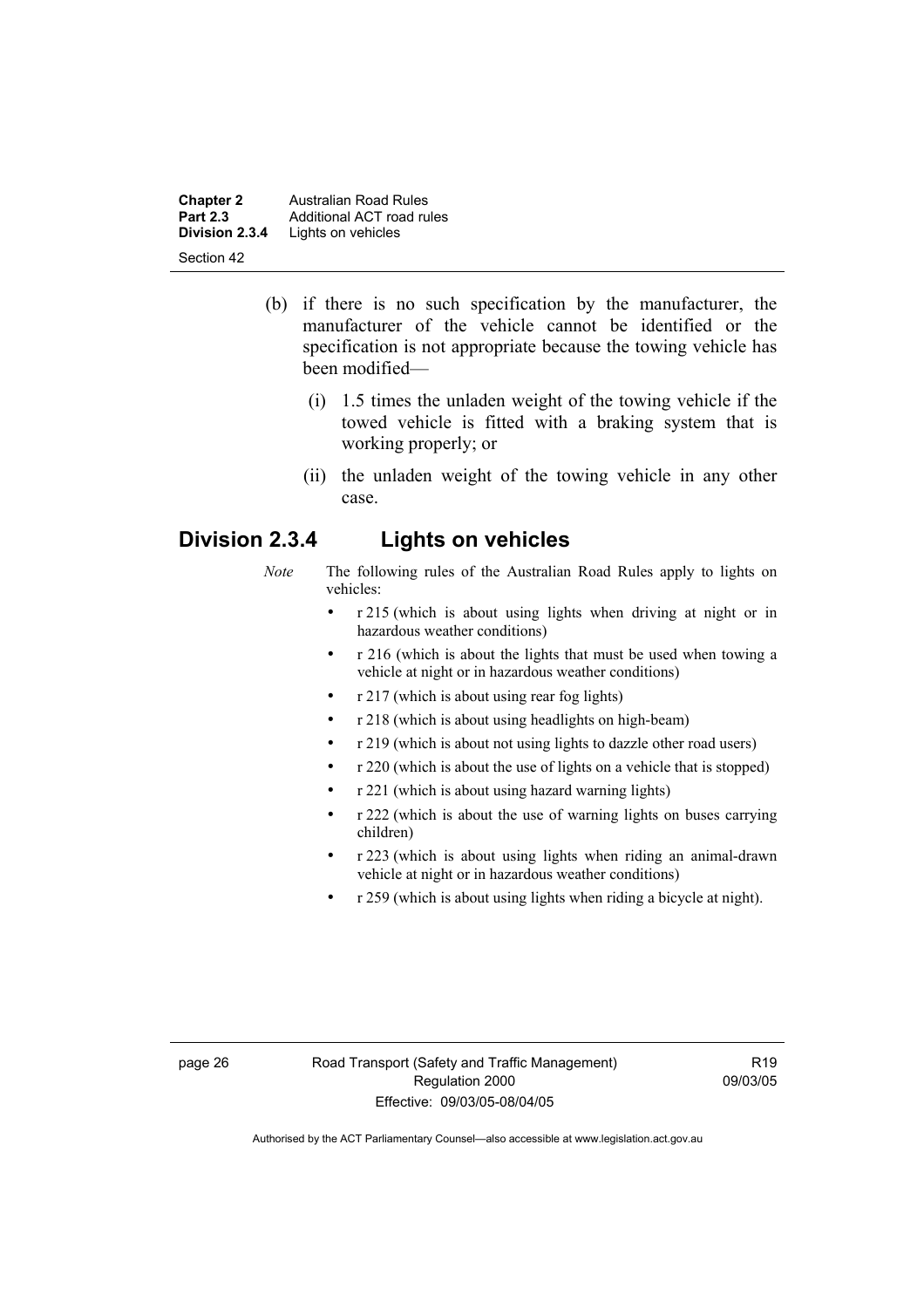# **43 Lights on motor vehicles generally**

- (1) The driver of a motor vehicle fitted with a spotlight or searchlight must not operate the light, or allow it to be operated, on a road unless—
	- (a) the vehicle is stationary, the light is operated only for examining or making adjustments or repairs to a vehicle, and light from it is not projected further than 6m; or
	- (b) the light is operated for the temporary purpose of reading or looking for a notice, sign, house number or something similar; or
	- (c) the vehicle is a police vehicle; or
	- (d) the vehicle is being used by the Territory, the Commonwealth or any public authority.

Maximum penalty: 20 penalty units.

- (2) The driver of a motor vehicle fitted with an additional headlight permitted to be fitted under the *Road Transport (Vehicle Registration) Regulation 2000*, schedule 1 must not operate the headlight, or allow it to be operated, if—
	- (a) the vehicle is being driven on a length of road in a built-up area; or
	- (b) the driver is driving less than—
		- (i) 200m behind a vehicle travelling in the same direction as the driver; or
		- (ii) 200m from an oncoming vehicle.

Maximum penalty: 20 penalty units.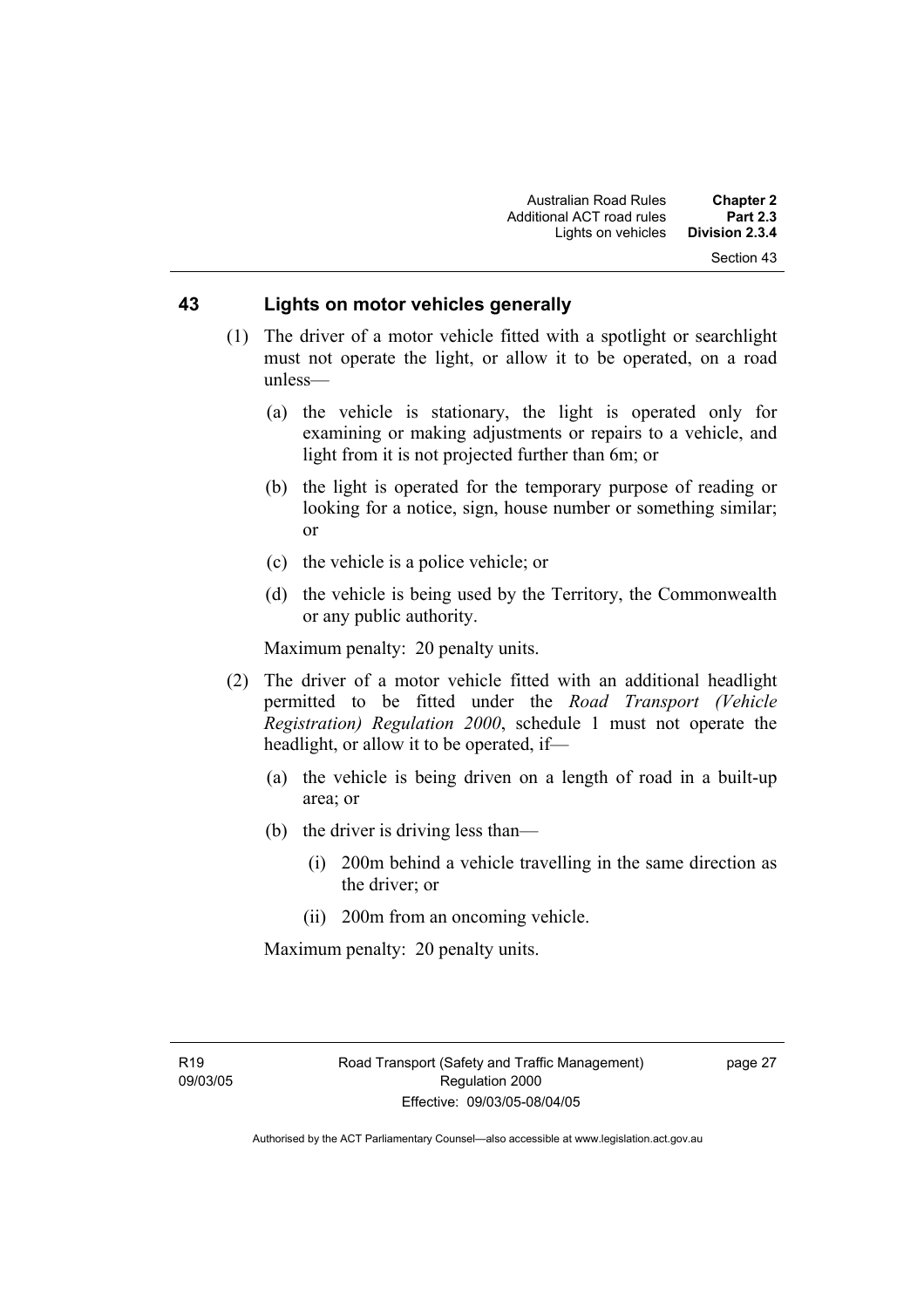**Chapter 2 Australian Road Rules**<br>**Part 2.3 Additional ACT road rules Part 2.3** Additional ACT road rules<br>**Division 2.3.5** Stopping and parking Stopping and parking

Section 44

# **Division 2.3.5 Stopping and parking**

*Note* The rules of the Australian Road Rules that apply to the parking of vehicles include the following:

- r 189 (which is about double parking)
- r 203 (which is about stopping in a parking area for people with disabilities)
- r 205 (which is about parking for longer than indicated)
- r 207 (which is about parking where fees are payable)
- r 208 (which is about parallel parking on a road, except in a median strip parking area)
- r 209 (which is about parallel parking in a median strip parking area)
- r 210 (which is about angle parking)
- r 211 (which is about parking in parking bays).

# **44 Use of meters in metered parking areas**

 (1) A driver must not park in a metered parking area except in a metered parking space.

Maximum penalty: 20 penalty units.

 (2) A driver must not park in a metered parking space without paying the relevant fee for the space for at least the minimum period for which parking in the space must be paid for.

Maximum penalty: 20 penalty units.

- (3) A person does not commit an offence against subsection (2) if—
	- (a) the driver parks in a metered parking space before paying the relevant fee; but
	- (b) the driver pays the fee immediately after parking.
- (4) The driver of a vehicle must not allow the vehicle to remain parked in a metered parking space if the parking meter for the space

 $R$ 19 09/03/05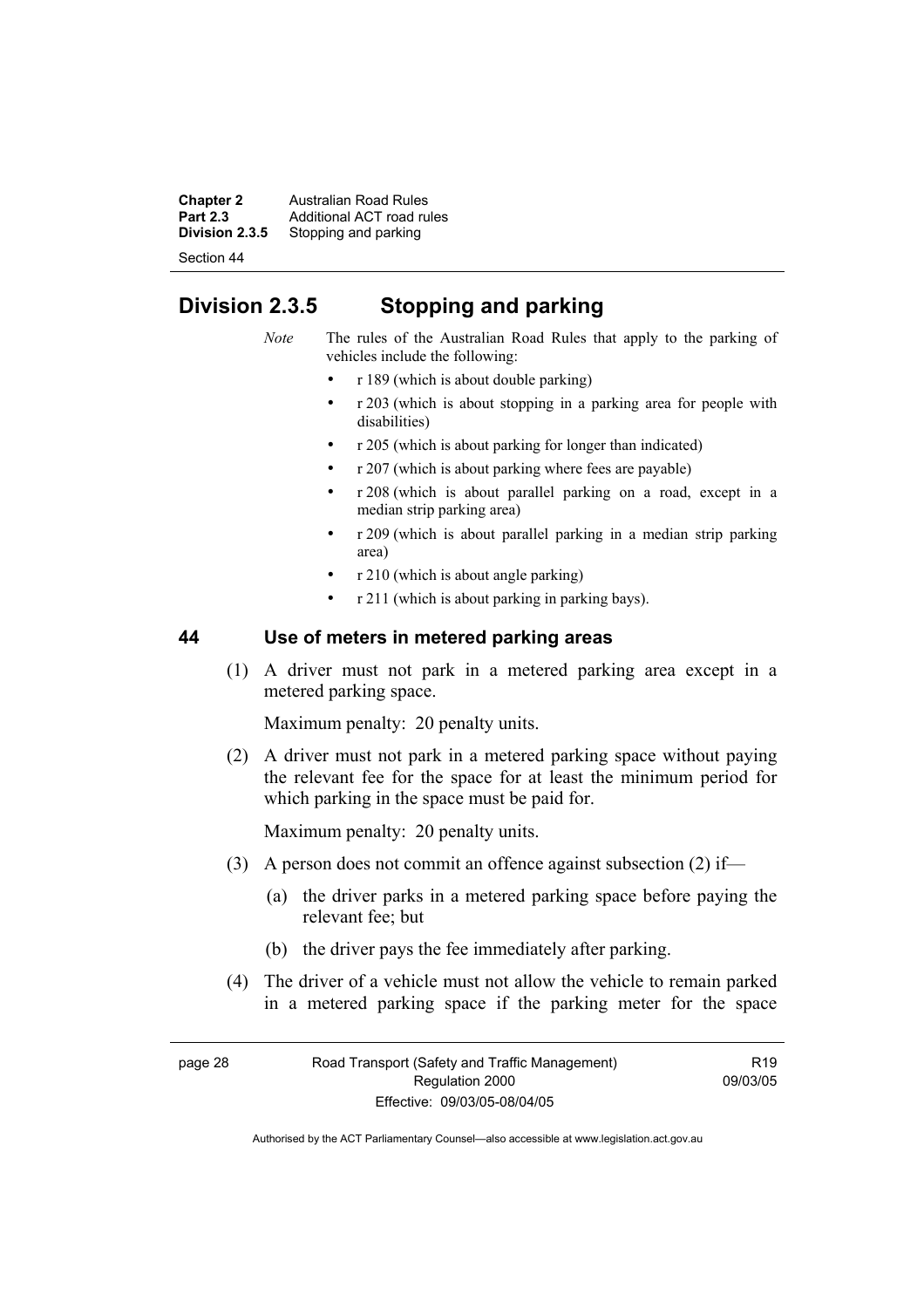indicates that the period for which parking in the space has been paid for has expired.

Maximum penalty: 20 penalty units.

 (5) The driver of a vehicle must not allow the vehicle to remain parked in a metered parking space for longer than the period (if any) indicated on the metered parking signs applying to the space as the maximum period for which a vehicle may be parked in the space.

Maximum penalty: 20 penalty units.

- (6) A driver does not commit an offence against this section if—
	- (a) the driver parks in a metered parking space that is within a ticket parking area; and
	- (b) the driver complies with the provisions of this division in relation to parking in the area.
- (7) A driver does not commit an offence against this section (other than subsection (5)) if the parking meter for the metered parking space is not working.
- (8) Without limiting subsection (7), a driver does not commit an offence against this section (other than subsection (5)) if the parking meter is covered with a hood bearing the words 'out of order time limit applies'.
- (9) This section does not apply to—
	- (a) a metered parking space outside the controlled parking hours for the space; or
	- (b) a vehicle displaying a current mobility parking scheme authority; or
	- (c) a vehicle displaying a current parking permit if it is parked in a metered parking space to which the permit applies and the space is designated for use by the holder of the permit.

page 29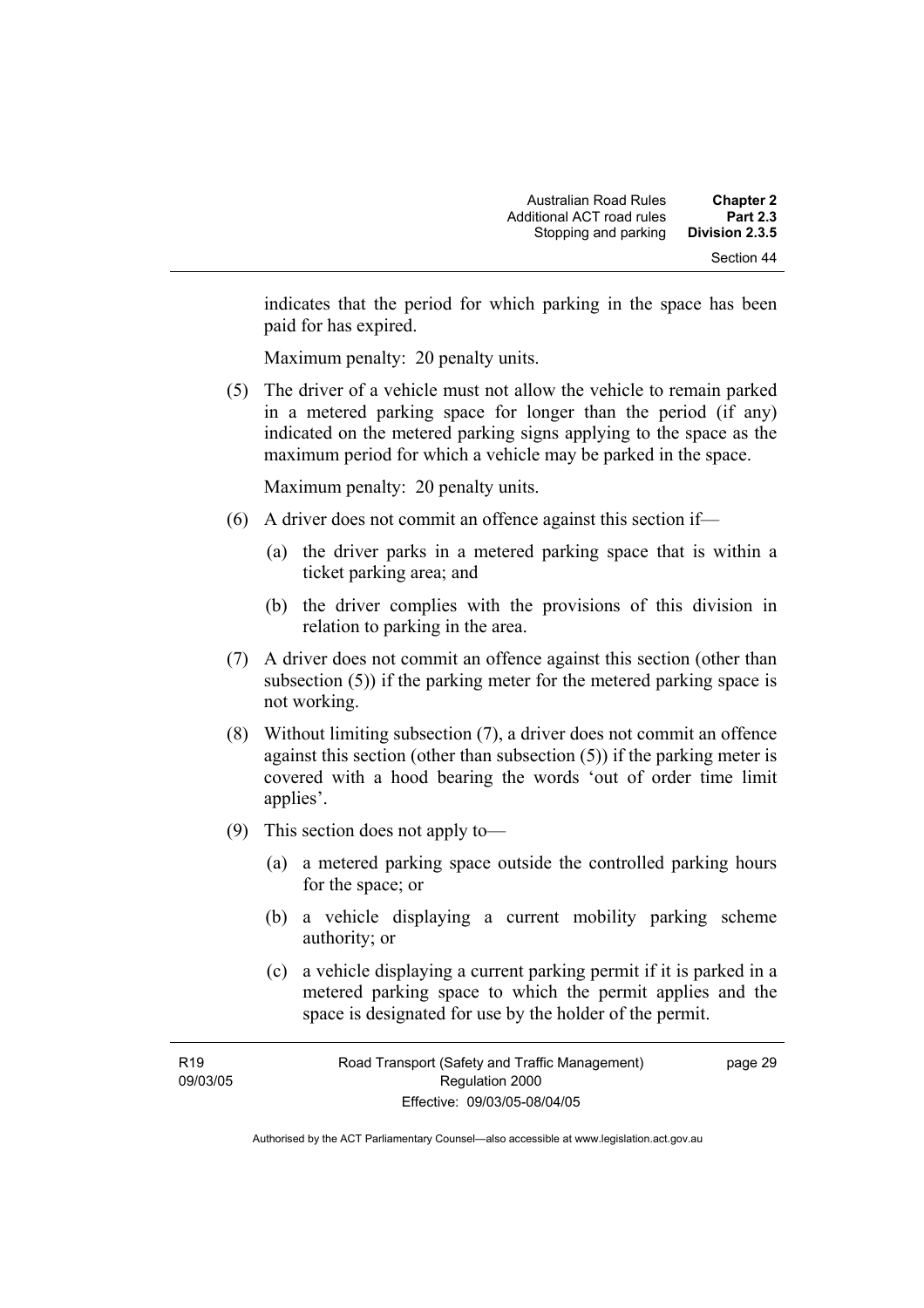**Chapter 2 Australian Road Rules**<br>**Part 2.3 Additional ACT road rules Part 2.3** Additional ACT road rules<br>**Division 2.3.5** Stopping and parking Stopping and parking Section 45

# **45 Parking in metered parking spaces**

 (1) The driver of a vehicle must not park in a metered parking space if another vehicle is parked in the space.

Maximum penalty: 20 penalty units.

 (2) The driver of a vehicle who parks in a metered parking space must position the vehicle completely within the space.

Maximum penalty: 20 penalty units.

# **46 Temporary closure of metered parking spaces**

- (1) If the road transport authority decides that the use of a metered parking space should be temporarily discontinued, the authority may close the space by—
	- (a) installing a sign, at or near the space, that displays words to the effect that the space is closed; or
	- (b) covering the parking meter applying to the space with a parking meter hood bearing the words 'no parking'.
- (2) A driver must not park in a metered parking space that has been closed under subsection (1).

Maximum penalty: 20 penalty units.

(3) In this section:

*sign* includes a board, device, plate, screen, words or anything else, whether or not installed with or on a traffic sign.

# **47 Misuse of parking meters**

A person must not—

 (a) insert in a parking meter anything other than coins appropriate for the meter; or

page 30 Road Transport (Safety and Traffic Management) Regulation 2000 Effective: 09/03/05-08/04/05

 $R$ 19 09/03/05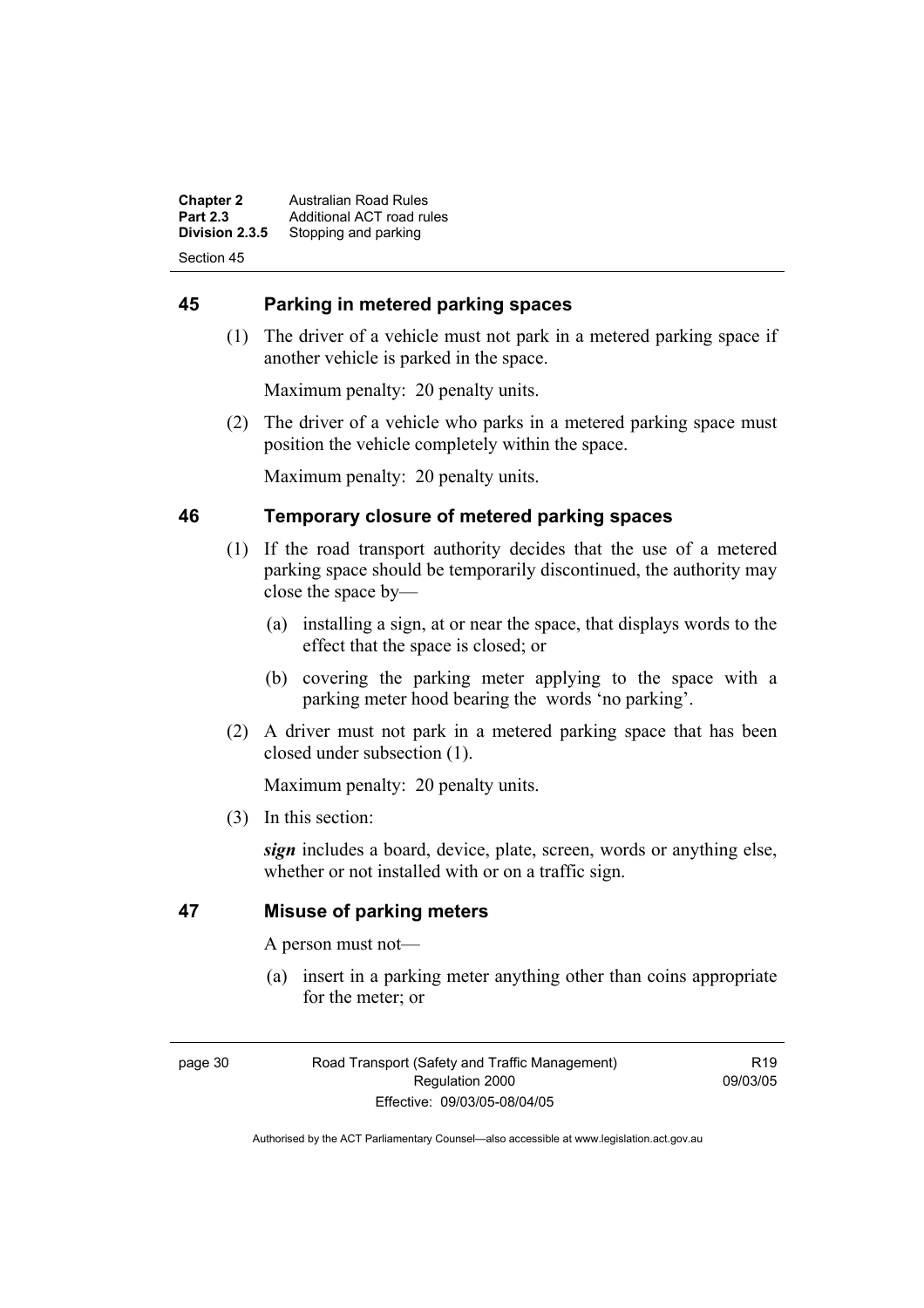(b) attach anything (for example, advertising material) to a parking meter.

Maximum penalty: 20 penalty units.

*Note* An example is part of the regulation, is not exhaustive and may extend, but does not limit, the meaning of the provision in which it appears (see Legislation Act, s 126 and s 132).

# **48 Interfering with parking meters etc**

A person must not—

- (a) do anything that interferes with (or is likely to interfere with) the proper working of a parking meter; or
- (b) fraudulently operate a parking meter.

Maximum penalty: 20 penalty units.

# **49 Use of tickets in ticket parking areas**

 (1) A driver must not park in a ticket parking area except in a ticket parking space.

Maximum penalty: 20 penalty units.

 (2) A driver must not park in a ticket parking area unless a current parking ticket for that ticket parking area is displayed in or on the driver's vehicle in accordance with subsection (3).

Maximum penalty: 20 penalty units.

- (3) The parking ticket must be displayed—
	- (a) in or on the front left-hand side of the vehicle or, if the ticket requires the driver to display the ticket in or on a part of the vehicle, in or on that part of the vehicle; and
	- (b) in a way that its date and expiry time are clearly visible from outside the vehicle.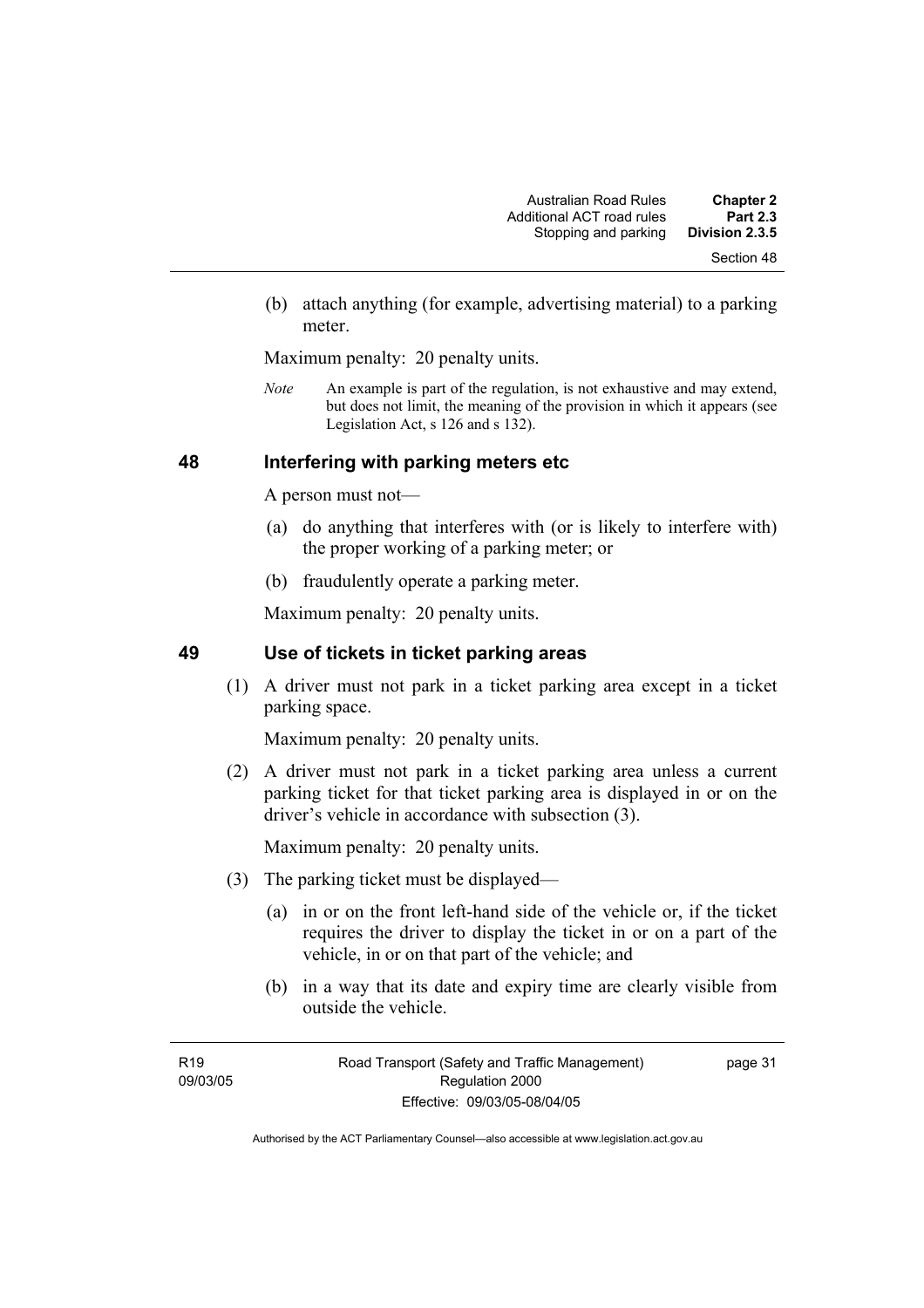| <b>Chapter 2</b> | Australian Road Rules     |
|------------------|---------------------------|
| <b>Part 2.3</b>  | Additional ACT road rules |
| Division 2.3.5   | Stopping and parking      |
| Section 49       |                           |

- (4) A driver does not commit an offence against subsection (2) if—
	- (a) the driver parks in a ticket parking area before obtaining a parking ticket for the area; but
	- (b) the driver obtains a parking ticket for the area, and displays the ticket in accordance with subsection (2), immediately after parking.
- (5) It is a defence to the prosecution of a driver for an offence against subsection (2) if the driver proves that the driver—
	- (a) displayed a current parking ticket in or on the driver's vehicle in accordance with subsection  $(3)$  and
	- (b) took reasonable steps to ensure that the ticket remained so displayed while the vehicle was parked in the ticket parking area.
- (6) The driver of a vehicle must not allow the vehicle to remain parked in a ticket parking area after the expiry of the parking ticket displayed in or on the vehicle.

Maximum penalty: 20 penalty units.

 (7) The driver of a vehicle must not allow the vehicle to remain parked in a ticket parking area for longer than the period (if any) indicated on the ticket parking signs applying to the area as the maximum period for which a vehicle may be parked in the area.

Maximum penalty: 20 penalty units.

- (8) A driver does not commit an offence against this section if—
	- (a) the driver parks in a metered parking space within a ticket parking area; and
	- (b) the driver complies with the provisions of this division in relation to parking in the space.

R19 09/03/05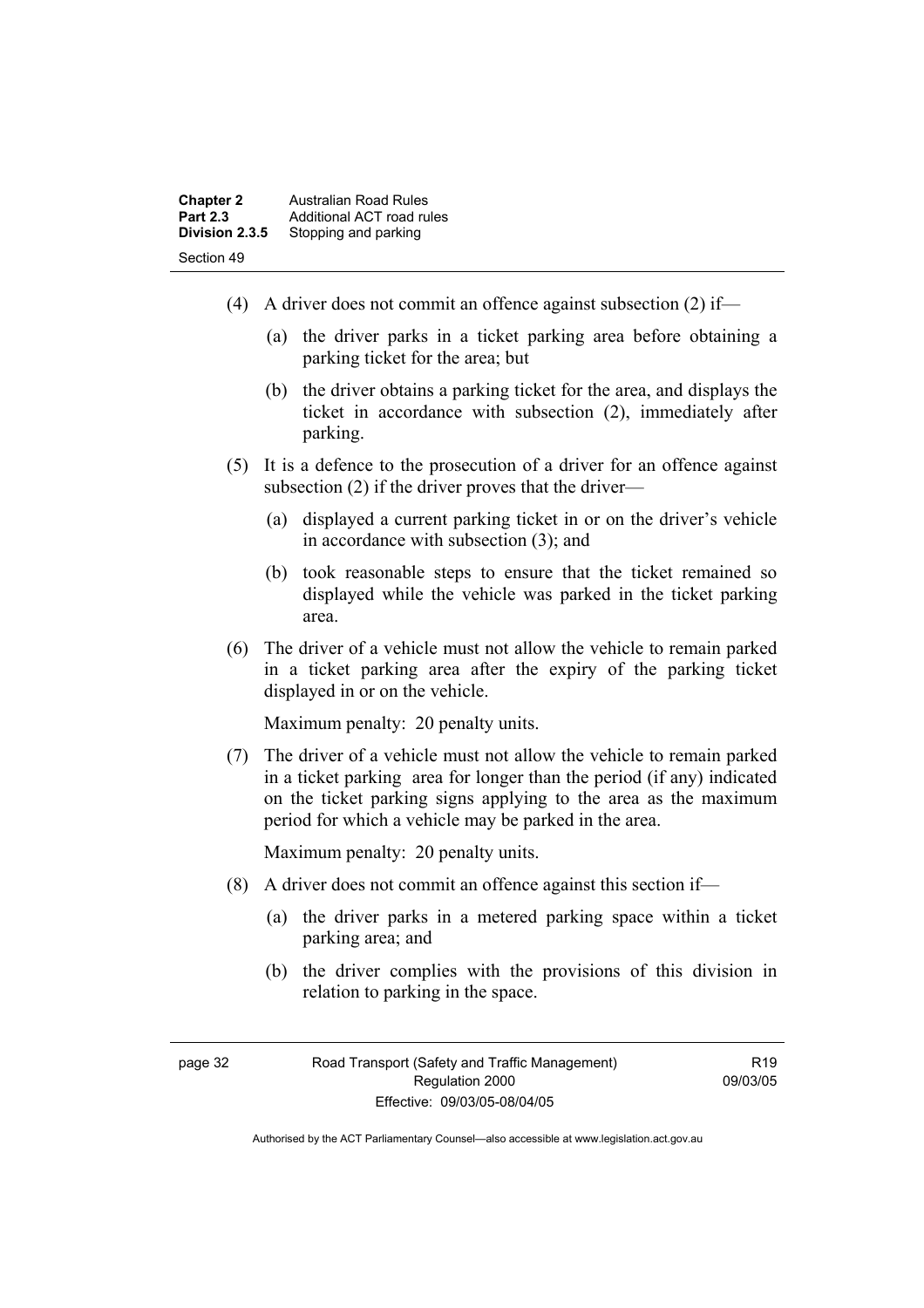- (9) This section does not prevent a driver from parking in a different part of a ticket parking area while displaying the same parking ticket on the driver's vehicle if the fee payable to park in the part is the same as, or less than, the fee payable to park in the part for which the parking ticket was issued.
- (10) This section does not apply to—
	- (a) a ticket parking area outside the controlled parking hours for the area; or
	- (b) a vehicle displaying a current mobility parking scheme authority; or
	- (c) a vehicle displaying a current parking permit if it is parked in a ticket parking area to which the permit applies and the area is designated for use by the holder of the permit.

# **50 Parking in ticket parking spaces**

 (1) The driver of a vehicle must not park a vehicle in a ticket parking space if another vehicle is parked in the space.

Maximum penalty: 20 penalty units.

 (2) The driver of a vehicle who parks in a ticket parking space must position the vehicle completely in the space.

Maximum penalty: 20 penalty units.

# **51 Temporary closure of ticket parking spaces**

- (1) If the road transport authority decides that the use of a ticket parking area, or ticket parking space, should be temporarily discontinued, the authority may close the area or space by—
	- (a) for the closure of a ticket parking area—installing a sign, at or near each traffic sign applying to the area, that displays words to the effect that the area is closed; or

**R19** 09/03/05 page 33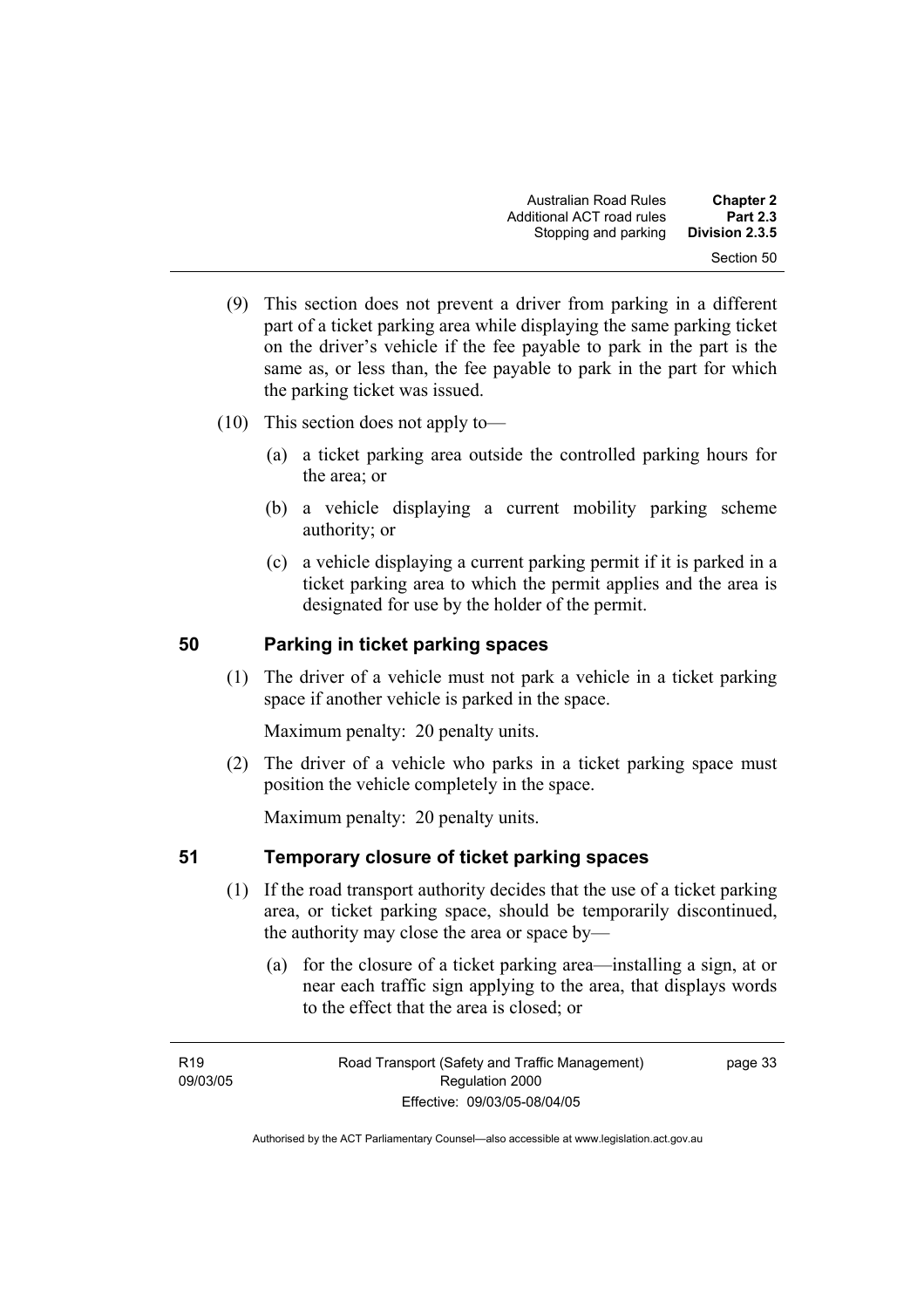| <b>Chapter 2</b> | Australian Road Rules     |
|------------------|---------------------------|
| <b>Part 2.3</b>  | Additional ACT road rules |
| Division 2.3.5   | Stopping and parking      |
| Section 52       |                           |

- (b) for the closure of a ticket parking space—installing a sign, at or near the space, that displays words to that effect.
- (2) If a parking authority decides that the use of a ticket parking area, or ticket parking space, within its area of operations should be temporarily discontinued, the authority may close the area or space  $by-$ 
	- (a) for the closure of a ticket parking area—installing a sign, at or near each traffic sign applying to the area, that displays words to the effect that the area is closed; or
	- (b) for the closure of a ticket parking space—installing a sign, at or near the space, that displays words to that effect.
	- *Note* Section 75A provides for the road transport authority to declare parking authorities and s 76A provides for the operation of ticket parking schemes by parking authorities.
- (3) A driver must not park in a ticket parking area or ticket parking space that has been closed under subsection (1) or (2).

Maximum penalty: 20 penalty units.

(4) In this section:

*sign* includes a board, device, plate, screen, words or anything else, whether or not installed with or on a traffic sign.

# **52 Use of false or damaged parking tickets etc**

A person must not display in or on a vehicle that is parked in a ticket parking area—

 (a) anything resembling a parking ticket that falsely suggests that the relevant parking fee has been paid; or

R19 09/03/05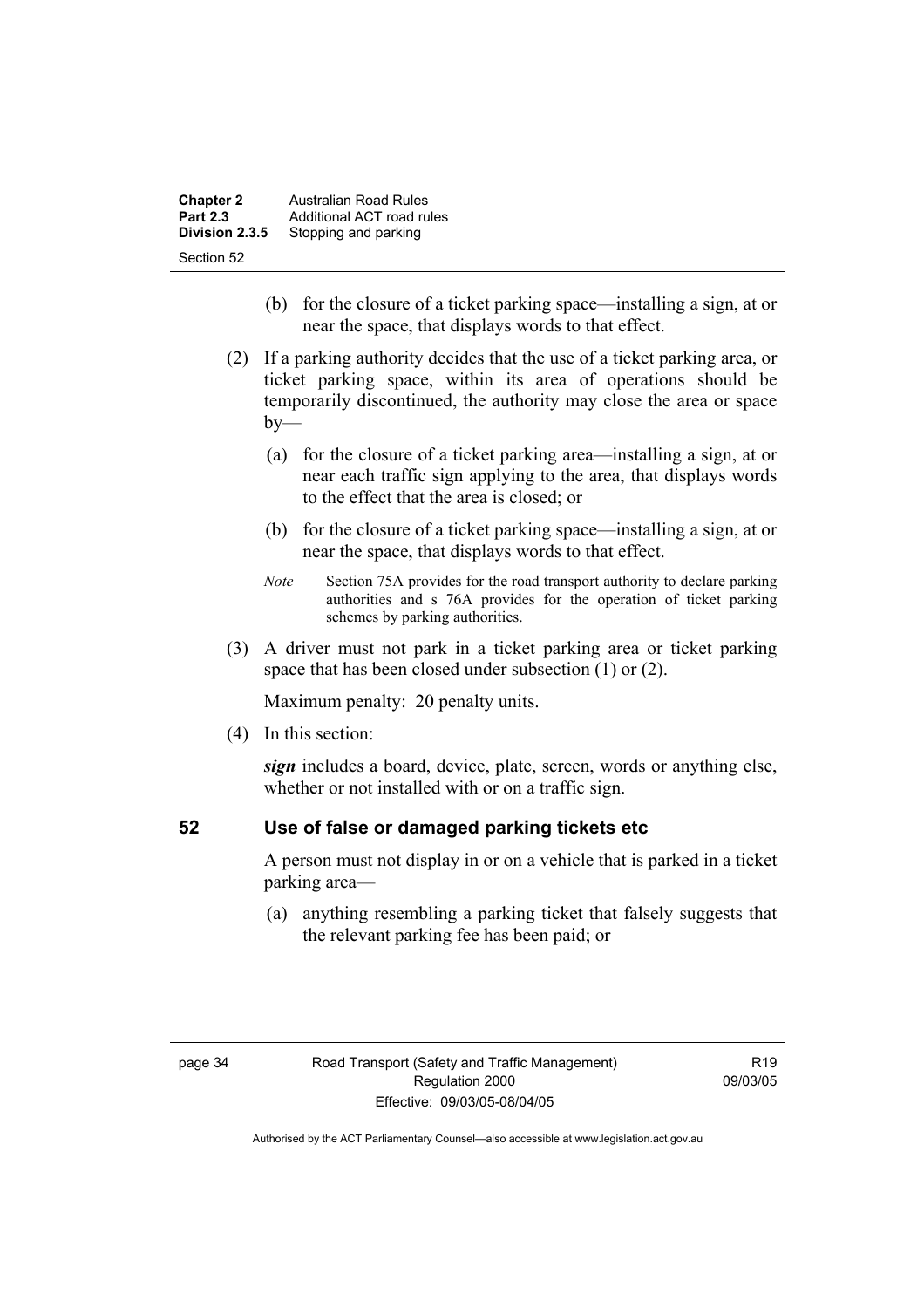(b) a parking ticket that is illegible or has been altered, defaced or damaged.

Maximum penalty: 20 penalty units.

# **53 Misuse of ticket machines**

A person must not—

- (a) insert in a parking ticket machine anything other than coins, or another means of payment, appropriate for the machine; or
- (b) attach anything (for example, advertising material) to a ticket machine.

Maximum penalty: 20 penalty units.

*Note* An example is part of the regulation, is not exhaustive and may extend, but does not limit, the meaning of the provision in which it appears (see Legislation Act, s 126 and s 132).

# **54 Interfering with parking ticket machines etc**

A person must not—

- (a) do anything that interferes with (or is likely to interfere with) the proper working of a parking ticket machine; or
- (b) fraudulently operate a parking ticket machine.

Maximum penalty: 20 penalty units.

**55 Removing parking tickets etc**

A person must not remove, deface, damage or otherwise interfere with a parking ticket, mobility parking scheme authority or parking permit that is in or on, or attached to, a vehicle unless the person is—

(a) the driver of the vehicle; or

page 35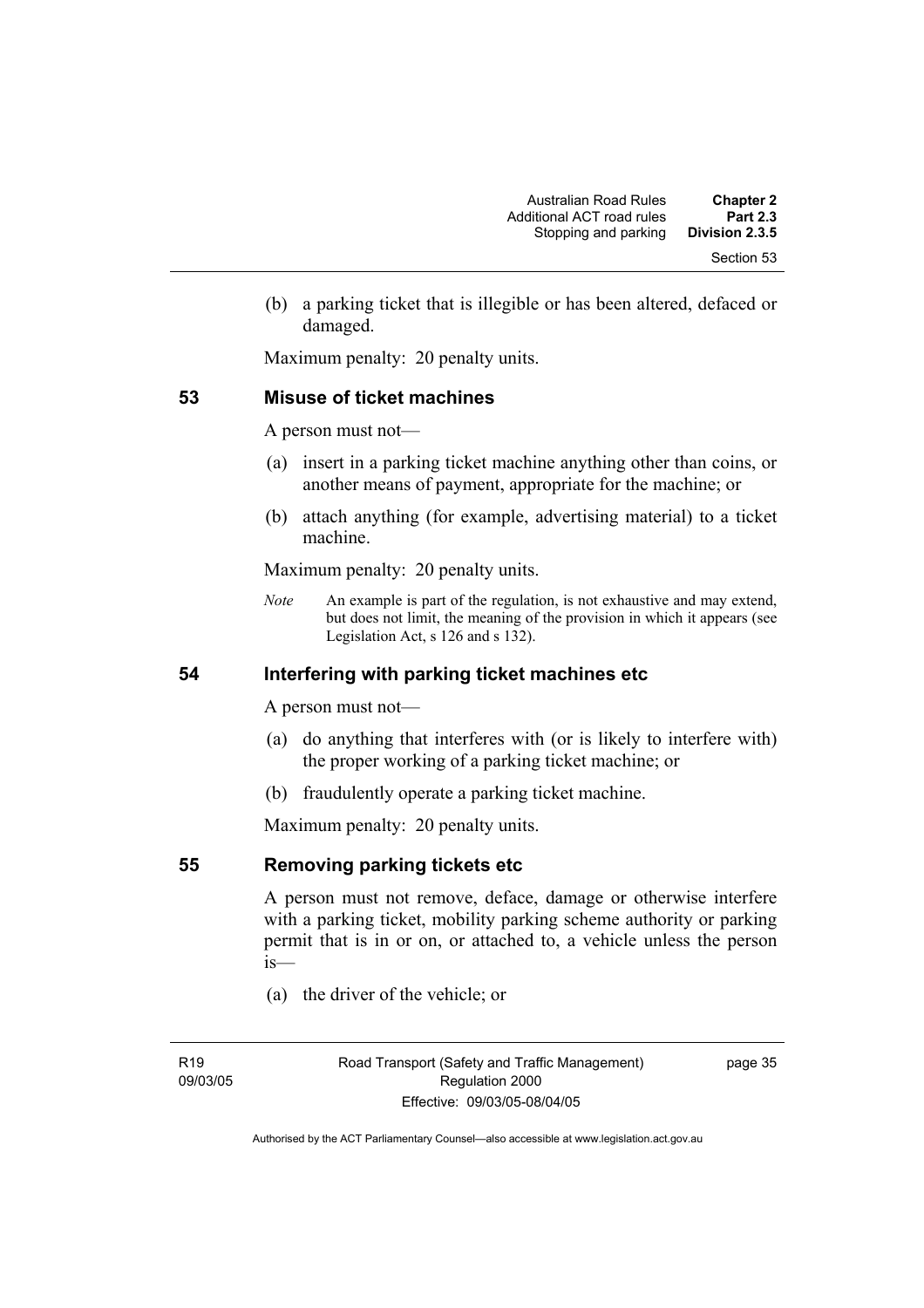| <b>Chapter 2</b> | <b>Australian Road Rules</b> |
|------------------|------------------------------|
| <b>Part 2.3</b>  | Additional ACT road rules    |
| Division 2.3.5   | Stopping and parking         |
| Section 56       |                              |

- (b) the responsible person (or a responsible person) for the vehicle; or
- (c) for a mobility parking scheme authority or parking permit—the person to whom the authority or permit was issued.

Maximum penalty: 20 penalty units.

# **56 Unauthorised use and revocation of mobility parking scheme authorities**

 (1) A driver must not display a mobility parking scheme authority on the driver's vehicle unless the driver is entitled to do so under the conditions of the authority.

Maximum penalty: 20 penalty units.

 (2) The road transport authority may revoke a mobility parking scheme authority by notice given to the person or other entity to which the authority was issued.

*Note* For how documents may be given, see the Legislation Act, pt 19.5.

 (3) If an entity receives a notice under subsection (2), the entity must return the mobility parking scheme authority to the road transport authority as soon as possible (but not later than 21 days) after receiving the notice.

Maximum penalty: 20 penalty units.

# **57A Stopping public buses in bus zones and at bus stops**

- (1) The driver of a public bus must not stop in a bus zone unless the driver—
	- (a) is dropping off, or picking up, passengers; or
	- (b) is stopping for a regular route service.

Maximum penalty: 20 penalty units.

page 36 Road Transport (Safety and Traffic Management) Regulation 2000 Effective: 09/03/05-08/04/05

 $R$ 19 09/03/05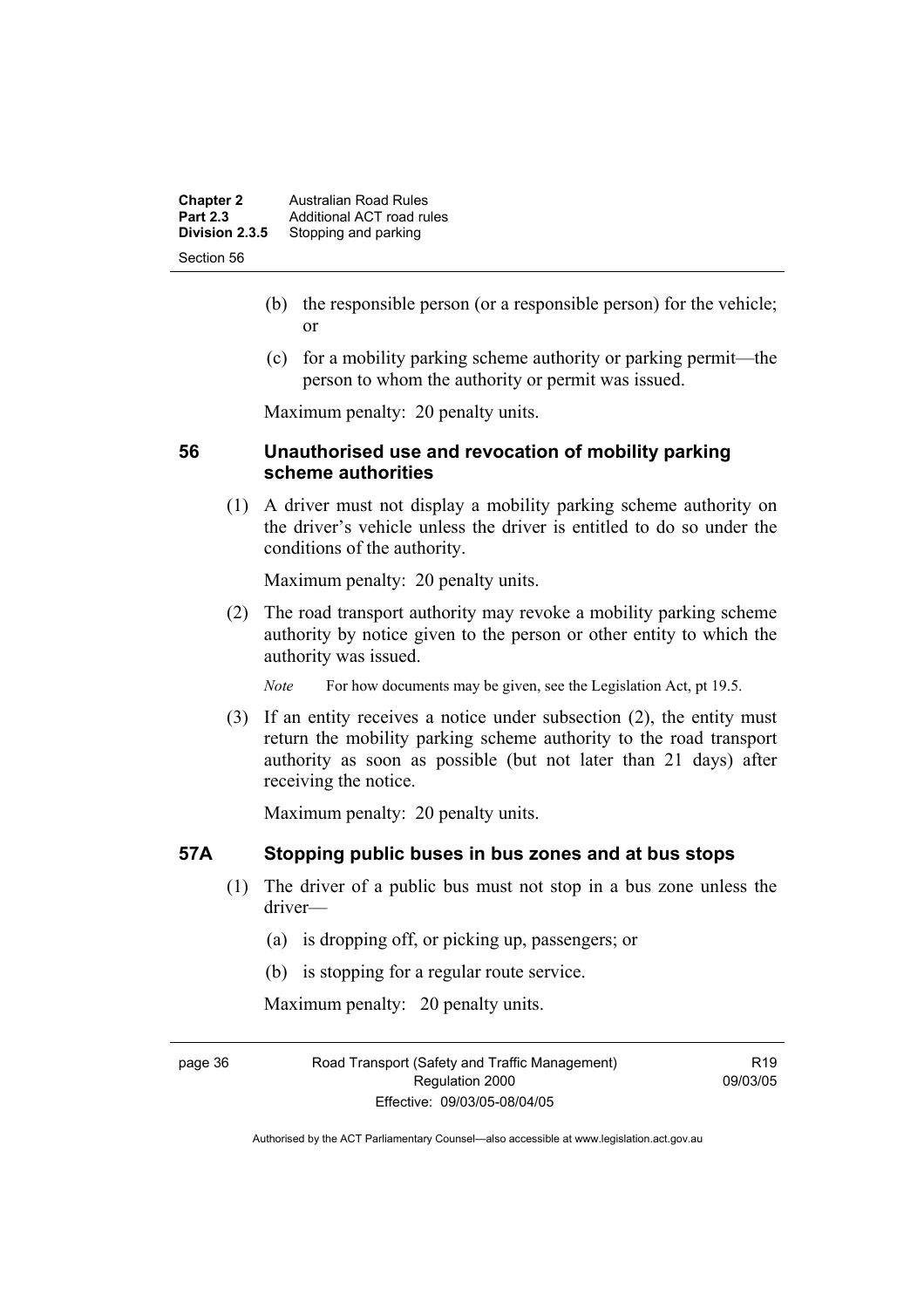| <b>Chapter 2</b><br><b>Part 2.3</b> | Australian Road Rules<br>Additional ACT road rules |
|-------------------------------------|----------------------------------------------------|
| Division 2.3.5                      | Stopping and parking                               |
| Section 58                          |                                                    |

 (2) Subsection (1) does not apply to the driver of a public bus that is not permitted to stop in the bus zone by information on or with the *bus zone sign* applying to the bus zone.

*Note* The driver would contravene the Australian Road Rules, r 183.

- (3) The driver of a public bus must not stop at a bus stop, or on the road, within 20m before a sign on the road that indicates the bus stop, and 10m after the sign, unless the driver—
	- (a) stops at a place on a length of road, or in an area, to which a parking control sign applies and the driver is permitted to stop at that place under the Australian Road Rules; or
	- (b) is dropping off, or picking up, passengers; or
	- (c) is stopping for a regular route service.

Maximum penalty: 20 penalty units.

(4) In this section:

*bus stop*—see the Australian Road Rules, rule 195.

*bus zone*—see the Australian Road Rules, rule 183.

*bus zone sign*—see the Australian Road Rules, schedule 2, schedule 3, rule 314, rule 315 and rule 316.

*regular route service*—see the *Road Transport (Public Passenger Services) Act 2001*, section 12 (What is a regular route service?).

# **58 Stopping in an emergency etc or to comply with another law**

It is a defence to the prosecution of a driver for an offence against a provision of this division if—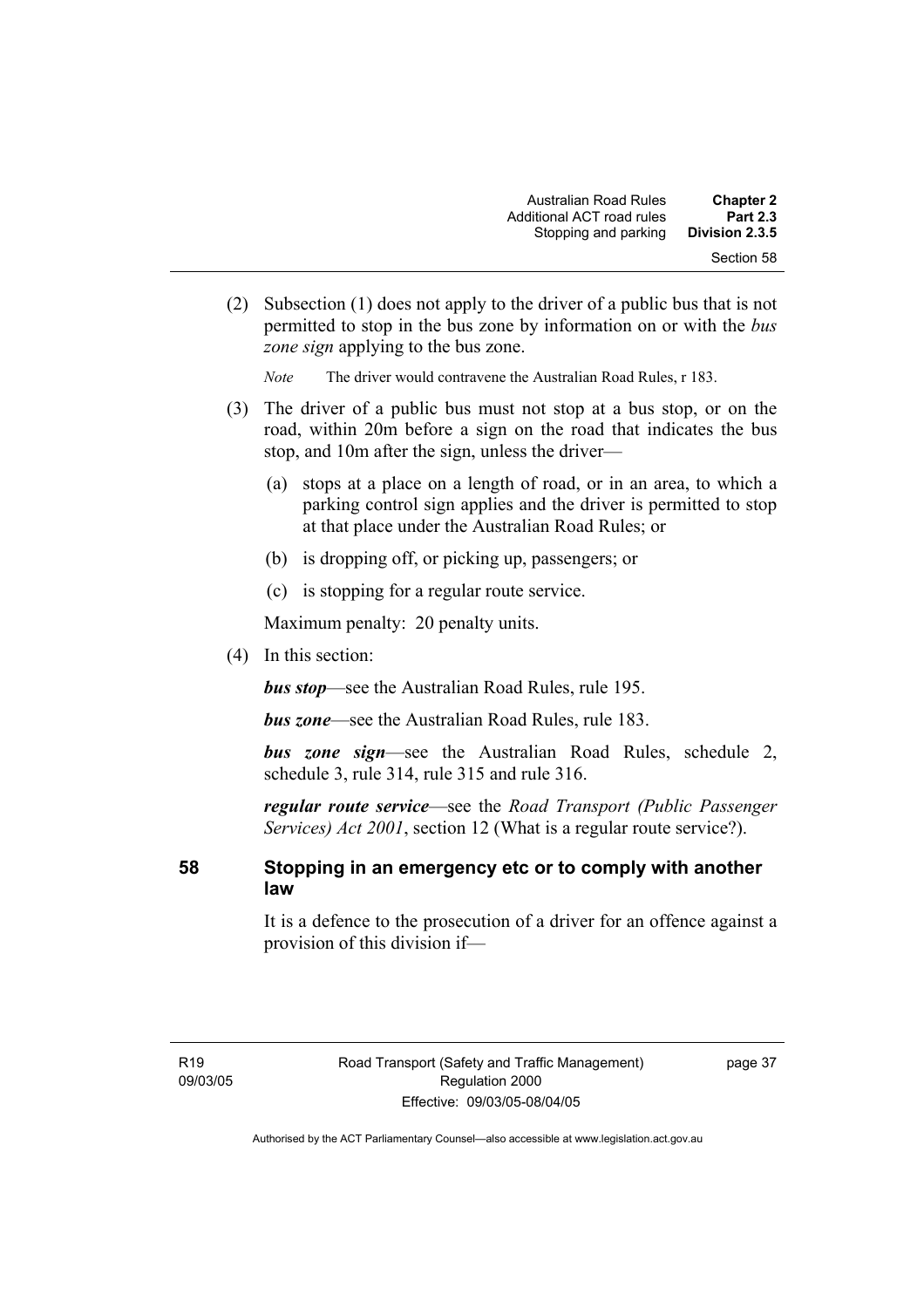- (a) the driver stops at a particular place, or in a particular way, to avoid a collision, and the driver stops for no longer than is necessary to avoid the collision; or
- (b) the driver stops at a particular place, or in a particular way, because the driver's vehicle is disabled, and the driver stops for no longer than is necessary for the vehicle to be moved safely to a place where the driver is permitted to park the vehicle under the Australian Road Rules and this division; or
- (c) the driver stops at a particular place, or in a particular way, to deal with a medical or other emergency, and the driver stops for no longer than is necessary in the circumstances; or
- (d) the driver stops at a particular place, or in a particular way, because the condition of the driver, a passenger, or the driver's vehicle makes it necessary for the driver to stop in the interests of safety, and the driver stops for no longer than is necessary in the circumstances; or
- (e) the driver stops at a particular place, or in a particular way, to comply with a provision of the Australian Road Rules or a provision of another law, and the driver stops for no longer than is necessary to comply with the provision.

# **Division 2.3.6 Miscellaneous other road rules**

# **59 Carrying dangerous substances**

 (1) A person must not drive or park a vehicle that is carrying an explosive substance in, directly above, or within 50m of either end of, a major road tunnel.

Maximum penalty: 30 penalty units.

(2) In this section:

*explosive substance*—

page 38 Road Transport (Safety and Traffic Management) Regulation 2000 Effective: 09/03/05-08/04/05

 $P10$ 09/03/05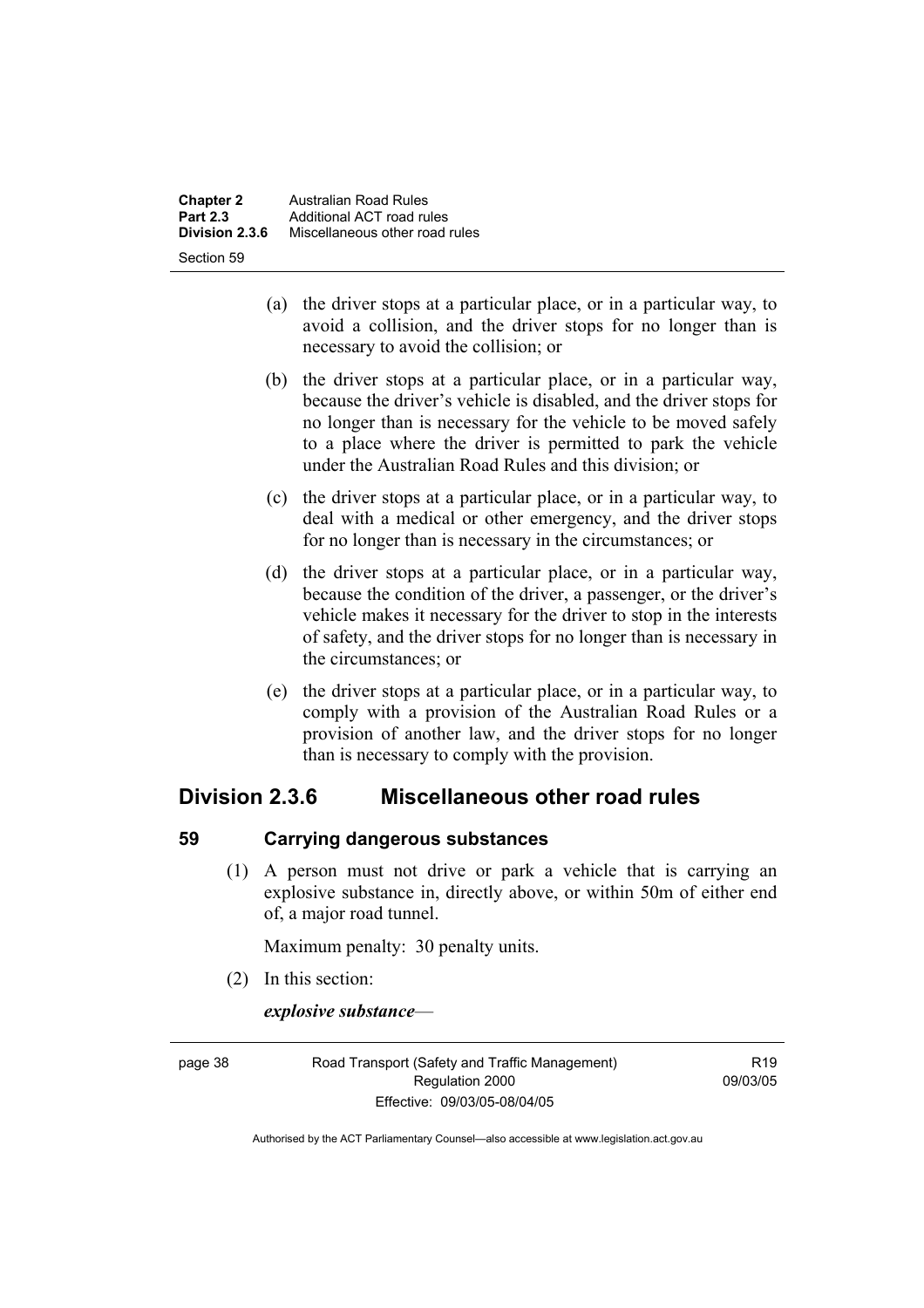- (a) see the *Dangerous Substances Act 2004*, section 73, definition of *explosive*; and
- (b) includes any other dangerous substance under that Act that can explode.

*major road tunnel* means—

- (a) the road tunnel on Parkes Way in the Division of Acton, Canberra Central District; or
- (b) the road tunnel on Capital Circle in the Division of Capital Hill, Canberra Central District.

# **60 Interrupting funeral processions etc**

A driver must not interfere with, or interrupt, the free passage of—

- (a) a funeral procession or any other lawful procession; or
- (b) any vehicle or person forming part of such a procession.

Maximum penalty: 20 penalty units.

# **61 Driving on roads closed to traffic**

A person must not drive a vehicle on a road that is closed to traffic under the Act, section 30.

Maximum penalty: 20 penalty units.

# **62 Use of wheeled recreational devices and wheeled toys on roads**

 (1) A person must not travel in or on a wheeled recreational device or wheeled toy on a road while it is attached to another vehicle.

Maximum penalty: 20 penalty units.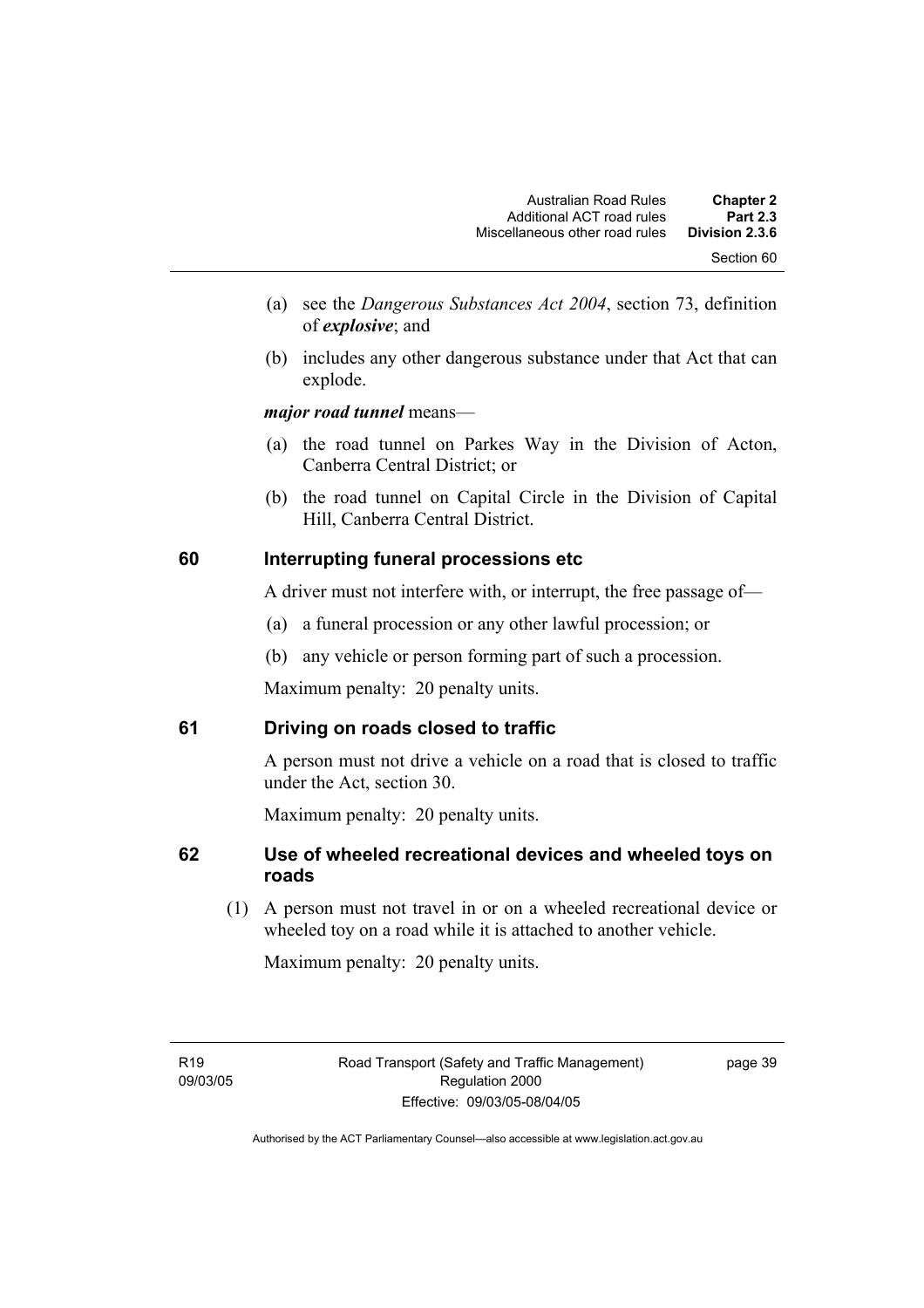| <b>Chapter 2</b> | <b>Australian Road Rules</b>   |
|------------------|--------------------------------|
| <b>Part 2.3</b>  | Additional ACT road rules      |
| Division 2.3.6   | Miscellaneous other road rules |
| Section 62       |                                |

 (2) A person travelling in or on a wheeled recreational device or wheeled toy on a road must not permit it to be drawn by another vehicle.

Maximum penalty: 20 penalty units.

 (3) A person must not travel in or on a wheeled recreational device or wheeled toy on a road if anyone travelling in or on it is completely or partly assisted in propelling it by means other than human power or gravity.

Maximum penalty: 20 penalty units.

page 40 Road Transport (Safety and Traffic Management) Regulation 2000 Effective: 09/03/05-08/04/05

R19 09/03/05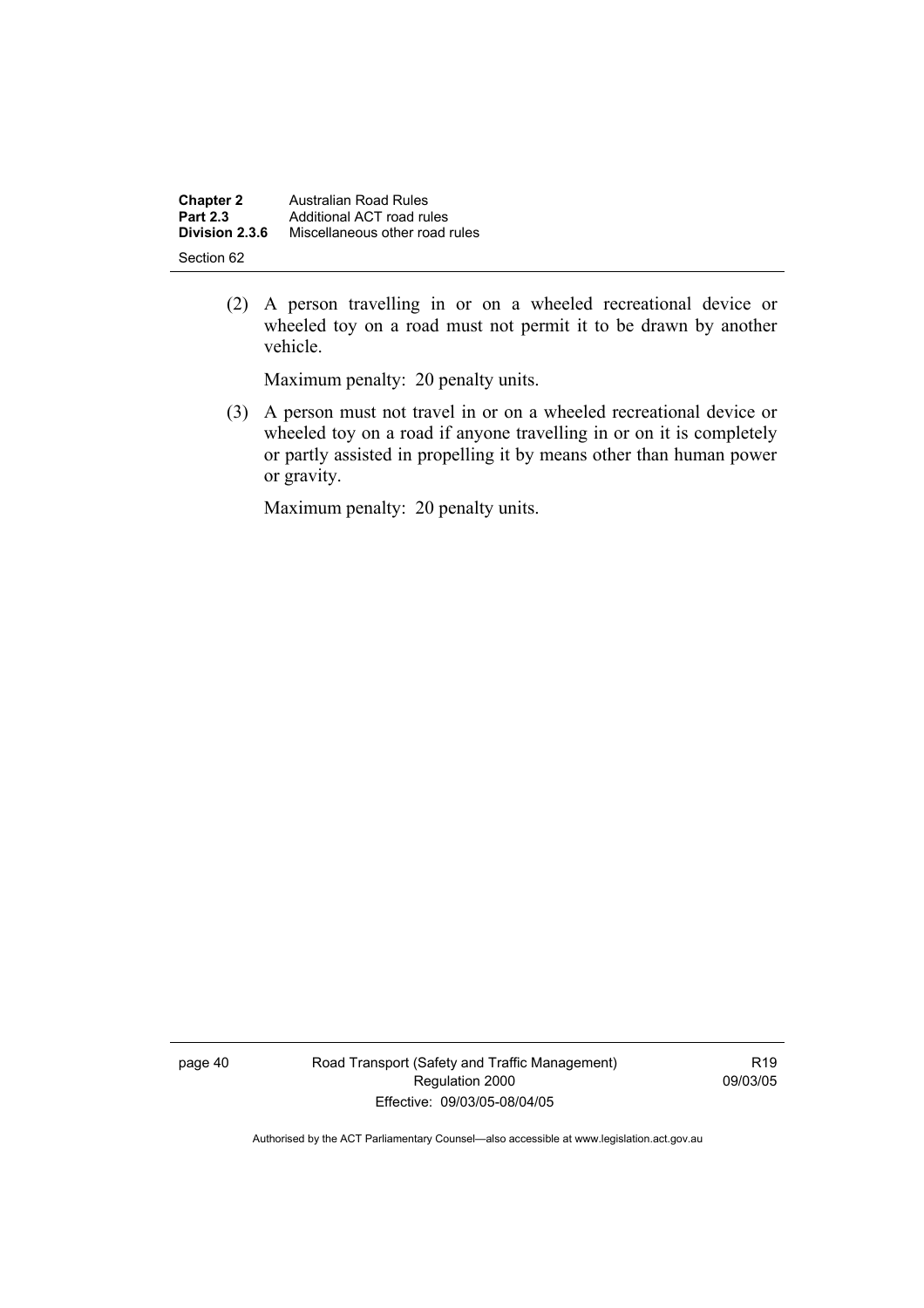# **Part 2.4 Other provisions**

# **63 Devices that are prescribed traffic control devices**

- (1) For the Act, dictionary, definition of *prescribed traffic control device*, the following things are prescribed:
	- (a) any traffic control device that has effect for the Australian Road Rules under the Australian Road Rules, rule 315;
	- (b) any traffic-related item that has effect for the Australian Road Rules under the Australian Road Rules, rule 319;
	- (c) any pay parking device, parking meter, parking meter hood, parking ticket machine, and any sign installed under division 2.3.6 (Miscellaneous other road rules).
- (2) In this section:

*sign* includes any device, plate, screen, words or anything else, whether or not installed with or on a traffic sign.

# **64 Preventing prescribed traffic control devices being clearly visible**

 (1) A person must not (except with the approval of the road transport authority) place anything in a position that prevents, or is likely to prevent, a prescribed traffic control device from being clearly visible to the road users to whom it is intended to apply.

Maximum penalty: 20 penalty units.

*Note* The Act, s 19 (1) also makes it an offence for a person to install or display (or interfere, change or remove) a prescribed traffic control device without appropriate authority.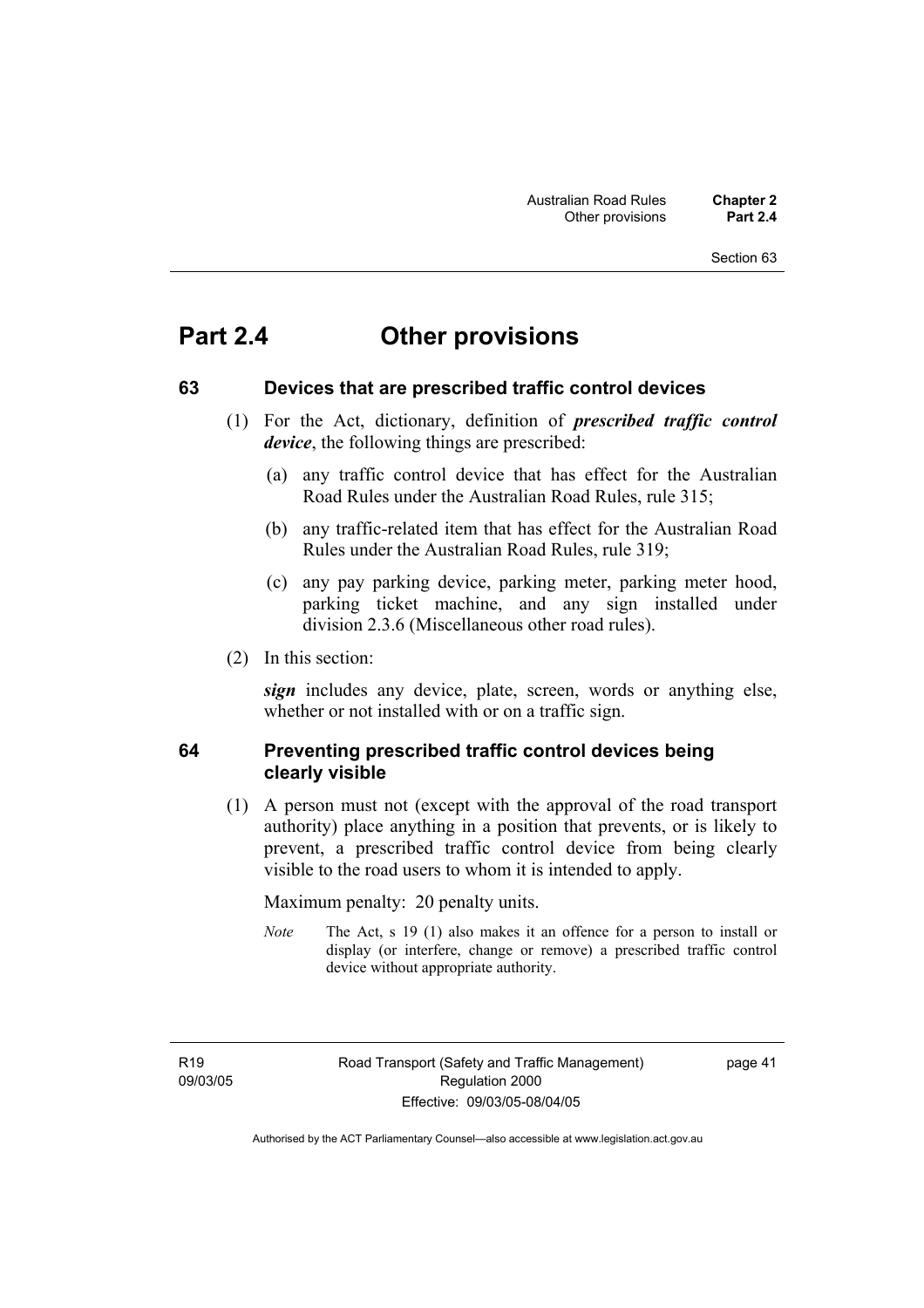#### **Chapter 2 Australian Road Rules**<br>**Part 2.4 Other provisions Other provisions**

#### Section 65

- (2) The road transport authority, a police officer or an authorised person—
	- (a) may, orally or in writing, direct a person who has contravened subsection (1) by placing something to remove the thing within a stated reasonable time; or
	- (b) may remove the thing.
- (3) If a person is given a direction under subsection (2) (a), the person must comply with the direction.

Maximum penalty: 20 penalty units.

## **65 Use of** *do not overtake turning vehicle sign*

A person must not drive a motor vehicle or combination displaying a *do not overtake turning vehicle sign* unless the motor vehicle or combination, together with any load or projection, is at least 7.5m long.

Maximum penalty: 20 penalty units.

## **66 Approvals etc by road transport authority**

- (1) For the Australian Road Rules and this regulation, the road transport authority may, in writing—
	- (a) approve a protective helmet for bicycle riders as an approved bicycle helmet; or
	- (b) approve a child restraint as an approved child restraint; or
	- (c) approve a protective helmet for motorbike riders as an approved motorbike helmet; or
	- (d) approve a canopy, cage or other device fitted to a vehicle; or
	- (e) declare a person to be an emergency worker.

page 42 Road Transport (Safety and Traffic Management) Regulation 2000 Effective: 09/03/05-08/04/05

 $P10$ 09/03/05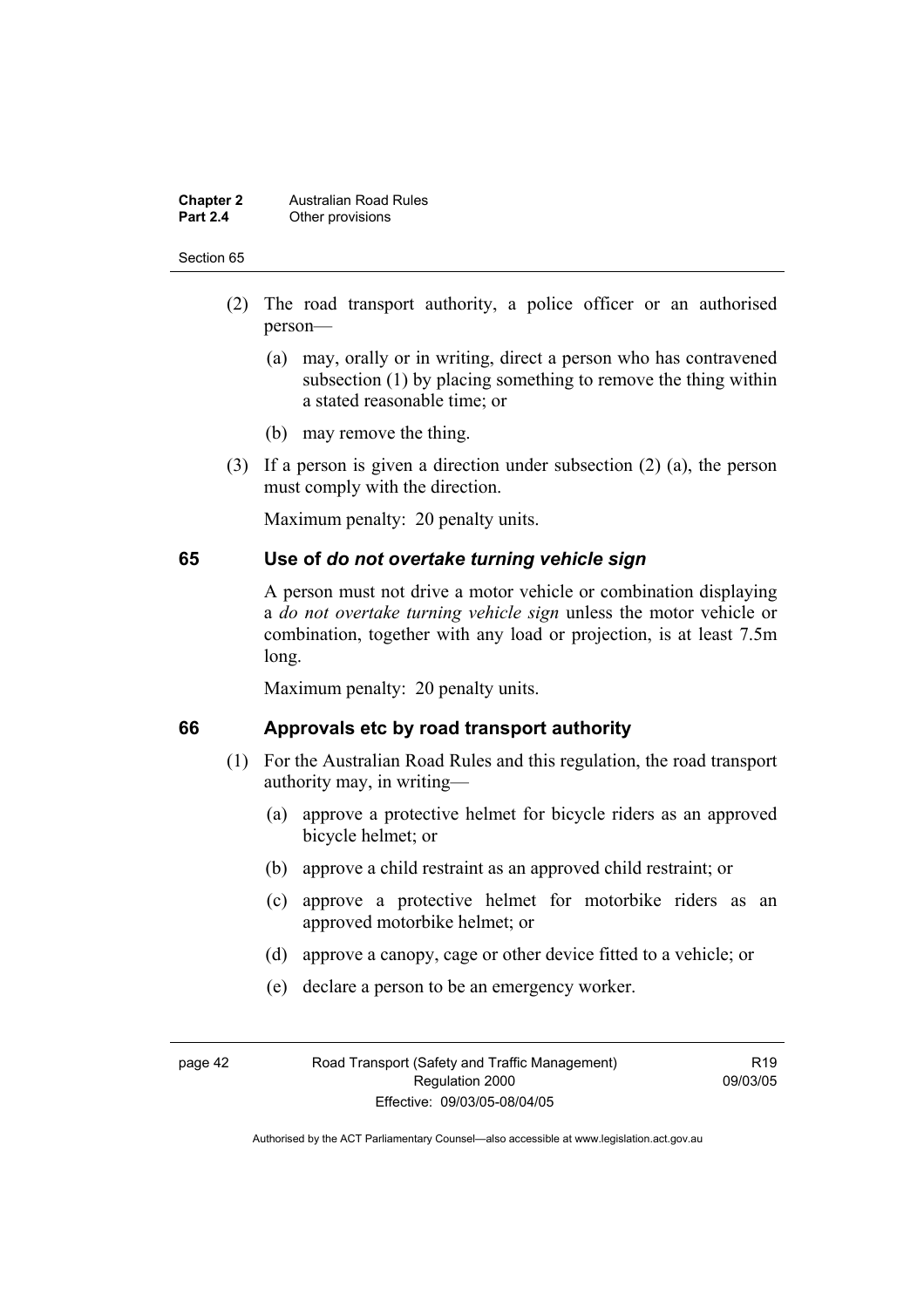- (2) An approval or declaration is a disallowable instrument.
	- *Note* A disallowable instrument must be notified, and presented to the Legislative Assembly, under the Legislation Act.

### **67 Exemption from requirement about riding on motorbikes**

The road transport authority may, for the purpose of allowing a sporting or similar event to be filmed, exempt a person from the Australian Road Rules, rule 271 (2) to the extent that it requires the person to face forward while being carried as a passenger on a motorbike.

### **68 Defence of complying with direction of police officer or authorised person**

- (1) It is a defence to a prosecution of a person for an offence against a provision of this chapter if, at the time of the offence, the person was obeying a direction given to the person under the Australian Road Rules, rule 304 (1).
- (2) To remove any doubt, it is declared that a person must obey a direction given to the person under the Australian Road Rules, rule 304 (1), whether or not the person may contravene a provision of this chapter by obeying the direction.

### **69 Exemption for driver of police vehicles**

- (1) A provision of this chapter does not apply to the driver of a police vehicle if—
	- (a) in the circumstances—
		- (i) the driver is taking reasonable care; and
		- (ii) it is reasonable that the provision should not apply; and
	- (b) if the vehicle is a motor vehicle that is moving—the vehicle is displaying a blue or red flashing light or sounding an alarm.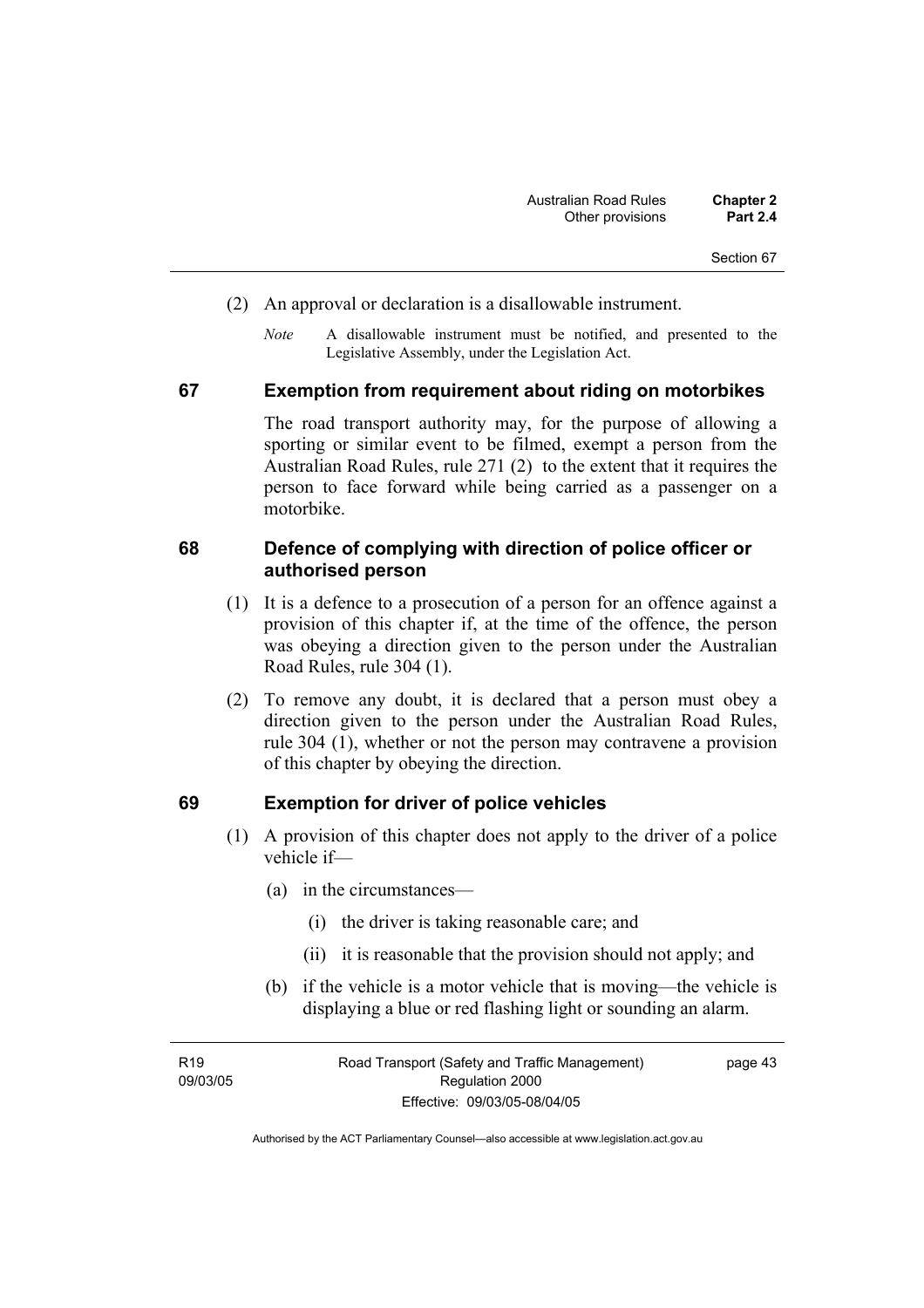#### **Chapter 2 Australian Road Rules**<br>**Part 2.4 Other provisions Other provisions**

#### Section 70

- (2) Subsection (1) (b) does not apply to the driver if, in the circumstances, it is reasonable—
	- (a) not to display the light or sound the alarm; or
	- (b) for the vehicle not to be fitted or equipped with a blue or red flashing light or an alarm.

# **70 Exemption for driver of emergency vehicles**

A provision of this chapter does not apply to the driver of an emergency vehicle if—

- (a) in the circumstances—
	- (i) the driver is taking reasonable care; and
	- (ii) it is reasonable that the provision should not apply; and
- (b) if the vehicle is a motor vehicle that is moving—the vehicle is displaying a blue or red flashing light or sounding an alarm.

# **71 Stopping and parking exemption for police and emergency vehicles and authorised people**

- (1) A provision of division 2.3.5 (Stopping and parking) does not apply to the driver of a police or emergency vehicle if, in the circumstances—
	- (a) the driver is taking reasonable care; and
	- (b) it is reasonable that the provision should not apply.
- (2) A provision of division 2.3.5 (Stopping and parking) does not apply to a driver who is an authorised person driving a vehicle in the course of his or her duty as an authorised person if, in the circumstances—
	- (a) the driver is taking reasonable care; and
- 

 $P10$ 09/03/05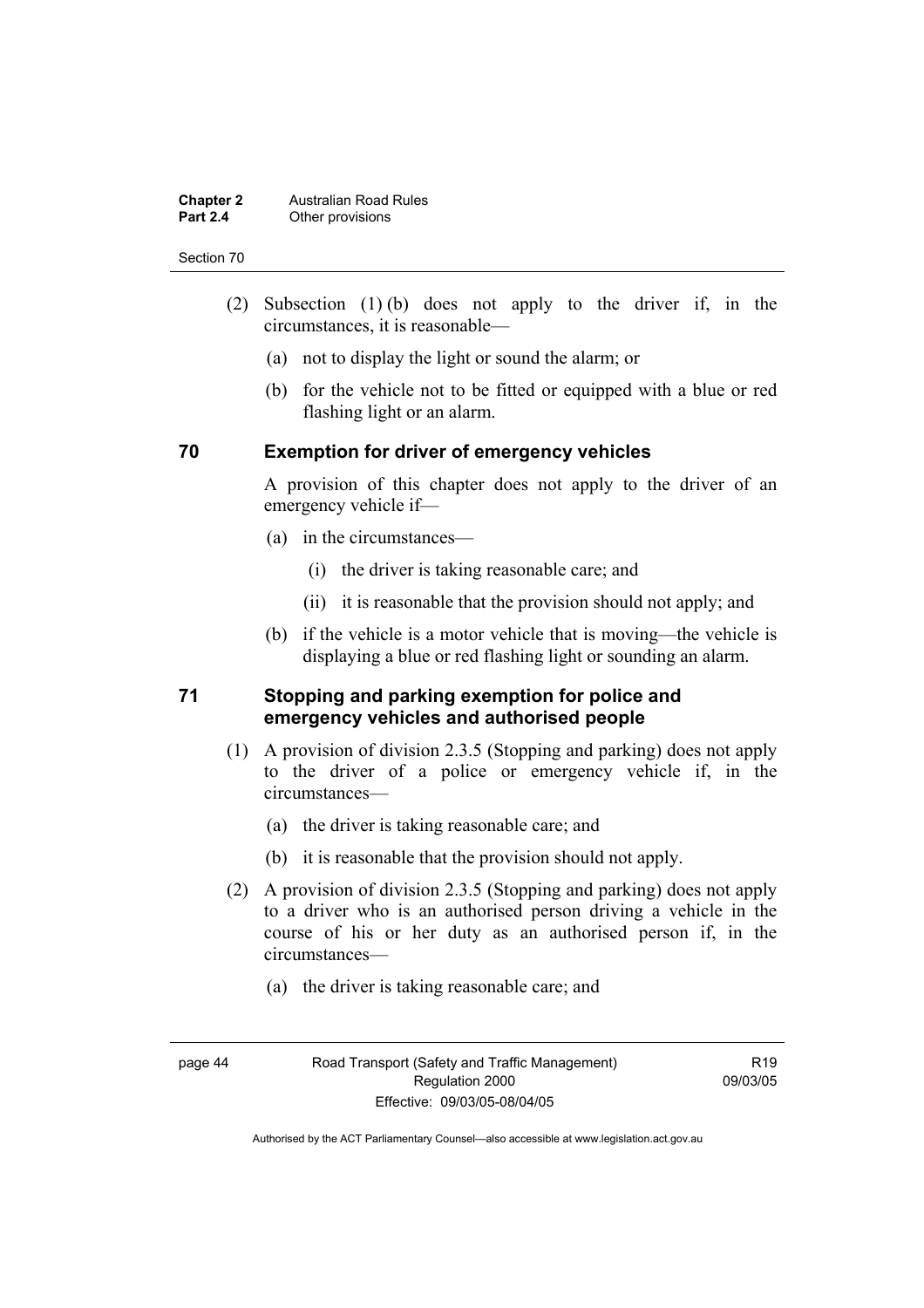(b) it is reasonable that the provision should not apply.

Road Transport (Safety and Traffic Management) Regulation 2000 Effective: 09/03/05-08/04/05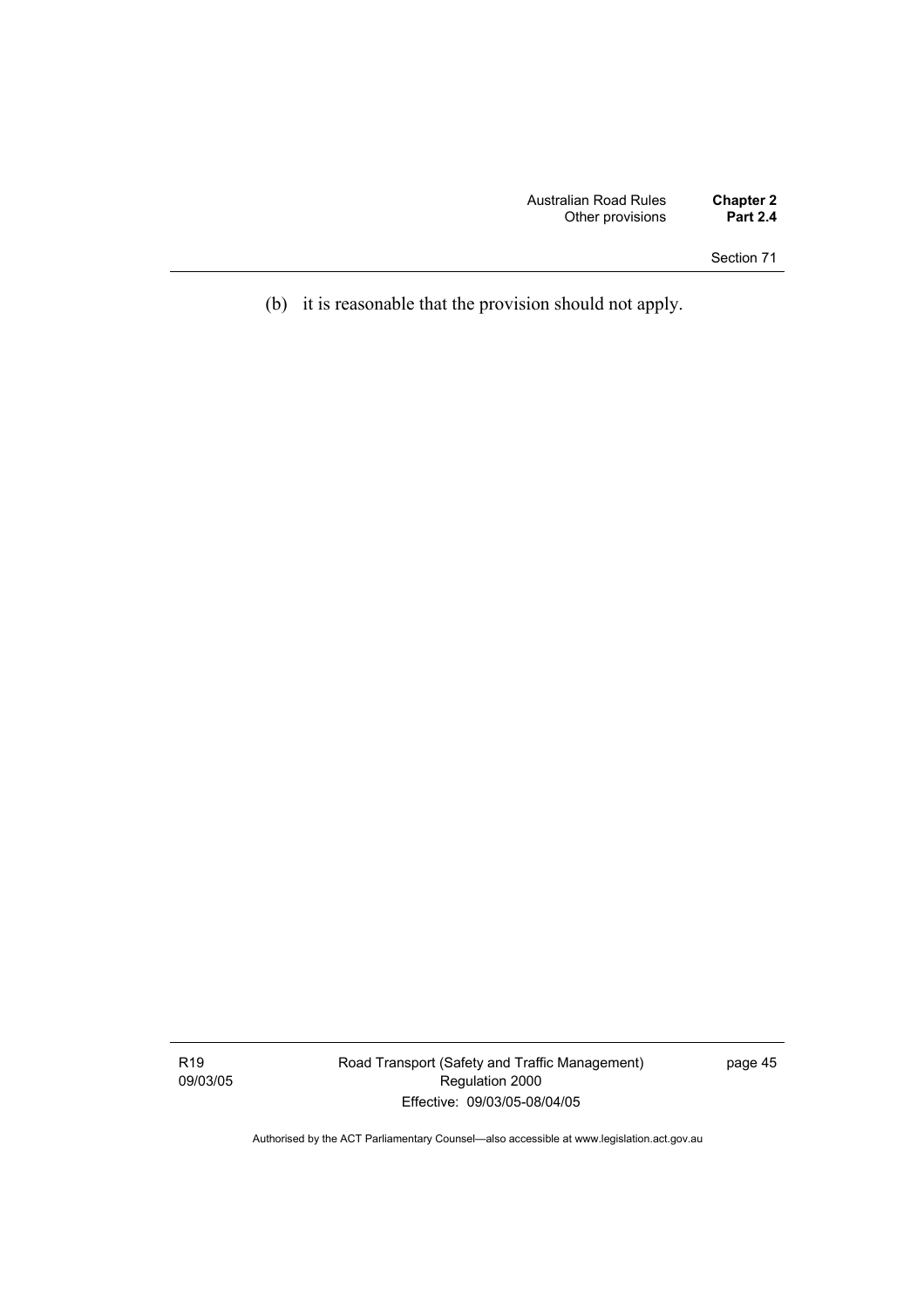**Chapter 3** Parking<br>**Part 3.1** Parking **Part 3.1** Parking schemes<br>**Division 3.1.1** Metered parking s **Division 3.1.1** Metered parking schemes Section 72

# **Chapter 3 Parking**

# **Part 3.1 Parking schemes**

# **Division 3.1.1 Metered parking schemes**

# **72 Metered parking schemes**

- (1) The road transport authority may establish and operate metered parking schemes for any length of road or area.
- (2) For a metered parking scheme, the road transport authority—
	- (a) may set aside metered parking spaces; and
	- (b) may install parking meters for the payment of fees for metered parking spaces.

# **73 Metered parking areas**

- (1) The road transport authority may set aside a length of road or area as a metered parking area.
- (2) A metered parking area must be designated by *permissive parking signs* with the word 'meter' on or with the signs.

# **74 Parking meters**

- (1) A parking meter must be installed at the space to which it applies or, if a parking meter applies to 2 or more spaces, close to the spaces.
- (2) The parking meter applying to a metered parking space must show or be capable of showing the fees fixed for the space under this division.

 $R$ 19 09/03/05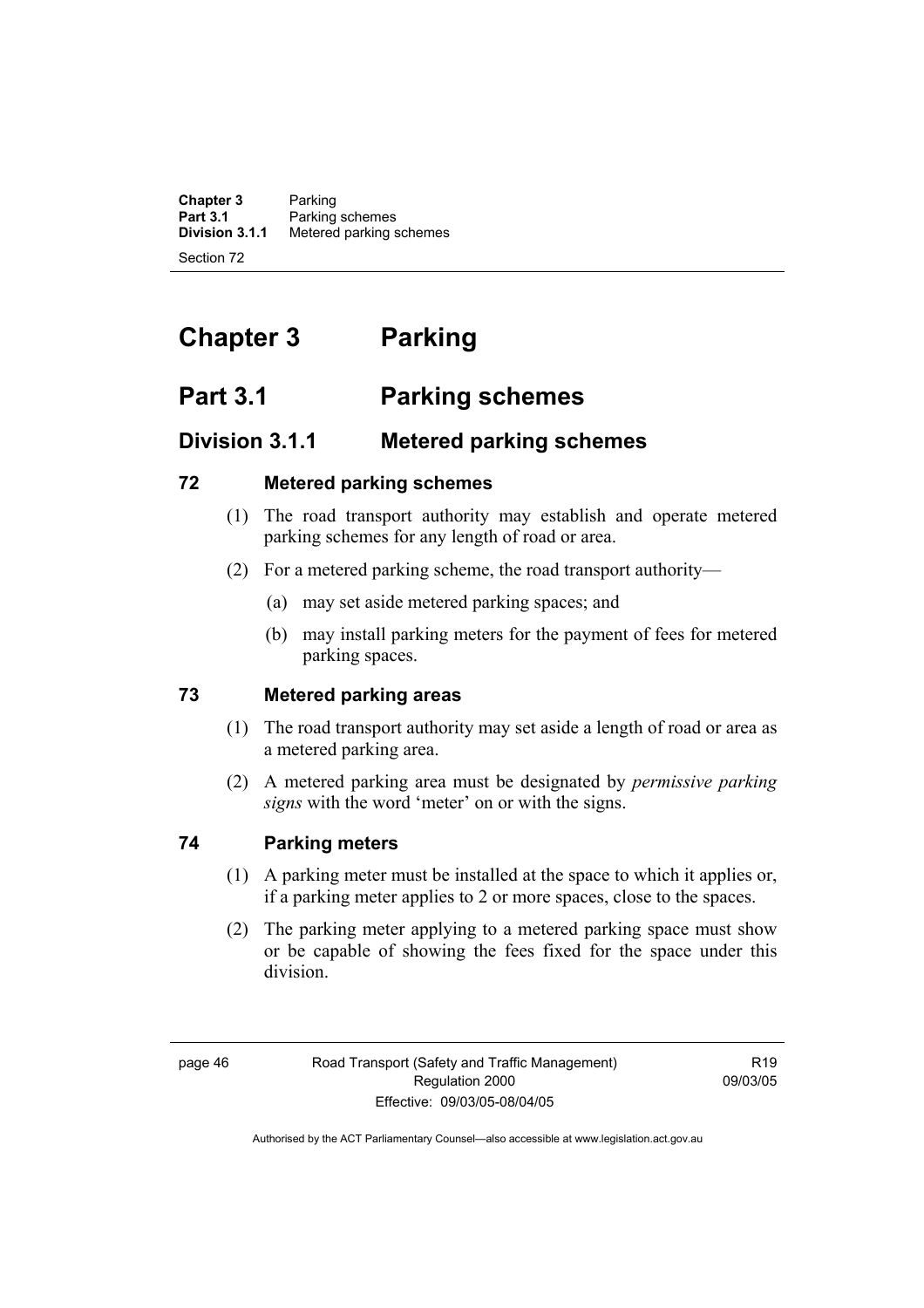(3) A parking meter must clearly show, or be capable of clearly showing, the status of the metered parking space or spaces to which it applies and, if the meter is a multi-space parking meter, must identify each metered parking space by its number.

# **75 Metered parking spaces**

- (1) A metered parking space must be designated by a road marking.
- (2) For a metered parking space to which a multi-space parking meter applies, the number for the space and an arrow indicating the direction of the meter must be marked in or adjacent to the space.

# **Division 3.1.2 Ticket parking schemes**

*Note* The Australian Road Rules, r 207 (2) provides that a driver who parks in a ticket parking area must pay the fee and obey the instructions on the ticket. See also s 16.

# **75A Parking authorities**

- (1) A person may apply to the road transport authority to be a parking authority for a stated area.
- (2) The road transport authority may, in writing, declare the person to be a parking authority for a stated area (the *area of operations*).
	- *Note* The power to make the declaration includes the power to amend or repeal it (see Legislation Act, s 46).
- (3) The declaration is a disallowable instrument.
	- *Note* A disallowable instrument must be notified, and presented to the Legislative Assembly, under the Legislation Act.

# **75B Parking authority guidelines**

 (1) The road transport authority must establish written guidelines for section 76A (the *parking authority guidelines*).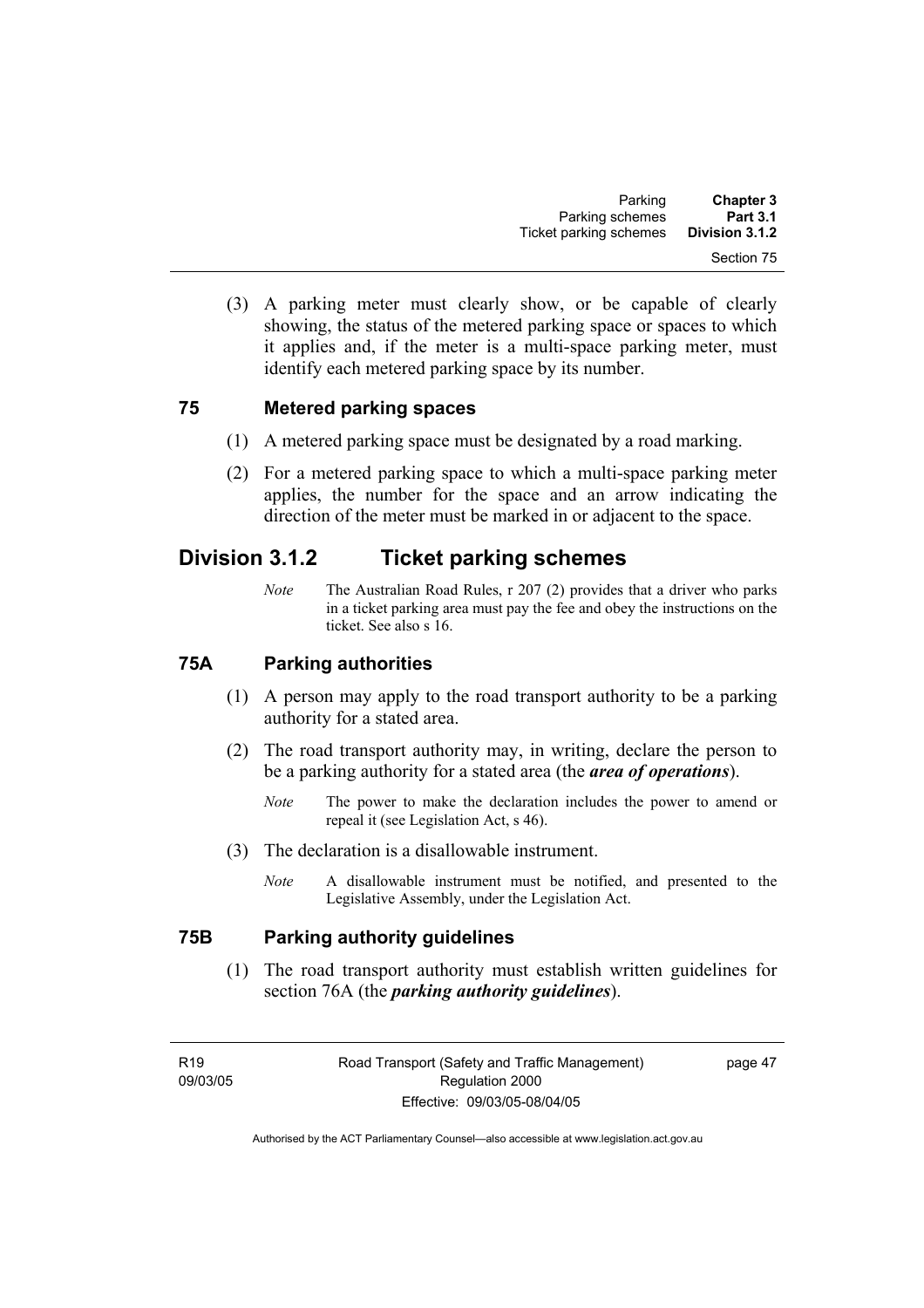| <b>Chapter 3</b> | Parking                |
|------------------|------------------------|
| <b>Part 3.1</b>  | Parking schemes        |
| Division 3.1.2   | Ticket parking schemes |
| Section 76       |                        |

- (2) The parking authority guidelines are a disallowable instrument.
	- *Note* A disallowable instrument must be notified, and presented to the Legislative Assembly, under the Legislation Act.
- (3) A parking authority is not entitled to provide, or charge for, parking in a ticket parking area if the parking authority does not comply with the parking authority guidelines.
- (4) A parking authority is taken to comply with the parking authority guidelines until the contrary is proved.

# **76 Ticket parking schemes—road transport authority**

- (1) The road transport authority may establish and operate a ticket parking scheme for any length of road or area.
- (2) For a ticket parking scheme, the road transport authority—
	- (a) may set aside a length of road or area as a ticket parking area; and
	- (b) may adopt the ways of, and schemes for, payment of the fees the authority considers appropriate; and
	- (c) may install devices for payment of the fees (a *pay parking device*).

# **76A Ticket parking schemes—parking authority**

- (1) A parking authority may, in accordance with the parking authority guidelines, establish and operate a ticket parking scheme for any length of road or area within its area of operations.
- (2) For a ticket parking scheme, the parking authority may, in accordance with the parking authority guidelines—
	- (a) set aside a length of road or area within its area of operations as a ticket parking area; and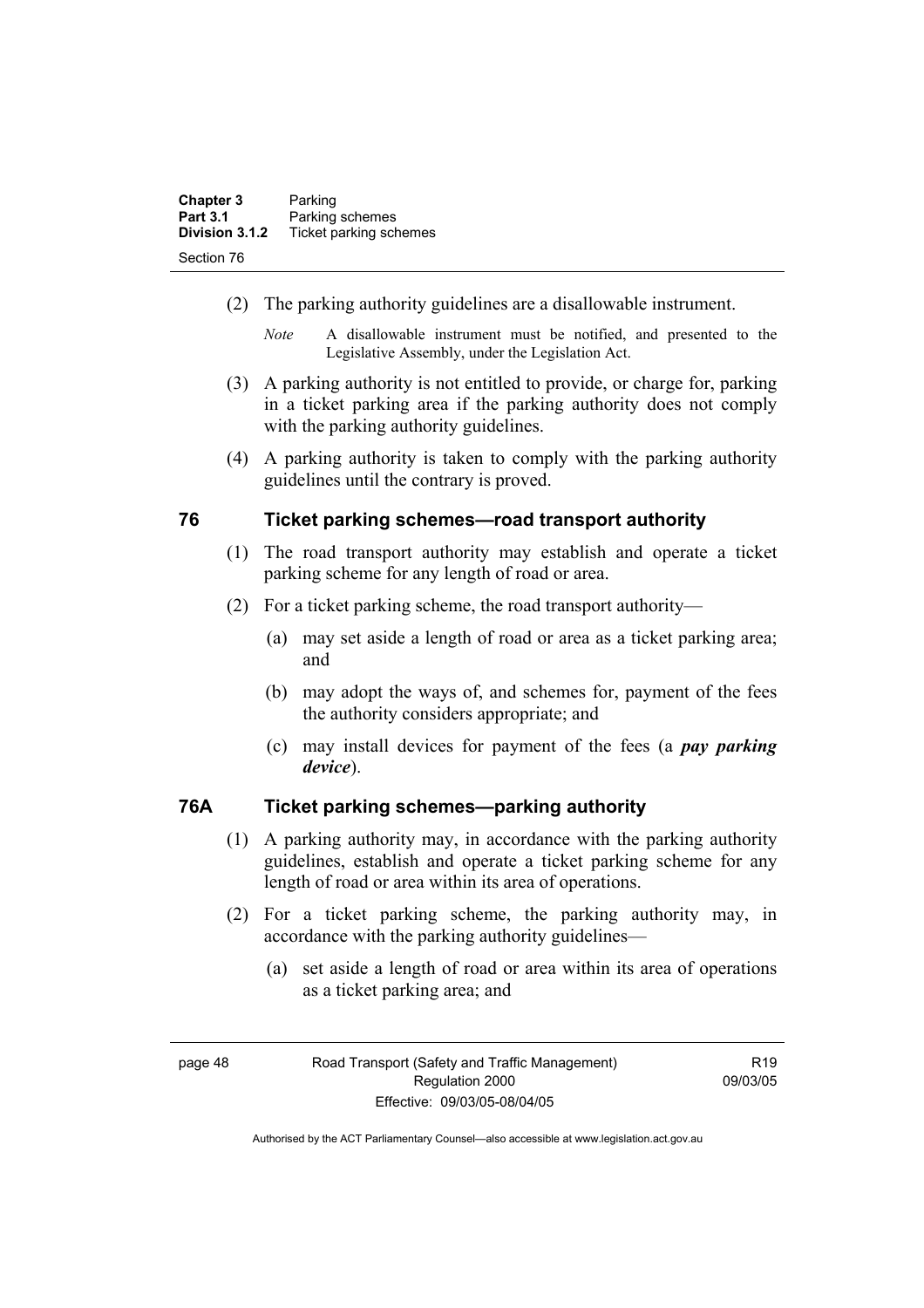- (b) fix fees for the parking of vehicles in the area; and
- (c) adopt the ways of, and schemes for, payment of the fees the authority considers appropriate; and
- (d) install pay parking devices.
- *Note* Section 75A provides for the road transport authority to declare parking authorities and s 75B provides for parking authority guidelines.

# **77 Ticket parking areas**

- (1) A ticket parking area must be designated by *permissive parking signs* with the word 'ticket' on or with the signs.
- (2) A ticket parking area is taken to include only such lengths of road and areas to which ticket parking signs apply as are lawfully available, apart from this division, for the parking of vehicles.
- (3) A reference in subsection (1) to *ticket* includes a reference to voucher.
- (4) Subsection (3) and this subsection cease to have effect on 1 December 2006.

# **78 Ticket parking spaces**

A ticket parking area may be divided into ticket parking spaces, of a size suitable for parking a single vehicle, by a road marking.

## **79 Ticket machines**

The ticket machine for a ticket parking area must show or be capable of showing the fees fixed for the area under this division.

# **80 Parking tickets**

(1) The following information must be printed on a parking ticket: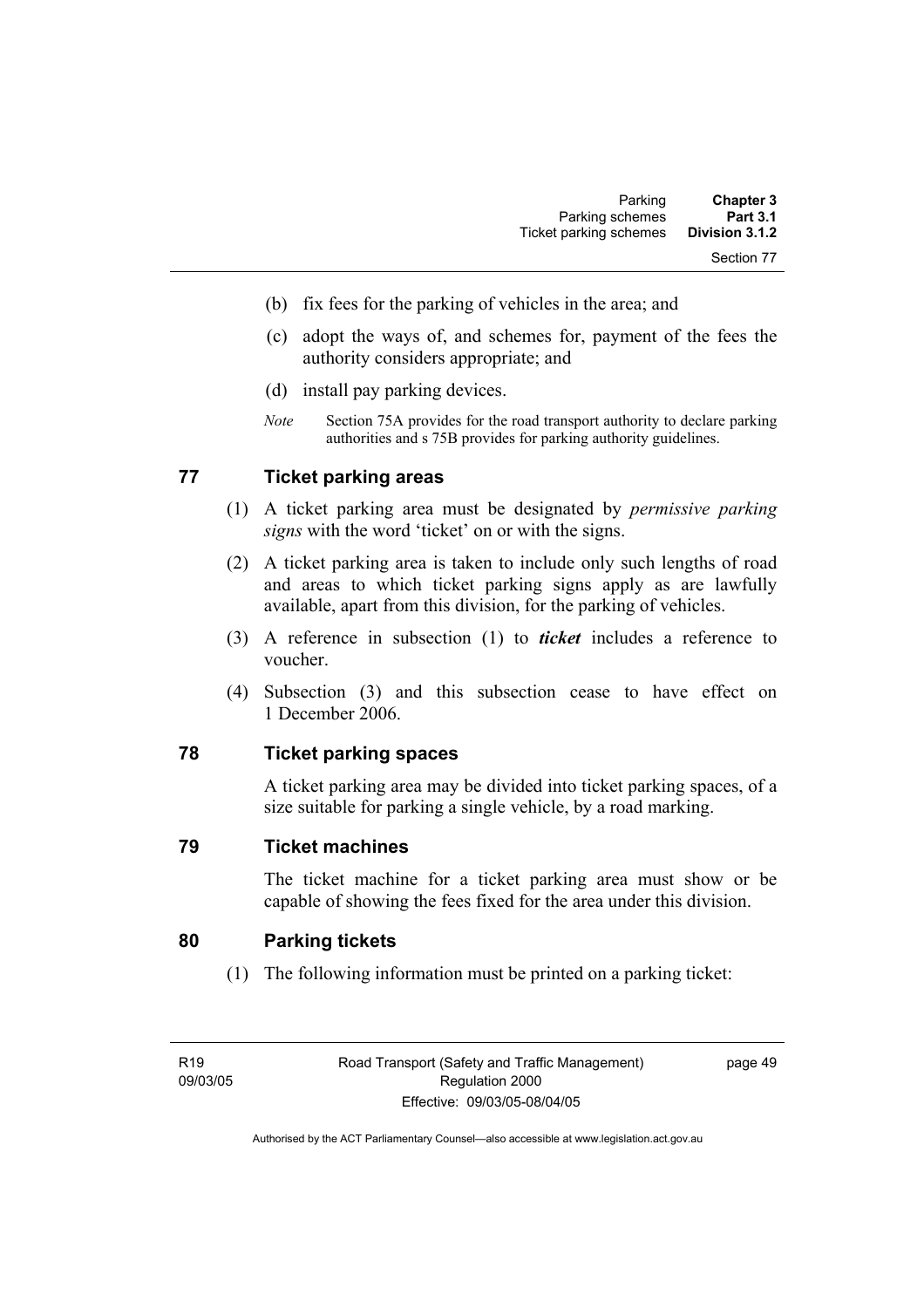| <b>Chapter 3</b><br><b>Part 3.1</b> | Parking<br>Parking schemes |  |
|-------------------------------------|----------------------------|--|
| Division 3.1.3                      | Heavy vehicle parking      |  |
| Section 81                          |                            |  |

- (a) the expiry date (expressed as the day of the month, the month and the year);
- (b) the expiry time (expressed in hours and minutes);
- (c) the name of the authority issuing the ticket;
- (d) the ticket parking area code (if applicable);
- (e) a serial number;
- (f) instructions for use of the ticket.
- (2) A parking ticket must be legible and of a size and design that enables it to be easily displayed in or on a vehicle.

### **81 Duration of parking tickets**

A parking ticket takes effect when it is issued and expires at the expiry time stated on the ticket.

# **Division 3.1.3 Heavy vehicle parking**

### **82 Definitions for div 3.1.3**

In this division:

*code of practice* means the code of practice approved under section 89, as in force from time to time.

*exemption* means an exemption given under section 92 (Decision on application for exemption).

*existing operator* means the holder of an existing operator's certificate.

*existing operator's certificate* means an existing operator's certificate issued under the *Motor Traffic Act 1936,* section 150R that was in force immediately before the commencement of this section and has not been cancelled under this division.

page 50 Road Transport (Safety and Traffic Management) Regulation 2000 Effective: 09/03/05-08/04/05

R19 09/03/05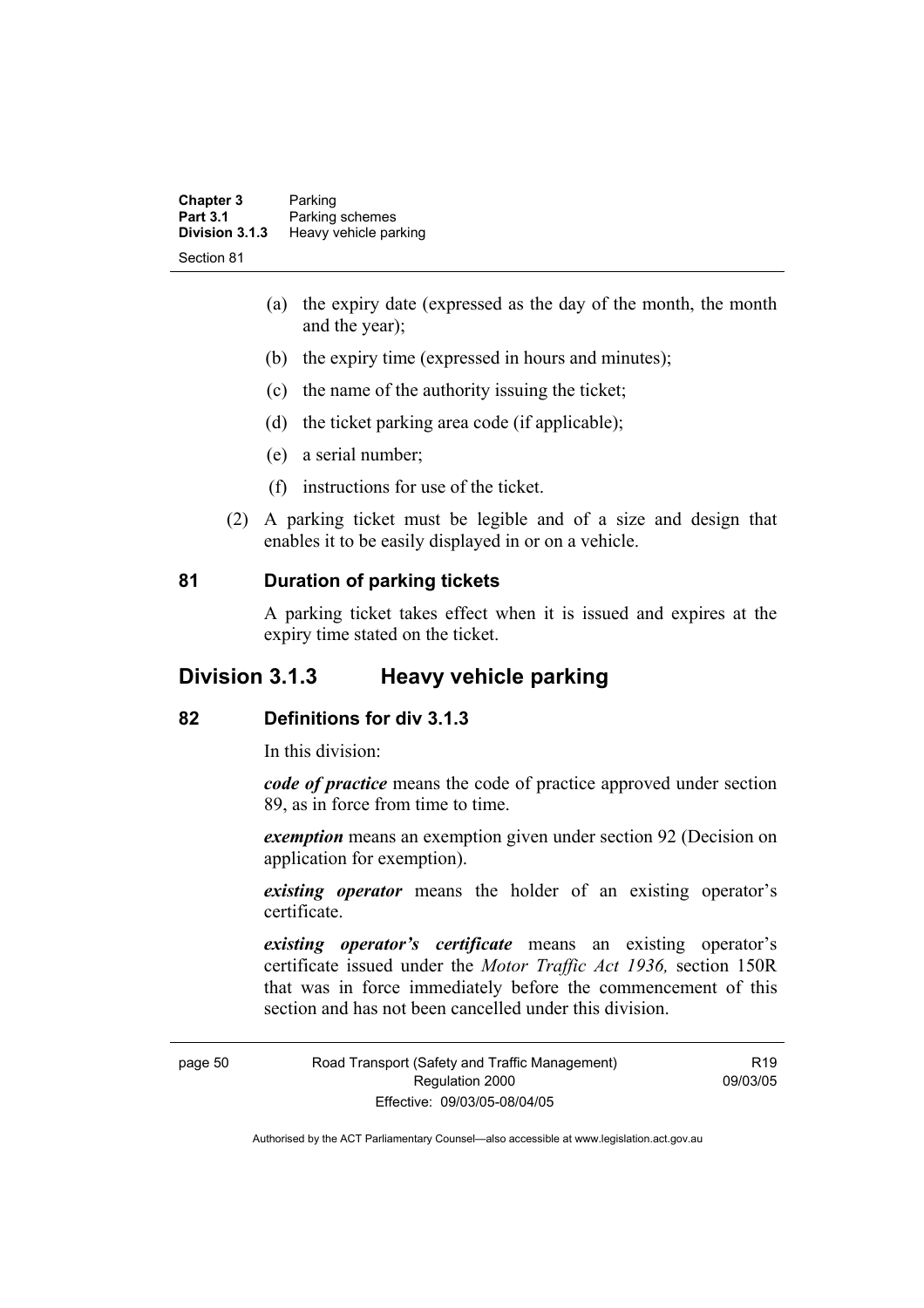| <b>Chapter 3</b> | Parking               |
|------------------|-----------------------|
| <b>Part 3.1</b>  | Parking schemes       |
| Division 3.1.3   | Heavy vehicle parking |
| Section 83       |                       |

*heavy vehicle* means a vehicle, whether loaded or unloaded, that is longer than 7.5m, has a GVM over 4.5t, and is used for commercial purposes.

*land adjoining residential land*—see section 83.

*residential land* means land leased for residential purposes.

*stock truck* means a vehicle that has a GVM over 4.5t and is built or used to transport livestock.

# **83 References in div to land adjoining residential land**

A reference in this division to *land adjoining residential land* includes a reference to land that would, apart from an intervening road, adjoin that land.

# **84 Vehicle parked partly on residential land**

For this division, a vehicle that is parked partly on residential land, and partly on adjoining land that is not residential land, is taken not to be parked on residential land.

# **85 Parking of certain vehicles on residential land prohibited**

- (1) This section applies to a vehicle, whether loaded or unloaded, that is—
	- (a) a stock truck; or
	- (b) a semitrailer with the load space permanently enclosed by rigid construction or with sides enclosed by nonrigid material and a rigid roof; or
	- (c) higher than 3.6m and used for commercial purposes.
- (2) A person must not park a vehicle to which this section applies on residential land.

Maximum penalty: 20 penalty units.

| R <sub>19</sub> | Road Transport (Safety and Traffic Management) | page 51 |
|-----------------|------------------------------------------------|---------|
| 09/03/05        | Regulation 2000                                |         |
|                 | Effective: 09/03/05-08/04/05                   |         |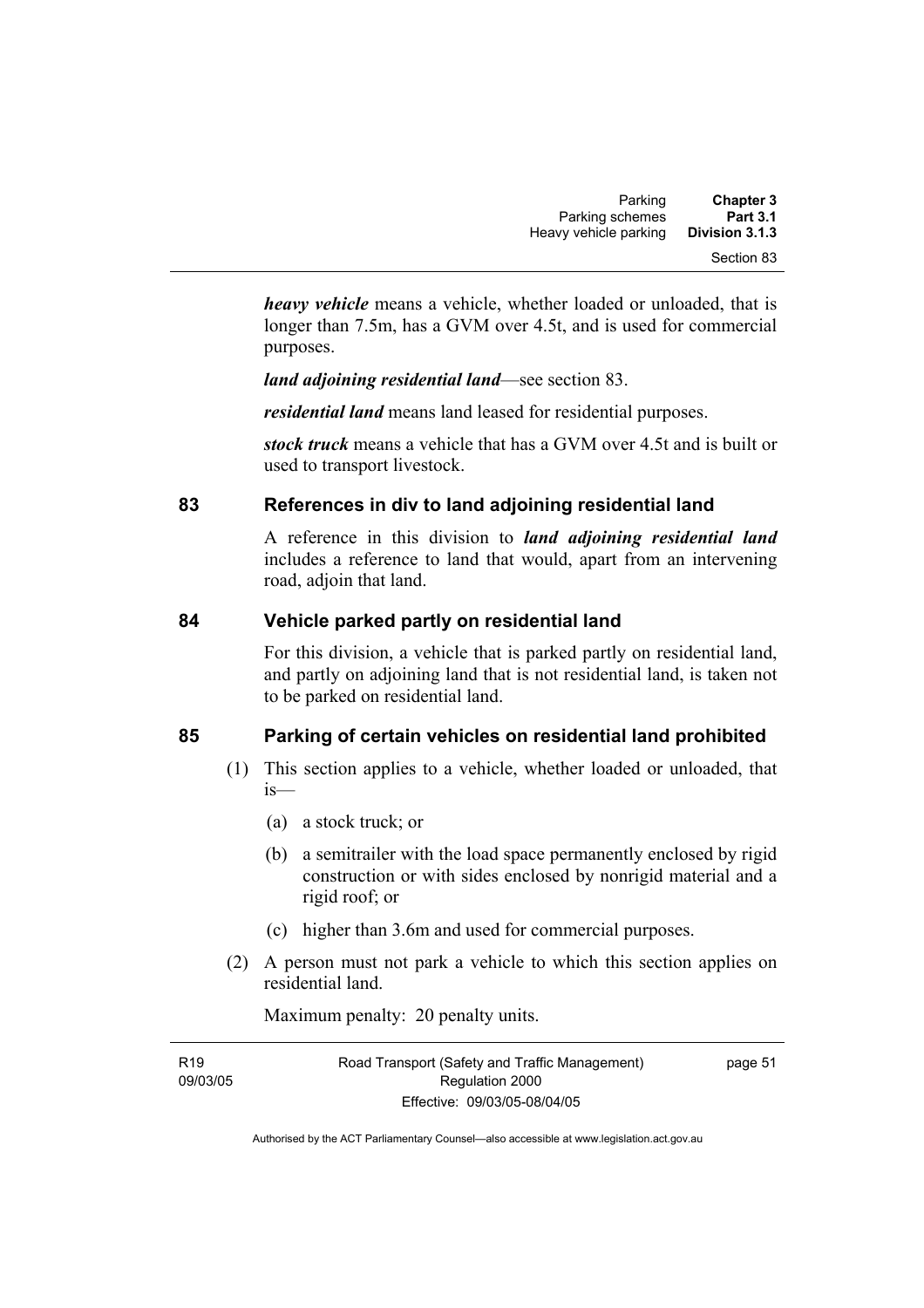| <b>Chapter 3</b> | Parking               |
|------------------|-----------------------|
| <b>Part 3.1</b>  | Parking schemes       |
| Division 3.1.3   | Heavy vehicle parking |
| Section 86       |                       |

- (3) Subsection (2) does not apply to the vehicle—
	- $(a)$  if—
		- (i) the parking of the vehicle on the land is reasonably necessary to avoid a contravention of another provision of this regulation or another territory law; or
		- (ii) the vehicle is parked on the land to drop off, or pick up, people or goods or in the course of providing services; and
	- (b) the vehicle is not parked on the land for longer than is reasonable in all the circumstances.

# **86 Parking of certain vehicles on land adjoining residential land prohibited**

- (1) This section applies to—
	- (a) a vehicle or combination, whether loaded or unloaded, that is longer than 7.5m; and
	- (b) a vehicle, whether loaded or unloaded, with a GVM over 4.5t.
- (2) A person must not park a vehicle or combination to which this section applies on land adjoining residential land for more than 1 hour.

Maximum penalty: 20 penalty units.

- (3) Subsection (2) does not apply to the vehicle or combination—
	- $(a)$  if—
		- (i) the parking of the vehicle on the land is reasonably necessary to avoid a contravention of another provision of this regulation or another territory law; or

 $P10$ 09/03/05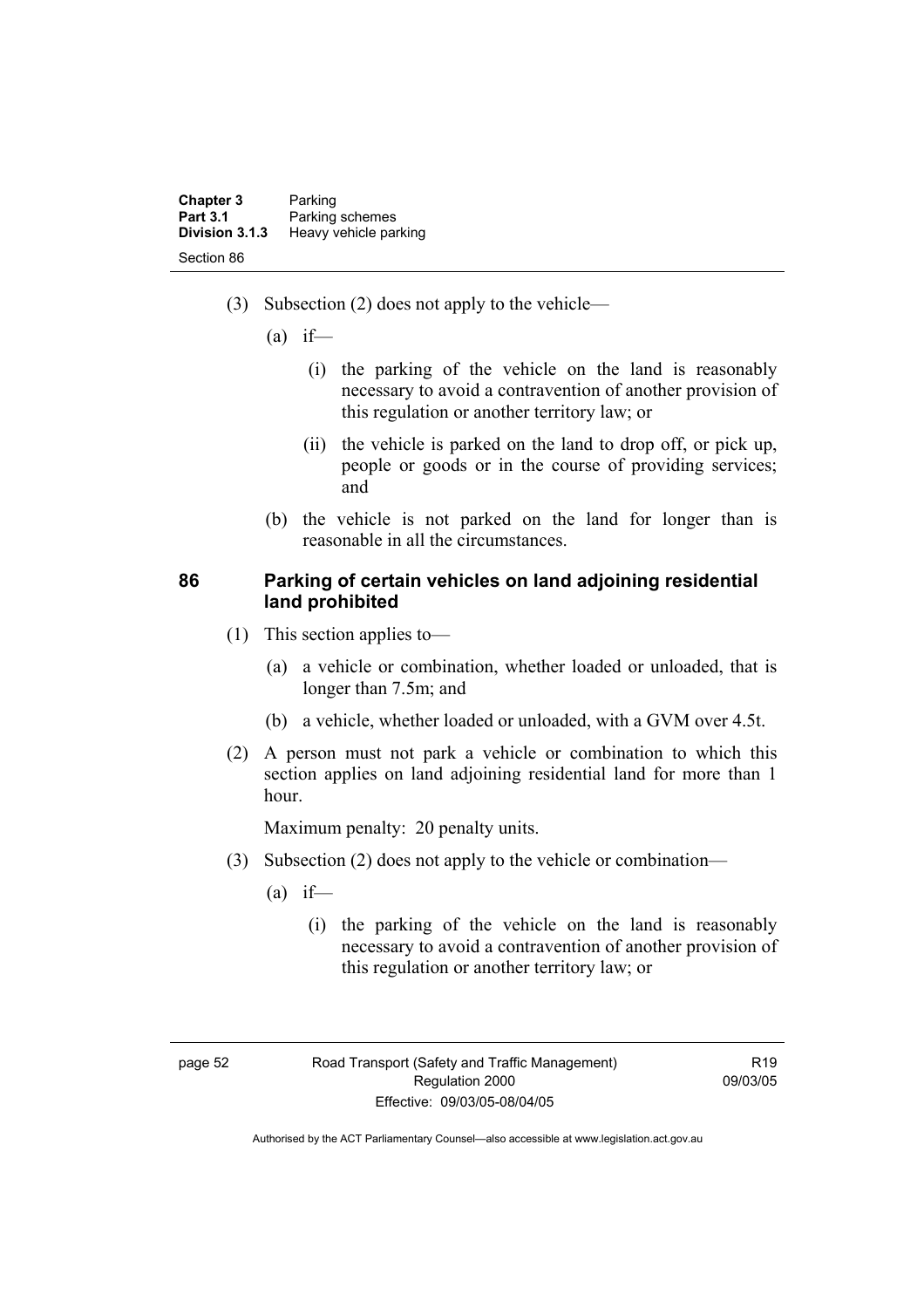- (ii) the vehicle is parked on the land to drop off, or pick up, people or goods or in the course of providing services; and
- (b) the vehicle is not parked on the land for longer than is reasonable in all the circumstances.
- (4) Subsection (2) also does not apply to the vehicle or combination if the land where it is parked is residential land or land leased for commercial purposes.

# **87 Parking of certain commercial vehicles on land with multi-unit developments**

- (1) This section applies to a vehicle, whether loaded or unloaded, that is used for commercial purposes and is longer than 6m, higher than 2.6m or has a GVM over 3.75t.
- (2) A person must not park a vehicle to which this section applies on residential land with a multi-unit development.

Maximum penalty: 20 penalty units.

- (3) Subsection (2) does not apply to the vehicle or combination—
	- $(a)$  if—
		- (i) the parking of the vehicle on the land is reasonably necessary to avoid a contravention of another provision of this regulation or another territory law; or
		- (ii) the vehicle is parked on the land to drop off, or pick up, people or goods or in the course of providing services; and
	- (b) the vehicle is not parked on the land for longer than is reasonable in all the circumstances.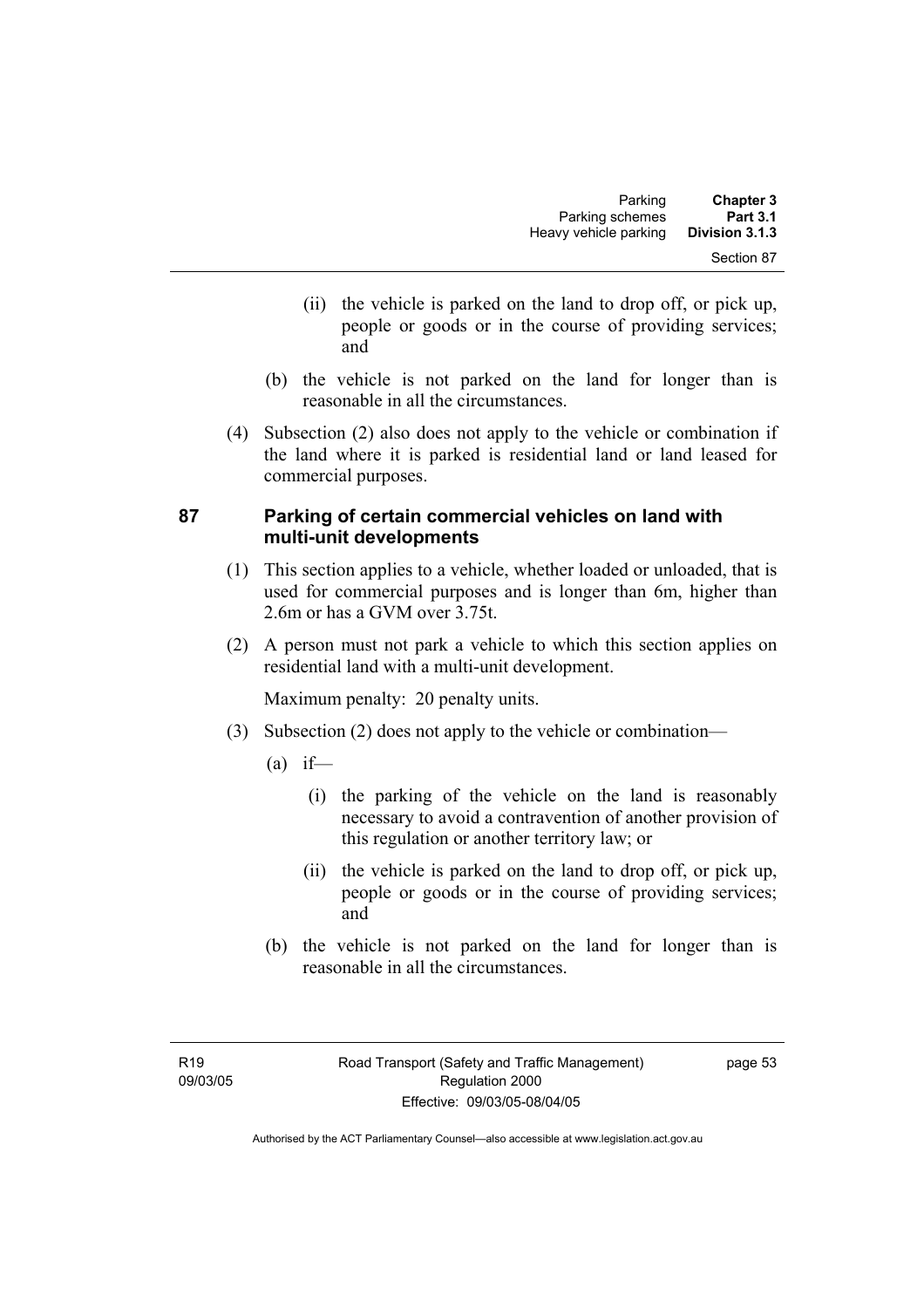| <b>Chapter 3</b> | Parking               |
|------------------|-----------------------|
| <b>Part 3.1</b>  | Parking schemes       |
| Division 3.1.3   | Heavy vehicle parking |
| Section 88       |                       |

(4) In this section:

*multi-unit development*—see the territory plan, appendix 6 in force on 1 January 1997.

*territory plan*—see the *Land (Planning and Environment) Act 1991*, section 13.

## **88 Daily infringement**

A person commits an offence against section 85 (Parking of certain vehicles on residential land prohibited), section 86 (Parking of certain vehicles on land adjoining residential land prohibited) or section 87 (Parking of certain commercial vehicles on land with multi-unit developments) in relation to each day when the person contravenes that section, including the day of a conviction for the contravention or any later day.

# **89 Codes of practice**

- (1) The Minister may, in writing, approve a code of practice about the parking of heavy vehicles on residential land.
- (2) Without limiting subsection (1), a code of practice may include provisions in relation to—
	- (a) requirements for the parking of heavy vehicles by existing operators; and
	- (b) the number of heavy vehicles that may be parked on residential land at any time; and
	- (c) the operation of heavy vehicles while on residential land.
- (3) A code of practice is a disallowable instrument.
	- *Note* A disallowable instrument must be notified, and presented to the Legislative Assembly, under the Legislation Act.

R19 09/03/05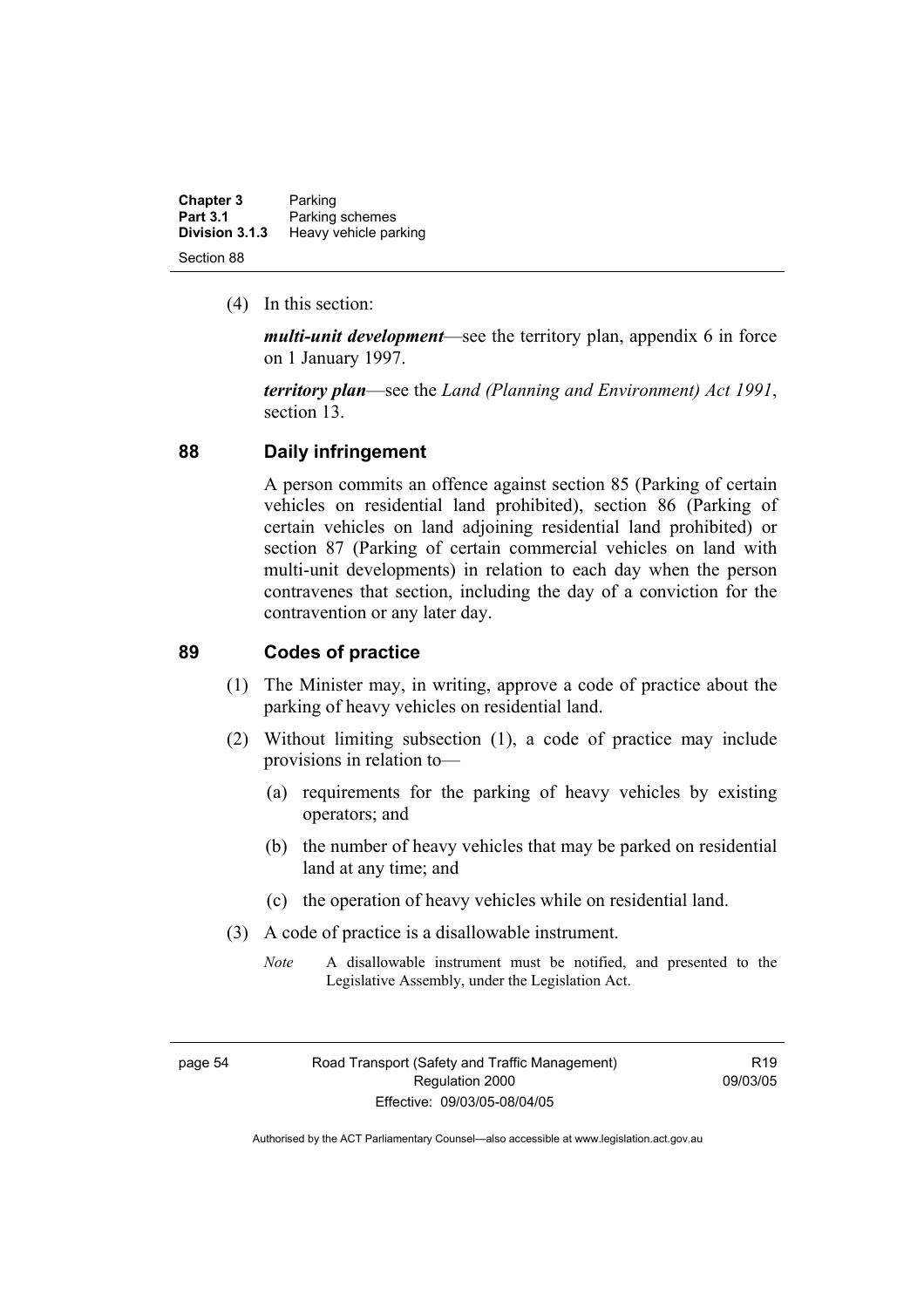#### Section 90

### **90 Notice of codes of practice etc**

- (1) The road transport authority must publish notice of the approval of each code of practice in a newspaper published and circulating in the ACT.
- (2) The notice must—
	- (a) be published on or before the day when the code of practice commences; and
	- (b) state when the code of practice commences; and
	- (c) contain a statement to the effect that—
		- (i) the code of practice can be inspected at a stated office or offices of the road transport authority during office hours; and
		- (ii) the code of practice is subject to disallowance by the Legislative Assembly under the Legislation Act.

# **91 Application for exemption**

- (1) A person who is the holder of an existing operator's certificate may apply to the road transport authority for an exemption from all provisions or stated provisions of the code of practice in relation to stated land of which the person is the occupier.
- (2) The applicant must give the applicant's existing operator's certificate to the road transport authority with the application.

### **92 Decision on application for exemption**

- (1) If the road transport authority receives an application for an exemption, the authority must—
	- (a) give the exemption for the period stated in the exemption; or

page 55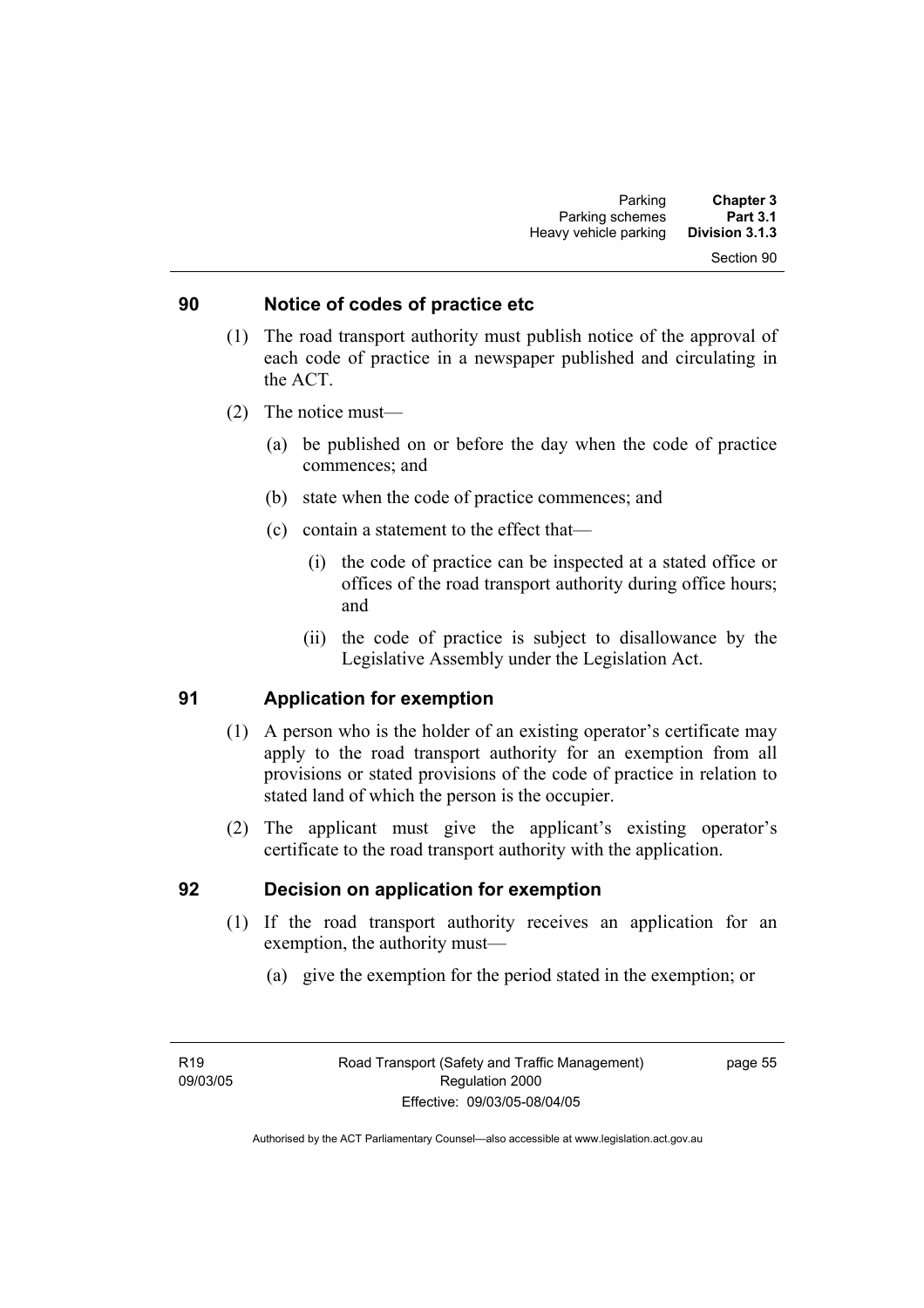| <b>Chapter 3</b><br><b>Part 3.1</b> | Parking<br>Parking schemes |  |
|-------------------------------------|----------------------------|--|
| Division 3.1.3                      | Heavy vehicle parking      |  |
| Section 92                          |                            |  |

- (b) give the exemption for the period, and subject to the conditions, stated in the exemption; or
- (c) refuse to give the exemption.
- (2) Before making a decision on the application, the road transport authority must give notice of the application to—
	- (a) if land adjoining the land to which the application relates is occupied—the occupier and, if the occupier is not the lessee, the lessee of each parcel of adjoining land that is occupied; or
	- (b) if land adjoining the land to which the application relates is unoccupied—the lessee of each parcel of adjoining land that is unoccupied.
- (3) A notice under subsection (2) must—
	- (a) contain a description of the provisions of the code of practice from which exemption is sought; and
	- (b) invite the occupier or lessee to make submissions to the road transport authority, within 28 days after receiving the notice, why the exemption sought should not be given; and
	- (c) contain a statement to the effect that, if a submission is not received by the road transport authority within that 28 days, the authority may give the exemption.
- (4) Without limiting how a notice under subsection (2) (a) may be given to the occupier or lessee of a parcel of land, the notice may be given by letter addressed to the occupier or lessee and sent by prepaid post to the address of the parcel.
- (5) In deciding whether to give the exemption, what period the exemption should be given for and what conditions the exemption should be subject to, the road transport authority must—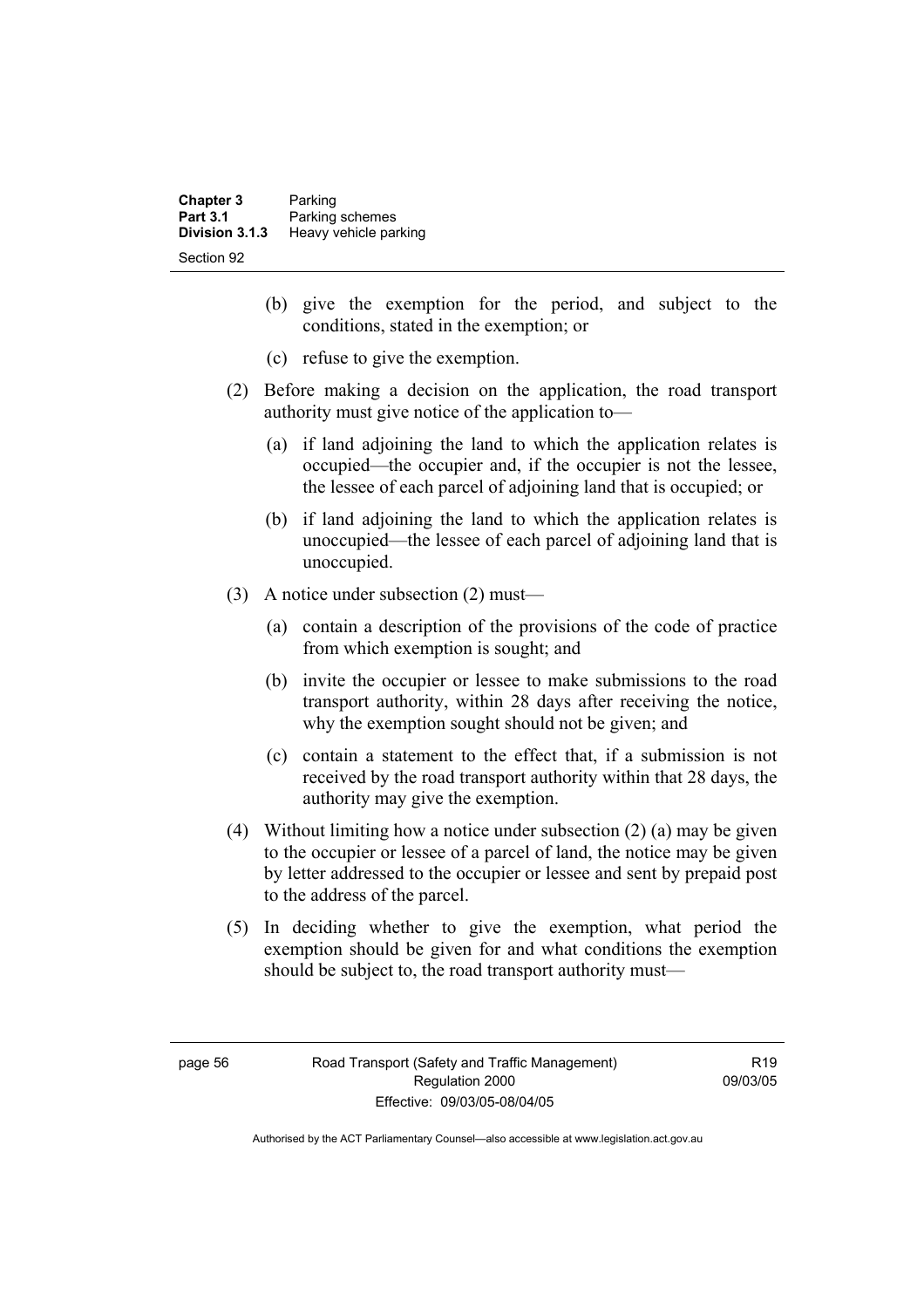- (a) take into account any submissions made under subsection (3); and
- (b) have regard to whether and, if so, the extent to which, an occupier or lessee of adjoining land would be adversely affected by the decision.
- (6) For subsection (5) (b), in deciding whether an occupier or lessee of adjoining land would be adversely affected, the road transport authority must take into account—
	- (a) the period for which, and the provisions of the code of practice from which, exemption is sought; and
	- (b) the likely safety, noise and visual consequences of giving the exemption; and
	- (c) any action taken by the applicant to reduce the safety, noise or visual impact on occupiers of adjoining land, including, for example, any landscaping, parking bays, fencing, noise barriers and garaging arrangements on land occupied by the applicant.
	- *Note* An example is part of the regulation, is not exhaustive and may extend, but does not limit, the meaning of the provision in which it appears (see Legislation Act, s 126 and s 132).
- (7) The road transport authority must not give the exemption if the authority believes on reasonable grounds that the applicant—
	- (a) has failed to comply with section 95 (Additional information by applicant); or
	- (b) made a statement that was false or misleading in a material particular in or in relation to the application.
- (8) If an exemption is given subject to conditions, the exemption applies only if all the conditions of the exemption are being complied with.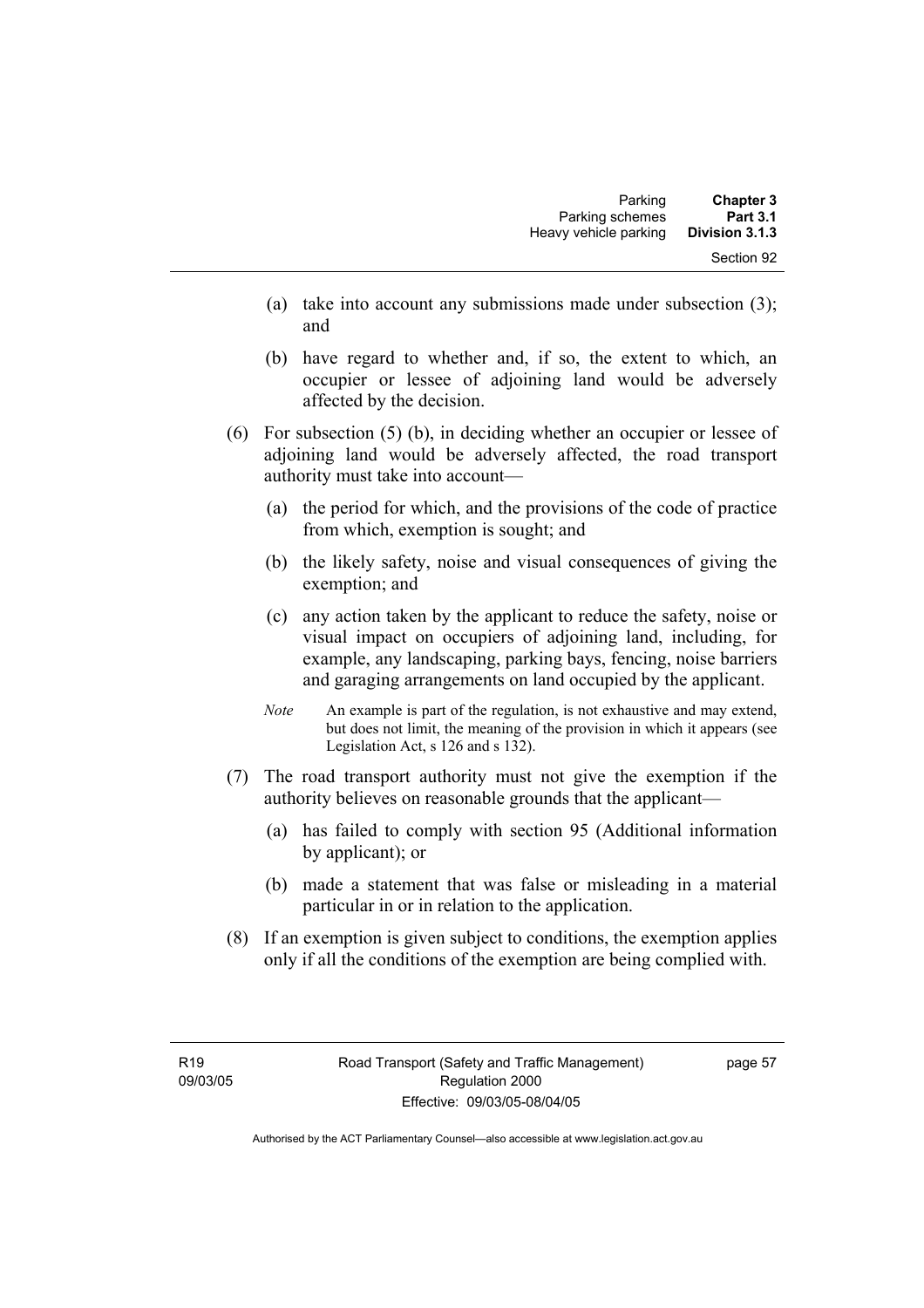**Chapter 3** Parking<br>**Part 3.1** Parking **Part 3.1** Parking schemes<br>Division 3.1.3 Heavy vehicle part **Division 3.1.3** Heavy vehicle parking Section 93

### **93 Endorsement of certificates**

- (1) If the road transport authority gives an exemption to the holder of an existing operator's certificate, the authority must endorse the certificate with the exemption.
- (2) The endorsement—
	- (a) must state—
		- (i) each provision of the code of practice from the holder is exempt; and
		- (ii) whether or not the exemption is subject to conditions; and
		- (iii) the vehicle or vehicles to which the exemption applies; and
		- (iv) the residential land where the vehicle or vehicles may be parked under the exemption; and
		- (v) the period for which the exemption is given; and
	- (b) may include other information about the exemption the road transport authority considers appropriate.

### **94 Variation of conditions of exemptions**

- (1) The holder of an exemption may apply to the road transport authority for a stated variation of the conditions to which an exemption is subject.
- (2) If the road transport authority receives an application under subsection (1), the authority must—
	- (a) vary the conditions in the way sought in the application; or
	- (b) refuse to vary the conditions.
- (3) Section 92 (2) to (7) (Decision on application for exemption) applies, with all necessary changes, to an application under this

### page 58 Road Transport (Safety and Traffic Management) Regulation 2000 Effective: 09/03/05-08/04/05

 $R$ 19 09/03/05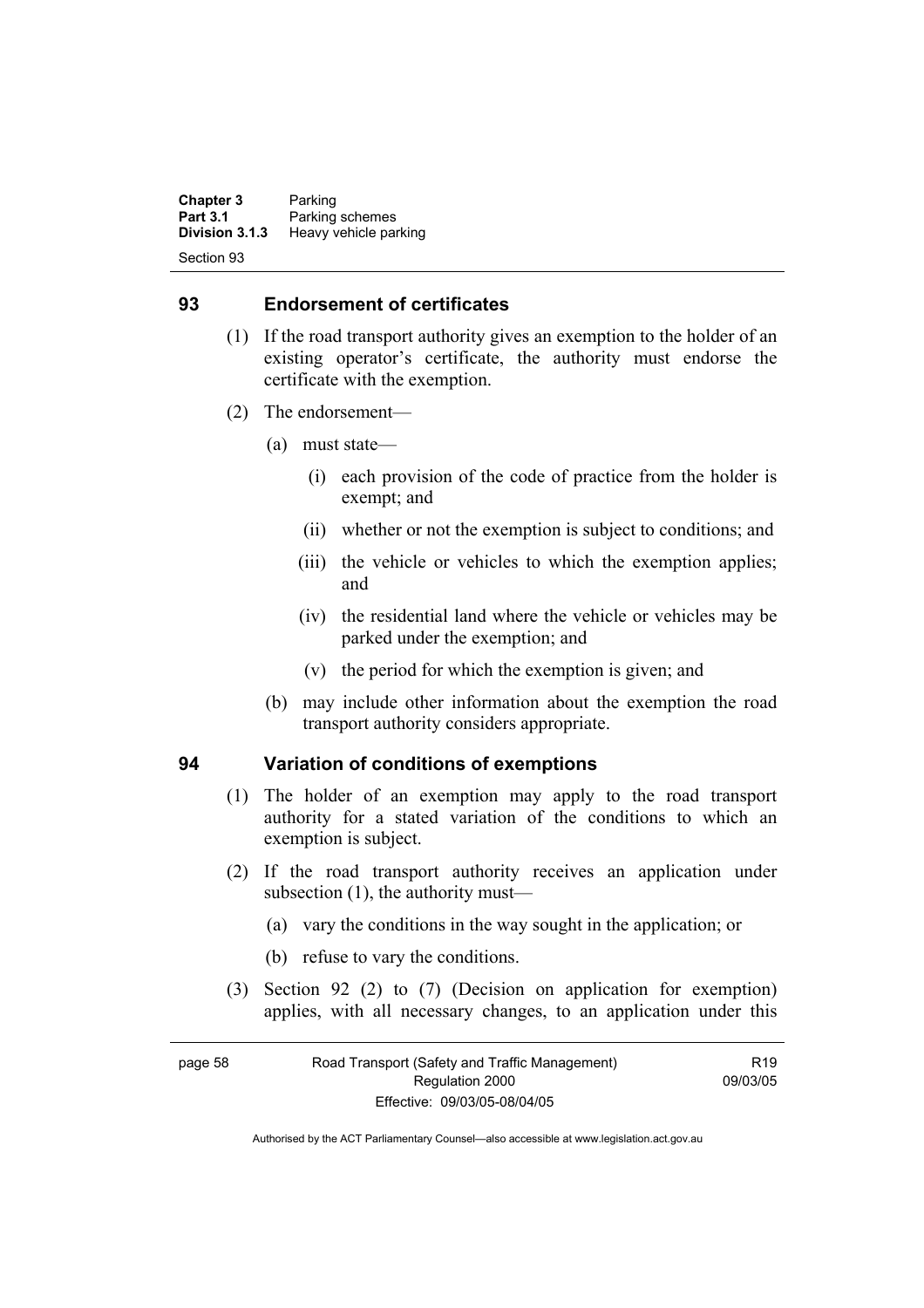section in the same way as it applies to an application for an exemption.

# **95 Additional information by applicant**

The road transport authority may, by notice given to an applicant for an exemption or variation of conditions to which an exemption is subject, require the applicant to provide any information or documents necessary for the authority to decide the application.

# **96 Loss etc of existing operator's certificate**

 (1) If an existing operator's certificate is lost, stolen or destroyed the holder of the certificate must tell the road transport authority, in writing, within 14 days after becoming aware of that fact.

Maximum penalty: 5 penalty units.

 (2) If the road transport authority is satisfied that an existing operator's certificate has been lost, stolen or destroyed, the road transport authority must, on application by the holder of the certificate, give the holder a replacement certificate.

# **97 Cancellation of existing operator's certificate etc**

- (1) If the road transport authority has reasonable grounds for believing that—
	- (a) an existing operator's certificate was issued; or
	- (b) an exemption was given; or
	- (c) the conditions to which an exemption is subject were varied;

because information given by the holder of the certificate or exemption in or in relation to the application for the certificate, exemption or variation was false, misleading or incomplete in a material particular, the road transport authority must give the holder written notice under this subsection.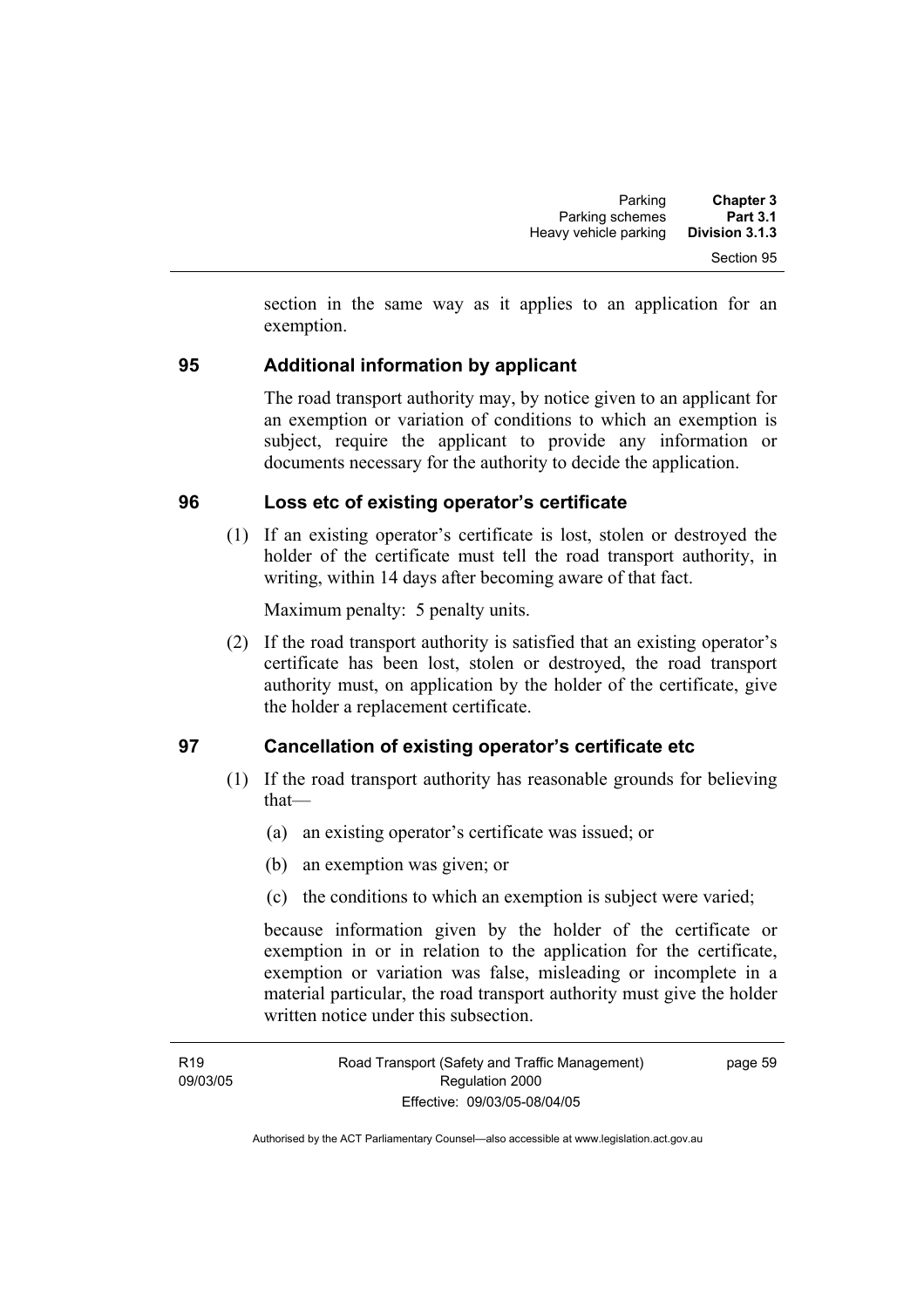| <b>Chapter 3</b> | Parking               |
|------------------|-----------------------|
| <b>Part 3.1</b>  | Parking schemes       |
| Division 3.1.3   | Heavy vehicle parking |
| Section 97       |                       |

*Note* For how documents may be given, see the Legislation Act, pt 19.5.

- (2) The notice must—
	- (a) tell the holder of the road transport authority's belief; and
	- (b) state the grounds for the belief; and
	- (c) invite the holder to make representations to the authority, within 28 days after the holder receives the notice, why the certificate should not be cancelled, or the exemption or variation revoked.
- (3) If, after considering any representation made by the holder under subsection (2) (c), the road transport authority is satisfied that the authority's belief was correct, the authority must cancel the certificate or revoke the exemption or variation.
- (4) The road transport authority must also cancel an existing operator's certificate or revoke an exemption if the holder of the certificate or exemption asks the authority, in writing, to do so and gives the existing operator's certificate held by the holder to the authority.
- (5) If the road transport authority cancels an existing operator's certificate, or revokes an exemption, under subsection (3), the holder of the certificate or exemption must give his or her existing operator's certificate to the authority within 14 days after being told of the cancellation or revocation by the authority.

Maximum penalty: 20 penalty units.

 (6) If the road transport authority receives an existing operator's certificate under subsection (4) or (5) because an exemption held by the holder of the certificate is to be or is revoked, the authority must return the certificate to the holder after cancelling the endorsement of the exemption on the certificate.

 $P10$ 09/03/05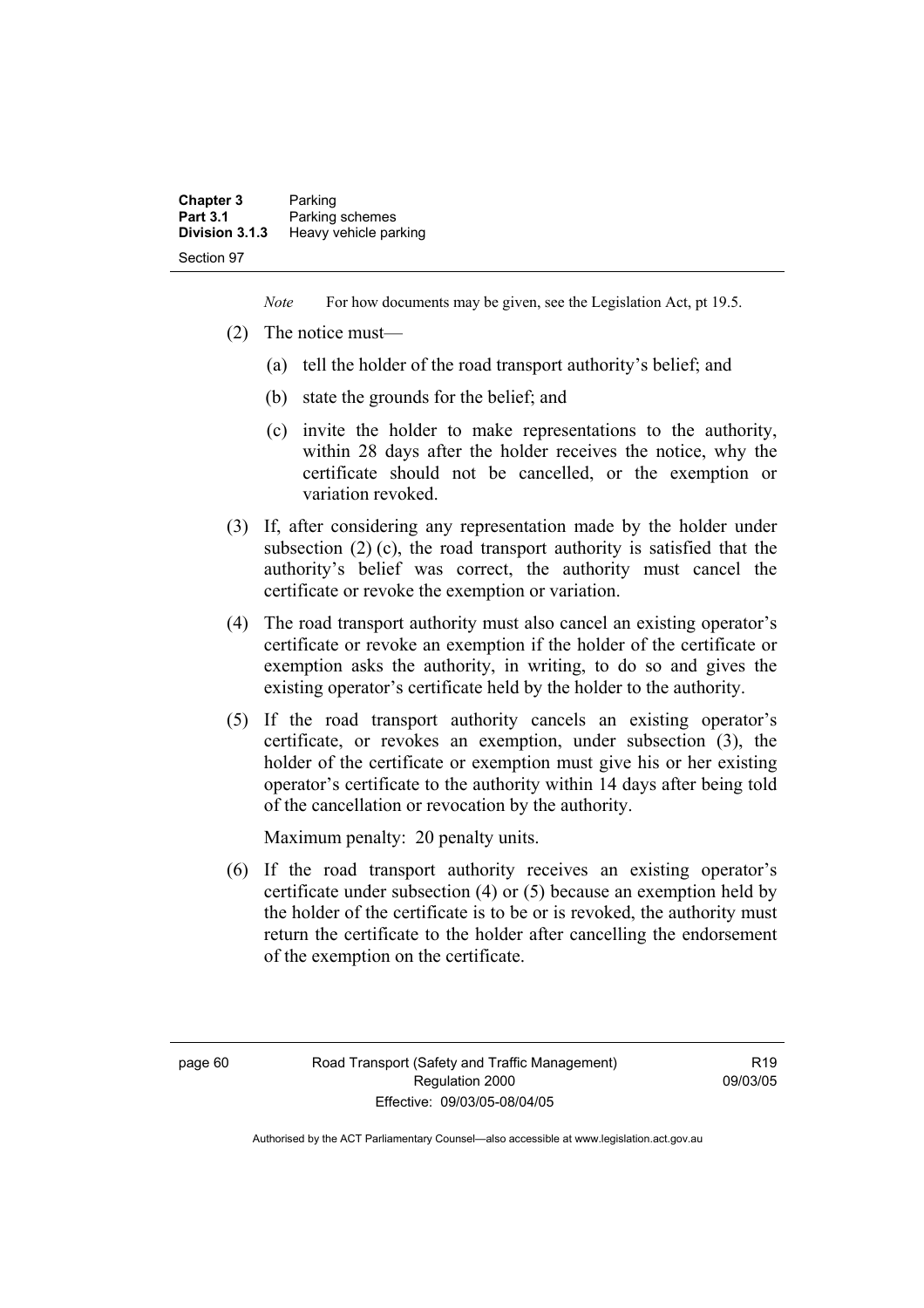### Section 97A

# **Division 3.1.4 Miscellaneous**

## **97A Other powers to provide pay parking**

- (1) This part does not affect any other power of a parking authority to provide for parking on land within its area of operations.
- (2) A parking authority may exercise a power under this part in relation to land that it does not own only with the consent of the owner of the land.
- (3) Consent may be given subject to conditions, including conditions about the length and withdrawal of the consent.
- (4) Subject to the conditions of the consent, the consent may be withdrawn only after reasonable notice.
- (5) In this section:

*owner*, of land, includes lessee of land.

# **98 Overlapping schemes**

- (1) This part does not prevent the road transport authority or a parking authority from establishing and operating a pay parking scheme on the same length of road, or in the same area, where it is operating a different pay parking scheme.
- (2) The road transport authority or a parking authority may not recover the fee fixed for the parking of a vehicle in a metered space or ticket parking area if any other applicable parking fee has been paid for parking the vehicle in the space or area.

## **98A Income from ticket parking scheme**

 (1) All fees collected by a parking authority from the operation of a ticket parking scheme belong to the parking authority.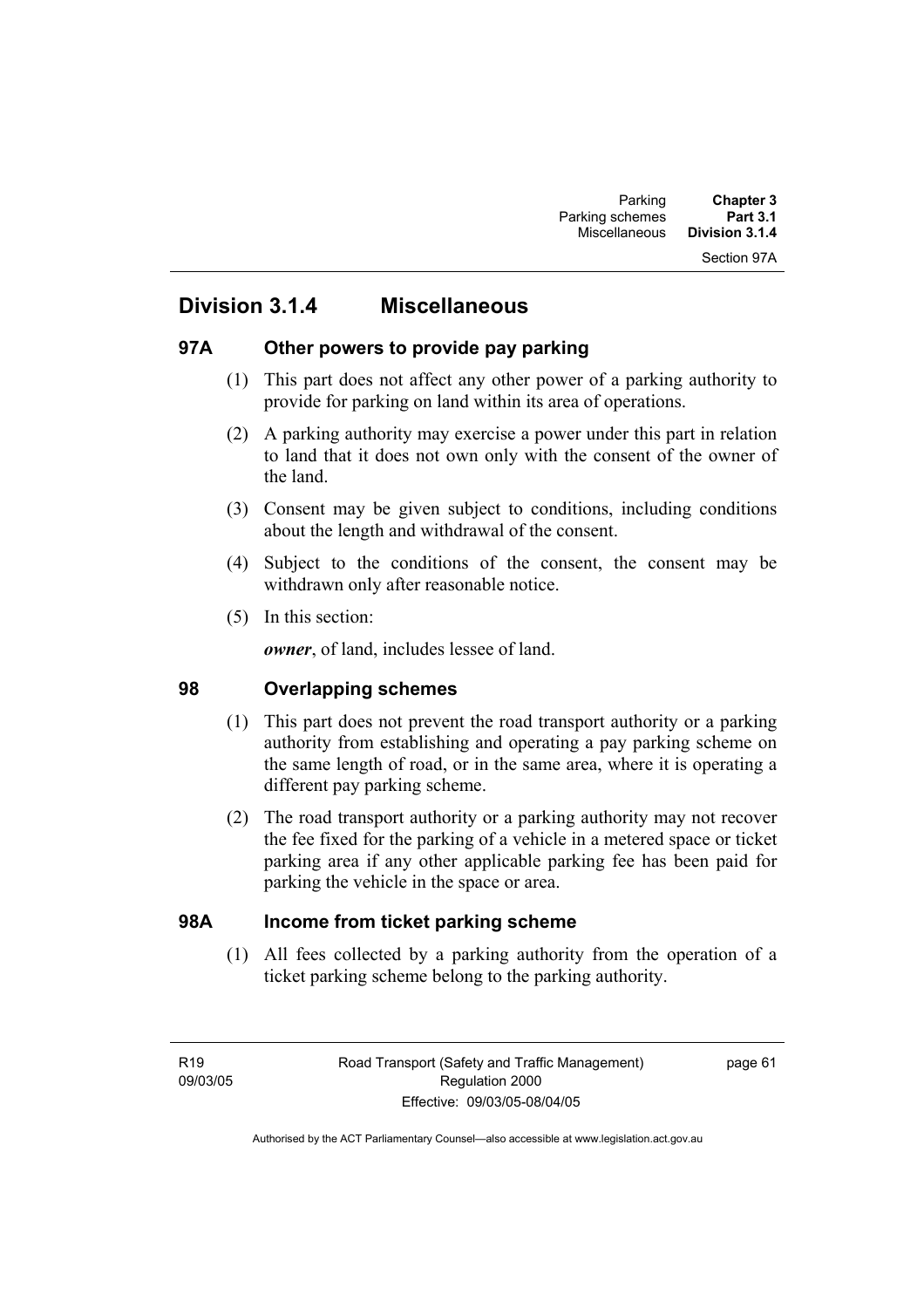| <b>Chapter 3</b> | Parking         |
|------------------|-----------------|
| <b>Part 3.1</b>  | Parking schemes |
| Division 3.1.4   | Miscellaneous   |
| Section 98B      |                 |

 (2) Any surplus arising from the operation of a ticket parking scheme may be applied at the discretion of the parking authority.

## **98B Costs of ticket parking scheme**

The costs of administering a ticket parking scheme operated by a parking authority under section 76A are to be borne by the parking authority.

### **99 Trailers not separately chargeable**

A separate parking fee is not required to be paid for a trailer towed by another vehicle.

page 62 Road Transport (Safety and Traffic Management) Regulation 2000 Effective: 09/03/05-08/04/05

R19 09/03/05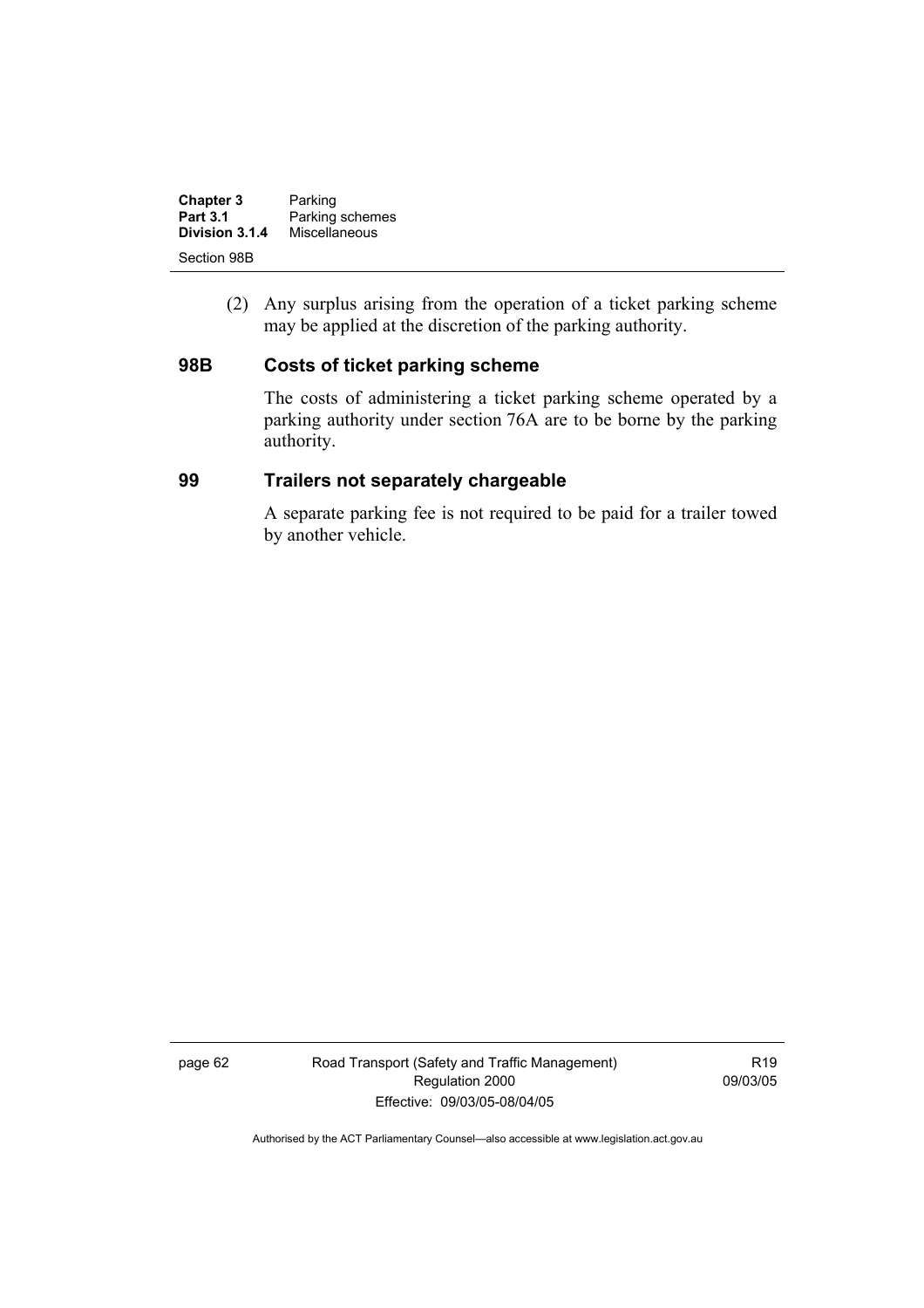Section 100

# **Part 3.2 Parking permits and mobility parking scheme authorities**

# **100 Parking permits**

- (1) The road transport authority may issue a permit authorising the parking of a vehicle, without charge or time restrictions, in a parking space designated for use by holders of such a permit.
- (2) The permit may be of 1 or more of the following kinds:
	- (a) a business parking permit;
	- (b) a commuter parking permit;
	- (c) a loading zone permit;
	- (d) a resident parking permit;
	- (e) a resident's visitor parking permit;
	- (f) a special event parking permit;
	- (g) any other kind declared by the road transport authority for this section.
- (3) A permit must state the conditions (if any) to which it is subject and, for a resident's visitor parking permit, the address of the person to whom the permit was issued.
- (4) A permit may state the length of road or area to which it applies.
- (5) The holder of a loading zone permit may surrender the permit by returning it to the road transport authority.
- (6) For this regulation, a parking space is designated for use by the holder of a permit if the following words are displayed on or with a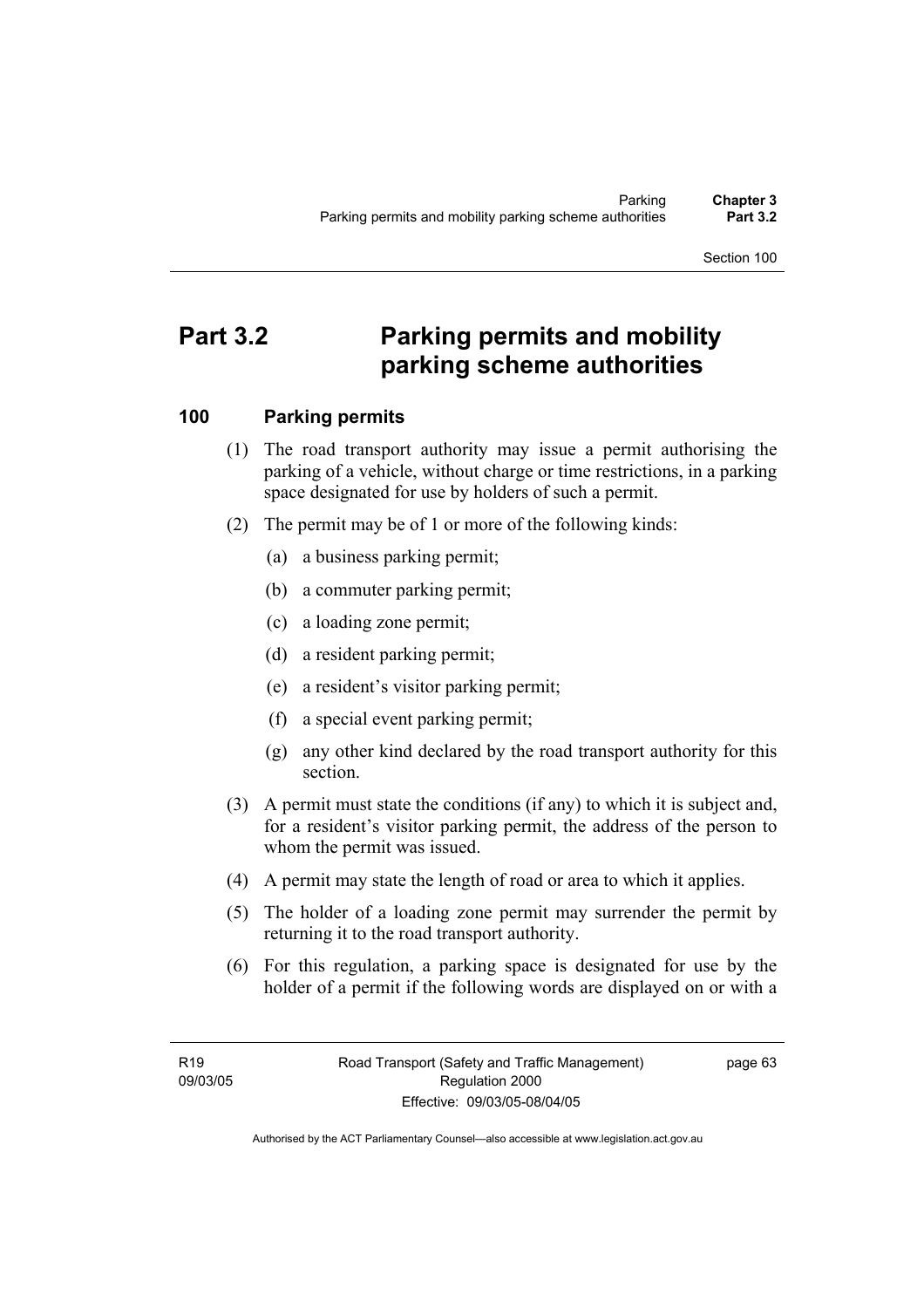#### Section 101

traffic sign applying to the parking space under the Australian Road Rules:

- (a) for a resident or resident's visitor parking permit—'permit holders excepted' or 'authorised residents vehicles excepted';
- (b) for any other permit—'permit holders excepted'.

# **101 Mobility parking scheme authorities**

- (1) The road transport authority may issue a mobility parking scheme authority—
	- (a) for use by a person with a disability; or
	- (b) for use by an entity for the transport of people with disabilities.
- (2) A mobility parking scheme authority is subject to the conditions (if any) stated in the authority and is issued for the period stated in the authority.
- (3) A mobility parking scheme authority must include a people with disabilities symbol.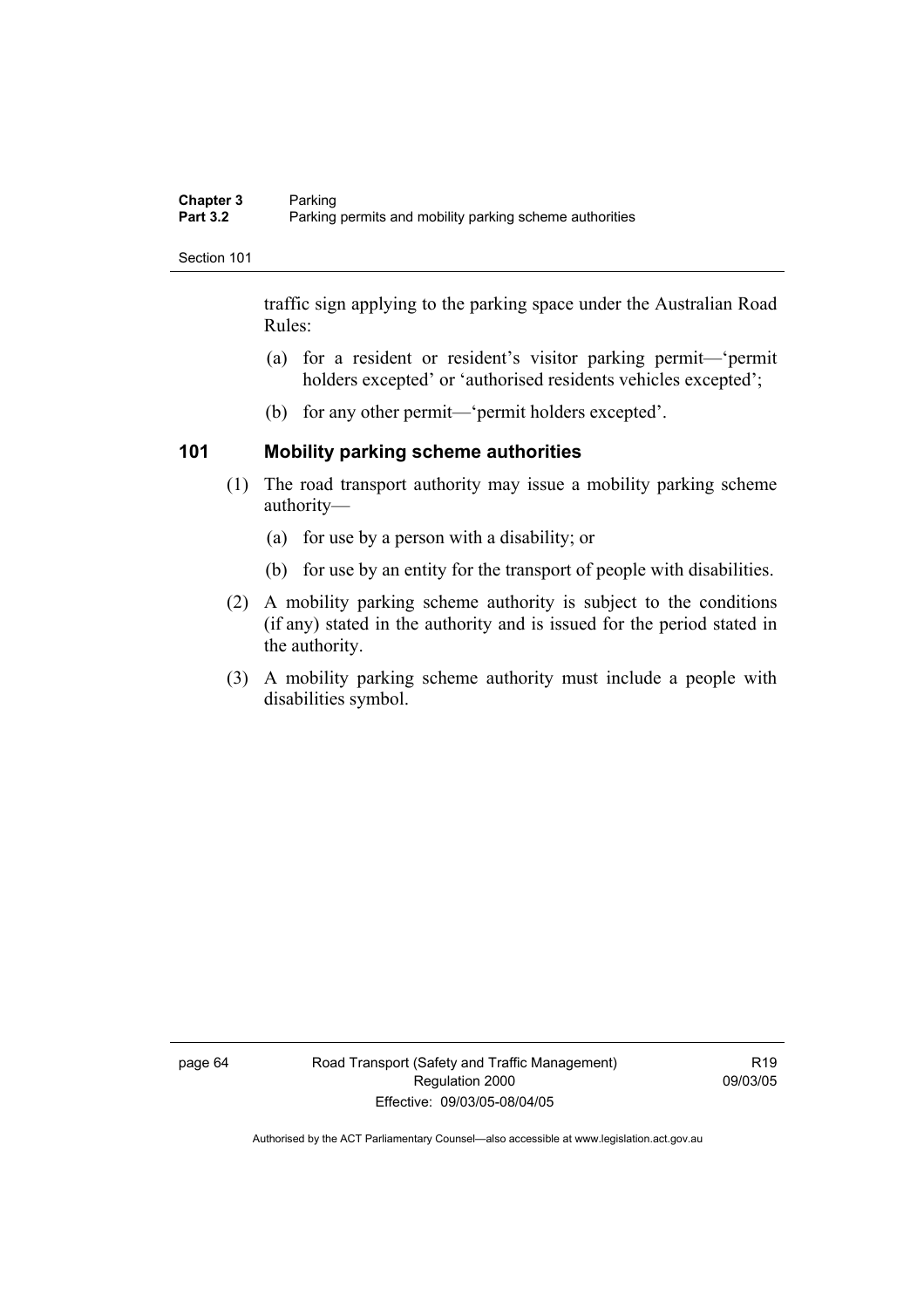Section 102

# **Chapter 4 Traffic offence detection devices**

# **102 Definitions for ch 4**

In this chapter:

*approved police speedometer* means a speedometer approved under section 103A (Approval of police vehicle speedometers).

*digital camera detection device* means a camera detection device known as—

- (a) LaserCam 2000, which includes, as a component, a laser speed measuring device; or
- (b) LaserCam NT, which includes, as a component, a laser speed measuring device.

*laser speed measuring device* means a speed measuring device known as—

- (a) Laser Technology Inc. LTI 20-20 Marksman; or
- (b) Laser Technology Inc. LTI 20-20 UltraLyte; or
- (c) Laser Technology Inc. LTI 20-20 UltraLyte LR; or
- (d) Laser Technology Inc. LTI 20-20 UltraLyte Compact.

*piezo strip speed measuring device* means a speed measuring device known as—

- (a) Redflex Smartcam SDCM; or
- (b) Truvelo M4 MPC.

page 65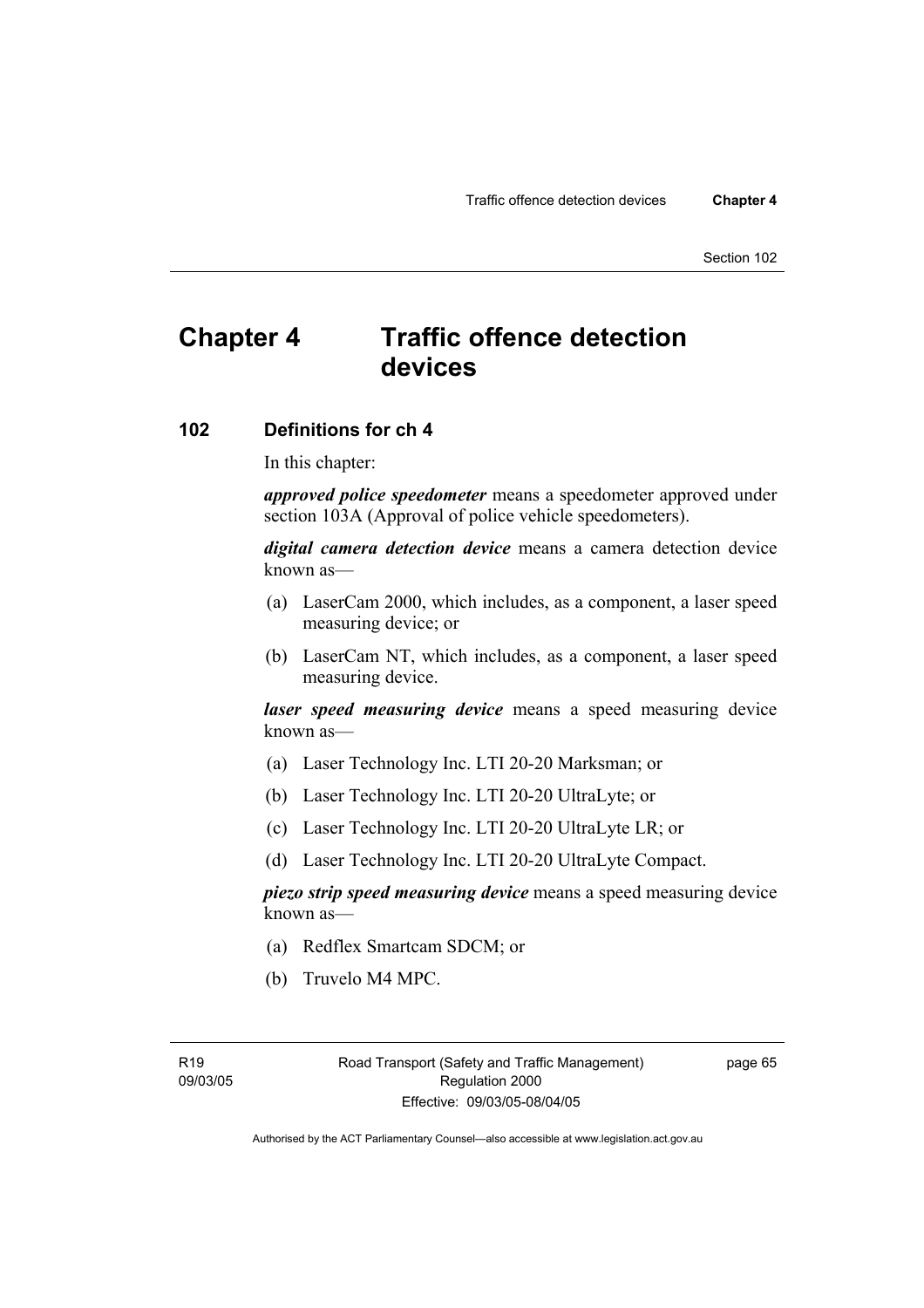#### **Chapter 4** Traffic offence detection devices

Section 102

*radar speed measuring device* means a speed measuring device known as—

- (a) Applied Concepts Inc. Stalker Dual; or
- (b) Kustom Signals, Inc. Silver Eagle.

*security checksum*, for an electronic file, means the number (whether numerals or numerals and letters) produced by the application of an algorithm to the contents of an electronic file or a copy of the file.

### *testing authority* means—

- (a) a department of electrical or electronic engineering at a university in Australia; or
- (b) the National Measurement Institute under the *National Measurement Act 1960* (Cwlth); or
- (c) an entity that is accredited by the National Association of Testing Authorities to test laser speed measuring devices; or
- (d) Technical Services, Australian Federal Police, Canberra; or
- (e) for an approved police speedometer—an entity approved in writing by the chief police officer to test approved police speedometers.
- *Note* An entity includes an individual, see the Legislation Act, dict, pt 1, def of *entity*.

*traffic lights camera detection device* means a camera detection device known as—

- (a) Centaur 2000, which includes, as a component, a piezo strip speed measuring device; or
- (b) Redflex SMARTCAMred, which includes, as a component, a piezo strip speed measuring device.

page 66 Road Transport (Safety and Traffic Management) Regulation 2000 Effective: 09/03/05-08/04/05

R19 09/03/05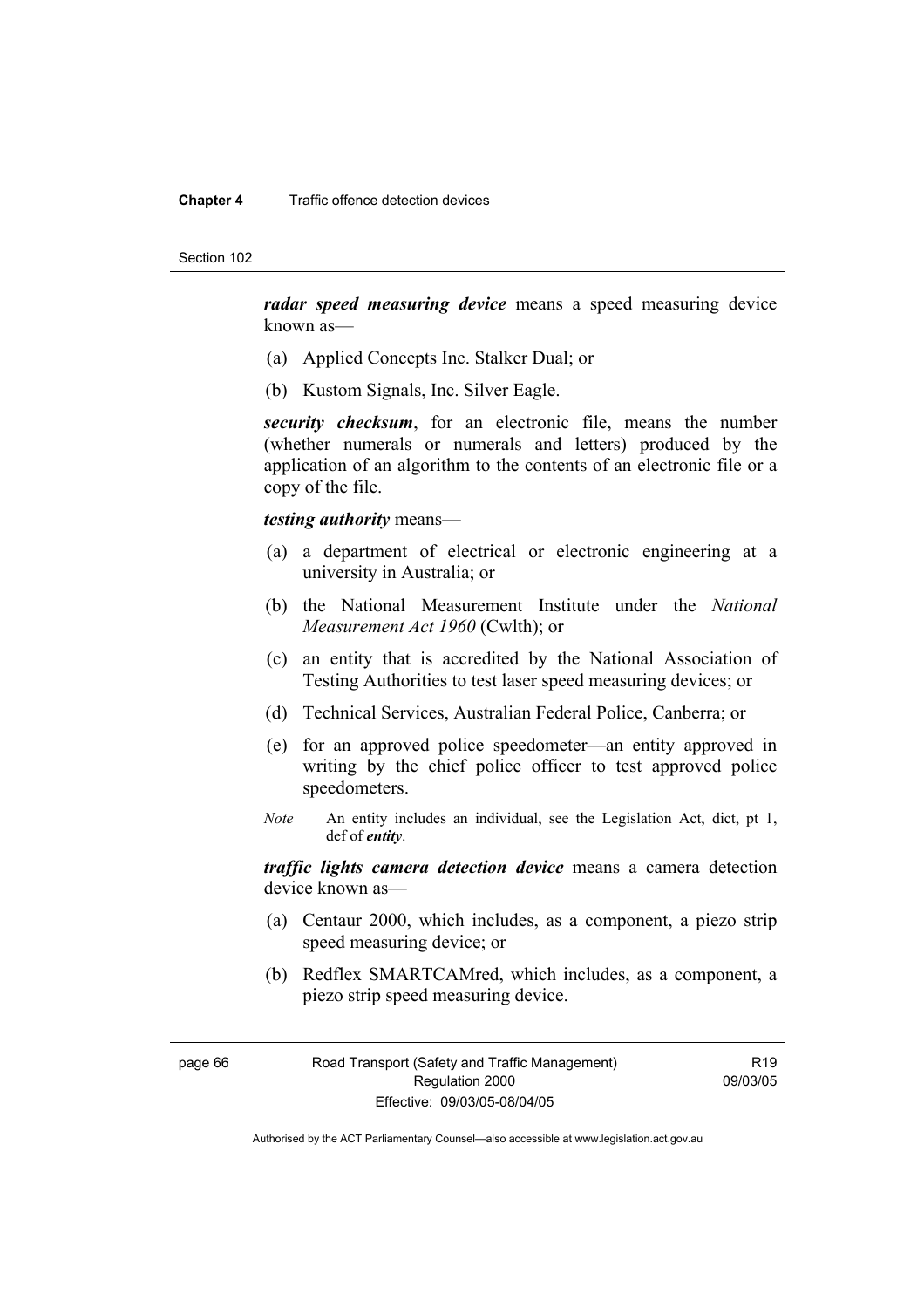*WORM disk* means a storage device for electronic data in which the data, once written, cannot be erased or overwritten.

# **103 Approved traffic offence detection devices**

- (1) For the Act, dictionary, definition of *approved camera detection device*, each digital camera detection device and traffic lights camera detection device is approved.
- (2) For the Act, dictionary, definition of *approved speed measuring device*, each laser speed measuring device, piezo strip speed measuring device, radar speed measuring device and approved police speedometer is approved.

# **103A Approval of police vehicle speedometers**

- (1) For section 102, definition of *approved police speedometer*, the chief police officer may, in writing, approve a kind of speedometer that is fitted to a motor vehicle driven by a police officer for measuring the speed at which vehicles are being driven.
- (2) An approval is a notifiable instrument.

*Note* A notifiable instrument must be notified under the Legislation Act.

# **104 Major testing of laser speed measuring devices**

- (1) The following devices must be tested in accordance with this section at least once every 12 months:
	- (a) a laser speed measuring device;
	- (b) the laser speed measuring device component of a digital camera detection device.
- (2) The test must be carried out—
	- (a) by a person approved under section 106 (Approved people testing and sealing); and

page 67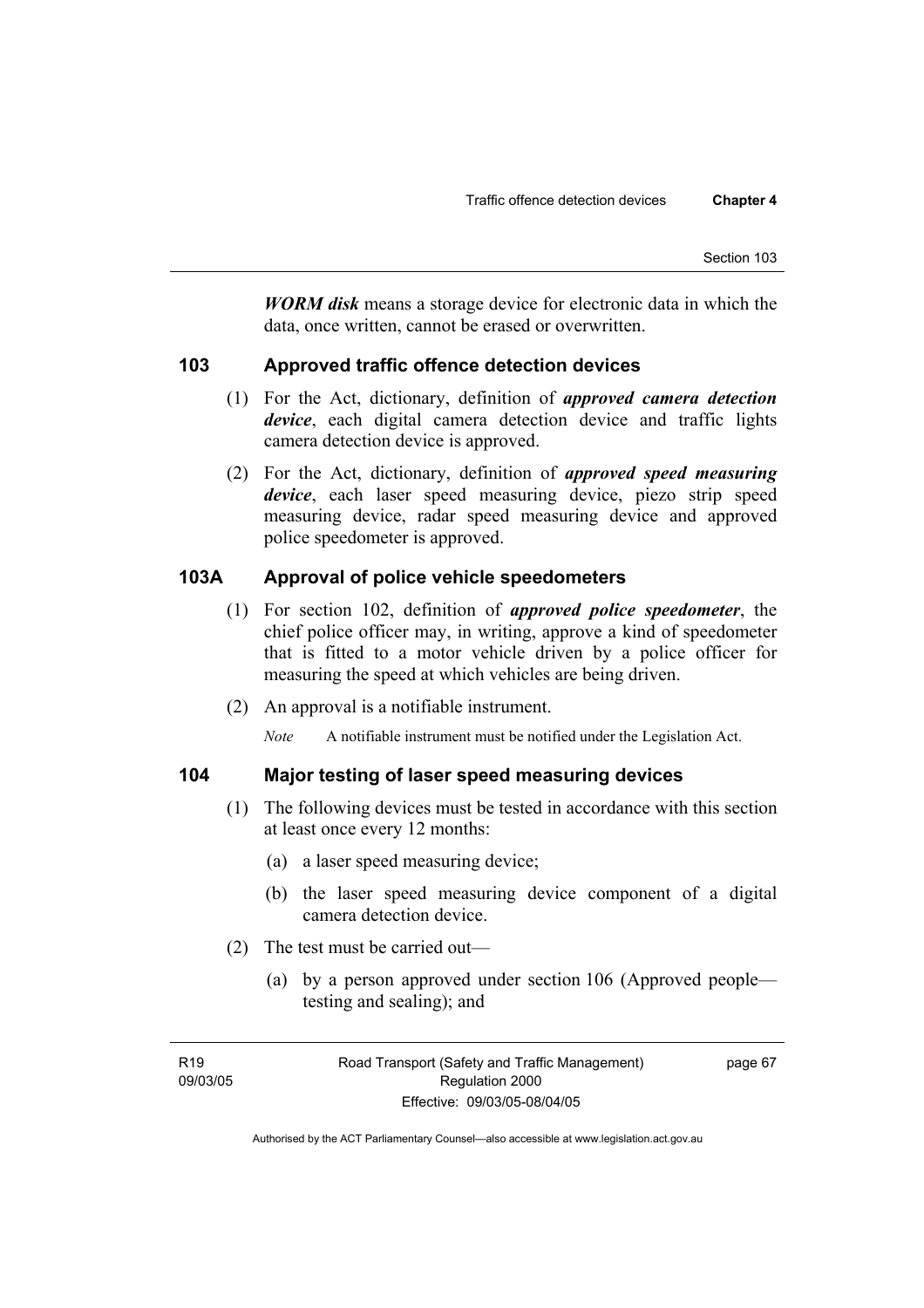#### **Chapter 4** Traffic offence detection devices

#### Section 104A

- (b) in accordance with Australian Standard AS 4691.1-2, as in force on the commencement of this paragraph.
	- *Note 1* The text of an applied, adopted or incorporated law or instrument, whether applied as in force from time to time or at a particular time, is taken to be a notifiable instrument if the operation of the Legislation Act, s 47 (5) or (6) is not disapplied (see s 47 (7)).
	- *Note 2* A notifiable instrument must be notified under the Legislation Act.
- (3) The Legislation Act, section 47 (5) does not apply in relation to subsection  $(2)$  (b).
- (4) The test must show whether the device—
	- (a) is operating in accordance with the manufacturer's specifications; and
	- (b) is accurate within a tolerance of 2km/h.
- (5) For this section, it is sufficient for the laser speed measuring device component of a digital camera detection device to be tested separately from the other components of the device, and it is not necessary for the other components to be tested.

### **104A Major testing of other traffic offence detection devices**

- (1) The following devices must be tested in accordance with this section at least once every 12 months:
	- (a) the piezo strip speed measuring device component of a traffic lights camera detection device;
	- (b) a radar speed measuring device;
	- (c) an approved police speedometer.
- (2) The test must be carried out by a person approved under section 106 (Approved people—testing and sealing).

page 68 Road Transport (Safety and Traffic Management) Regulation 2000 Effective: 09/03/05-08/04/05

R19 09/03/05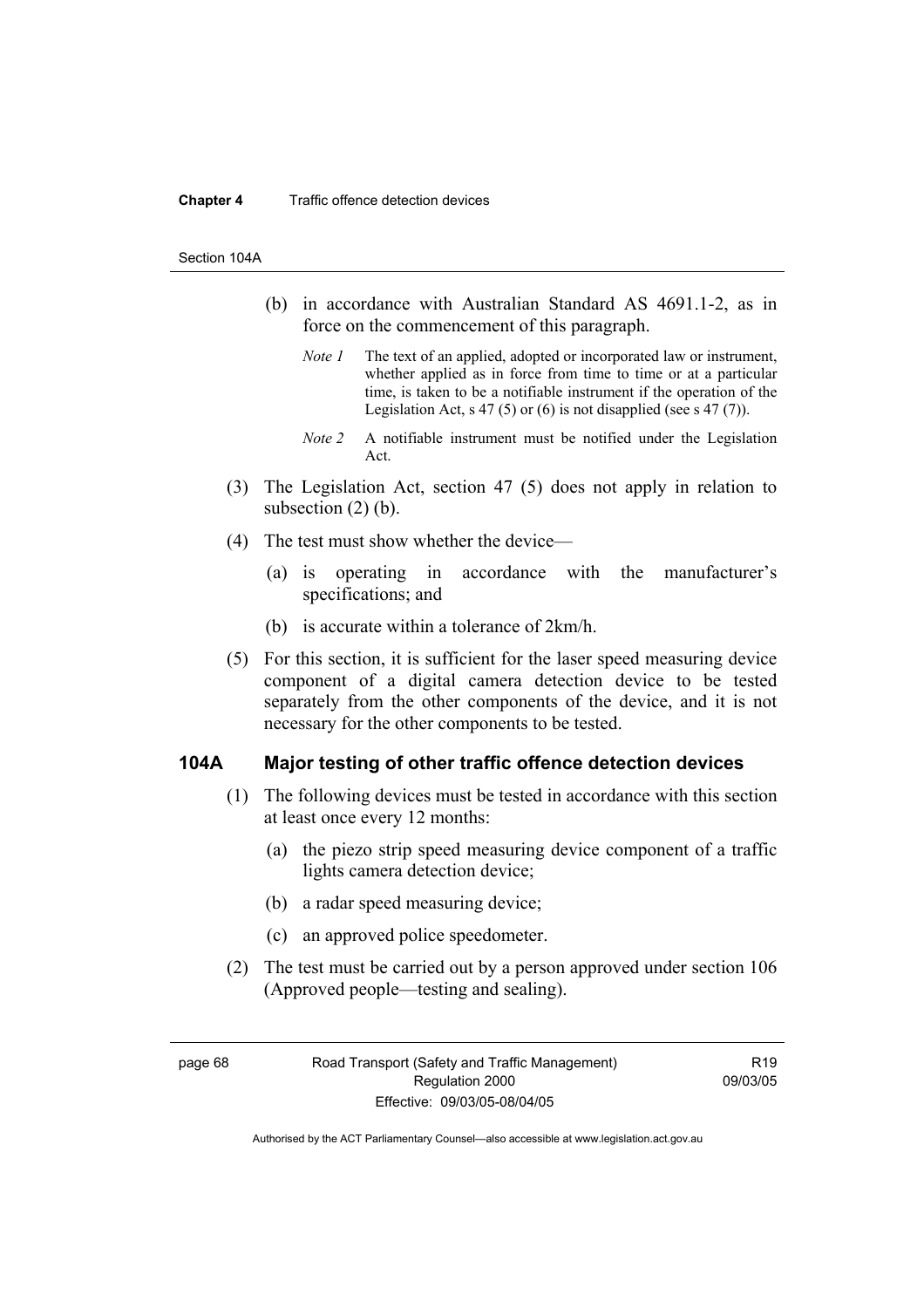- (3) The test of the piezo strip speed measuring device component of a traffic lights camera detection device must show whether the device—
	- (a) is operating in accordance with the manufacturer's specifications; and
	- (b) is accurate within a tolerance of 2km/h.
- (4) The test of a radar speed measuring device must show whether the device is operating in accordance with Australian Standard AS 2898.1-2, as in force on the commencement of this subsection.
	- *Note 1* The text of an applied, adopted or incorporated law or instrument, whether applied as in force from time to time or at a particular time, is taken to be a notifiable instrument if the operation of the Legislation Act, s 47 (5) or (6) is not disapplied (see s 47 (7)).
	- *Note 2* A notifiable instrument must be notified under the Legislation Act.
- (5) The Legislation Act, section 47 (5) does not apply in relation to subsection (4).
- (6) The test of an approved police speedometer must show whether the device is accurate within a tolerance of 2%.
- (7) For this section, it is sufficient for the piezo strip speed measuring device component of a traffic lights camera detection device to be tested separately from the other components of the device, and it is not necessary for the other components to be tested.

# **104B Certification and sealing of traffic offence detection devices**

- (1) This section applies if a test of a traffic offence detection device under section 104 or section 104A establishes—
	- (a) a matter mentioned in section 104A (4) or (6) in relation to the device; or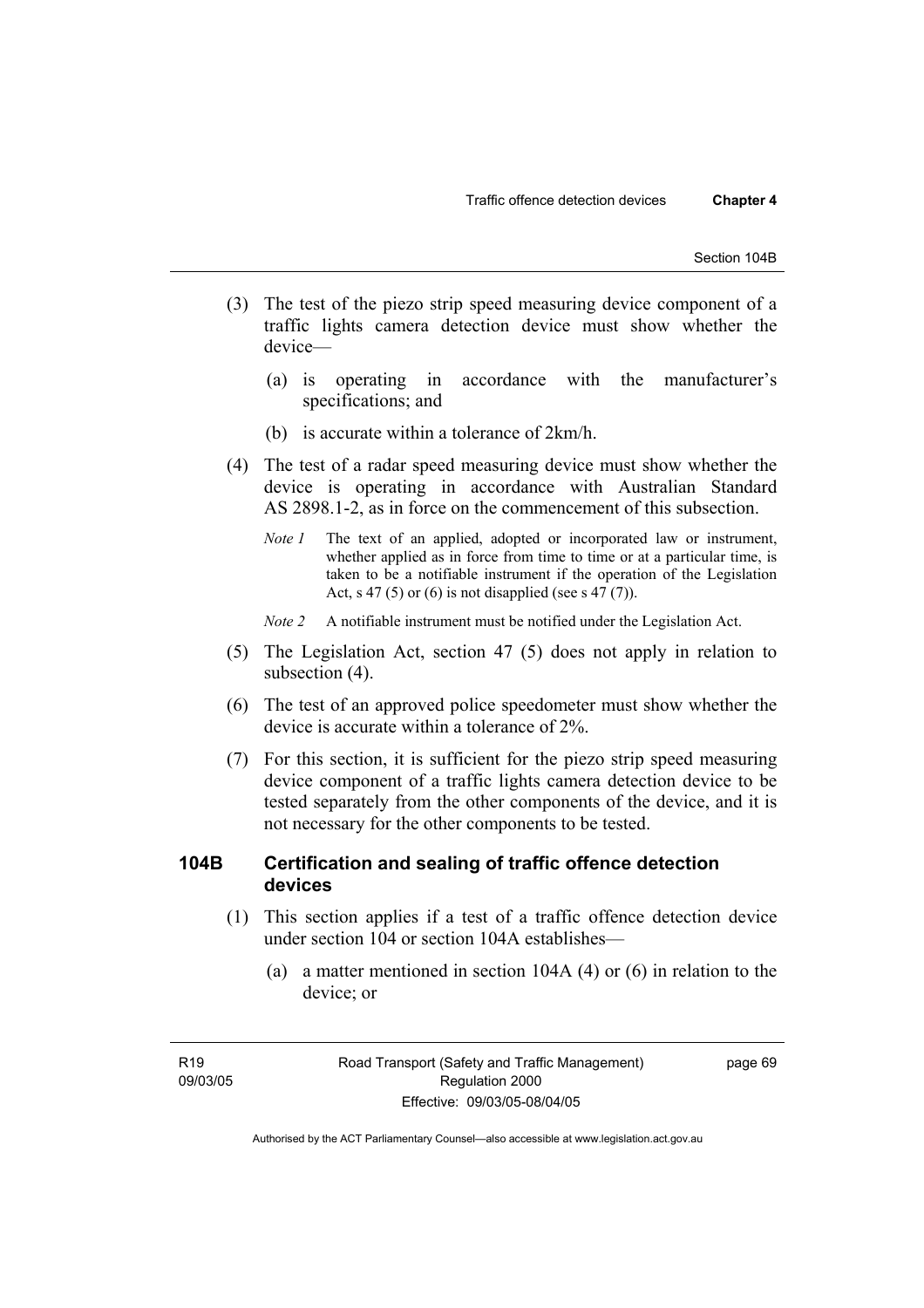#### **Chapter 4** Traffic offence detection devices

#### Section 105

- (b) the matters mentioned in section 104 (4) or section 104A (3) in relation to the device.
- (2) The person who carried out the test must—
	- (a) sign a certificate to that effect; and
	- (b) if a seal on the device has been damaged or removed—seal the device.

### **105 Use of digital camera detection devices**

- (1) A digital camera detection device must be used by an operator by doing the following operations in accordance with the manufacturer's instructions for the device:
	- (a) testing the laser speed measuring component of the device at the beginning of each shift of the operator by carrying out the following checks:
		- (i) an instrument confidence check;
		- (ii) a calibration verification check;
		- (iii) a scope alignment check;
	- (b) activating the device;
	- (c) operating the device;
	- (d) testing the laser speed measuring component of the device at the end of each shift of the operator by carrying out the checks mentioned in paragraph (a).
- (2) However, after the operator of the device has carried out the operations mentioned in subsection (1) (a) and (b), the device may operate unattended.
- (3) To remove any doubt, if the device is used at more than 1 place during a shift of the operator, the operator is not required to carry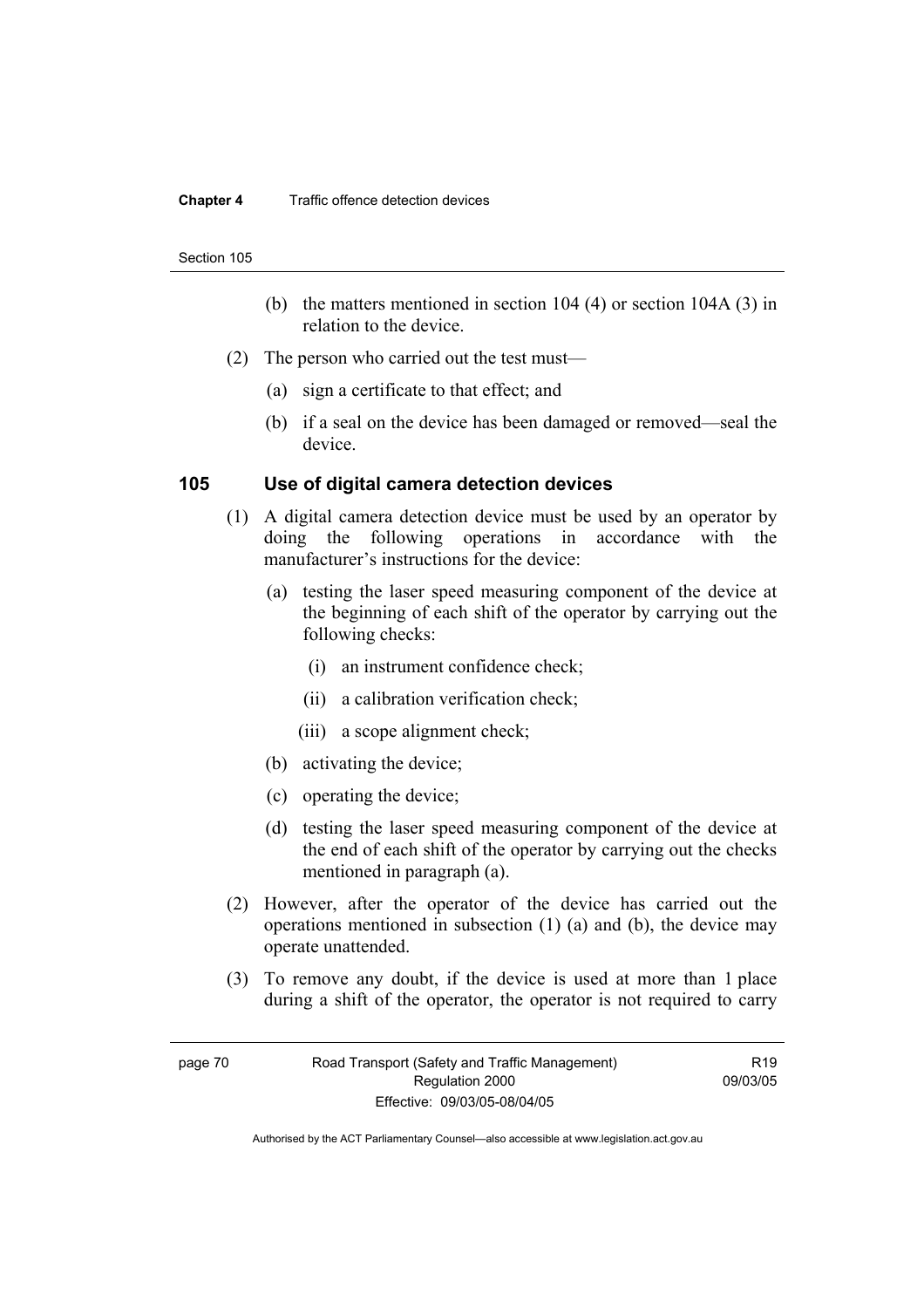out the checks mentioned in subsection (1) (a) each time the device is activated at a different place.

- (4) If the device is used by 2 or more operators who are working together during the shift, the tests mentioned in subsection (1) (a) and (d) may be carried out by different operators.
- (5) In this section:

*operator* means a person approved to use a traffic offence detection device under section 107 (Approved people—use).

# **105A Use of laser speed measuring devices**

- (1) A laser speed measuring device must be used by an operator by doing the following operations in accordance with the manufacturer's instructions for the device:
	- (a) testing the device at the beginning of each shift of the operator by carrying out the following checks:
		- (i) an instrument confidence check;
		- (ii) a calibration verification check;
		- (iii) a scope alignment check;
	- (b) activating the device;
	- (c) operating the device;
	- (d) testing the device at the end of each shift of the operator by carrying out the checks mentioned in paragraph (a).
- (2) To remove any doubt, if the device is used at more than 1 place during a shift of the operator, the operator is not required to carry out the checks mentioned in subsection (1) (a) each time the device is activated at a different place.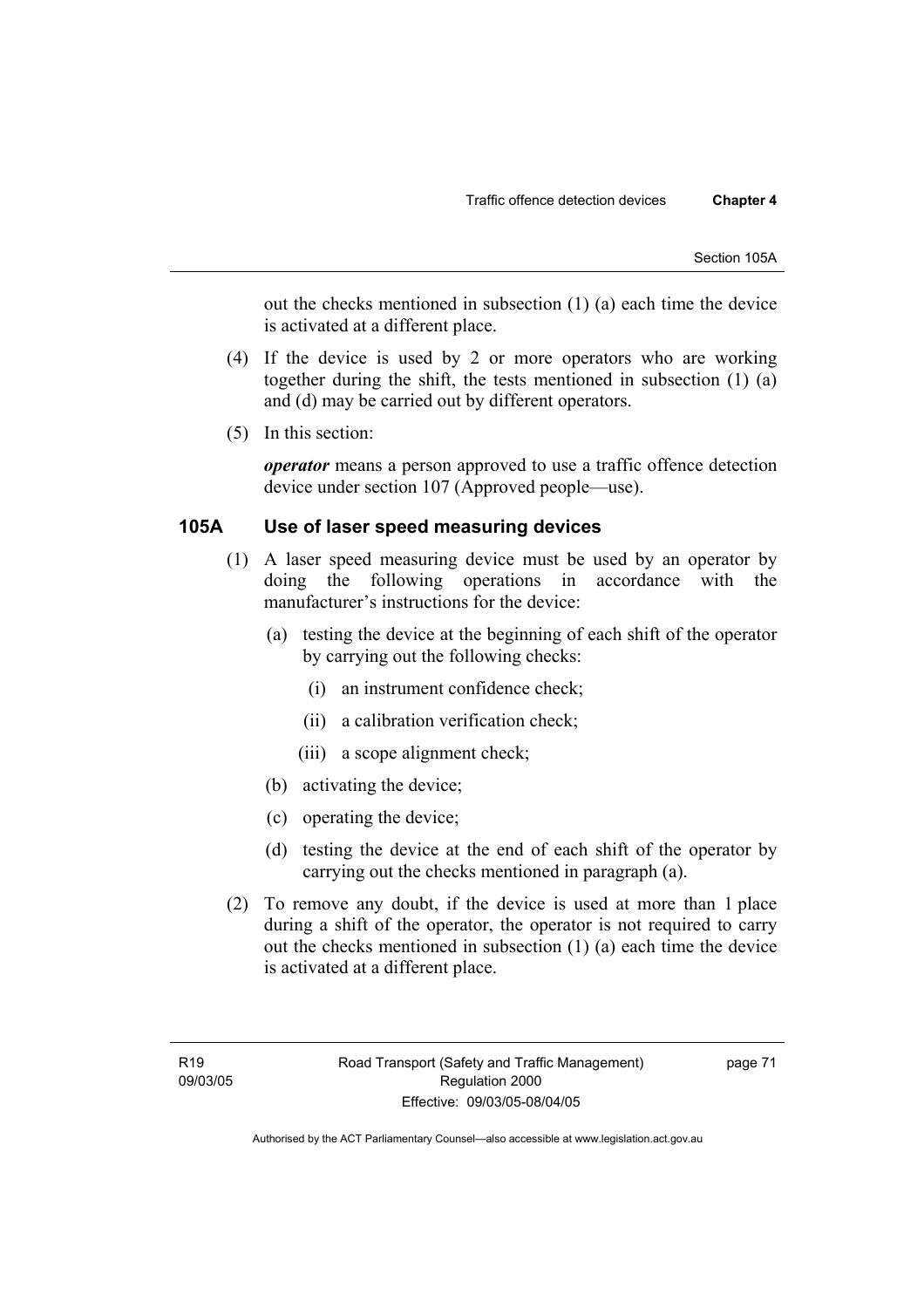#### **Chapter 4** Traffic offence detection devices

#### Section 105B

- (3) If the device is used by 2 or more operators who are working together during the shift, the tests mentioned in subsection (1) (a) and (d) may be carried out by different operators.
- (4) In this section:

*operator* means a person approved to use a traffic offence detection device under section 107 (Approved people—use).

### **105B Use of radar speed measuring devices**

- (1) A radar speed measuring device must be used by an operator in accordance with the manufacturer's instructions for the device.
- (2) The operator must test the device—
	- (a) at the beginning of each shift of the operator against an approved police speedometer; and
	- (b) at the end of each shift of the operator against the speedometer mentioned in paragraph (a); and
	- (c) if the operator's shift is longer than 9 hours—9 hours after the beginning of the shift against the speedometer mentioned in paragraph (a).
- (3) After each test, the device must be found to be accurate within a tolerance of 2 km/h.
- (4) To remove any doubt, if the device is used at more than 1 place during a shift of the operator, the operator is not required to carry out the checks mentioned in subsection (2) (a) each time the device is activated at a different place.
- (5) If the device is used by 2 or more operators who are working together during the shift, the tests mentioned in subsection (2) may be carried out by different operators.
- (6) In this section:

page 72 Road Transport (Safety and Traffic Management) Regulation 2000 Effective: 09/03/05-08/04/05

**R19** 09/03/05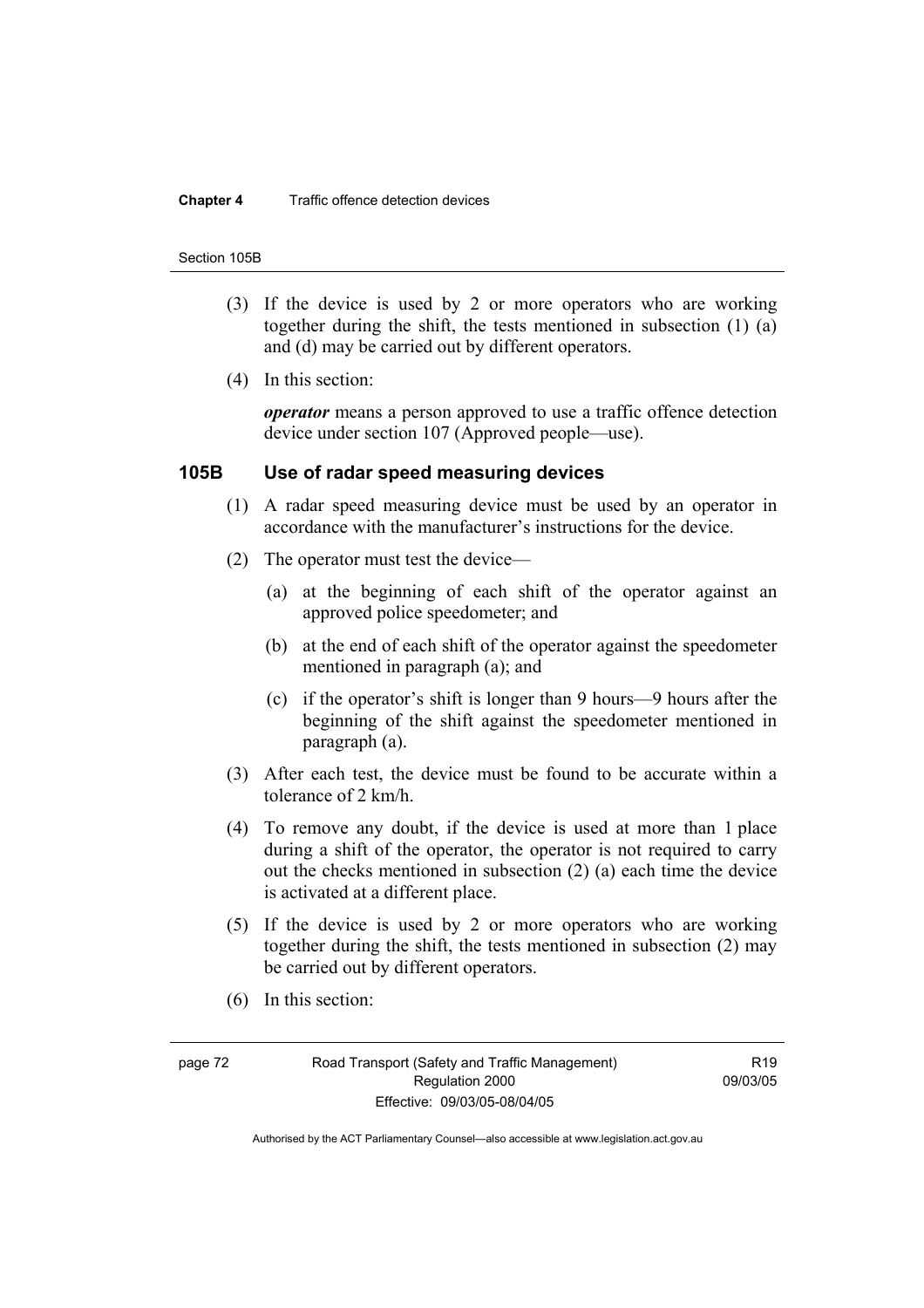*operator* means a person approved to use a traffic offence detection device under section 107 (Approved people—use).

# **106 Approved people—testing and sealing**

Each person employed by a testing authority to test and seal traffic offence detection devices is approved to test and seal traffic offence detection devices.

# **107 Approved people—use**

- (1) Each police officer is approved to use any traffic offence detection device (other than a traffic lights camera detection device).
- (2) The road transport authority may approve a person who is not a police officer to use digital camera detection devices.
- (3) The road transport authority may only approve a person under subsection (2) if the authority is satisfied that the person has appropriate qualifications to operate, or experience in the operation of, digital camera detection devices.

# **107A Recording of digital camera detection device image files—Act, s 23 (2) (c) (ii)**

An electronic file created by a digital camera detection device must be recorded on a WORM disk attached directly to, or located with, the device.

# **107B Recording of traffic lights camera detection device image files—Act, s 23 (2) (c) (ii)**

- (1) An electronic file created by a traffic lights camera detection device must be recorded on a WORM disk or another storage medium for electronic data (a *recording medium*).
- (2) The recording medium for a traffic lights camera detection device may be—

page 73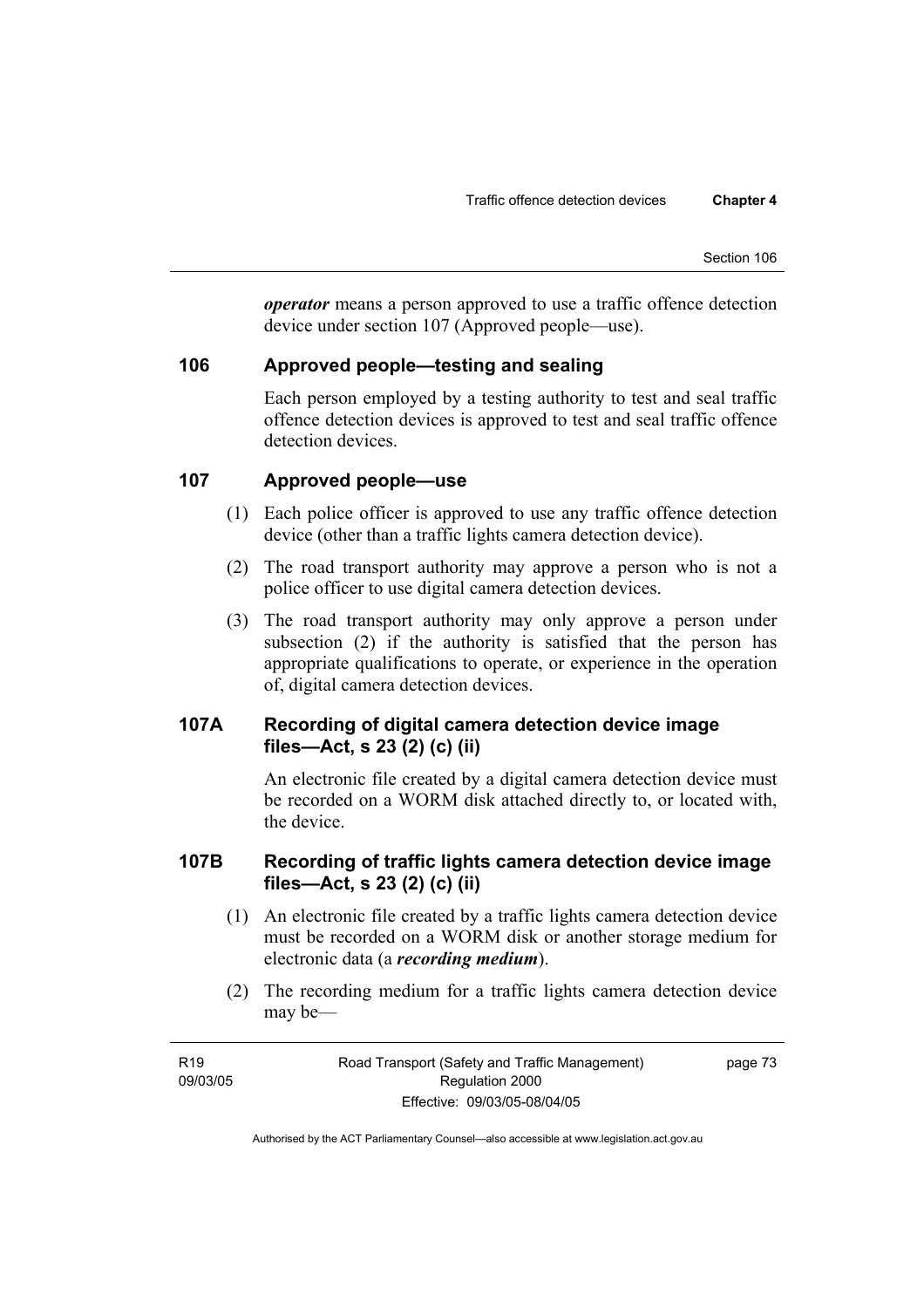#### **Chapter 4** Traffic offence detection devices

Section 107C

- (a) attached directly to, or located with, the device; or
- (b) at a place other than the place where the device is located.

#### **Example for par (b)**

If a motor vehicle goes through a red traffic light and an image of the vehicle is taken by a traffic lights camera detection device, the electronic file created by the device in relation to the offence is sent along a wire or optical fibre to a recording device in a building in another suburb and is stored at that building on a recording medium.

- *Note* An example is part of the regulation, is not exhaustive and may extend, but does not limit, the meaning of the provision in which it appears (see Legislation Act, s 126 and s 132).
- (3) If the recording medium for a traffic lights camera detection device is at a place other than the place where the device is located—
	- (a) the device must produce a security checksum for each electronic file created by the device; and
	- (b) the device must encrypt the security checksum and the file; and
	- (c) the security checksum and the encrypted file must be recorded as soon as practicable on a recording medium.
- (4) However, subsection (3) does not prevent other security measures being taken in relation to a security checksum or an electronic file before it is recorded on the recording medium.

# **107C Verification of traffic lights camera detection device image files—Act, s 23 (2) (c) (iii)**

- (1) This section applies if an electronic file that contains an image of a vehicle taken by a traffic lights camera detection device is recorded on a recording medium that is at a place other than the place where the device is located.
- (2) Before the image of the vehicle is produced from the file, the accuracy of the file must be verified by using a computer to—

R19 09/03/05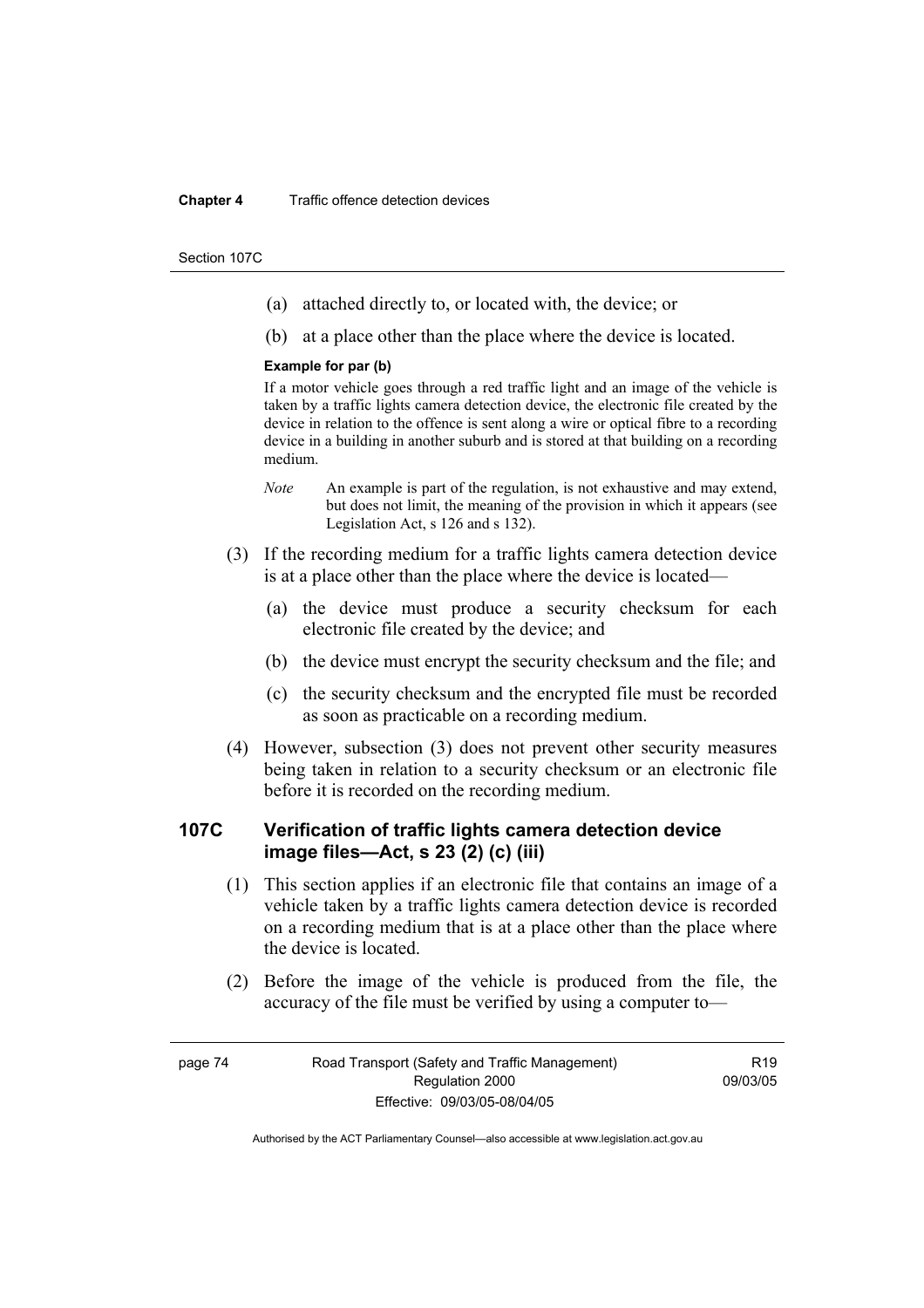- (a) recalculate the security checksum for the file; and
- (b) confirm that the security checksum produced by the recalculation is identical to the checksum produced by the device for the file.

# **108 Meaning of vehicle image codes**

- (1) This section defines the meaning of codes and other information indicated on an image of a vehicle taken by an approved camera detection device.
	- *Note* Information etc that is indicated on an image includes information etc accompanying or reasonably associated with the image (see Act, dict, def of *indicated on*).
- (2) It is not necessary that all the codes and other information mentioned in this section be indicated on an image but if they do appear they have the meaning given in this section.
- (3) The characters (whether numbers, letters or both) in the field immediately after 'Device' is the code for—
	- (a) the laser speed measuring device component of the digital camera detection device that took the image; or
	- (b) the piezo strip speed measuring device component of the traffic lights camera detection device that took the image.

### **Example**

'Device: 012409' indicates that the code for the laser speed measuring device component of the digital camera detection device, or piezo strip speed measuring device component of the traffic lights camera detection device, that took the image is 012409.

 (4) The characters (whether numbers, letters or both) in the field immediately after 'Location' or 'Loc' is the code for the place where the image was taken (the *location code*).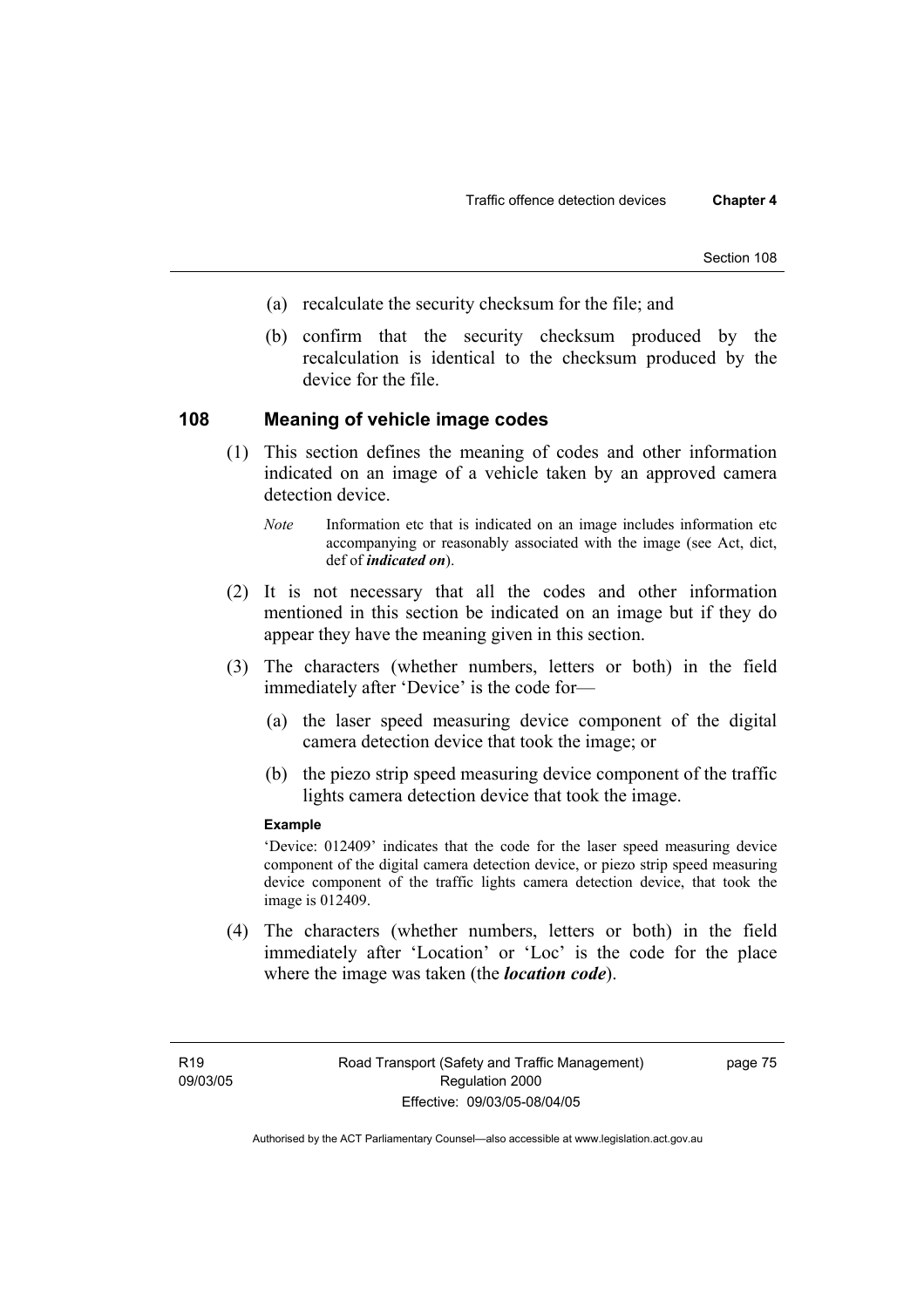#### **Chapter 4** Traffic offence detection devices

Section 108

#### **Example**

'Location: sls0015' indicates that the code for the place where the image was taken is 0015 (see sch 1, item 15).

(5) A location code has the meaning given by schedule 1.

#### **Example**

The location code '0015' indicates that the image was taken at Kingsford Smith Drive between Kuringa Drive and Spalding Street (see sch 1, item 15).

 (6) For subsection (5) and schedule 1, if a road (however described) mentioned in an item of schedule 1 intersects with another road (however described) more than once, the word '(north)' or '(south)' is included after the name of the road to indicate the intersection relevant to the meaning of the location code.

#### **Example**

The location code '0003' means that the image was taken on Athllon Drive between Beasley Street '(south)' and Sulwood Drive (see sch 1, item 3). As Beasley Street intersects Athllon Drive more than once, the word 'south' indicates that the southern intersection is the relevant intersection.

 (7) The characters in the field immediately after 'Date' is the date when the image was taken, with the first 2 numbers indicating the day of the month, followed by an abbreviation for the month and the year.

#### **Example**

'Date: 15/11/00' indicates that the image was taken on 15 November 2000.

 (8) The numbers in the field immediately after 'Time' is the time when the image was taken, stated in the 24-hour clock system.

#### **Examples**

- 1 'Time: 11.07.00.23' indicates that the image was taken at 0.23 seconds after 11.07 am.
- 2 'Time: 13:53:10:07' indicates that the image was taken at 10.07 seconds after 1.53 pm.
- (9) The letter in the field immediately after 'Direction' or 'Dir' indicates—

page 76 Road Transport (Safety and Traffic Management) Regulation 2000 Effective: 09/03/05-08/04/05

R19 09/03/05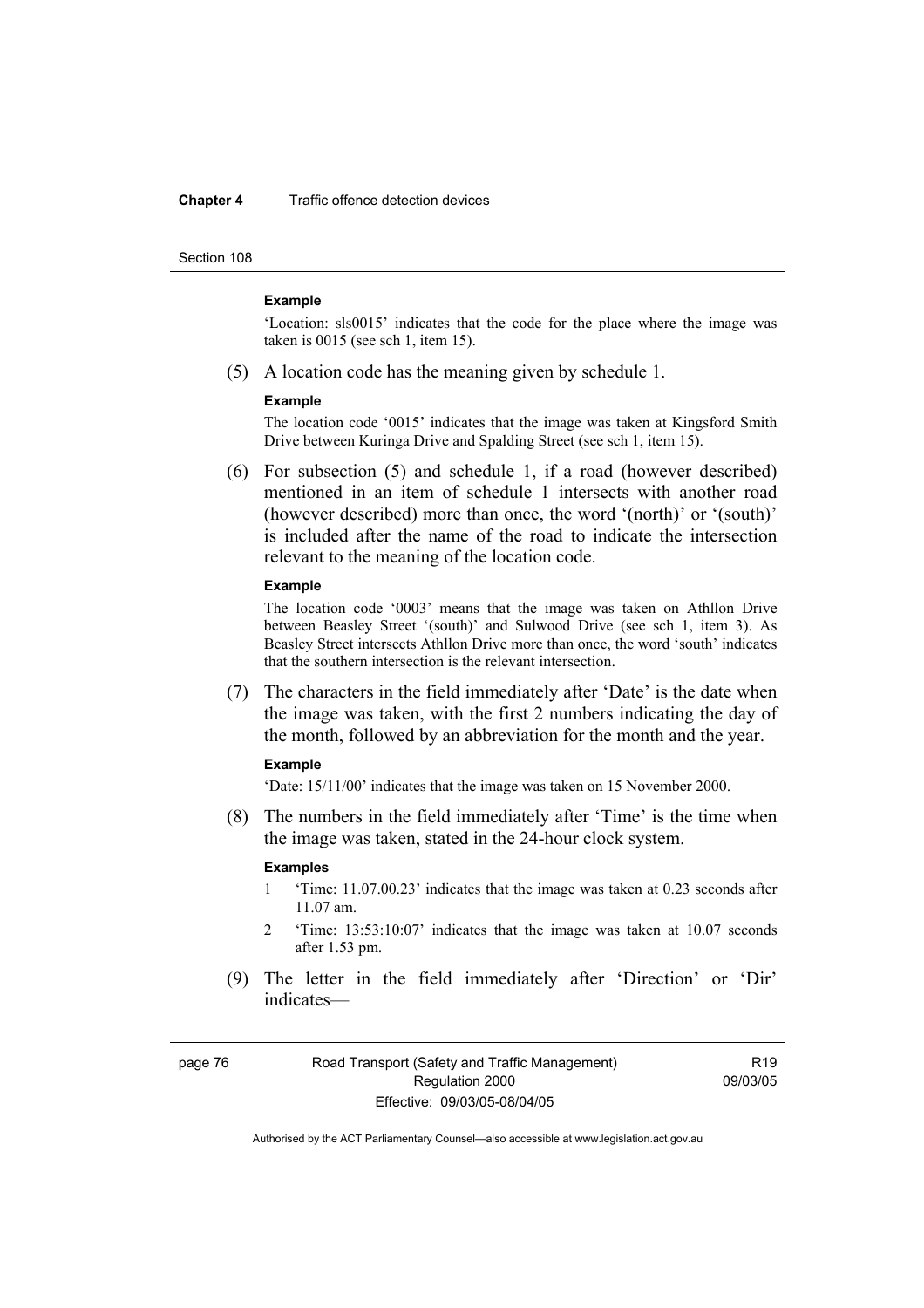- (a) for an image taken by a digital camera detection device whether the general direction in which the vehicle was travelling was away from or towards the device, with 'A' indicating away from the device and 'T' indicating towards the device; or
- (b) for an image taken by a traffic lights camera detection device—the general direction in which the vehicle was travelling when the image was taken, with 'N' indicating north, 'S' indicating south, 'E' indicating east and 'W' indicating west.

#### **Example for par (a)**

'Direction: A' indicates that when the image was taken the vehicle was generally travelling away from the digital camera detection device that took the image.

### **Example for par (b)**

'Direction: N' indicates that when the image was taken the vehicle was travelling in the general direction of north.

 (10) The characters in the field immediately after 'Lane' is the code for the lane in which the vehicle was travelling when the image was taken, with the following codes having the stated meaning:

'L1' means the lane next to the centre of the road

- 'L2' means the lane immediately to the left of L1
- 'L3' means the lane immediately to the left of L2

'L4' means the lane immediately to the left of L3.

### **Example**

'Lane: L1' indicates that the vehicle was travelling in the lane next to the centre of the road when the image was taken.

 (11) The number in the field immediately after 'Red time' is the time in seconds and part seconds (stated as a fraction) that a red traffic light or red traffic arrow facing the driver of the vehicle had been showing before the driver entered the intersection concerned.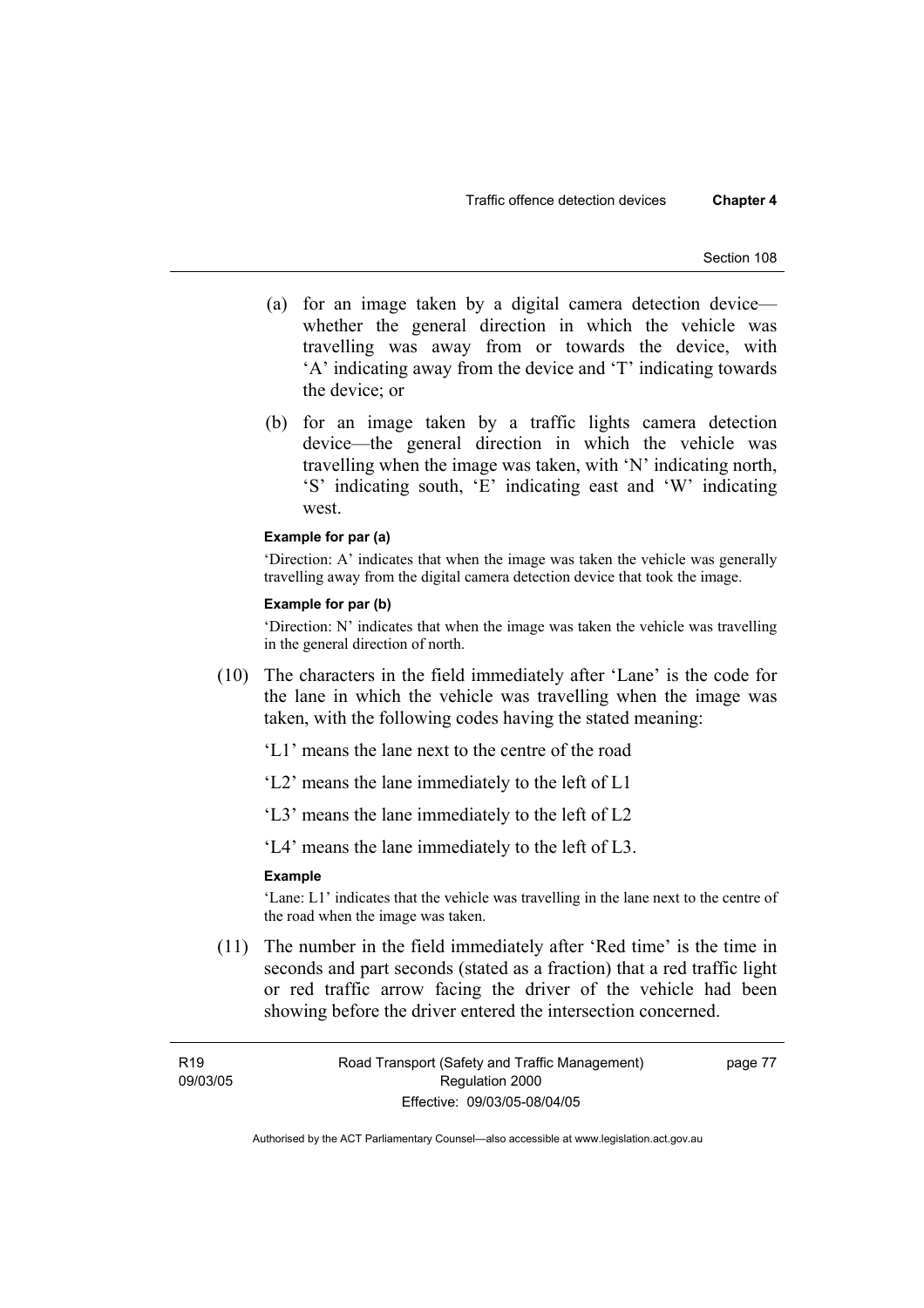#### **Chapter 4** Traffic offence detection devices

Section 108

#### **Example**

'Red time: 1.50' indicates that the red traffic light or red traffic arrow facing the driver of the vehicle had been showing for 1.5 seconds before the driver entered the intersection concerned.

 (12) The number in the field immediately after 'Speed li' is the speed limit applying to the driver of the vehicle for the length of road where the driver was driving when the image was taken.

#### **Example**

'Speed li: 60' indicates that the speed limit applying to the driver of the vehicle for the length of road where the driver was driving when the image was taken is 60 km/h.

 (13) The number in the field immediately after 'Speed' is the speed in kilometres per hour at which the driver of the vehicle was driving when the image was taken.

#### **Example**

'Speed: 82' indicates that the driver of the vehicle was driving at 82 km/h when the image was taken.

 (14) The characters (whether numbers, letters or both) in the field immediately after 'Operator' is the code for the person responsible for the use of the device when the image was taken.

#### **Example**

'Operator: op002' indicates that the code for the person responsible for the device when the image was taken is operator 002.

 (15) The characters (whether numbers, letters or both) in the field immediately after 'Disk' is the code for the recording medium used to record the image of the vehicle.

#### **Example**

'Disk: WD0022' indicates that the code for the WORM disk used to record the image was WD0022.

*Note* An example is part of the regulation, is not exhaustive and may extend, but does not limit, the meaning of the provision in which it appears (see Legislation Act, s 126 and s 132).

page 78 Road Transport (Safety and Traffic Management) Regulation 2000 Effective: 09/03/05-08/04/05

R19 09/03/05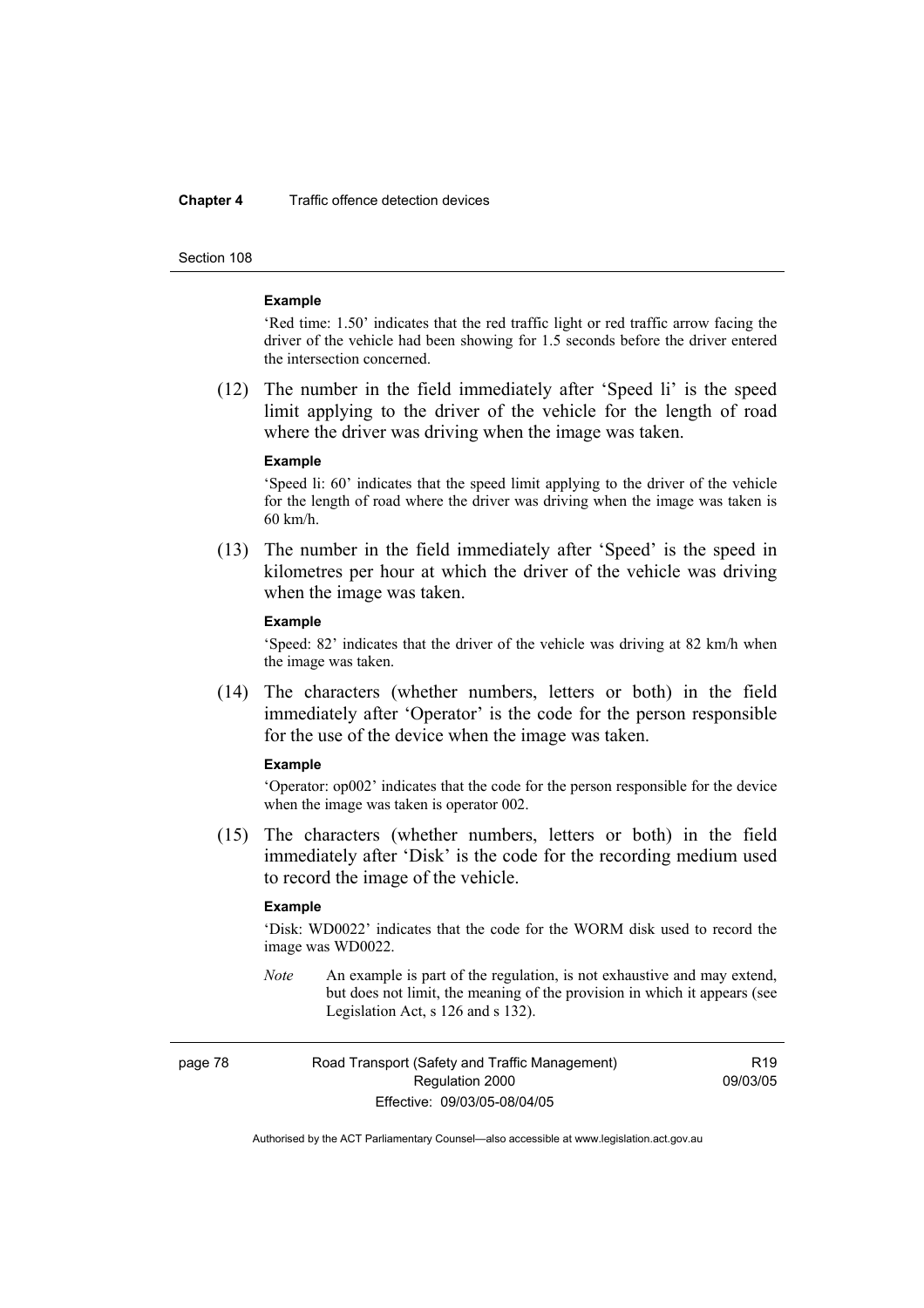# **Chapter 5 Miscellaneous**

# **109 Additional powers of police**

- (1) A police officer may request or signal the driver of a vehicle to stop the vehicle.
- (2) A person must not, without reasonable excuse, fail to comply with a request or signal made or given by a police officer under subsection  $(1)$ .

Maximum penalty: 20 penalty units.

 (3) A police officer may, during a temporary obstruction or danger to traffic or in an emergency, direct the responsible person for or driver of a vehicle parked in any part of a pay parking area to remove the vehicle or, if no-one appears to be in charge of the vehicle, remove the vehicle.

# **110 Prohibition on car minding**

- (1) The chief police officer may, by written notice given to a person, prohibit the person from—
	- (a) parking, minding, caring for, or taking charge of any motor vehicle or trailer (other than a motor vehicle or trailer of which the person is the driver) on a road; or
	- (b) offering his or her services for any such purpose.
- (2) A person who is given a notice under subsection (1) must comply with the notice.

Maximum penalty: 20 penalty units.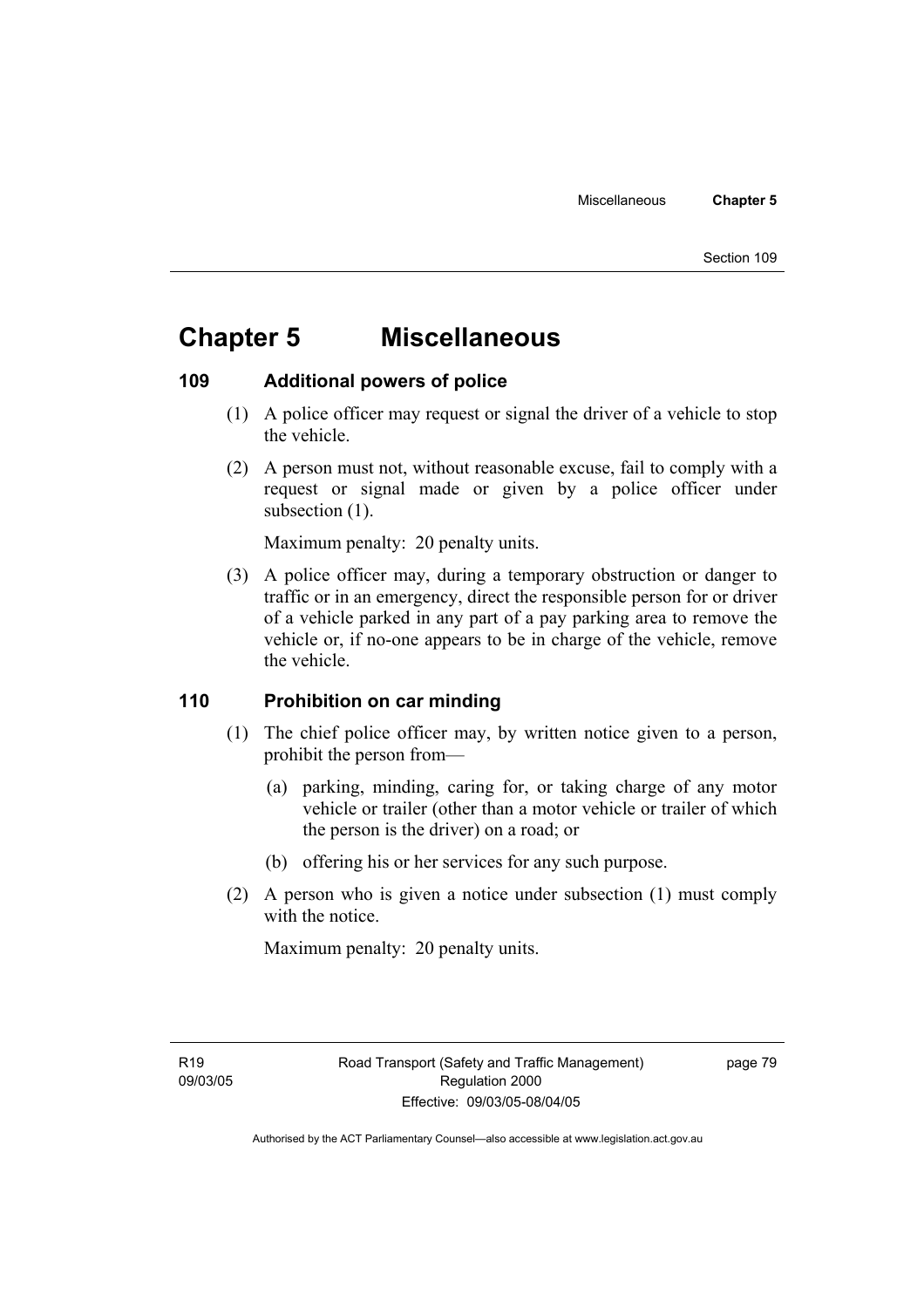#### **Chapter 5** Miscellaneous

#### Section 111

- (3) This section does not authorise the chief police officer to prohibit the proprietor of a parking station or parking area—
	- (a) from parking, minding, caring for, or taking charge of a motor vehicle or trailer in or on the parking station or parking area; or
	- (b) from offering the proprietor's services for that purpose—
		- (i) whether by the display or publication of an advertisement in relation to the parking station or parking area or otherwise; and
		- (ii) whether the services are performed or offered to be performed by the proprietor or by an employee or agent of the proprietor.

# **111 Removal of unattended vehicles from certain places**

For the Act, section 32 (1) (c), a police officer or authorised person may move an unattended vehicle from a road or road related area to a retention area if the vehicle is in—

- (a) a bus lane; or
- (b) a length of road to which a *clearway sign* applies; or
- (c) a transit lane.

# **112 Disposal of impounded vehicles—Act, s 10K**

- (1) This section applies to a vehicle impounded under the following provisions of the Act:
	- (a) section 10A (Impounding of vehicles used for menacing driving on court order before conviction etc);
	- (b) section 10B (Impounding or forfeiture of vehicles on conviction etc for certain offences);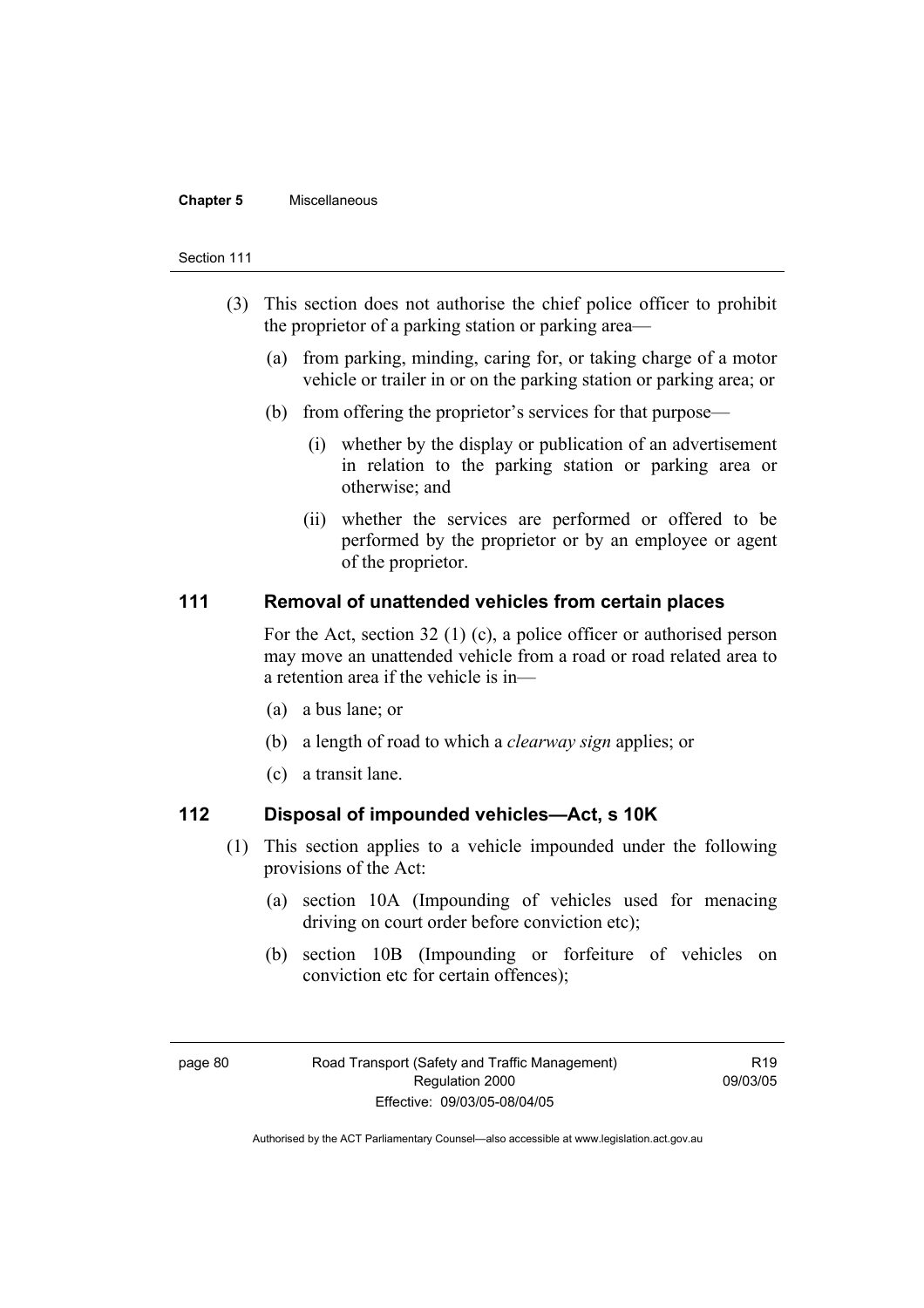- (c) section 10C (Powers of police officers to seize and impound vehicles used in committing certain offences).
- (2) If a person has not applied to the chief police officer for the release of the vehicle at the end of the period of impoundment, the chief police officer must, by notice served on the registered operator of the vehicle and every person who has a registered interest in the vehicle, warn them that the vehicle may be offered for sale if the vehicle is not removed from the place of impoundment within 28 days after the day of service of the notice.
- (3) The vehicle may be offered for sale, by public auction or public tender, if the vehicle is not removed within 28 days after service of the notice or, if more than 1 notice is served under subsection (2), the later of the notices.
- (4) A person may apply to the chief police officer for payment to the person of the balance of the proceeds of sale of a vehicle within 1 year after the vehicle is sold in accordance with subsection (3).
- (5) The balance of the proceeds of sale may be paid to the person if the person satisfies the chief police officer that—
	- (a) the person was lawfully entitled to possession of the vehicle immediately before its sale; and
	- (b) there was a reasonable excuse for the person's failure to obtain release of the vehicle before it was sold.
- (6) In this section:

*balance of the proceeds of sale*, of a vehicle, means the proceeds of the sale of the vehicle less—

- (a) any fee or other amount payable under the *Road Transport (General) Act 1999* for the seizure, impounding and storage of the vehicle; and
- (b) the reasonable costs of or incidental to the sale.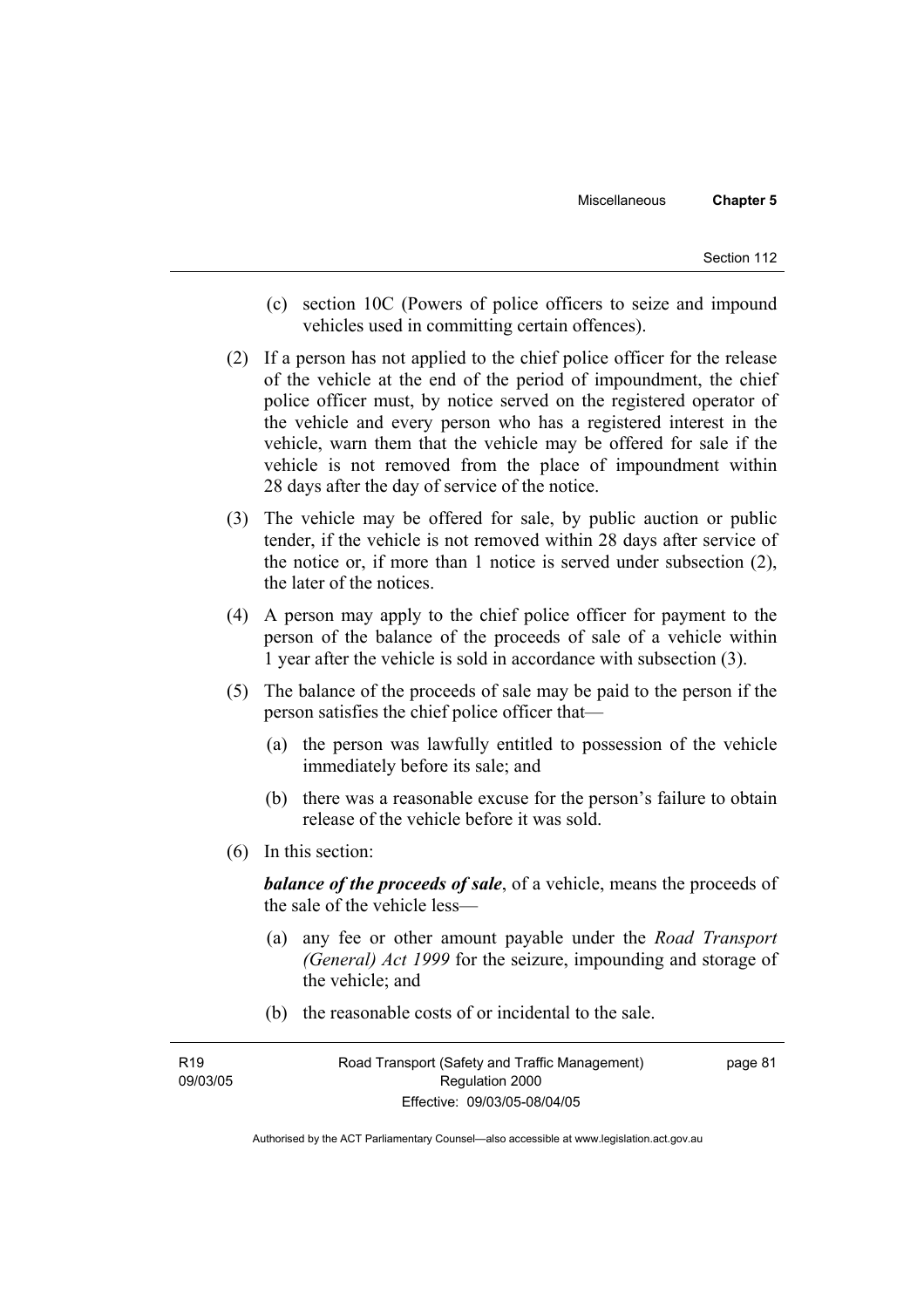#### **Chapter 5** Miscellaneous

Section 112A

# **112A Disposal of forfeited vehicles—Act, s 10K**

A vehicle that has been forfeited to the Territory under the Act, section 10B (Impounding or forfeiture of vehicles on conviction etc for certain offences) may be offered for sale by public auction or public tender.

# **113 Responsible person to inspect driver licence**

 (1) Before permitting someone else to drive a motor vehicle, the responsible person for, or the person in charge of, the vehicle must require the person to produce his or her Australian driver licence or external driver licence and must inspect the licence.

Maximum penalty: 20 penalty units.

 (2) It is a defence to a prosecution of a person for an offence against subsection (1) if the person proves that the person had taken reasonable steps (other than those mentioned in the subsection) to ensure the person permitted to drive the motor vehicle was the holder of a current Australian driver licence or external driver licence.

# **114 Responsible person's consent**

The person in charge of a motor vehicle or trailer on a road must not, without reasonable excuse, permit anyone to use the vehicle without the consent of the responsible person for the vehicle.

Maximum penalty: 20 penalty units.

page 82 Road Transport (Safety and Traffic Management) Regulation 2000 Effective: 09/03/05-08/04/05

**R19** 09/03/05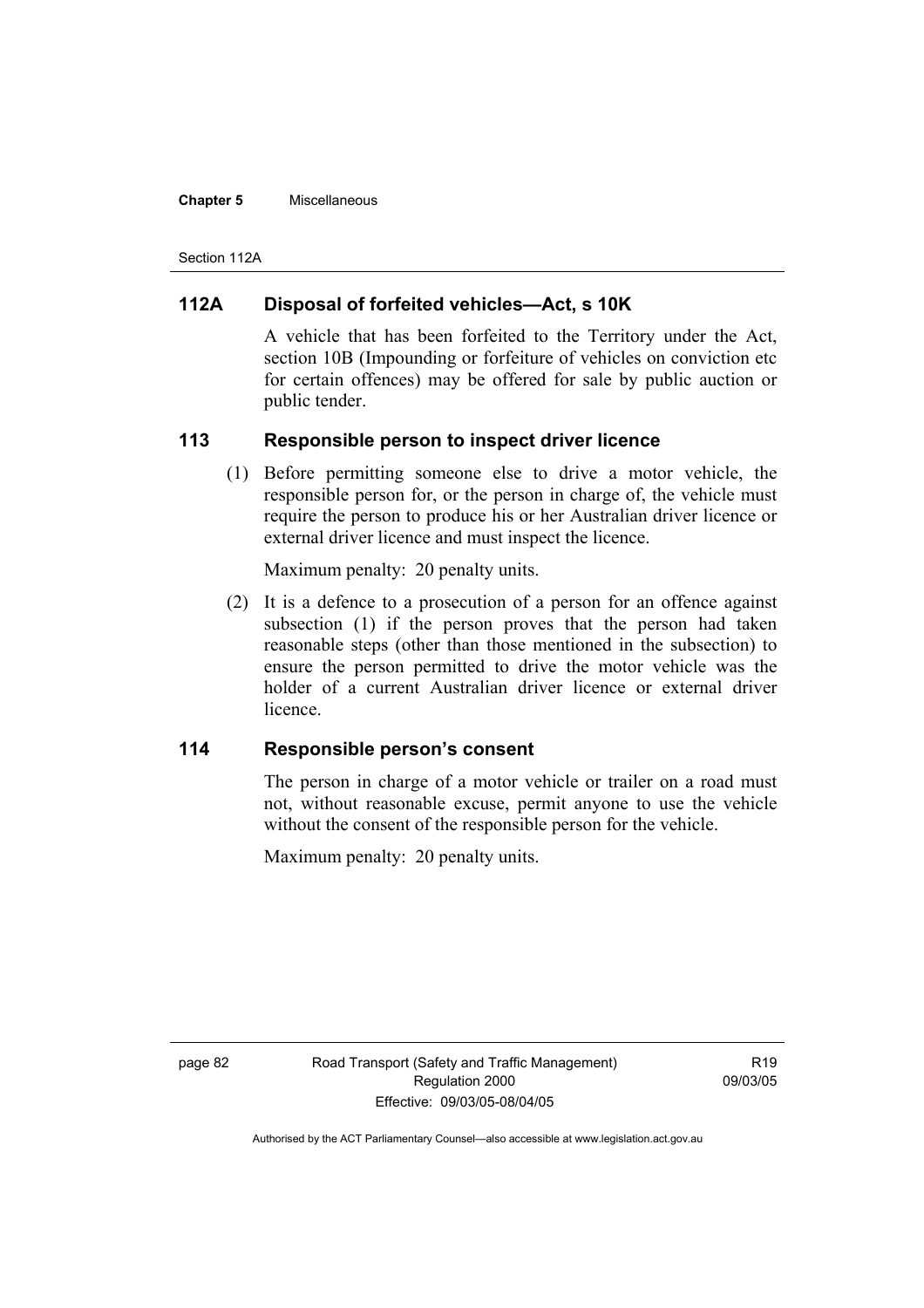# **Schedule 1 Meaning of location codes on images**

(see s 108)

# **Part 1.1 Digital camera detection devices**

**Table 1.1** 

| column 1<br>item            | column <sub>2</sub><br>location<br>code | column 3<br>place where image was taken                                       |
|-----------------------------|-----------------------------------------|-------------------------------------------------------------------------------|
| -1                          | 0001                                    | Adelaide Avenue between Hopetoun Circuit and Kent Street                      |
| $\overline{2}$              | 0002                                    | <b>Antill Street</b>                                                          |
| 3                           | 0003                                    | Athllon Drive between Beasley Street (south) and Sulwood<br>Drive             |
| 4                           | 0004                                    | Belconnen Way between Barry Drive and Coulter Drive                           |
| 5                           | 0005                                    | Bowen Drive between Brisbane Avenue and Kings Avenue                          |
| 6                           | 0006                                    | Coppins Crossing Road between Uriarra Road and William<br><b>Hovell Drive</b> |
| 7                           | 0007                                    | Drakeford Drive between Sulwood Drive and Athllon Drive                       |
| 8                           | 0008                                    | Erindale Drive between Sulwood Drive and Sternberg Crescent                   |
| 9                           | 0009                                    | Florey Drive between Southern Cross Drive and Ginninderra<br>Drive            |
| 10                          | 0010                                    | Ginninderra Drive between Tillyard Drive and Kingsford Smith<br>Drive         |
| 11                          | 0011                                    | Ginninderra Drive between Ellenborough Street and Tucker<br><b>Street</b>     |
| 12                          | 0012                                    | Gungahlin Drive between Wells Station Drive and Gundaroo<br>Drive             |
| 13                          | 0013                                    | Hindmarsh Drive between Dalrymple Street and Jerrabomberra<br>Avenue          |
| R <sub>19</sub><br>09/03/05 |                                         | Road Transport (Safety and Traffic Management)<br>page 83<br>Regulation 2000  |

Effective: 09/03/05-08/04/05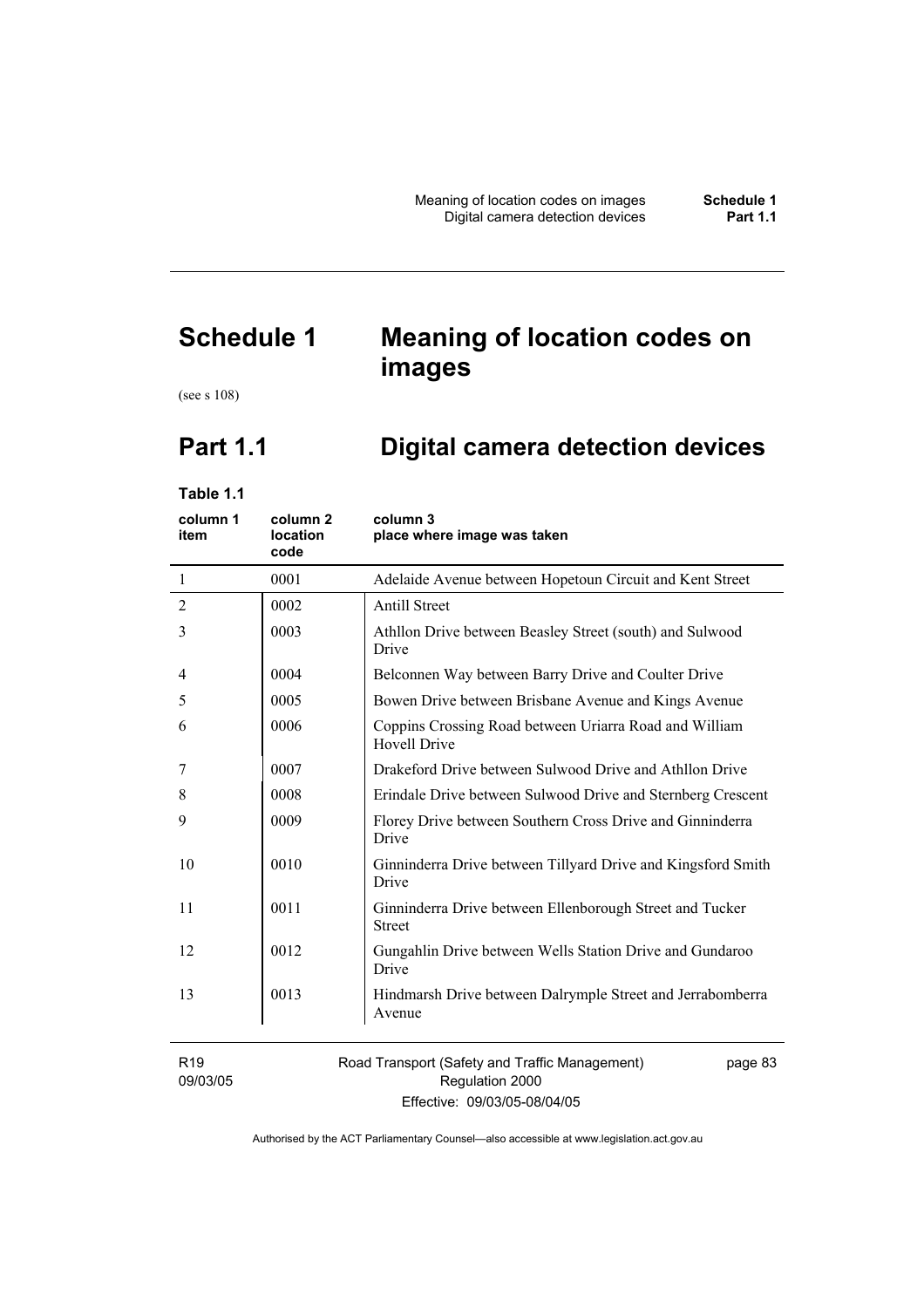| Schedule 1      | Meaning of location codes on images |
|-----------------|-------------------------------------|
| <b>Part 1.1</b> | Digital camera detection devices    |

| column 1<br>item | column 2<br><b>location</b><br>code | column 3<br>place where image was taken                                   |
|------------------|-------------------------------------|---------------------------------------------------------------------------|
| 14               | 0014                                | Hindmarsh Drive between Athllon Drive and Melrose Drive                   |
| 15               | 0015                                | Kingsford Smith Drive between Kuringa Drive and Spalding<br><b>Street</b> |
| 16               | 0016                                | Lady Denman Drive between Cotter Road and Barrenjoey Drive                |
| 17               | 0017                                | Long Gully Road                                                           |
| 18               | 0018                                | Melrose Drive between Athllon Drive and Hindmarsh Drive                   |
| 19               | 0019                                | Monaro Highway between Canberra Avenue and Hindmarsh<br>Drive             |
| 20               | 0020                                | Monaro Highway between Hindmarsh Drive and Isabella Drive                 |
| 21               | 0021                                | Mugga Lane between Narrabundah Lane and Long Gully Road                   |
| 22               | 0022                                | Northbourne Avenue between Macarthur Avenue and Antill<br><b>Street</b>   |
| 23               | 0023                                | Parkes Way between Clunies Ross Street and Glenloch<br>Interchange        |
| 24               | 0024                                | Tuggeranong Parkway between Lakeside Interchange and<br>Cotter Road       |
| 25               | 0025                                | Tuggeranong Parkway between Hindmarsh Drive and Cotter<br>Road            |
| 26               | 0026                                | Tuggeranong Parkway between Hindmarsh Drive and Sulwood<br>Drive          |
| 27               | 0027                                | Yamba Drive between Mawson Drive and Beasley Street                       |
| 28               | 0028                                | Pocket Avenue                                                             |
| 29               | 0029                                | Owen Dixon Drive (excluding residential service road of same<br>name)     |
| 30               | 0030                                | <b>Taverner Street</b>                                                    |
| 31               | 0031                                | Springvale Drive                                                          |
| 32               | 0032                                | Kerrigan Street                                                           |
| 33               | 0033                                | Gladstone Street, Hall                                                    |

page 84 Road Transport (Safety and Traffic Management) Regulation 2000 Effective: 09/03/05-08/04/05

R19 09/03/05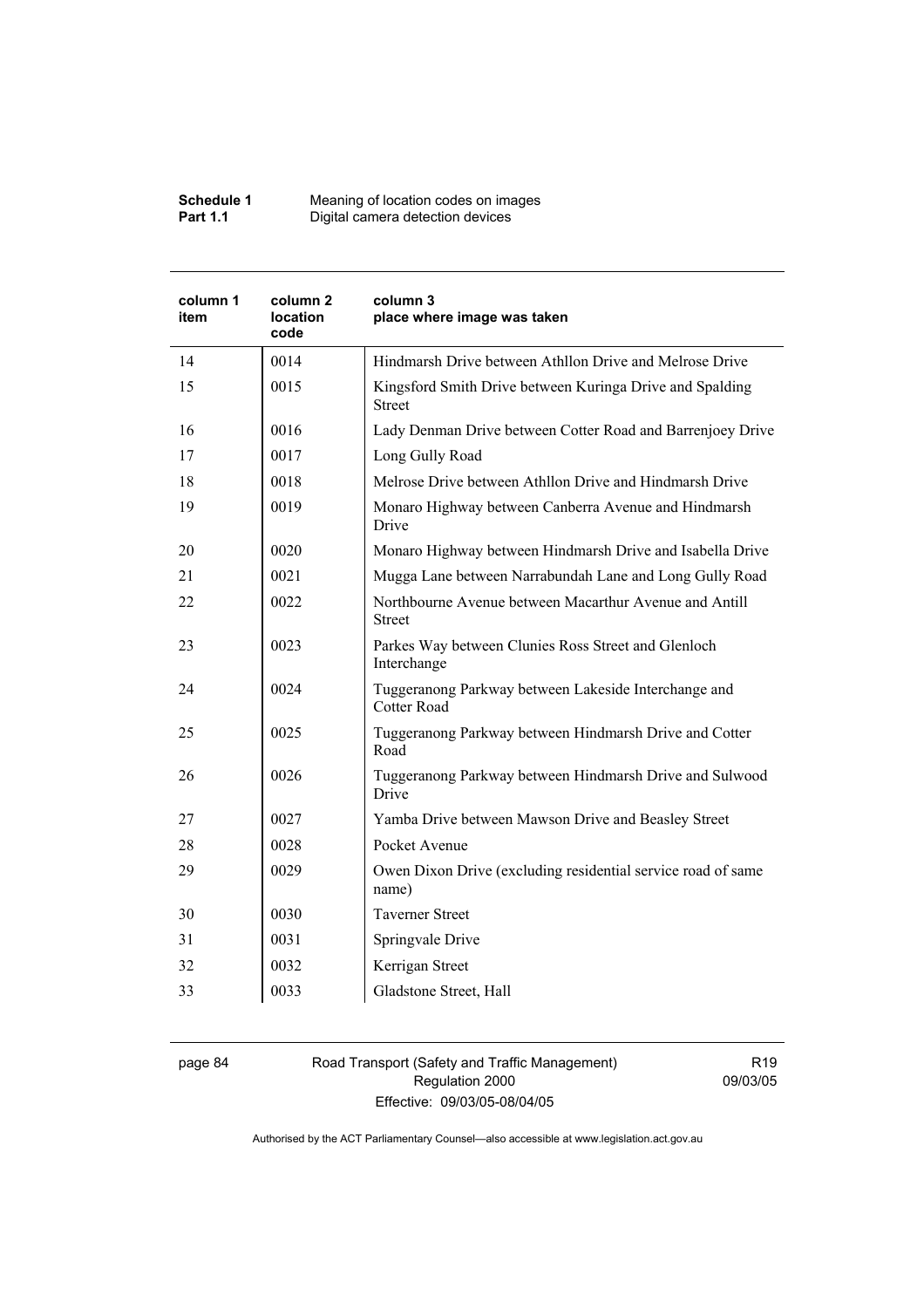#### Meaning of location codes on images **Schedule 1**  Digital camera detection devices **Part 1.1**

| column 1<br>item | column <sub>2</sub><br>location<br>code | column 3<br>place where image was taken                             |
|------------------|-----------------------------------------|---------------------------------------------------------------------|
| 34               | 0034                                    | Heysen Street                                                       |
| 35               | 0035                                    | Mugga Way                                                           |
| 36               | 0036                                    | <b>Badimara Street</b>                                              |
| 37               | 0037                                    | Namatjira Drive                                                     |
| 38               | 0038                                    | Empire Circuit between Grey Street and Canberra Avenue              |
| 39               | 0039                                    | Longmore Crescent                                                   |
| 40               | 0040                                    | Maribyrnong Avenue                                                  |
| 41               | 0041                                    | <b>Learmonth Drive</b>                                              |
| 42               | 0042                                    | <b>Petterd Street</b>                                               |
| 43               | 0043                                    | <b>Williamson Street</b>                                            |
| 44               | 0044                                    | <b>Tillyard Drive</b>                                               |
| 45               | 0045                                    | Dryandra Street between Fairfax Street and Archibald Street         |
| 46               | 0046                                    | Newman Morris Circuit                                               |
| 47               | 0047                                    | Chuculba Crescent                                                   |
| 48               | 0048                                    | Livingston Avenue                                                   |
| 49               | 0049                                    | Clive Steele Avenue                                                 |
| 50               | 0050                                    | Darwinia Terrace                                                    |
| 51               | 0051                                    | La Perouse Street                                                   |
| 52               | 0052                                    | <b>Novar Street</b>                                                 |
| 53               | 0053                                    | Goyder Street between Dalrymple Street and Jerrabomberra<br>Avenue  |
| 54               | 0054                                    | Launceston Street between Hindmarsh Drive and Melrose Drive         |
| 55               | 0055                                    | Athllon Drive between Hindmarsh Drive and Beasley Street<br>(south) |
| 56               | 0056                                    | Athllon Drive between Sulwood Drive and Anketell Street<br>(north)  |

R19 09/03/05 Road Transport (Safety and Traffic Management) Regulation 2000 Effective: 09/03/05-08/04/05

page 85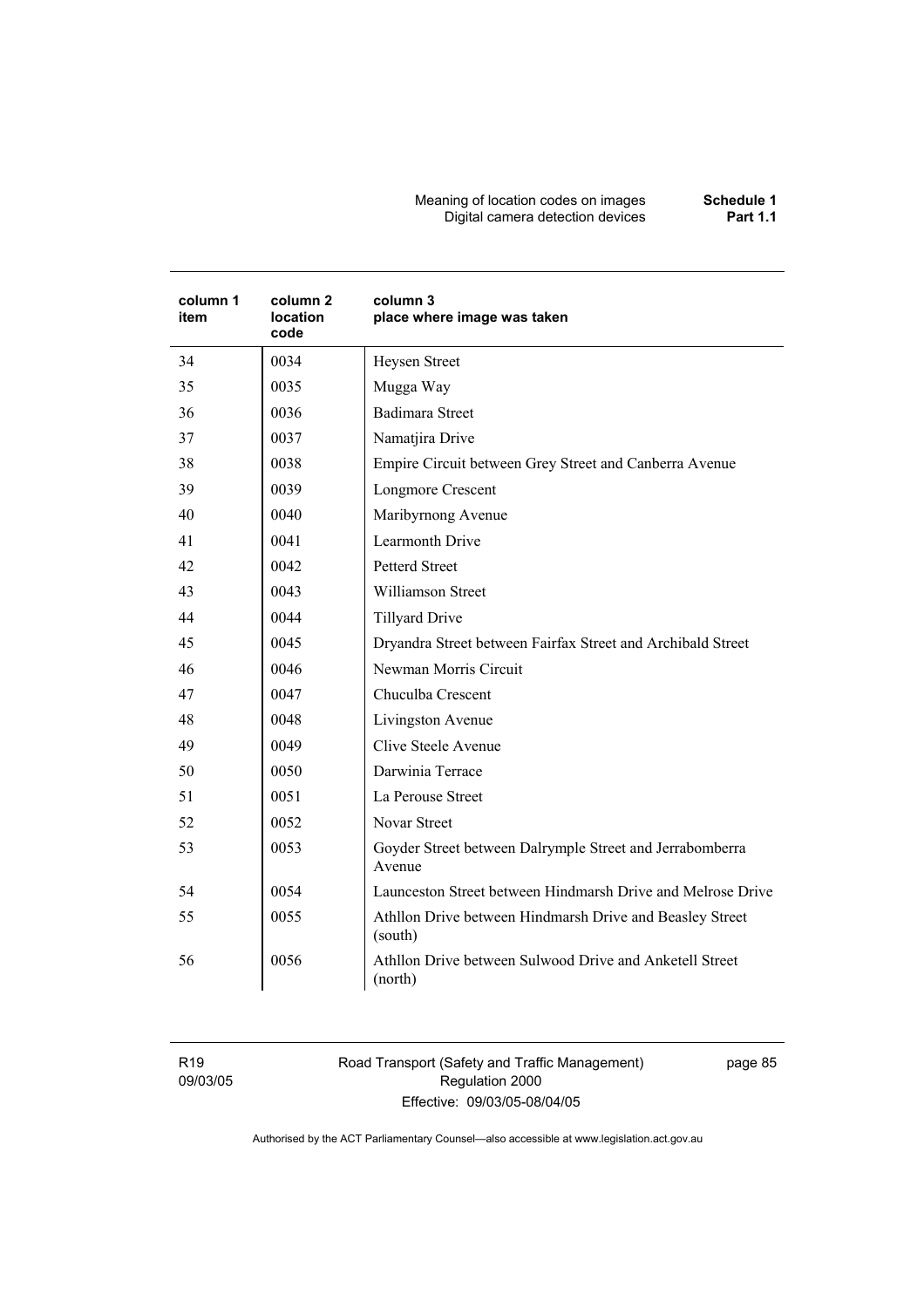| Schedule 1      | Meaning of location codes on images |
|-----------------|-------------------------------------|
| <b>Part 1.1</b> | Digital camera detection devices    |

| column 1<br>item | column 2<br><b>location</b><br>code | column 3<br>place where image was taken                              |
|------------------|-------------------------------------|----------------------------------------------------------------------|
| 57               | 0057                                | Northbourne Avenue between Barry Drive and Macarthur<br>Avenue       |
| 58               | 0058                                | Northbourne Avenue between Antill Street and Barton Highway          |
| 59               | 0059                                | Belconnen Way between Coulter Drive and Kingsford Smith<br>Drive     |
| 60               | 0060                                | Phillip Avenue between Majura Avenue and Federal Highway             |
| 61               | 0061                                | Barton Highway between Federal Highway and Kuringa Drive             |
| 62               | 0062                                | Drakeford Drive between Athllon Drive and Isabella Drive             |
| 63               | 0063                                | Hindmarsh Drive between Athllon Drive and Dalrymple Street           |
| 64               | 0064                                | Hindmarsh Drive between Jerrabomberra Avenue and Canberra<br>Avenue  |
| 65               | 0065                                | Barry Drive                                                          |
| 66               | 0066                                | Ginninderra Drive between Tucker Street and Kingsford Smith<br>Drive |
| 67               | 0067                                | Ginninderra Drive between Tillyard Drive and Florey Drive            |

page 86 Road Transport (Safety and Traffic Management) Regulation 2000 Effective: 09/03/05-08/04/05

R19 09/03/05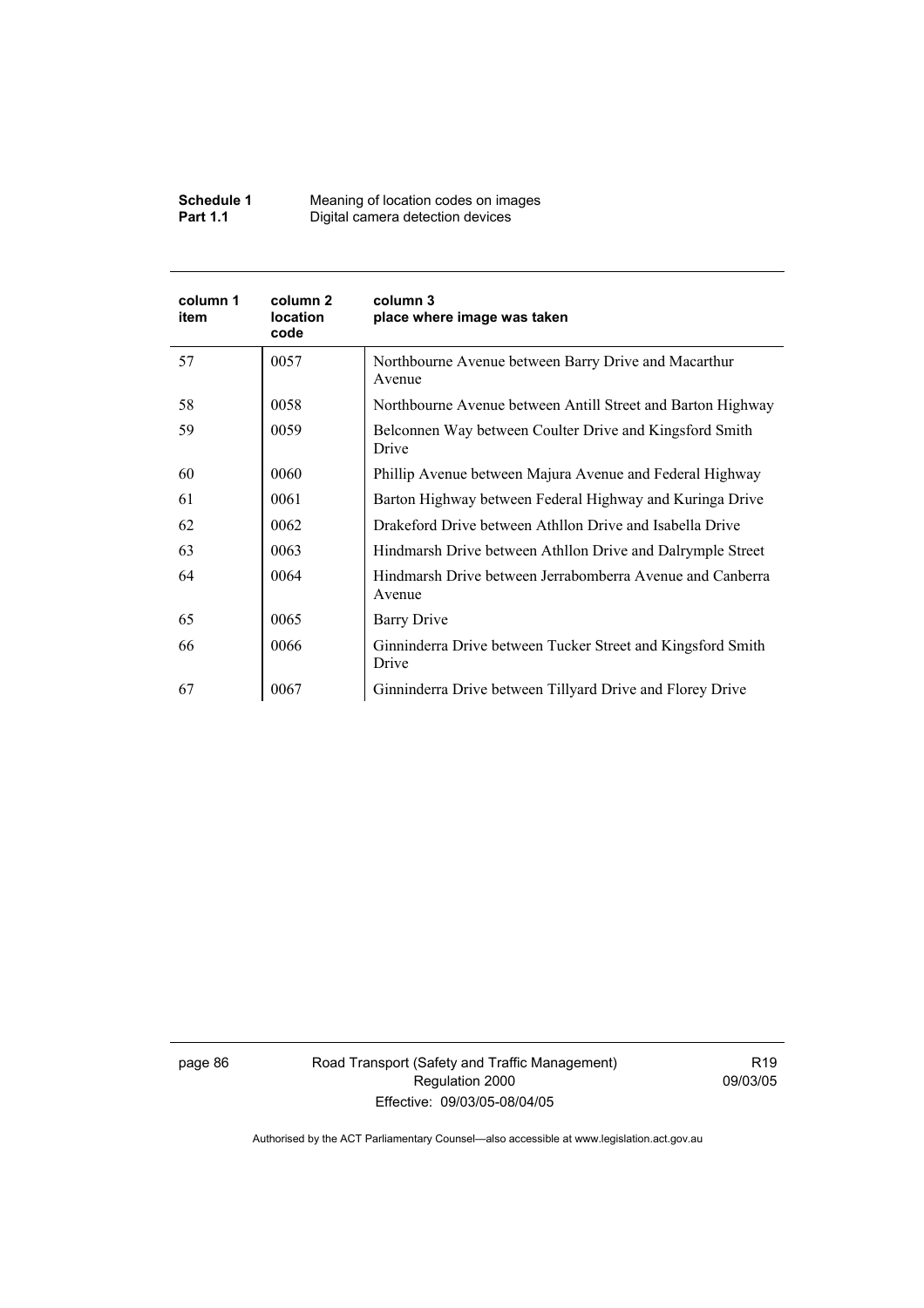# **Part 1.2 Traffic lights camera detection devices**

| Table 1.2        |                                                |                                                       |
|------------------|------------------------------------------------|-------------------------------------------------------|
| column 1<br>item | column <sub>2</sub><br><b>location</b><br>code | column 3<br>place where image was taken               |
| 68               | 1001                                           | Northbourne Avenue/London Circuit                     |
| 69               | 1002                                           | Northbourne Avenue/Barry Drive/Cooyong Street         |
| 70               | 1003                                           | Coulter Drive/Southern Cross Drive/Luxton Street      |
| 71               | 1004                                           | Drakeford Drive/Boddington Crescent/Marconi Crescent  |
| 72               | 1005                                           | Benjamin Way/Chan Street/Cameron Avenue               |
| 73               | 1006                                           | Northbourne Avenue/Antill Street/Mouat Street         |
| 74               | 1007                                           | Ginninderra Drive/Aikman Drive                        |
| 75               | 1008                                           | Hindmarsh Drive/Tuggeranong Parkway                   |
| 76               | 1009                                           | Kingsford Smith Drive/Southern Cross Drive            |
| 77               | 1010                                           | Belconnen Way/Bindubi Street/Eastern Valley Way       |
| 78               | 1011                                           | Ginninderra Drive/Coulter Drive                       |
| 79               | 1012                                           | Ginninderra Drive/Baldwin Drive/Haydon Drive          |
| 80               | 1013                                           | Macarthur Avenue/David Street/Wattle Street           |
| 81               | 1014                                           | Benjamin Way/College Street                           |
| 82               | 1015                                           | Barry Drive/North Road/McCaughey Street               |
| 83               | 1016                                           | Ginninderra Drive/Copland Drive/John Cleland Crescent |
| 84               | 1017                                           | Hindmarsh Drive/Ainsworth Street                      |
| 85               | 1018                                           | Monaro Highway/Newcastle Street/Dairy Road            |
| 86               | 1019                                           | Belconnen Way/Caswell Drive                           |
| 87               | 1020                                           | Barry Drive/Marcus Clarke Street                      |
| 88               | 1021                                           | Hindmarsh Drive/Yamba Drive                           |
|                  |                                                |                                                       |

R19 09/03/05 Road Transport (Safety and Traffic Management) Regulation 2000 Effective: 09/03/05-08/04/05

page 87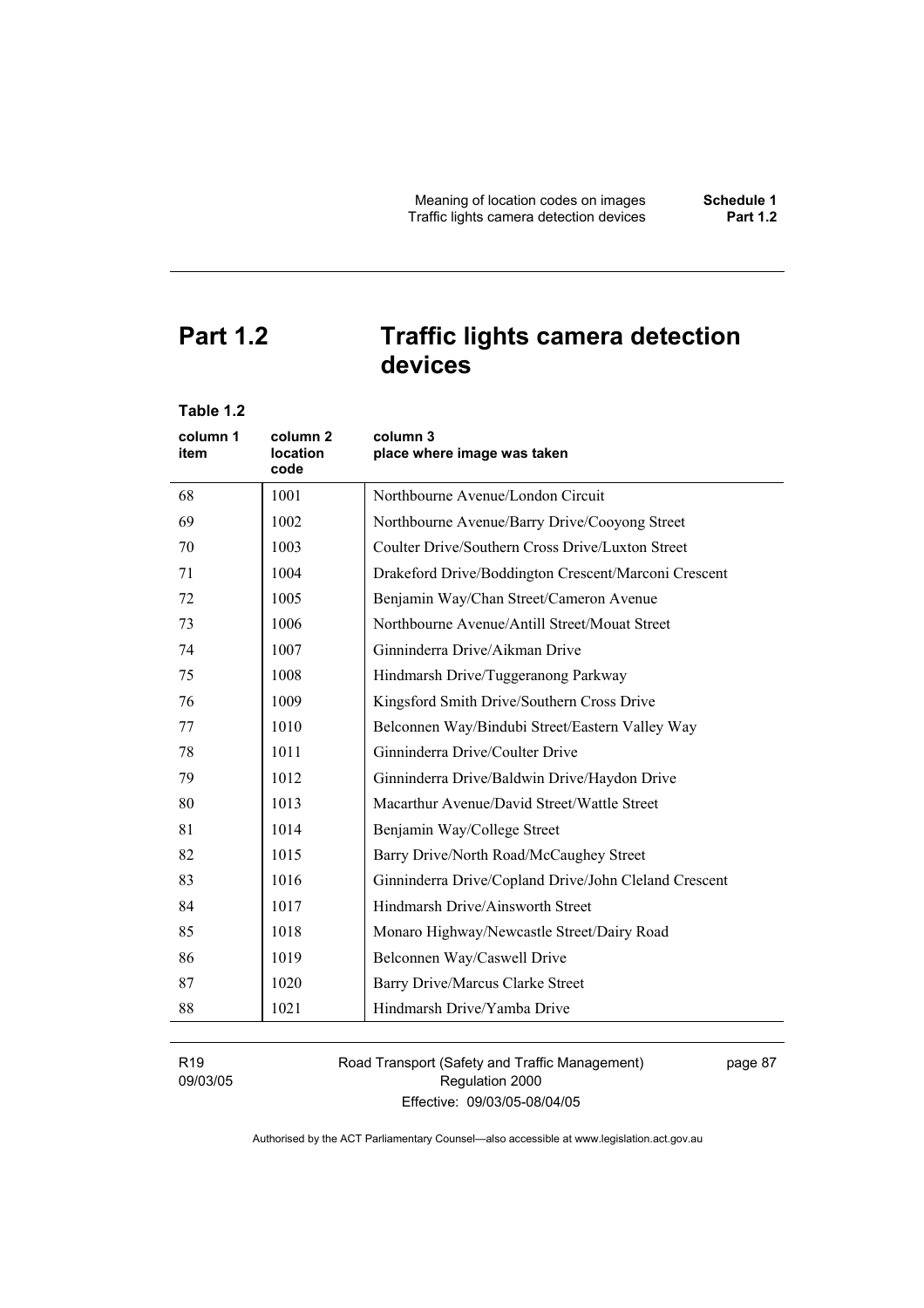# **Dictionary**

(see s 3)

*Note 1* The Legislation Act contains definitions and other provisions relevant to this regulation.

*Note 2* For example, the Legislation Act, dict, pt 1, defines the following terms:

- ambulance service
	- chief police officer
- contravene
- exercise
- fire brigade
- rural fire service
- SES
- the Territory.
- *Note 3* Terms used in this regulation have the same meaning that they have in the *Road Transport (Safety and Traffic Management) Act 1999* (see Legislation Act, s 148.) For example, the following terms are defined in the *Road Transport (Safety and Traffic Management) Act 1999*, dict:
	- indicated on
	- registered interest
	- road related area
	- speed measuring device.

*approved child restraint* means a child restraint approved by the road transport authority under section 66 (1) (b).

*approved police speedometer*, for chapter 4 (Traffic offence detection devices)—see section 102.

*area*—see the Australian Road Rules, dictionary.

*area of operations*, for a parking authority, means the area of operations declared for the parking authority under section 75A.

*ARR* means Australian Road Rules.

page 88 Road Transport (Safety and Traffic Management) Regulation 2000 Effective: 09/03/05-08/04/05

R19 09/03/05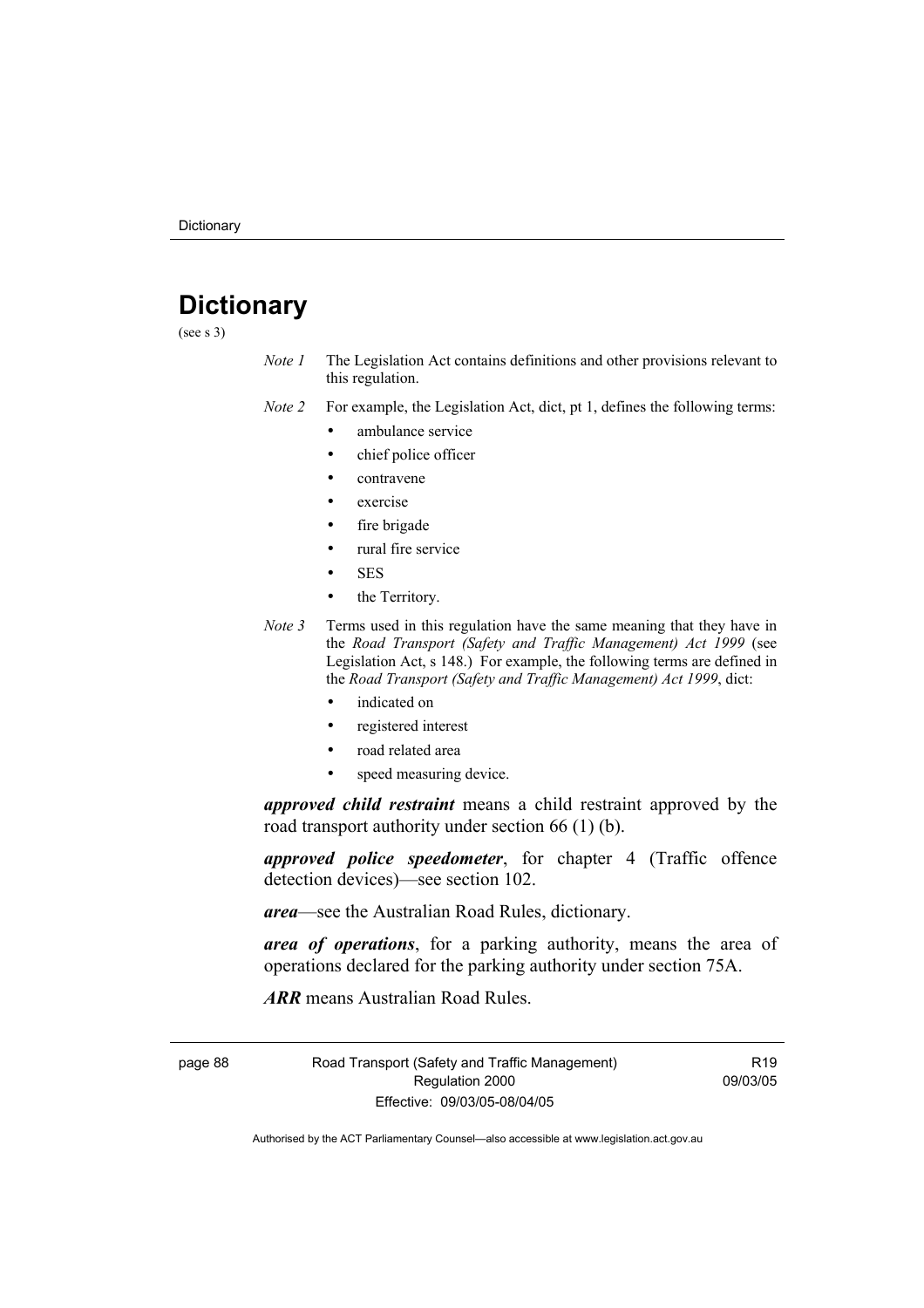*articulated vehicle* means a motor vehicle with—

- (a) 2 rigid sections, each of which has wheels; and
- (b) the rear section pivoted on, and part of the rear section (other than a pole, drawbar or similar device, or an accessory of the motor vehicle) superimposed on, the front section.

*Australian driver licence*—see the *Road Transport (Driver Licensing) Act 1999*, dictionary.

*Australian Road Rules*—see section 5.

*axle group*—see the *Road Transport (Vehicle Registration) Regulation 2000*, dictionary.

*B-double*—see the *Road Transport (Vehicle Registration) Regulation 2000*, dictionary.

*bicycle*—see the Australian Road Rules, dictionary.

**built-up area**, in relation to a length of road—see the Australian Road Rules, dictionary.

*bus*—see the Australian Road Rules, dictionary.

*bus lane*—see the Australian Road Rules, rule 154.

*camera detection device*—see the Act, section 23 (1) (Use of camera detection devices).

*centre of the road*—see the Australian Road Rules, dictionary.

*clearway sign*—see the Australian Road Rules, schedule 2, rule 314, rule 315 and rule 316.

*code of practice*, for division 3.1.3 (Heavy vehicle parking)—see section 82.

*combination*—see the *Road Transport (Vehicle Registration) Regulation 2000*, dictionary.

R19 09/03/05 page 89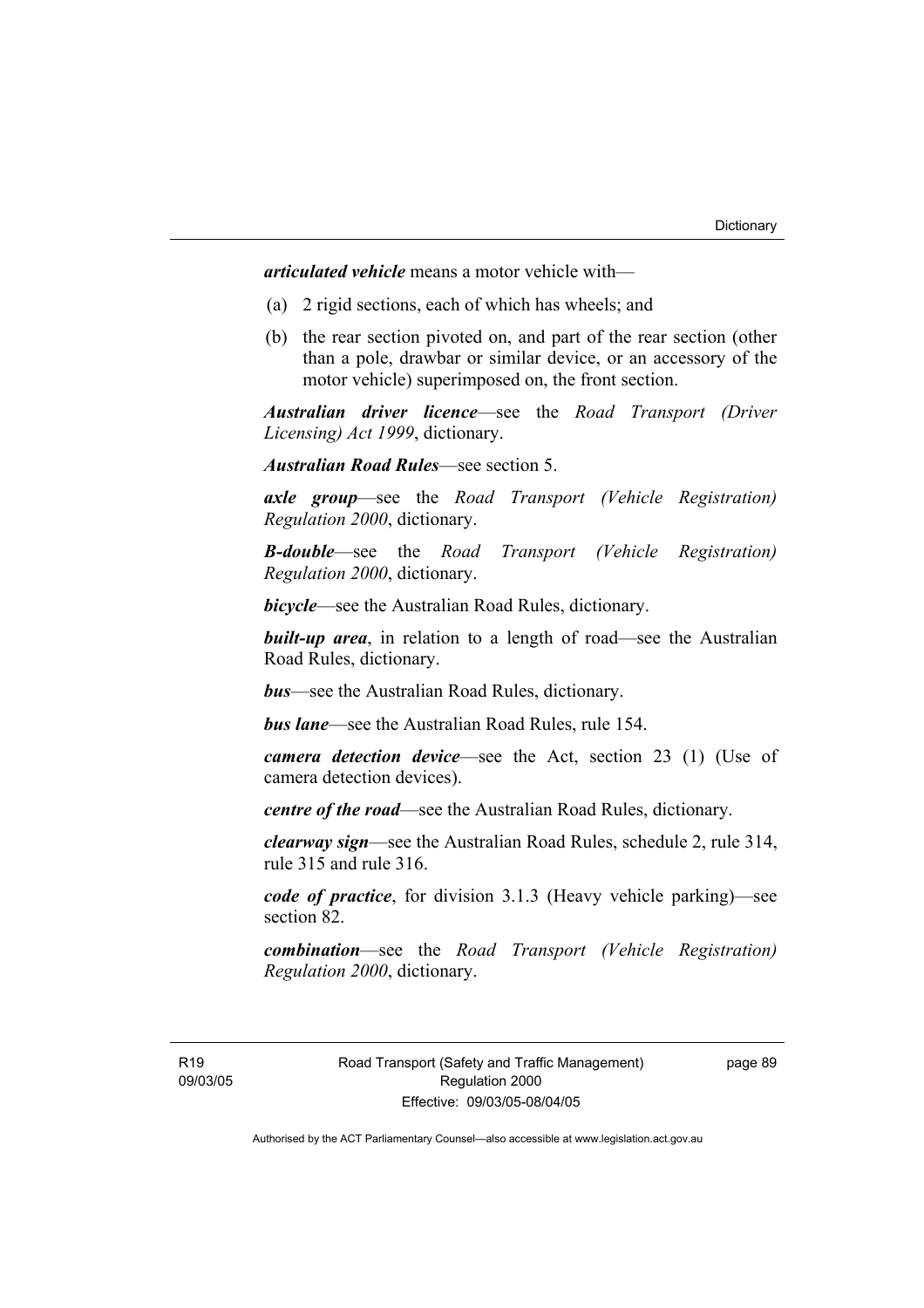*controlled parking hours*, in relation to a pay parking space, means the periods (as indicated by information on or with traffic signs applying to the space) when a vehicle may not be parked in the space unless the relevant parking fee has been paid.

*converter dolly*—see the *Road Transport (Vehicle Registration) Regulation 2000*, dictionary.

*crash*—see the Australian Road Rules, dictionary.

*digital camera detection device*, for chapter 4 (Traffic offence detection devices)—see section 102.

*dog trailer*—see the *Road Transport (Vehicle Registration) Regulation 2000*, dictionary.

*do not overtake turning vehicle sign*—see the Australian Road Rules, schedule 4, rule 319 and rule 320.

*drawbar*—see the *Road Transport (Vehicle Registration) Regulation 2000*, dictionary.

*driver's vehicle*, for a driver*—*see the Australian Road Rules, dictionary.

*emergency stopping lane*—see the Australian Road Rules, rule 95.

*emergency vehicle* means any vehicle driven by a person who is—

- (a) an emergency worker; and
- (b) driving the vehicle in the course of his or her duties as an emergency worker.

*exemption*, for division 3.1.3 (Heavy vehicle parking)—see section 82.

*existing operator's certificate*, for division 3.1.3 (Heavy vehicle parking)—see section 82.

*external driver licence*—see the *Road Transport (Driver Licensing) Act 1999*, dictionary.

page 90 Road Transport (Safety and Traffic Management) Regulation 2000 Effective: 09/03/05-08/04/05

 $P10$ 09/03/05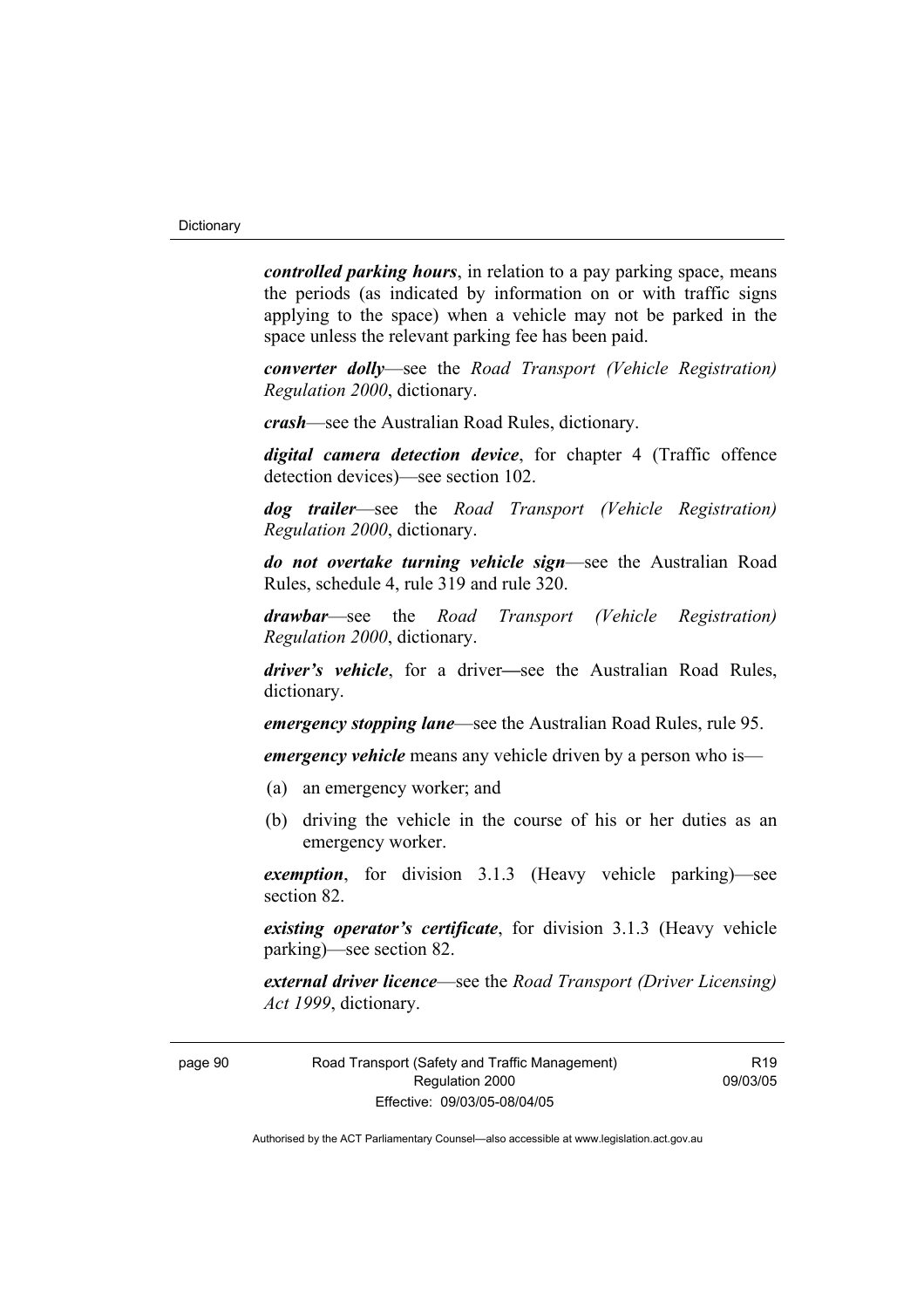*footpath*—see the Australian Road Rules, dictionary.

*give way*—see the Australian Road Rules, dictionary.

*GVM*—see the *Road Transport (Vehicle Registration) Act 1999*, dictionary.

*heavy vehicle*, for division 3.1.3 (Heavy vehicle parking)—see section 82.

*hire car*—see the *Road Transport (Public Passenger Services) Act 2001*, section 67.

*implement*—see the *Road Transport (Vehicle Registration) Regulation 2000*, dictionary.

*land adjoining residential land*, for division 3.1.3 (Heavy vehicle parking)—see section 82.

*laser speed measuring device*, for chapter 4 (Traffic offence detection devices)—see section 102.

*length*, of road—see the Australian Road Rules, dictionary.

*lift and tow trailer* means a trailer consisting of an axle group and a drawbar designed to support 1 axle group of a vehicle under tow.

*loading zone*—see the Australian Road Rules, rule 179.

*loading zone permit* means a loading zone permit issued under section 100.

*marked foot crossing*—see the Australian Road Rules, dictionary.

*metered parking area* means a length of road or area that is set aside as a metered parking area in accordance with section 73.

*metered parking scheme* means a metered parking scheme under division 3.1.1

*metered parking sign* means a *permissive parking sign* with the word 'meter' on or with the sign.

R19 09/03/05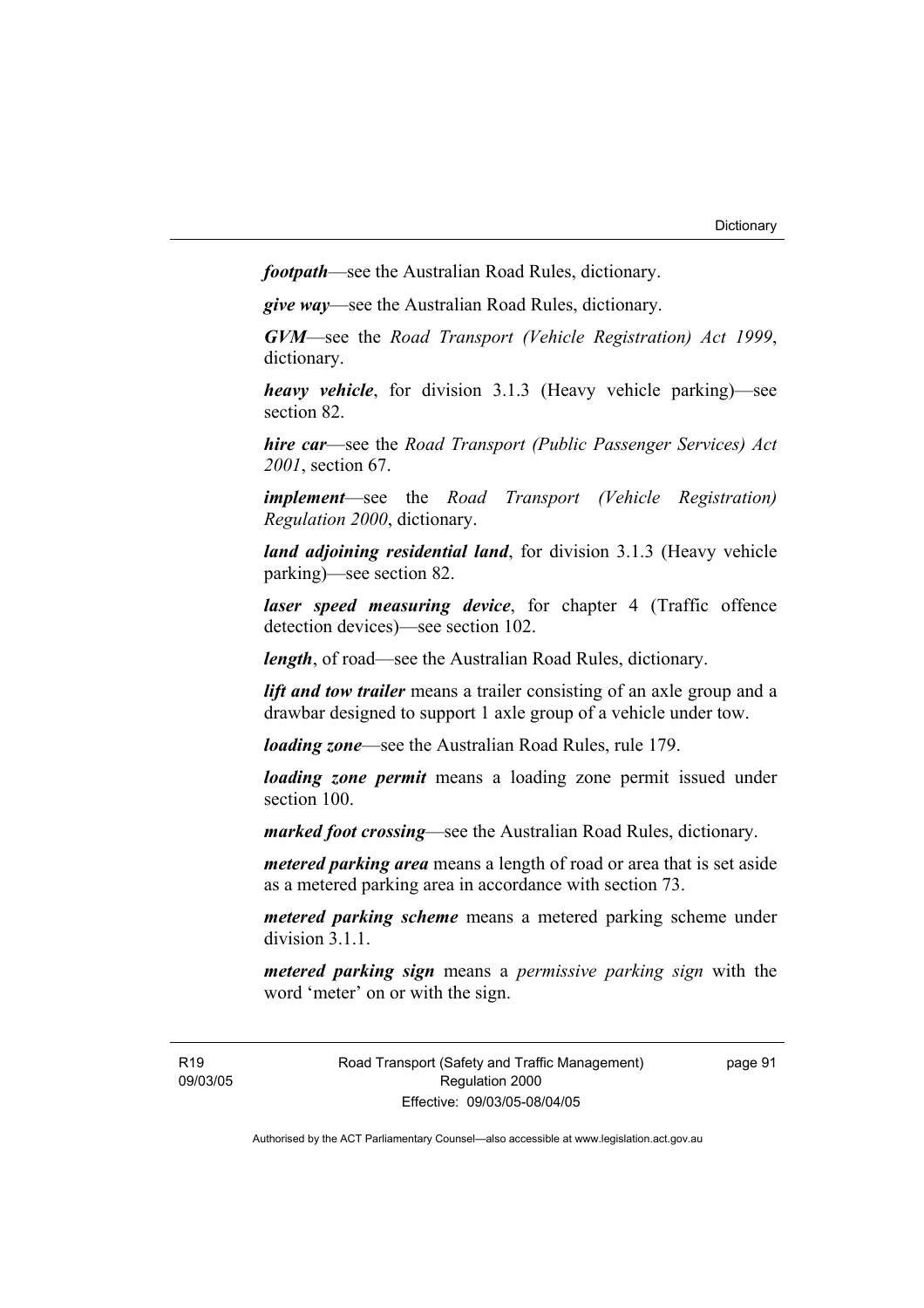*metered parking space* means an area that is a metered parking space mentioned in section 75.

*mobility parking scheme authority* means an authority issued under section 101.

*motorbike*—see the Australian Road Rules, dictionary, definition of *motor bike*.

*motor vehicle*—see the Act, dictionary.

*Note Motor vehicle* is defined in identical terms in the Australian Road Rules, dict.

*multi-space parking meter* means a parking meter that applies to 2 or more metered parking spaces.

*nature strip*—see the Australian Road Rules, dictionary.

*night*—see the Australian Road Rules, dictionary.

*no parking sign*—see the Australian Road Rules, schedule 2, schedule 3, rule 314, rule 315 and rule 316.

*no trucks sign*—see the Australian Road Rules, schedule 2, rule 314, rule 315 and rule 316.

*oncoming vehicle*, for a driver—see the Australian Road Rules, dictionary.

*park*, in relation to a driver, includes stop and allow the driver's vehicle to stay (whether or not the driver leaves the vehicle).

*parking authority* means a person declared to be a parking authority under section 75A.

*parking authority guidelines*—see section 75B (1).

*parking bay*—see the Australian Road Rules, dictionary.

*parking control sign*—see the Australian Road Rules, dictionary.

*parking meter* means a device designed to indicate, or capable of indicating, whether the fee fixed by the road transport authority for

page 92 Road Transport (Safety and Traffic Management) Regulation 2000 Effective: 09/03/05-08/04/05

R19 09/03/05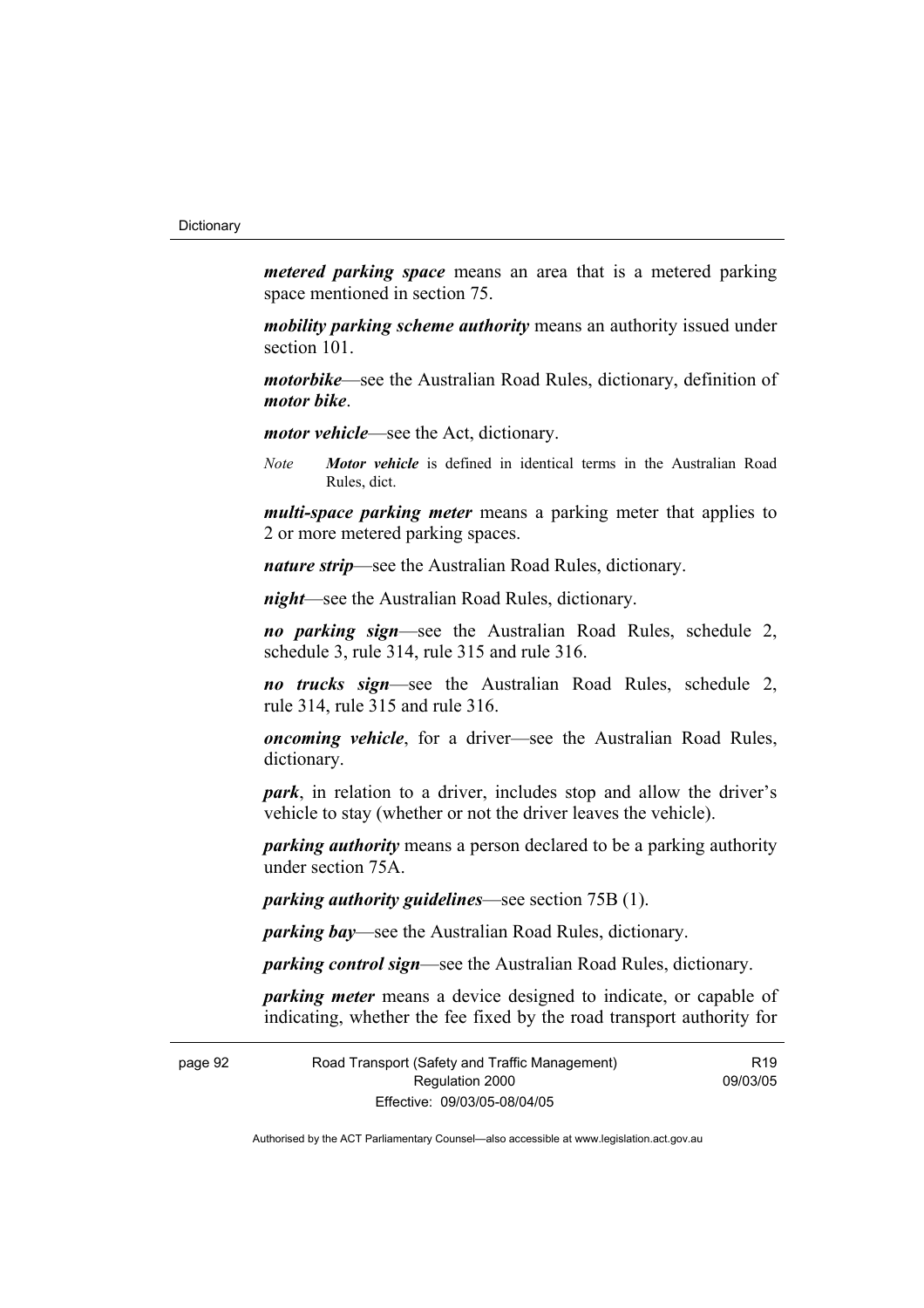the parking of a vehicle in a metered parking space has been paid, and includes the stand on which such a device is erected.

*parking meter hood* means a hood or other cover designed to be fitted to a parking meter and to cover the part of the meter that would normally display a sign with the word 'expired' when the meter is not in operation.

*parking permit* means a permit issued under section 100.

*parking ticket* means a ticket issued by the road transport authority or a parking authority (by means of a parking ticket machine) for display in or on a vehicle as evidence of the prepayment of a parking fee.

*parking ticket machine* means a device designed to issue parking tickets, and includes the stand on which such a device is erected.

*pay parking area* means a metered parking area or ticket parking area.

*pay parking device*—see section 76 (2) (Ticket parking schemes road transport authority).

*pay parking scheme* means a metered parking scheme or ticket parking scheme.

*pay parking space* means a metered parking space or ticket parking space.

*pedestrian*—see the Australian Road Rules, rule 18.

*permissive parking sign*—see the Australian Road Rules, schedule 2, schedule 3, rule 314, rule 315 and rule 316.

*person with a disability* means a person—

 (a) who cannot walk because of permanent or temporary loss of the use of 1 or both legs or another permanent medical or physical condition; or

page 93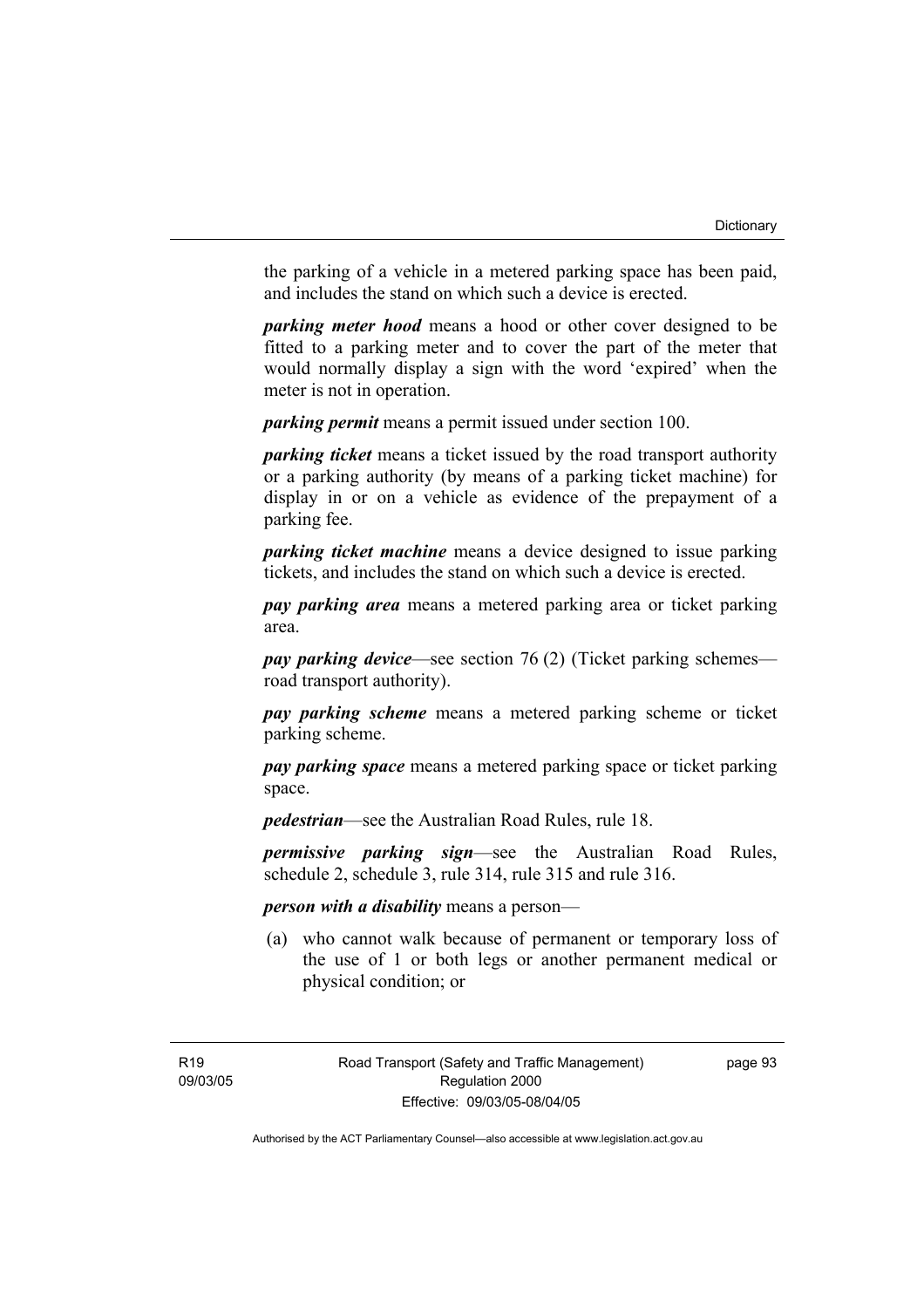- (b) whose physical condition is detrimentally affected by walking 100m; or
- (c) who needs to use a walking frame, crutches, callipers, a scooter, a wheelchair or a similar mobility aid.

*piezo strip speed measuring device*, for chapter 4 (Traffic offence detection devices)—see section 102.

*police vehicle* means any vehicle driven by a person who is—

- (a) a police officer; and
- (b) driving the vehicle in the course of his or her duties as a police officer.

*postal vehicle*—see the Australian Road Rules, dictionary.

*prime mover*—see the *Road Transport (Vehicle Registration) Regulation 2000*, dictionary.

*public bus*—see the *Road Transport (Public Passenger Services) Act 2001*, dictionary.

*radar speed measuring device*, for chapter 4 (Traffic offence detection devices)—see section 102.

*recording medium*, for chapter 4 (Traffic offence detection devices)—see section 107B (1).

*red traffic arrow*—see the Australian Road Rules, dictionary.

*red traffic light*—see the Australian Road Rules, dictionary.

*registered operator*—see the *Road Transport (Vehicle Registration) Act 1999*, dictionary.

*relevant parking fee*, for the parking of a vehicle in a pay parking space, means the fee for parking a vehicle in the space, for the day and time when the vehicle is parked in the space, as indicated on the parking meter or ticket machine applying to the space.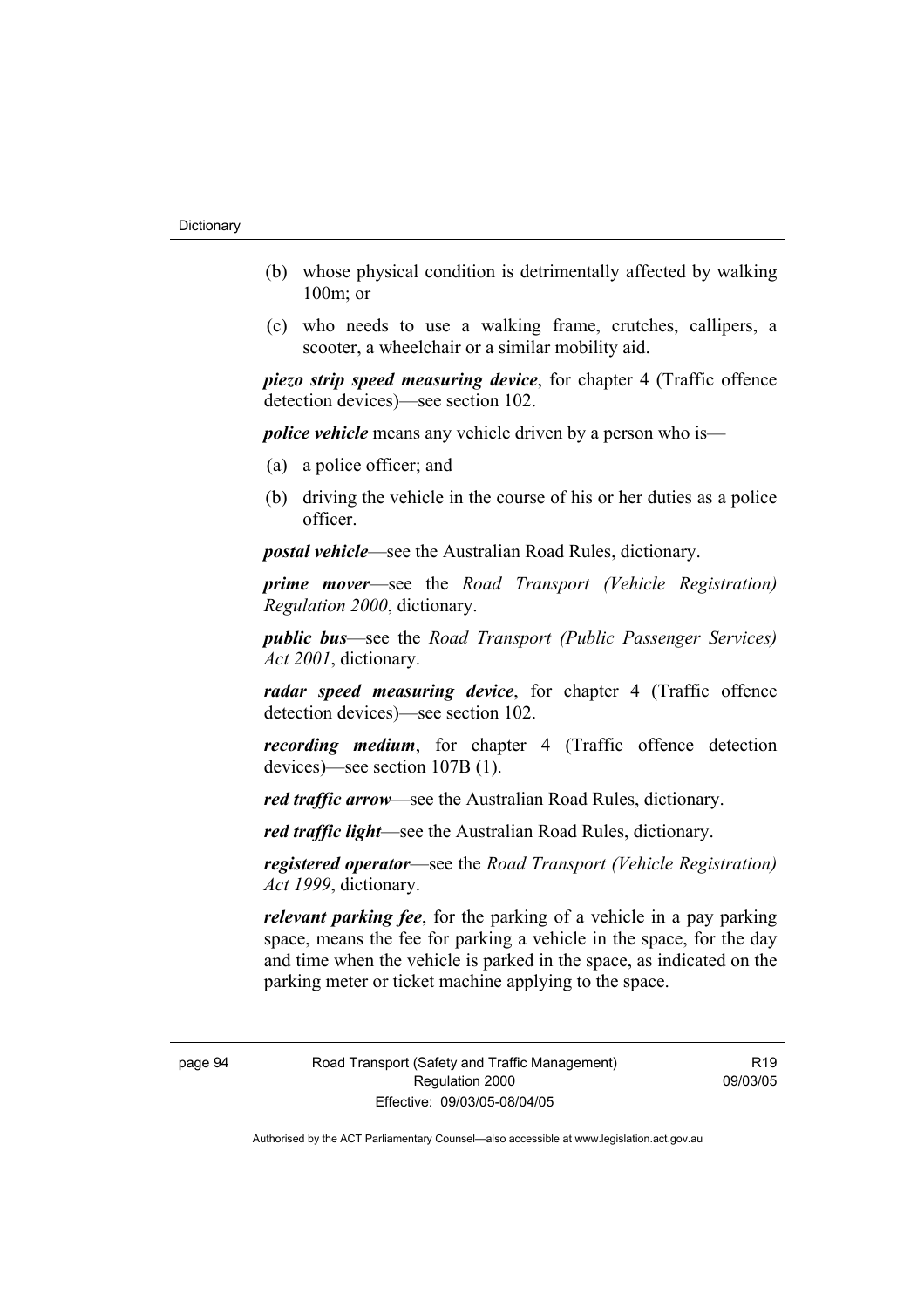*residential land*, for division 3.1.3 (Heavy vehicle parking)—see section 82.

*ride*—see the Australian Road Rules, dictionary.

*rider*—see the Australian Road Rules, rule 17.

*road*—see the Act, dictionary, and includes a road related area.

*road marking*—see the Australian Road Rules, dictionary.

*road train*—see the *Road Transport (Vehicle Registration) Regulation 2000*, dictionary.

*road user*—see the Australian Road Rules, rule 14.

*security checksum*, for chapter 4 (Traffic offence detection devices)—see section 102.

*semitrailer*—see the *Road Transport (Vehicle Registration) Regulation 2000*, dictionary.

*stock truck*, for division 3.1.3 (Heavy vehicle parking)—see section 82.

*stop*, for a driver, includes park, but does not include stop to reverse the driver's vehicle into a parking bay or other parking space.

*taxi*—see the *Road Transport (Public Passenger Services) Act 2001*, section 45.

*testing authority*, for chapter 4 (Traffic offence detection devices) see section 102.

*ticket parking area* means a length of road or area that is set aside as a ticket parking area in accordance with section 77.

*ticket parking scheme* means a ticket parking scheme under division 3.1.2.

*ticket parking sign* means a *permissive parking sign* with the word 'ticket' on or with the sign.

R19 09/03/05 Road Transport (Safety and Traffic Management) Regulation 2000 Effective: 09/03/05-08/04/05

page 95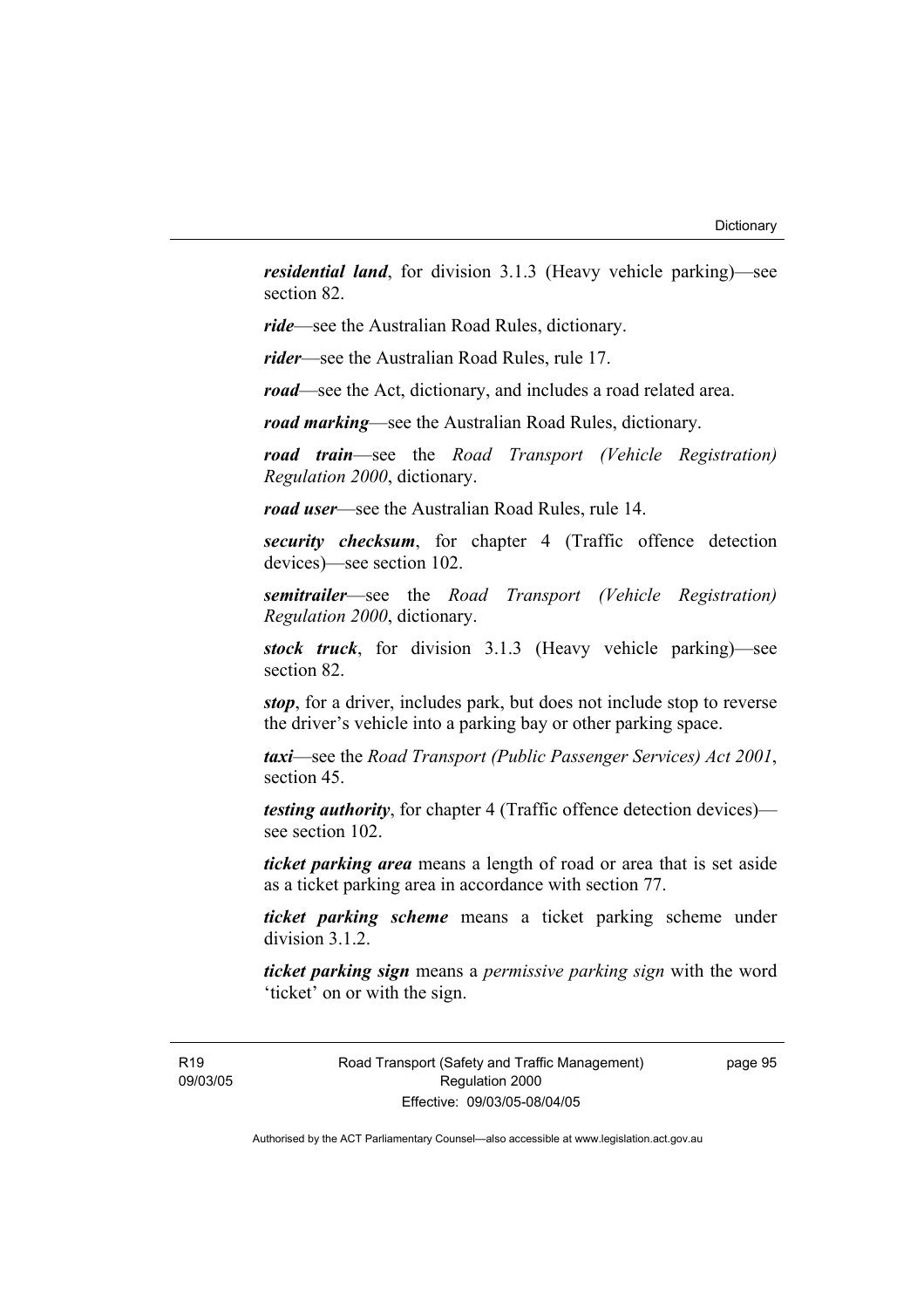*ticket parking space* means an area that is a ticket parking space mentioned in section 78.

*tow truck*—see the *Road Transport (Vehicle Registration) Regulation 2000*, dictionary.

*towing attachment* means a device fitted to a vehicle to which the drawbar of a trailer may be attached.

*tractor*—see the *Road Transport (Vehicle Registration) Regulation 2000*, dictionary.

*traffic control device*—see the Australian Road Rules, dictionary.

*traffic lights camera detection device*, for chapter 4 (Traffic offence detection devices)—see section 102.

*traffic-related item*—see the Australian Road Rules, dictionary.

*traffic sign*—see the Australian Road Rules, dictionary.

*traffic signals*—see the Australian Road Rules, dictionary.

*trailer*—see the Act, dict.

*Note Trailer* is defined in identical terms in the Australian Road Rules, dict.

*transit lane*—see the Australian Road Rules, rule 156.

*truck lane*—see the Australian Road Rules, rule 157.

*use* a vehicle includes drive, park or stop the vehicle.

*vehicle*—see the Australian Road Rules, rule 15.

*wheeled recreational device*—see the Australian Road Rules, dictionary.

*wheeled toy*—see the Australian Road Rules, dictionary.

*with*, for information about the application of a traffic control device—see the Australian Road Rules, dictionary.

page 96 Road Transport (Safety and Traffic Management) Regulation 2000 Effective: 09/03/05-08/04/05

 $P10$ 09/03/05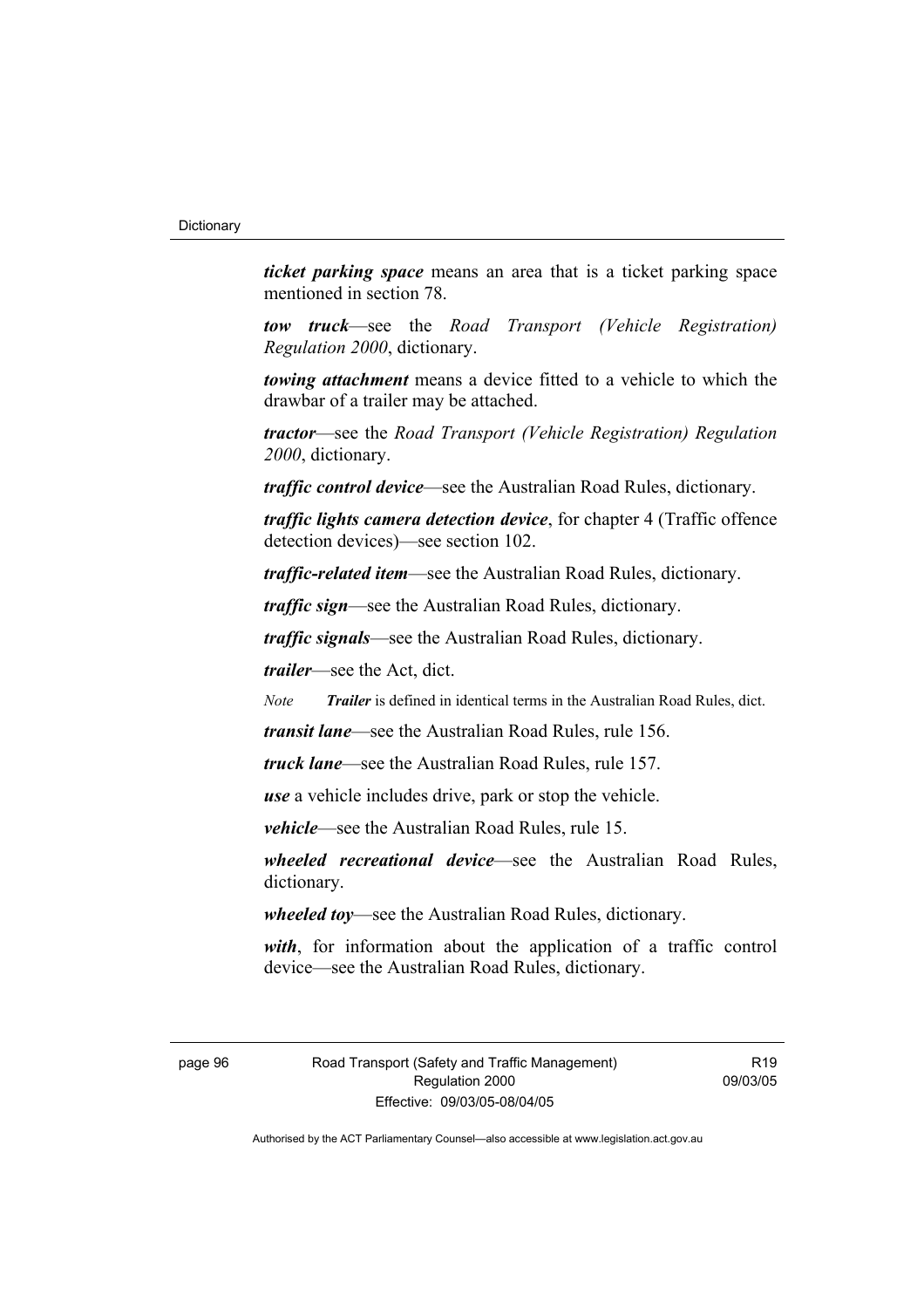Dictionary

*WORM disk*, for chapter 4 (Traffic offence detection devices)—see section 102.

R19 09/03/05 Road Transport (Safety and Traffic Management) Regulation 2000 Effective: 09/03/05-08/04/05

page 97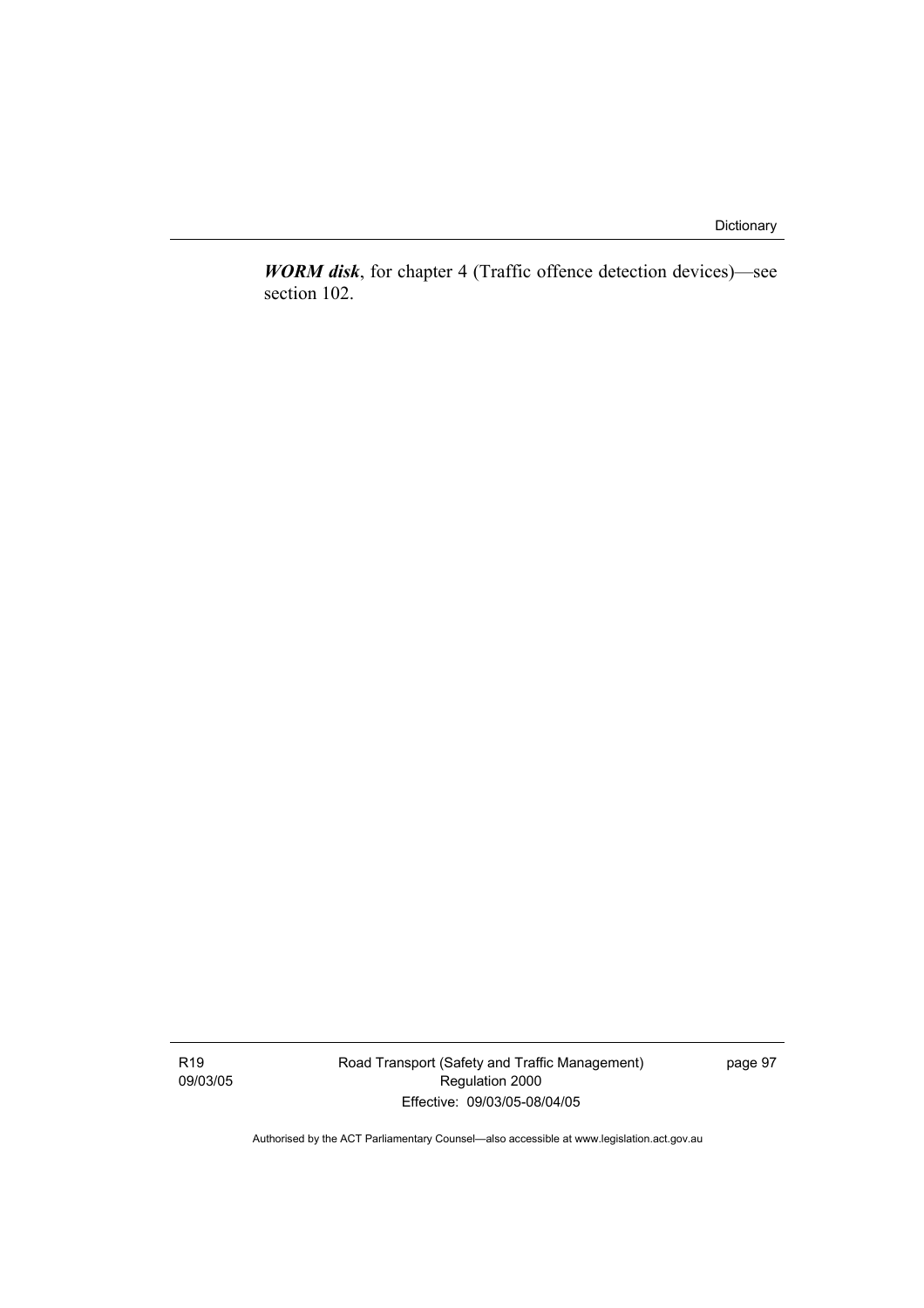#### **Endnotes**

1 About the endnotes

# **Endnotes**

# **1 About the endnotes**

Amending and modifying laws are annotated in the legislation history and the amendment history. Current modifications are not included in the republished law but are set out in the endnotes.

Not all editorial amendments made under the *Legislation Act 2001*, part 11.3 are annotated in the amendment history. Full details of any amendments can be obtained from the Parliamentary Counsel's Office.

Uncommenced amending laws and expiries are listed in the legislation history and the amendment history. These details are underlined. Uncommenced provisions and amendments are not included in the republished law but are set out in the last endnote.

If all the provisions of the law have been renumbered, a table of renumbered provisions gives details of previous and current numbering.

The endnotes also include a table of earlier republications.

| $am = amended$                             | $ord = ordinance$                         |
|--------------------------------------------|-------------------------------------------|
| $amdt = amendment$                         | orig = original                           |
| $ch = chapter$                             | par = paragraph/subparagraph              |
| $def = definition$                         | $pres = present$                          |
| $dict = dictionary$                        | $prev = previous$                         |
| disallowed = disallowed by the Legislative | $(\text{prev}) = \text{previously}$       |
| Assembly                                   | $pt = part$                               |
| $div = division$                           | $r = rule/subrule$                        |
| $exp = expires/expired$                    | renum = renumbered                        |
| $Gaz = gazette$                            | $reloc = relocated$                       |
| $hdg =$ heading                            | $R[X]$ = Republication No                 |
| IA = Interpretation Act 1967               | $RI = reissue$                            |
| ins = inserted/added                       | $s = section/subsection$                  |
| $LA =$ Legislation Act 2001                | $sch = schedule$                          |
| $LR =$ legislation register                | sdiv = subdivision                        |
| LRA = Legislation (Republication) Act 1996 | $sub =$ substituted                       |
| $mod = modified/modification$              | SL = Subordinate Law                      |
| $o = order$                                | underlining = whole or part not commenced |
| om = omitted/repealed                      | or to be expired                          |
|                                            |                                           |

### **2 Abbreviation key**

page 98 Road Transport (Safety and Traffic Management) Regulation 2000 Effective: 09/03/05-08/04/05

R19 09/03/05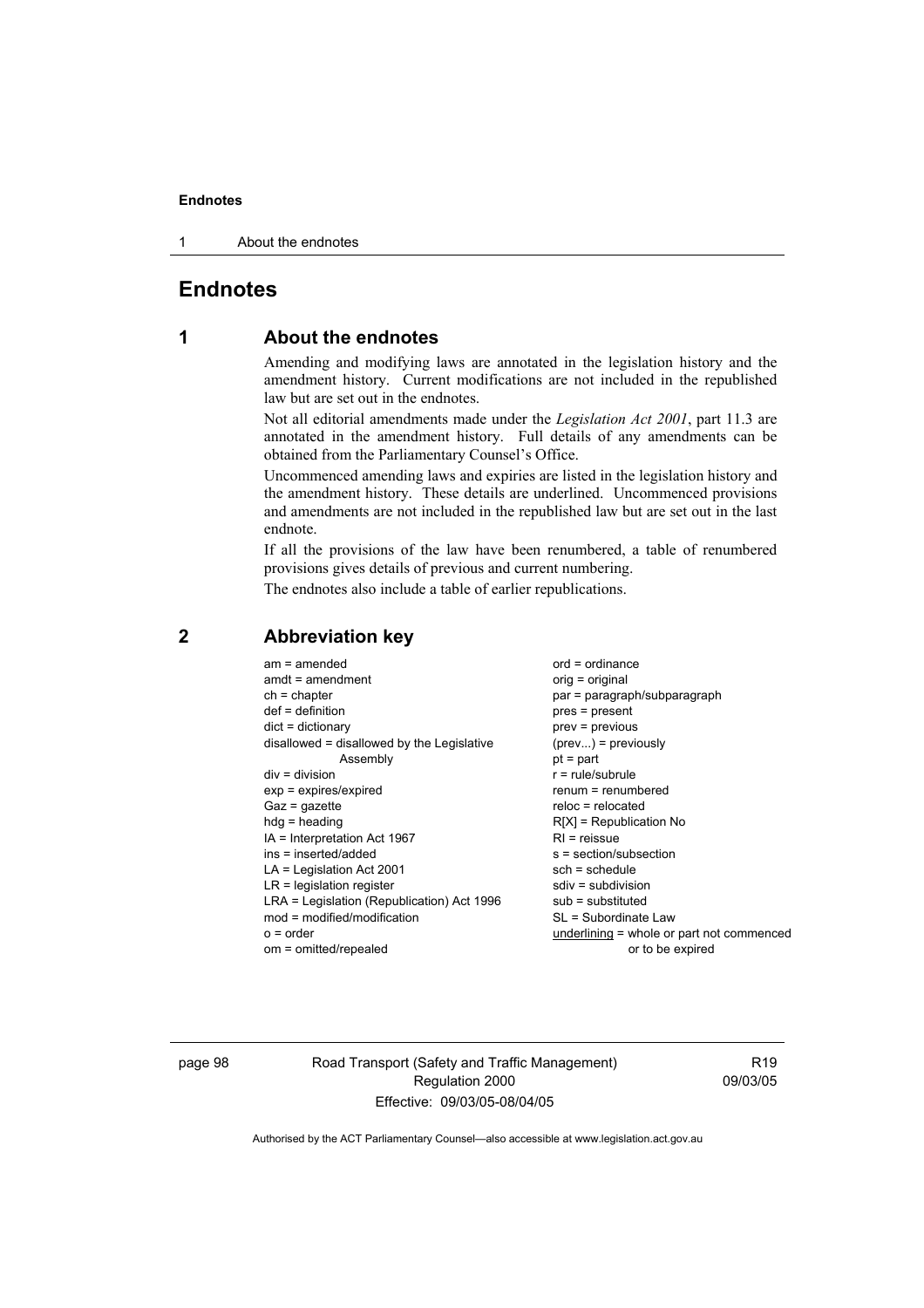## **3 Legislation history**

This regulation was originally the *Road Transport (Safety and Traffic Management) Regulations 2000*. It was renamed under the *Legislation Act 2001*.

### **Road Transport (Safety and Traffic Management) Regulation 2000 SL 2000 No 10**

- notified 29 February 2000 (Gaz 2000 No S6)
- s 1, s 2 commenced 29 February 2000 (IA 10B)
- remainder commenced 1 March 2000 (s 2 and Gaz 2000 No S5)

#### as amended by

#### **Legislative Assembly**

notified 18 May 2000 (Gaz 2000 No 20 p 505) commenced 18 May 2000 (SLA s 6 (13))

#### **Road Transport (Safety and Traffic Management) Regulations Amendment SL 2000 No 21 pt 2**

notified 18 May 2000 (Gaz 2000 No 20) commenced 18 May 2000 (s 1)

#### **Road Transport Legislation Regulations Amendment SL 2000 No 33 pt 2**

notified 2 August 2000 (Gaz 2000 No S41) commenced 2 August 2000 (s 1)

#### **Road Transport Legislation Regulations Amendment SL 2000 No 52 pt 2**

notified 14 December 2000 (Gaz 2000 No 50) commenced 14 December 2000 (s 1)

## **Road Transport Legislation Amendment Act 2001 No 27 sch 4**

notified 24 May 2001 (Gaz 2001 No 21) s 1, s 2 commenced 24 May 2001 (IA s 10B) sch 4 commenced 24 May 2001 (s 2)

## **Road Transport (Safety and Traffic Management) Amendment Act 2001 No 29 pt 3**

notified 24 May 2001 (Gaz 2001 No 21) commenced 24 May 2001 (s 2)

R19 09/03/05 Road Transport (Safety and Traffic Management) Regulation 2000 Effective: 09/03/05-08/04/05

page 99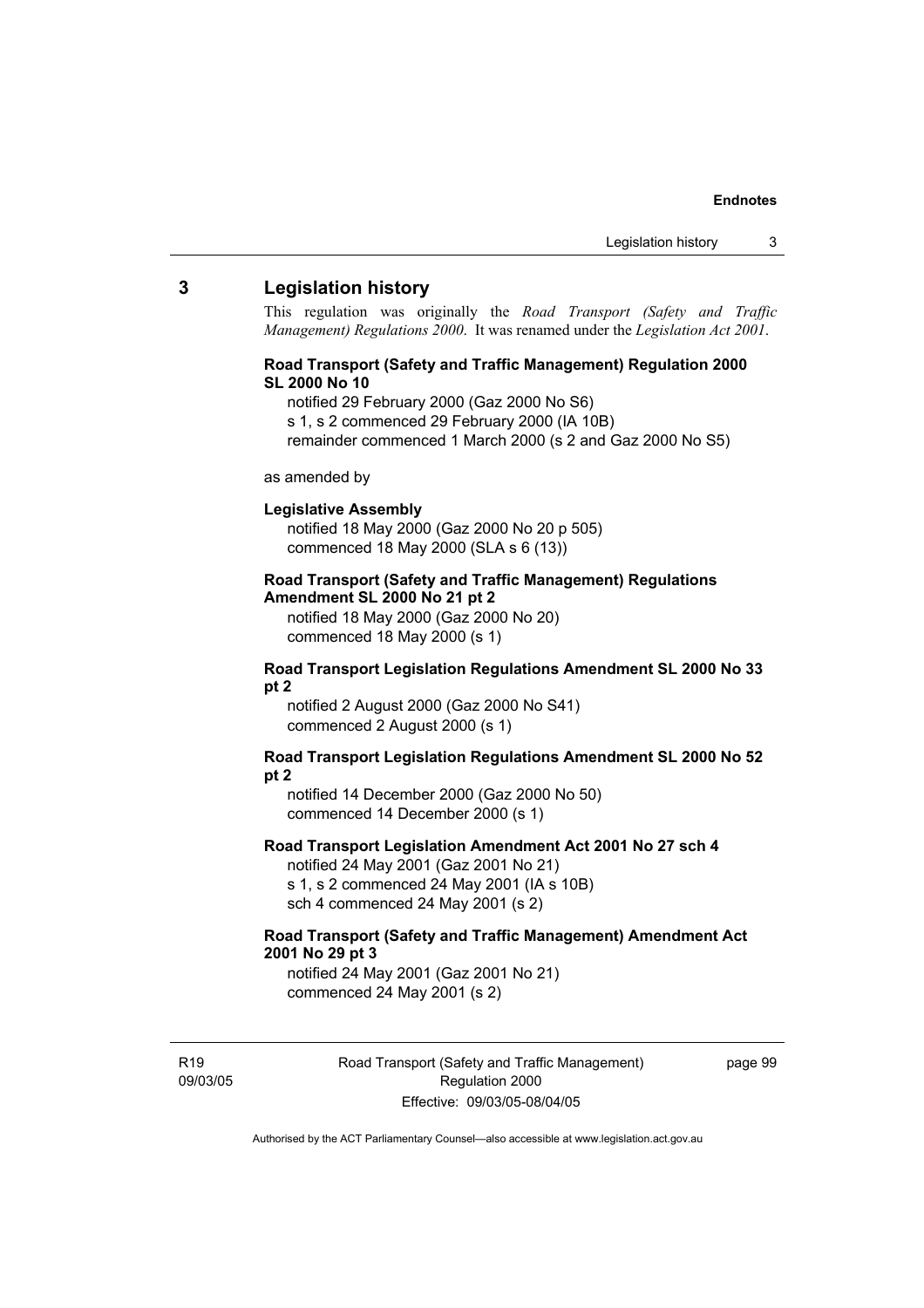3 Legislation history

## **Legislation (Consequential Amendments) Act 2001 No 44 pt 348**

notified 26 July 2001 (Gaz 2001 No 30) s 1, s 2 commenced 26 July 2001 (IA s 10B) pt 348 commenced 12 September 2001 (s 2 and see Gaz 2001 No S65)

## **Statute Law Amendment Act 2001 No 56 pt 3.46**

notified 5 September 2001 (Gaz 2001 No S 65) s 1, s 2 commenced 5 September 2001 (IA s 10B) pt 3.46 commenced 12 September 2001 (amdt 3.475)

## **Road Transport (Safety and Traffic Management) Regulations Amendment 2001 SL 2001 No 32**

notified 11 September 2001 (Gaz 2001 No S69) commenced 11 September 2001 (s 1)

## **Road Transport (Public Passenger Services) Act 2001 No 62 pt 1.12**

notified 10 September 2001 (Gaz 2001 No S66) s 1, s 2 commenced 10 September 2001 (IA s 10B)

pt 1.12 commenced 1 December 2001 (s 2 and CN 2001 No 2)

## **Road Transport Legislation Amendment Regulations 2002 SL No 2 pt 5**

notified LR 27 February 2002 s 1, s 2 commenced 27 February 2002 (LA s 75) pt 5 commenced 1 March 2002 (s 2 and see CN 2002 No 2)

# **Road Transport (Safety and Traffic Management) Amendment Regulations 2002 SL No 7**

notified LR 15 April 2002 commenced 16 April 2002 (s 2)

## **Statute Law Amendment Act 2002 No 30 pt 3.73**

notified LR 16 September 2002

s 1, s 2 taken to have commenced 19 May 1997 (LA s 75 (2)) pt 3.73 commenced 17 September 2002 (s 2 (1))

page 100 Road Transport (Safety and Traffic Management) Regulation 2000 Effective: 09/03/05-08/04/05

R19 09/03/05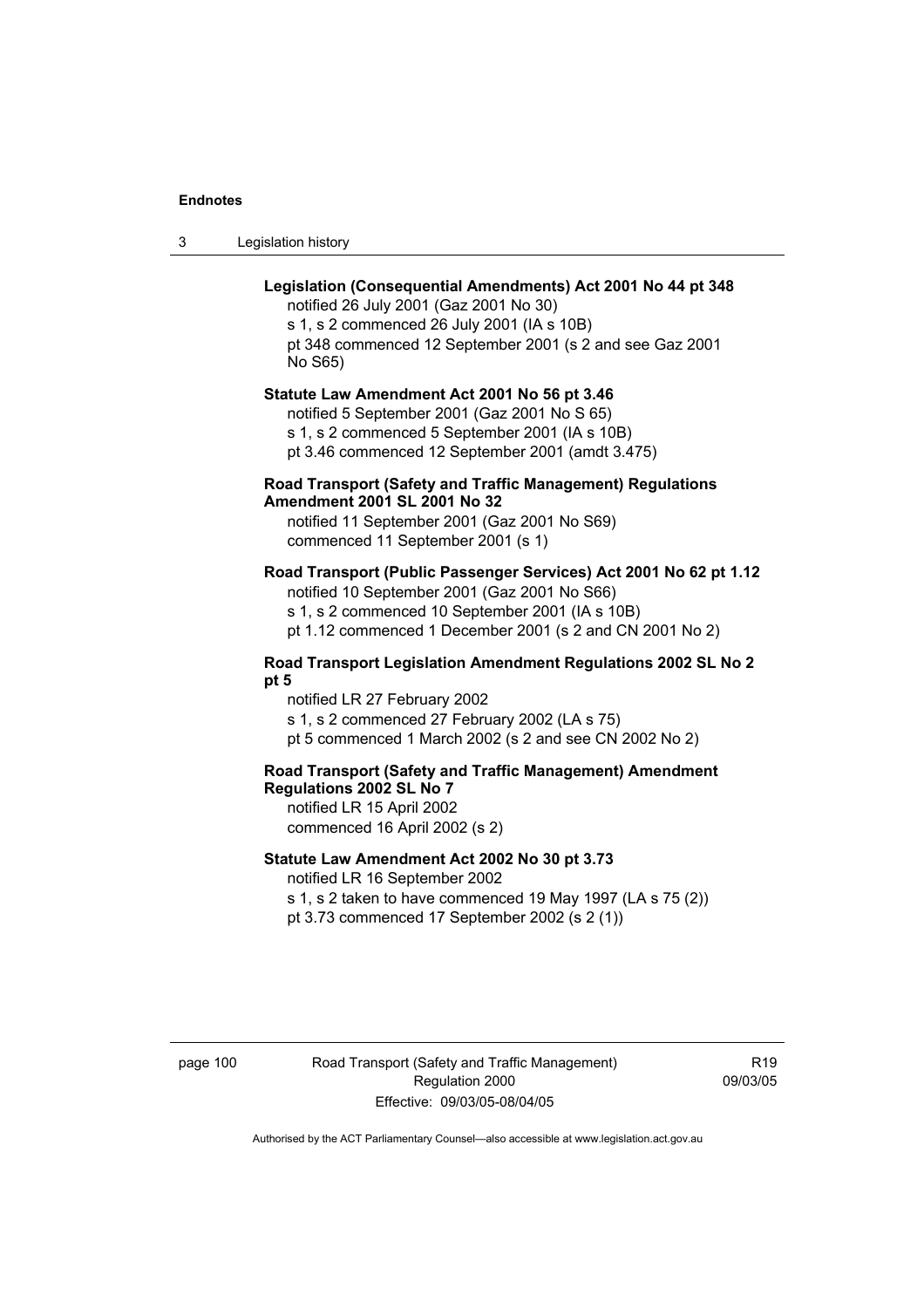# **Road Transport Legislation Amendment Regulations 2002 (No 2) SL2002-31 pt 5**

notified LR 31 October 2002 s 1, s 2 commenced 31 October 2002 (LA s 75 (1)) pt 5 commenced 1 November 2002 (s 2 (1))

#### **Criminal Code 2002 No 51 pt 1.20**

notified LR 20 December 2002

s 1, s 2 commenced 20 December 2002 (LA s 75) pt 1.20 commenced 1 January 2003 (s 2 (1))

#### **Urban Services (Application of Criminal Code) Amendment Regulations 2002 SL2003-1 pt 4**

notified LR 9 January 2003

s 1, s 2 commenced 9 January 2003 (LA s 75 (1)) pt 4 commenced 10 January 2003 (s 2 (3) and see LA s 73 (3) (b))

## **Road Transport (Safety and Traffic Management) Amendment Regulations 2003 (No 1) SL2003-12**

notified LR 22 May 2003 s 1, s 2 commenced 22 May 2003 (LA s 75 (1)) remainder commenced 1 June 2003 (s 2 and CN2003-3)

## **Road Transport (Safety and Traffic Management) Amendment Regulations 2003 (No 2) SL2003-14**

notified LR 10 June 2003 s 1, s 2 commenced 10 June 2003 (LA s 75 (1)) remainder commenced 11 June 2003 (s 2)

## **Dangerous Substances Act 2004 A2004-7 sch 1 pt 1.8**

notified LR 19 March 2004 s 1, s 2 commenced 19 March 2004 (LA s 75 (1)) sch 1 pt 1.8 commenced 5 April 2004 (s 2 and CN2004-6)

## **Road Transport Legislation (Australian Road Rules) Amendment Regulations 2004 (No 1) SL2004-16 pt 3**

notified LR 24 May 2004 s 1, s 2 commenced 24 May 2004 (LA s 75 (1)) pt 3 commenced 19 July 2004 (s 2 and CN2004-10)

R19 09/03/05 Road Transport (Safety and Traffic Management) Regulation 2000 Effective: 09/03/05-08/04/05

page 101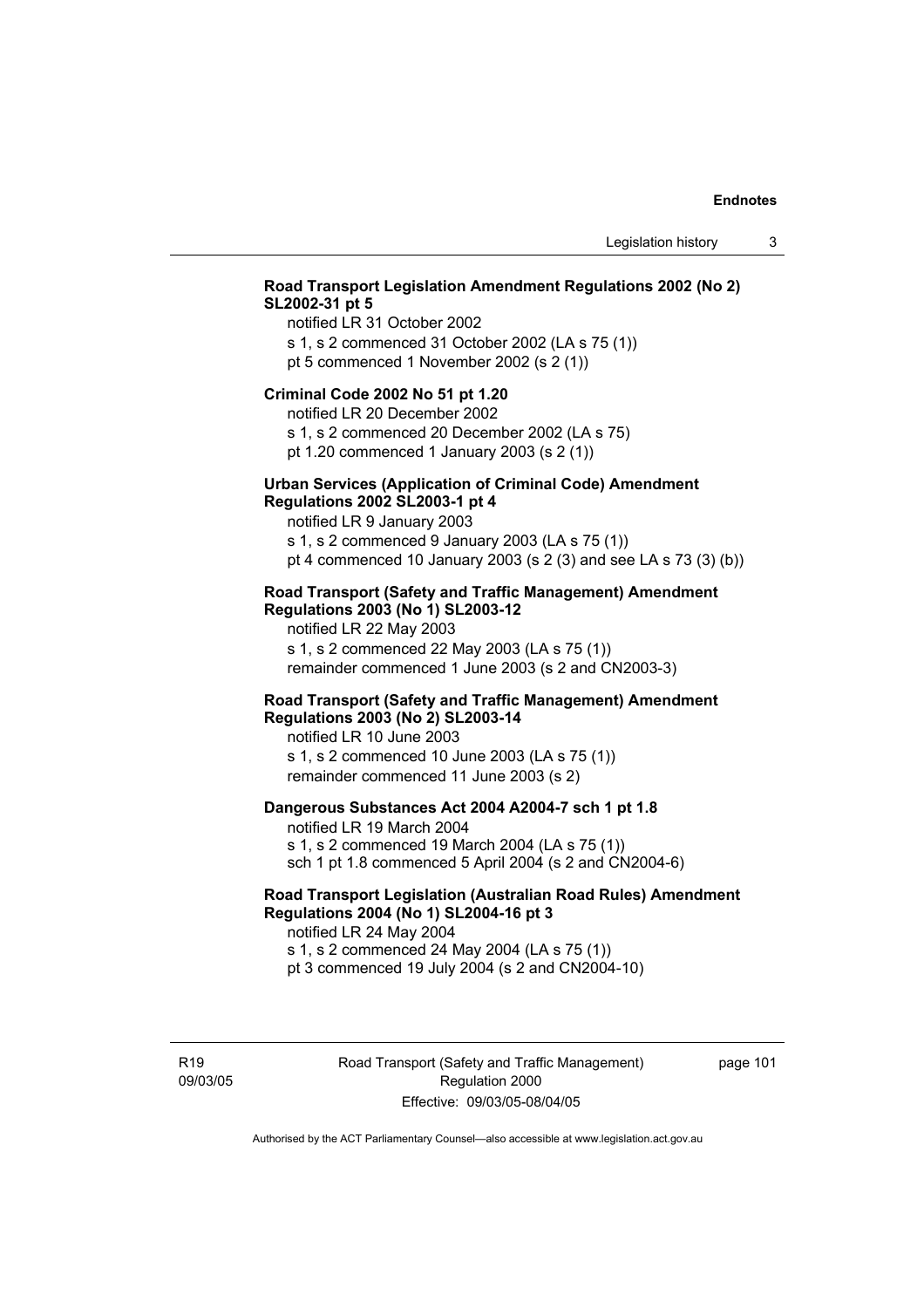4 Amendment history

# **Emergencies Act 2004 A2004-28 sch 3 pt 3.20**

notified LR 29 June 2004 s 1, s 2 commenced 29 June 2004 (LA s 75 (1)) sch 3 pt 3.20 commenced 1 July 2004 (s 2 (1) and CN2004-11)

#### **Road Transport Legislation Amendment Regulations 2004 (No 1) SL2004-47 pt 5**

notified LR 9 September 2004

s 1, s 2 commenced 9 September 2004 (LA s 75 (1))

pt 5 commenced 10 September 2004 (s 2)

## **Road Transport Legislation (Hire Cars) Amendment Regulation 2005 (No 1) SL2005-4 sch 2 pt 2.4**

notified LR 7 March 2005

s 1, s 2 commenced 7 March 2005 (LA s 75 (1)) sch 2 pt 2.4 commenced 9 March 2005 (s 2 and see Road Transport (Public Passenger Services) (Hire Cars) Amendment Act 2004 A2004-69, s 2 and LA s 79)

# **4 Amendment history**

| Name of regulation                           |                                                                                                                                                                  |  |  |
|----------------------------------------------|------------------------------------------------------------------------------------------------------------------------------------------------------------------|--|--|
| s 1                                          | am R18 LA                                                                                                                                                        |  |  |
| Commencement<br>s <sub>2</sub>               | om Act 2001 No 27 amdt 4.24                                                                                                                                      |  |  |
| Definitions-the dictionary<br>s 3 hda<br>s 3 | bracketed note exp 17 September 2002 (s 4 (3))<br>am Act 2001 No 44 amdt 1.3793                                                                                  |  |  |
| <b>Notes</b><br>s 4 hdg<br>s 4               | bracketed note exp 17 September 2002 (s 4 (3))<br>am Act 2001 No 44 amdt 1.3794; Act 2002 No 30 amdt 3.769<br>$(2)$ , $(3)$ exp 17 September 2002 (s $(4 \ (3))$ |  |  |
| s 4A                                         | Offences against regulation-application of Criminal Code etc<br>ins SI 2003-1 s 16                                                                               |  |  |
| s 4B                                         | Offences against regulation are strict liability offences<br>ins SL2003-1 s 16                                                                                   |  |  |
| s 4C                                         | General defence of accident or reasonable effort<br>ins SI 2003-1 s 16                                                                                           |  |  |

page 102 Road Transport (Safety and Traffic Management) Regulation 2000 Effective: 09/03/05-08/04/05

R19 09/03/05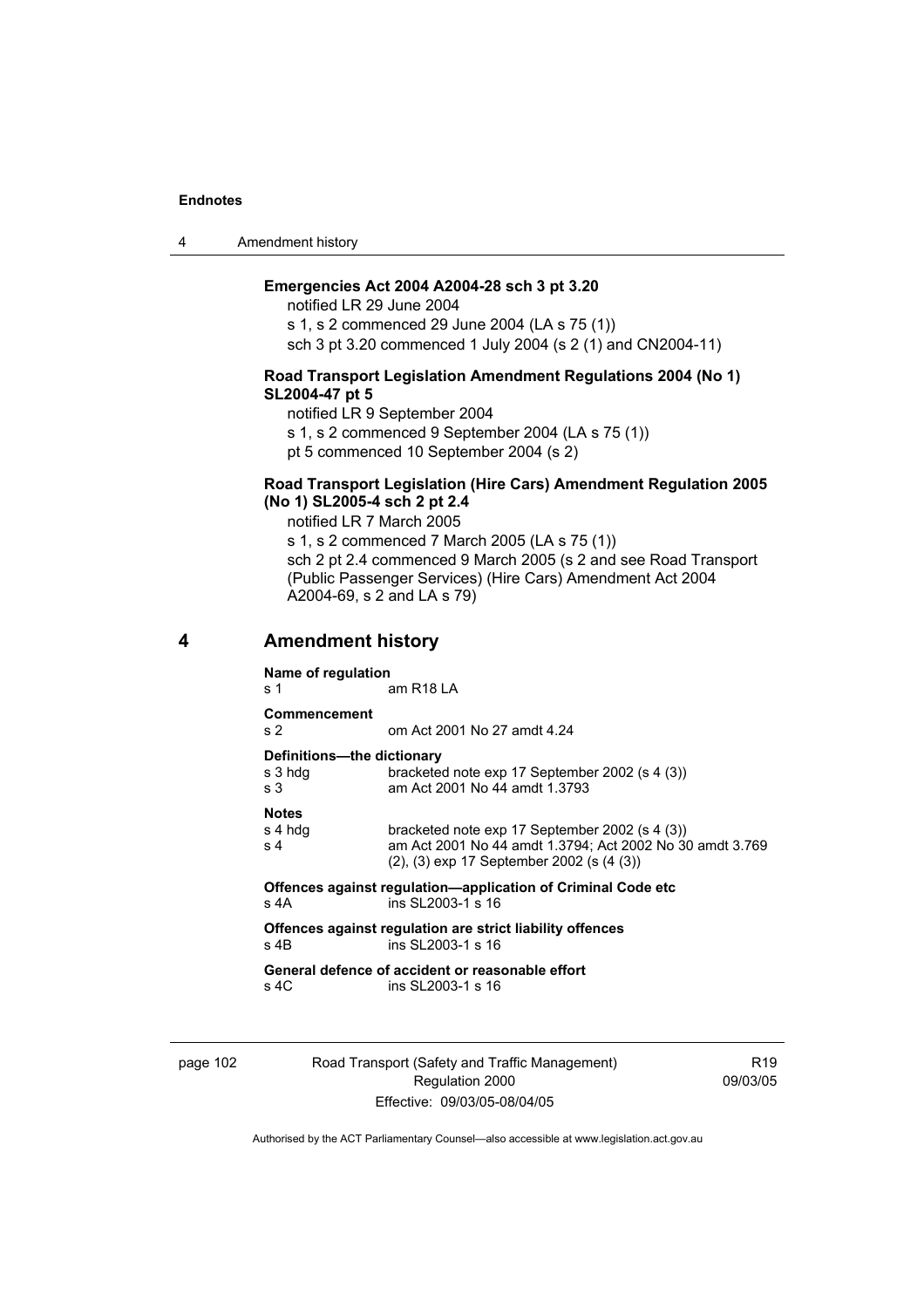|                             | s 5 hdg<br>s 5                       | <b>What are the Australian Road Rules</b><br>bracketed note exp 17 September 2002 (s 4 (3))<br>sub SL2004-16 s 25                                              |         |
|-----------------------------|--------------------------------------|----------------------------------------------------------------------------------------------------------------------------------------------------------------|---------|
|                             | s 6 hdg                              | Incorporation of Australian Road Rules into ACT law<br>bracketed note exp 17 September 2002 (s 4 (3))                                                          |         |
|                             | General<br>div 2.2.1 note 2          | am 2000 No 52 s 3; 2001 No 32 s 3; 2002 No 31 s 22;<br>SL2003-12 s 4; SL2004-16 regs 26-30                                                                     |         |
|                             | s 7 hdg<br>s <sub>7</sub>            | References to another law of this jurisdiction etc<br>bracketed note exp 17 September 2002 (s 4 (3))<br>am Act 2001 No 44 amdt 1.3795, amdt 1.3796             |         |
|                             | s 8 hdg                              | ARR r 10 (2)-penalties for offences<br>bracketed note exp 17 September 2002 (s 4 (3))                                                                          |         |
|                             | s 8A                                 | ARR r 25 (2)-default speed-limit in built-up area<br>ins SL2003-12 s 5<br>om SL2004-16 s 31                                                                    |         |
|                             | s 9 hdg                              | ARR r 95-emergency stopping lane only signs<br>bracketed note exp 17 September 2002 (s 4 (3))                                                                  |         |
|                             | ARR r 104-no truck signs<br>s 10 hda | bracketed note exp 17 September 2002 (s 4 (3))                                                                                                                 |         |
|                             | s 12 hdg<br>s 12                     | ARR r 158 (2) (c)-other vehicles permitted to travel in bus lanes<br>bracketed note exp 17 September 2002 (s 4 (3))<br>sub 2002 No 31 s 23; SL2005-4 amdt 2.38 |         |
|                             | s 12A                                | ARR r 170 (1)-driver not to stop in intersection unless permitted<br>ins SL2004-16 s 32                                                                        |         |
|                             | s 13 hdg                             | ARR r 179 (1) (c)-stopping in a loading zone<br>bracketed note exp 17 September 2002 (s 4 (3))                                                                 |         |
|                             | s 14 hdg                             | ARR r 199 (2)-stopping near a postbox<br>bracketed note exp 17 September 2002 (s 4 (3))                                                                        |         |
|                             | $s$ 15 hdg                           | ARR r 206 (2) (b), (c)-parking by people with disabilities permit holders<br>bracketed note exp 17 September 2002 (s 4 (3))                                    |         |
|                             | s 16 hdg                             | ARR r 207 (2) (a)—fees for parking in pay parking spaces<br>bracketed note exp 17 September 2002 (s 4 (3))                                                     |         |
|                             | s 16A                                | ARR r 213-non-application in ACT<br>ins Legislative Assembly (see Gaz 2000 No 20)<br>am SL2004-16 s 33                                                         |         |
|                             | s 18 hdg                             | ARR r 216 (3)—towing a vehicle at night or in hazardous weather conditions<br>bracketed note exp 17 September 2002 (s 4 (3))                                   |         |
| R <sub>19</sub><br>09/03/05 |                                      | Road Transport (Safety and Traffic Management)<br>Regulation 2000                                                                                              | page 10 |

Effective: 09/03/05-08/04/05

03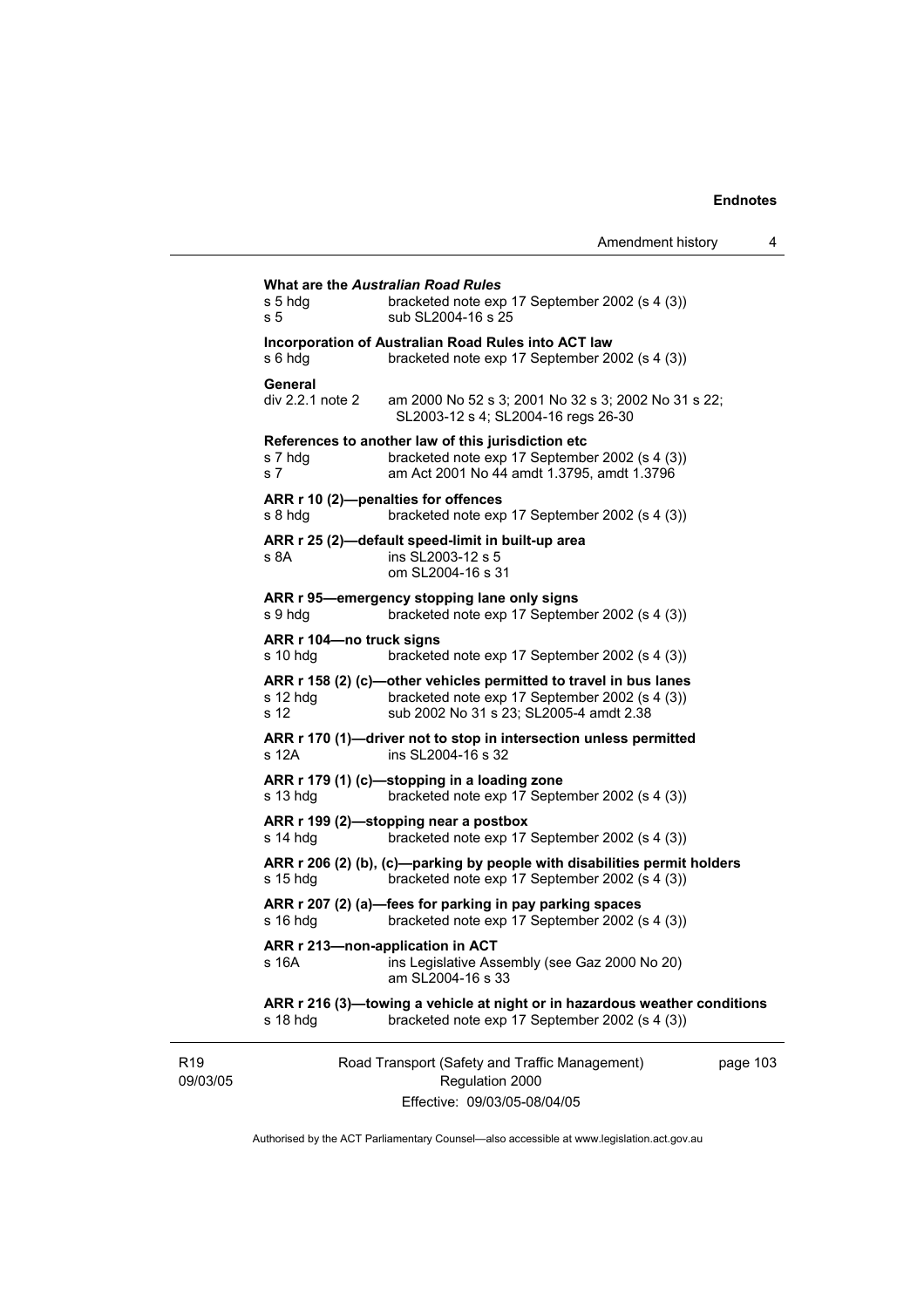**ARR r 225—use of radar detectors**  s 22 hdg bracketed note exp 17 September 2002 (s 4 (3)) **ARR r 236 (6)—hitchhiking, roadside commerce etc permitted**  s 22A **ins SL2004-16 s** 34 **ARR r 240 (2)—wheeled recreational devices and toys not to be used on certain roads**  s 23 hdg bracketed note exp 17 September 2002 (s 4 (3)) **ARR r 248—bicycle rider may ride across marked foot crossing if authorised**  s 23A ins 2000 No 21 s 3 om SL2004-16 s 35 **ARR r 266 (3) (b)—wearing of seatbelts by passengers under 16 years old**  s 23B ins 2001 No 32 s 4 am 2002 No 2 s 28; Act 2002 No 51 amdt 1.38; SL2005-4 amdt 2.39, amdt 2.40 **ARR r 266 (7)—wearing of seatbelts by passengers under 16 years old**  s 24 hdg bracketed note exp 17 September 2002 (s 4 (3)) **ARR r 267 (3)—certificates of exemption from wearing seatbelts**  s 25 hdg bracketed note exp 17 September 2002 (s 4 (3)) **ARR r 270 (3)—wearing motorbike helmets**  s 26 hdg bracketed note exp 17 September 2002 (s 4 (3)) **ARR r 271 (6)—riding on motorbikes**  s 27 hdg bracketed note exp 17 September 2002 (s 4 (3)) **ARR r 280 (2) (a)—other vehicles to which B light rules apply**  s 27A ins 2002 No 31 s 24 sub SL2005-4 amdt 2.41 **ARR r 287 (3) (e), (4)—duties of participants in crashes**  s 28 hdg bracketed note exp 17 September 2002 (s 4 (3)) **ARR r 289 (1) (g)—driving on a nature strip**  s 29 hdg bracketed note exp 17 September 2002 (s 4 (3)) s 29 am SL2004-16 s 36; pars renum R16 LA (see SL2004-16 s 37) **ARR r 313—postal workers**  s 32 hdg bracketed note exp 17 September 2002 (s 4 (3)) **ARR dict—definitions for dictionary**  bracketed note exp 17 September 2002 (s 4 (3)) s 33 def *emergency worker* am A2004-28 amdt 3.61 def *hire car* ins SL2005-4 amdt 2.43 def *police officer* sub Act 2001 No 56 amdt 3.475 def *private hire car* om SL2005-4 amdt 2.44

## page 104 Road Transport (Safety and Traffic Management) Regulation 2000 Effective: 09/03/05-08/04/05

 $P10$ 09/03/05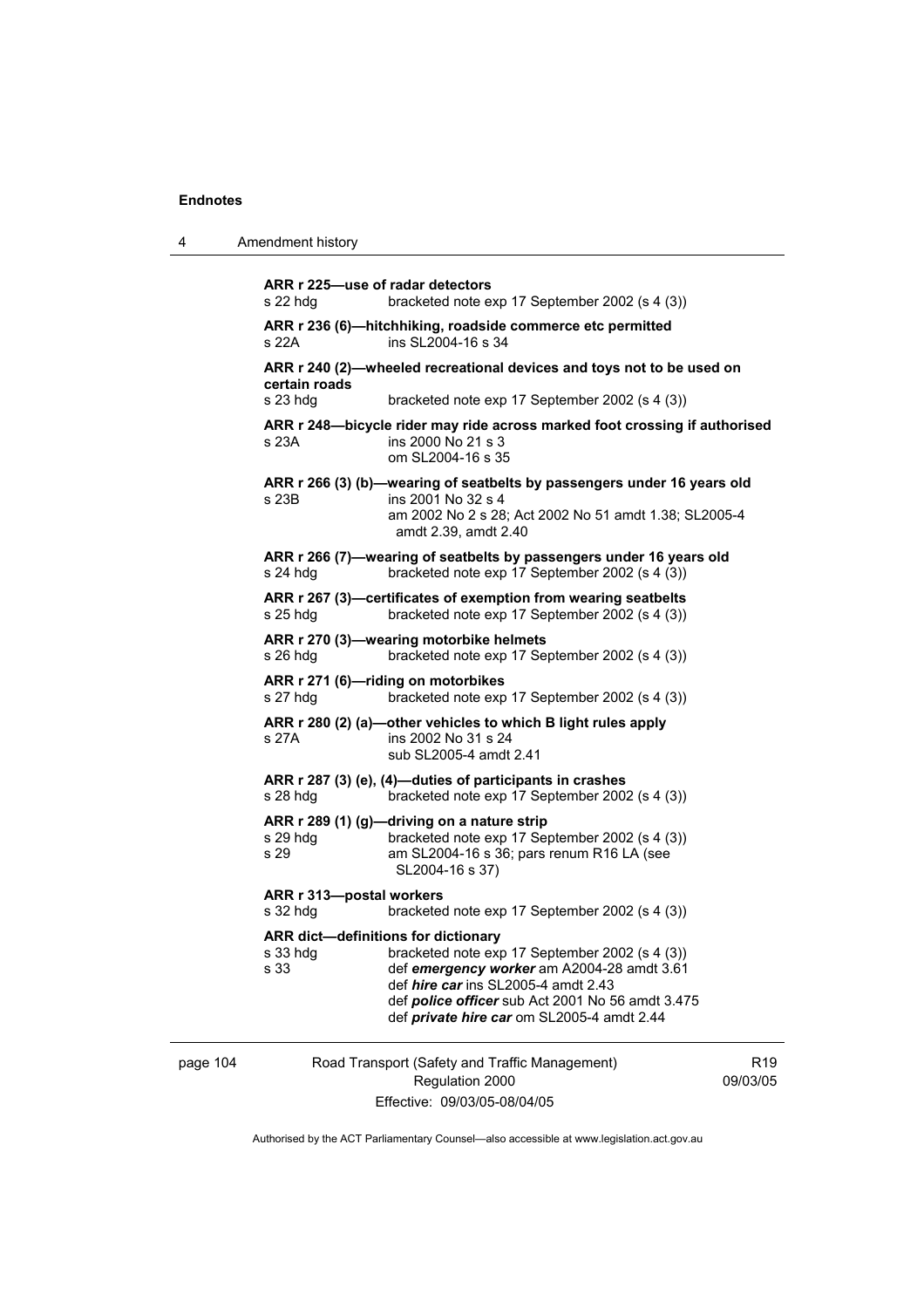def *public bus* sub Act 2001 No 62 amdt 1.38 def *restricted hire vehicle* om SL2005-4 amdt 2.44 def *taxi* sub 2002 No 2 s 29 am SL2005-4 amdt 2.42 **Offences against the Australian Road Rules**  div 2.2.3 hdg om SL2003-1 s 17 **Application of Criminal Code**  s 34 hdg bracketed note exp 17 September 2002 (s 4 (3))<br>s 34 sub Act 2002 No 51 amdt 1.39 sub Act 2002 No 51 amdt 1.39 om SL2003-1 s 17 **Offences are strict liability offences**  s 35 hdg bracketed note exp 17 September 2002 (s 4 (3))<br>s 35 am Act 2002 No 51 amdt 1.40 am Act 2002 No 51 amdt 1.40 om SL2003-1 s 17 **General defence of accident or reasonable effort**  s 36 hdg bracketed note exp 17 September 2002 (s 4 (3))

| s 36 | am Act 2002 No 51 amdt 1.41 |  |
|------|-----------------------------|--|
|      | om SL2003-1 s 17            |  |
|      |                             |  |

# **Making unnecessary engine noise**  bracketed note exp 17 September 2002 (s 4 (3)) **Emission of waste oil or grease**  s 38 hdg bracketed note exp 17 September 2002 (s 4 (3)) **Safety of persons on trailers**  s 39 hdg bracketed note exp 17 September 2002 (s 4 (3)) **Passengers in sidecars to be seated**

s 40 hdg bracketed note exp 17 September 2002 (s 4 (3))

# **Number of vehicles that may be drawn**

s 41 hdg bracketed note exp 17 September 2002 (s 4 (3))

#### **Towing by vehicles under 4.5t**

s 42 hdg bracketed note exp 17 September 2002 (s 4 (3))

#### **Lights on motor vehicles generally**  s 43 hdg bracketed note exp 17 September 2002 (s 4 (3))

#### **Use of meters in metered parking areas**  s 44 hdg bracketed note exp 17 September 2002 (s 4 (3))

#### **Parking in metered parking spaces**  s 45 hdg bracketed note exp 17 September 2002 (s 4 (3))

**Temporary closure of metered parking spaces**  s 46 hdg bracketed note exp 17 September 2002 (s 4 (3))

R19 09/03/05 Road Transport (Safety and Traffic Management) Regulation 2000 Effective: 09/03/05-08/04/05

page 105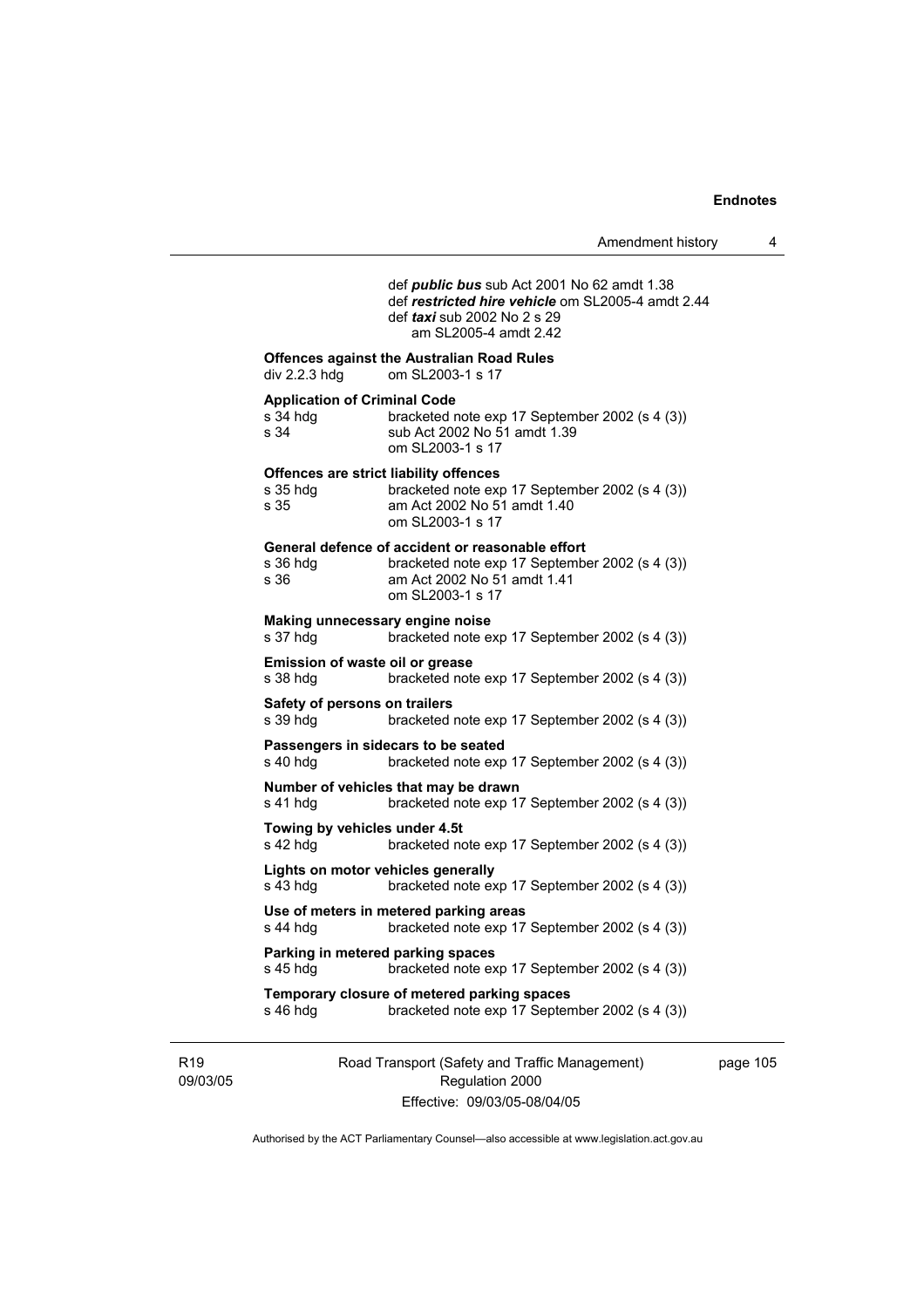| $\overline{4}$ | Amendment history |
|----------------|-------------------|
|----------------|-------------------|

```
Misuse of parking meters 
s 47 hdg bracketed note exp 17 September 2002 (s 4 (3))
Interfering with parking meters etc 
s 48 hdg bracketed note exp 17 September 2002 (s 4 (3)) 
Use of tickets in ticket parking areas 
s 49 hdg bracketed note exp 17 September 2002 (s 4 (3)) 
Parking in ticket parking spaces 
s 50 hdg bracketed note exp 17 September 2002 (s 4 (3)) 
Temporary closure of ticket parking spaces 
s 51 hdg bracketed note exp 17 September 2002 (s 4 (3))
s 51 am 2002 No 7 s 4, s 5; regs renum R6 LA (see 2002 No 7 s 6) 
Use of false or damaged parking tickets etc 
s 52 hdg bracketed note exp 17 September 2002 (s 4 (3)) 
Misuse of ticket machines 
s 53 hdg bracketed note exp 17 September 2002 (s 4 (3)) 
Interfering with parking ticket machines etc 
s 54 hdg bracketed note exp 17 September 2002 (s 4 (3))
Removing parking tickets etc 
s 55 hdg bracketed note exp 17 September 2002 (s 4 (3))
Unauthorised use and revocation of mobility parking scheme authorities 
s 56 hdg bracketed note exp 17 September 2002 (s 4 (3)) 
                 am Act 2002 No 30 amdt 3.770
No stopping on a road with a red kerb 
s 57 am 2001 No 32 s 5 
                  exp 1 December 2002 (s 57 (2)) 
Stopping public buses in bus zones and at bus stops 
s 57A hdg bracketed note exp 17 September 2002 (s 4 (3)) 
s 57A ins 2000 No 33 s 3 
                  am 2001 Act No 62 amdts 1.39-1.41 
Stopping in an emergency etc or to comply with another law 
s 58 hdg bracketed note exp 17 September 2002 (s 4 (3))
Carrying dangerous substances 
s 59 hdg bracketed note exp 17 September 2002 (s 4 (3)) 
                  sub A2004-7 amdt 1.14 
s 59 am A2004-7 amdt 1.15, amdt 1.16 
Interrupting funeral processions etc 
s 60 hdg bracketed note exp 17 September 2002 (s 4 (3))
```
page 106 Road Transport (Safety and Traffic Management) Regulation 2000 Effective: 09/03/05-08/04/05

R19 09/03/05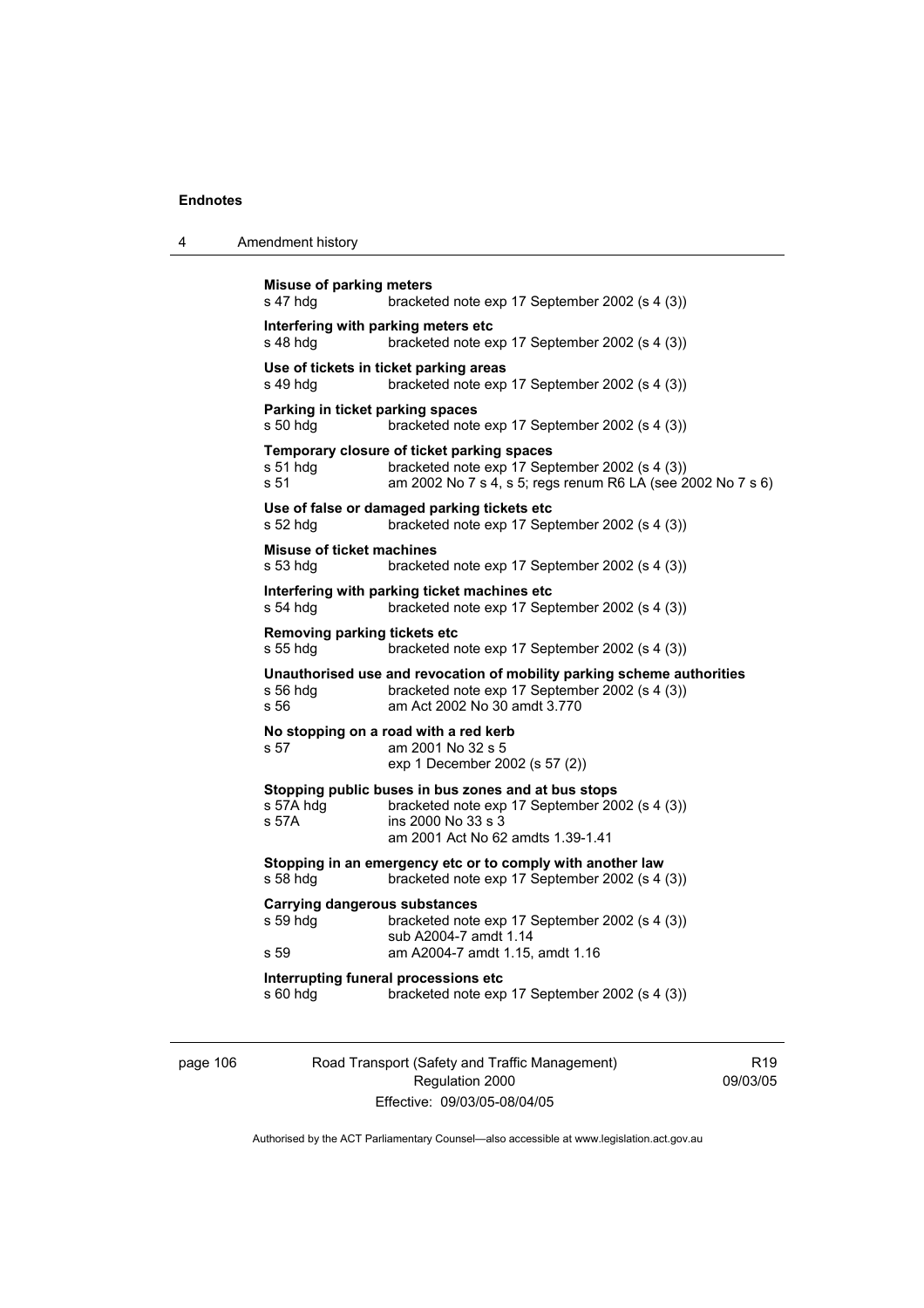```
Driving on roads closed to traffic 
s 61 hdg bracketed note exp 17 September 2002 (s 4 (3)) 
Use of wheeled recreational devices and wheeled toys on roads 
s 62 hdg bracketed note exp 17 September 2002 (s 4 (3)) 
Devices that are prescribed traffic control devices 
s 63 hdg bracketed note exp 17 September 2002 (s 4 (3)) 
Preventing prescribed traffic control devices being clearly visible 
s 64 hdg bracketed note exp 17 September 2002 (s 4 (3)) 
Use of do not overtake turning vehicle sign 
s 65 hdg bracketed note exp 17 September 2002 (s 4 (3)) 
Approvals etc by road transport authority 
s 66 am Act 2001 No 44 amdt 1.3797, amdt 1.3798 
Defence of complying with direction of police officer or authorised person 
s 68 hdg bracketed note exp 17 September 2002 (s 4 (3)) 
Exemption for driver of police vehicles 
s 69 hdg bracketed note exp 17 September 2002 (s 4 (3)) 
Exemption for driver of emergency vehicles 
s 70 hdg bracketed note exp 17 September 2002 (s 4 (3)) 
Stopping and parking exemption for police and emergency vehicles and 
authorised people 
s 71 hdg bracketed note exp 17 September 2002 (s 4 (3))<br>s 71 sub 2002 No 7 s 7
                  sub 2002 No 7 s 7
Parking 
ch 3 hdg ins 2001 No 32 s 6 
Metered parking schemes 
s 72 hdg bracketed note exp 17 September 2002 (s 4 (3))
Metered parking areas 
s 73 hdg bracketed note exp 17 September 2002 (s 4 (3)) 
Parking meters 
s 74 hdg bracketed note exp 17 September 2002 (s 4 (3)) 
Metered parking spaces 
s 75 hdg bracketed note exp 17 September 2002 (s 4 (3)) 
Parking authorities 
s 75A ins 2002 No 7 s 8 
Parking authority guidelines 
s 75B hdg bracketed note exp 17 September 2002 (s 4 (3))<br>s 75B bracketed note \overline{P} s 8
                  ins 2002 No 7 s 8
```
R19 09/03/05 Road Transport (Safety and Traffic Management) Regulation 2000 Effective: 09/03/05-08/04/05

page 107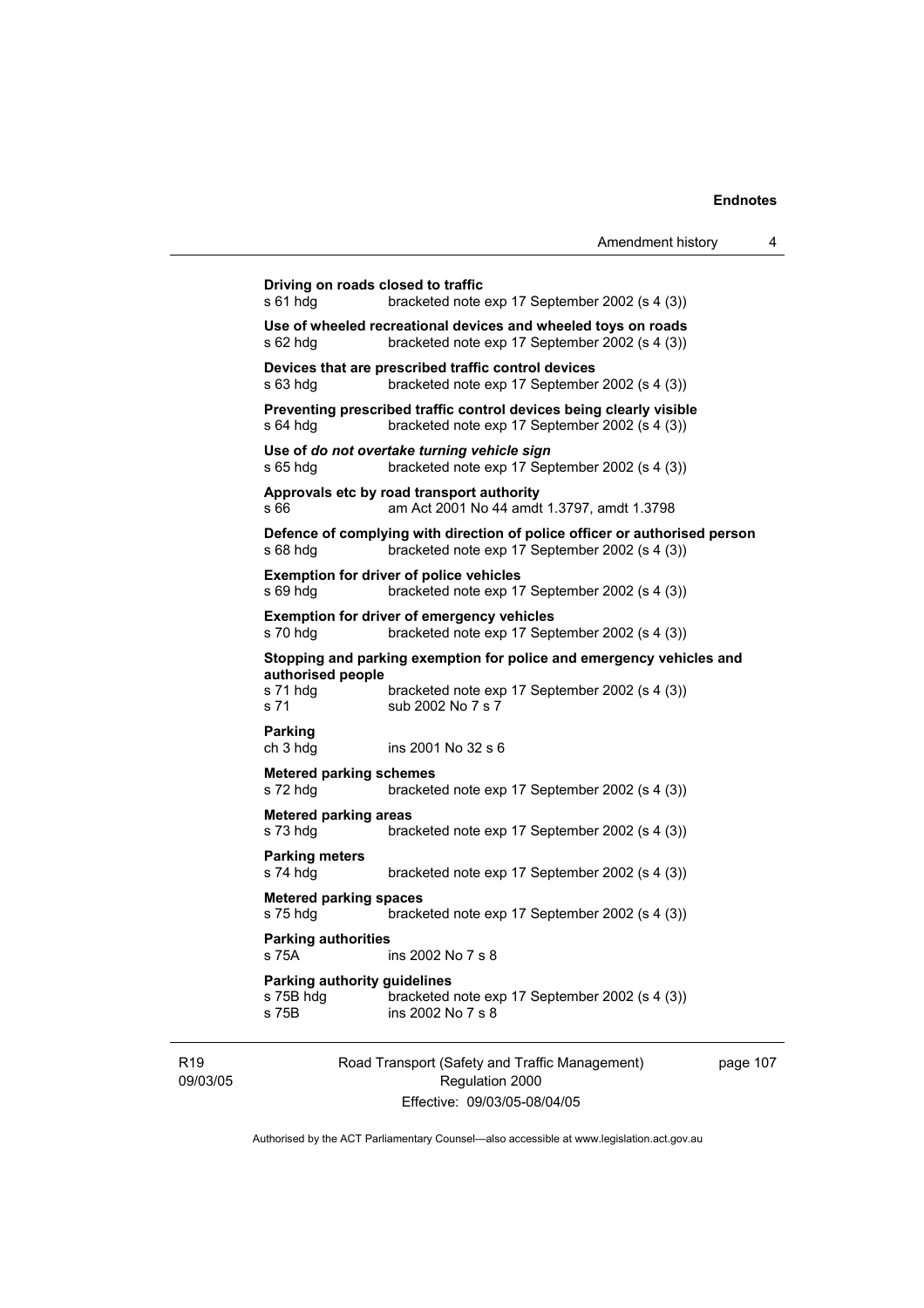| 4 | Amendment history |
|---|-------------------|
|---|-------------------|

| s 76 hdg                                        | Ticket parking schemes-road transport authority<br>sub 2002 No 7 s 9<br>bracketed note exp 17 September 2002 (s 4 (3))                                        |
|-------------------------------------------------|---------------------------------------------------------------------------------------------------------------------------------------------------------------|
| s 76A hdg<br>s 76A                              | Ticket parking schemes-parking authority<br>bracketed note exp 17 September 2002 (s 4 (3))<br>ins 2002 No 7 s 10                                              |
| <b>Ticket parking areas</b><br>s 77 hdg<br>s 77 | bracketed note exp 17 September 2002 (s 4 (3))<br>$(3)$ , $(4)$ exp 1 December 2006 (s 77 $(4)$ )                                                             |
| <b>Ticket parking spaces</b><br>s 78 hdg        | bracketed note exp 17 September 2002 (s 4 (3))                                                                                                                |
| <b>Ticket machines</b><br>s 79 hdg              | bracketed note exp 17 September 2002 (s 4 (3))                                                                                                                |
| <b>Parking tickets</b><br>s 80 hdg<br>s 80      | bracketed note exp 17 September 2002 (s 4 (3))<br>am 2002 No 7 s 11                                                                                           |
| <b>Duration of parking tickets</b><br>s 81 hdg  | bracketed note exp 17 September 2002 (s 4 (3))                                                                                                                |
| Definitions for div 3.1.3<br>s 82 hdg           | bracketed note exp 17 September 2002 (s 4 (3))                                                                                                                |
| s 83 hdg                                        | References in div to land adjoining residential land<br>bracketed note exp 17 September 2002 (s 4 (3))                                                        |
| s 84 hda                                        | Vehicle parked partly on residential land<br>bracketed note exp 17 September 2002 (s 4 (3))                                                                   |
| s 85 hdg                                        | Parking of certain vehicles on residential land prohibited<br>bracketed note exp 17 September 2002 (s 4 (3))                                                  |
| s 86 hdg                                        | Parking of certain vehicles on land adjoining residential land prohibited<br>bracketed note exp 17 September 2002 (s 4 (3))                                   |
| s 87 hdg<br>s 87                                | Parking of certain commercial vehicles on land with multi-unit developments<br>bracketed note exp 17 September 2002 (s 4 (3))<br>am Act 2002 No 30 amdt 3.771 |
| Daily infringement<br>s 88 hdg                  | bracketed note exp 17 September 2002 (s 4 (3))                                                                                                                |
| <b>Codes of practice</b><br>s 89 hdg<br>s 89    | bracketed note exp 17 September 2002 (s 4 (3))<br>am Act 2001 No 44 amdt 1.3799, amdt 1.3800                                                                  |

page 108 Road Transport (Safety and Traffic Management) Regulation 2000 Effective: 09/03/05-08/04/05

R19 09/03/05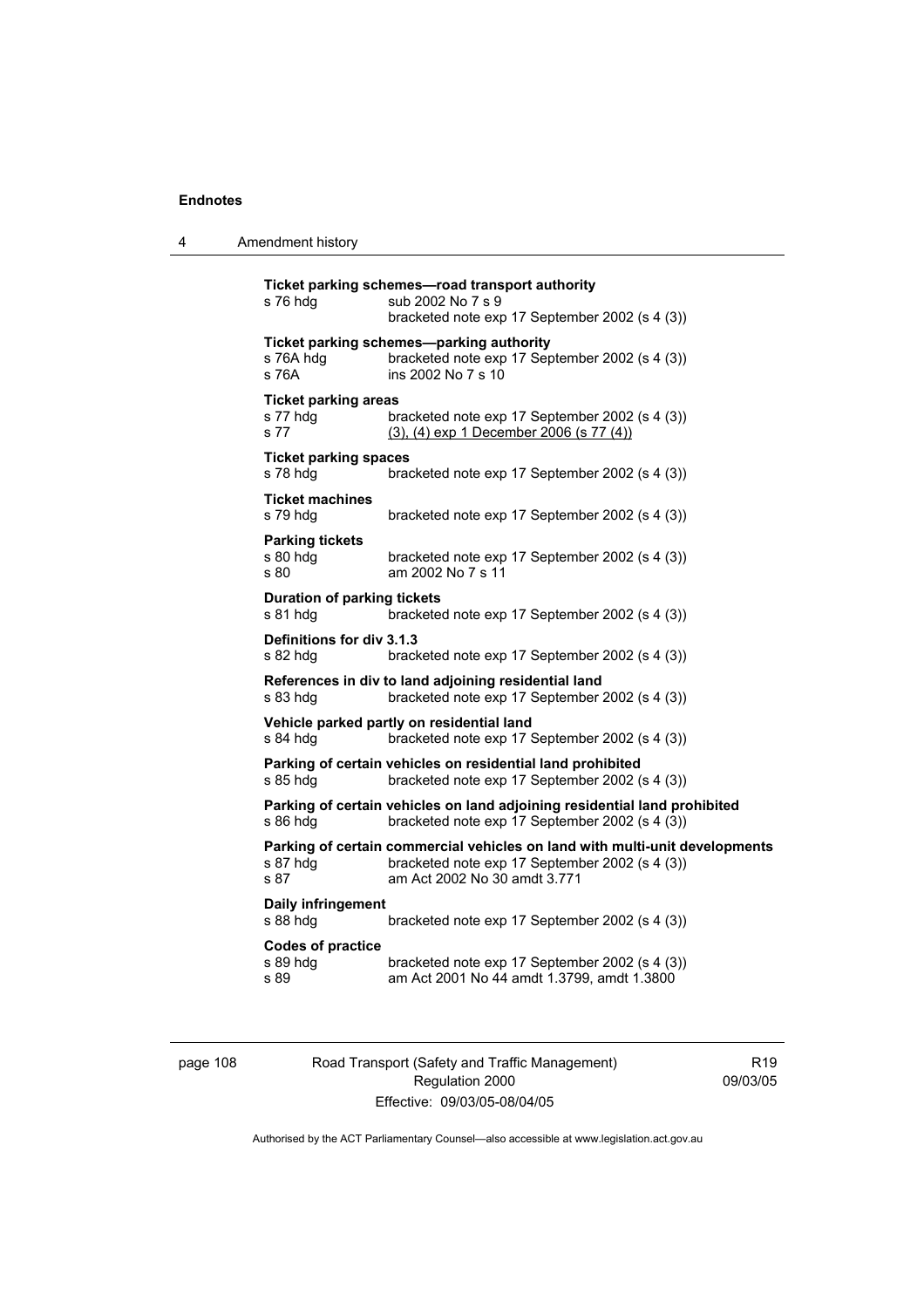| s 90 hda<br>s 90                                     | bracketed note exp 17 September 2002 (s 4 (3))<br>am Act 2001 No 44 amdts 1.3801-1.3803<br>def <i>the code of practice</i> om Act 2001 No 44 amdt 1.3803 |
|------------------------------------------------------|----------------------------------------------------------------------------------------------------------------------------------------------------------|
| <b>Application for exemption</b><br>s 91 hda         | bracketed note exp 17 September 2002 (s 4 (3))                                                                                                           |
| s 92 hdg                                             | Decision on application for exemption<br>bracketed note exp 17 September 2002 (s 4 (3))                                                                  |
| <b>Endorsement of certificates</b><br>s 93 hdg       | bracketed note exp 17 September 2002 (s 4 (3))                                                                                                           |
| s 94 hdg                                             | Variation of conditions of exemptions<br>bracketed note exp 17 September 2002 (s 4 (3))                                                                  |
| s 95 hdg                                             | Additional information by applicant<br>bracketed note exp 17 September 2002 (s 4 (3))                                                                    |
| s 96 hdg                                             | Loss etc of existing operator's certificate<br>bracketed note exp 17 September 2002 (s 4 (3))                                                            |
| s 97 hdq<br>s 97                                     | Cancellation of existing operator's certificate etc<br>bracketed note exp 17 September 2002 (s 4 (3))<br>am Act 2002 No 30 amdt 3.772                    |
| s 97A hdg<br>s 97A                                   | Other powers to provide pay parking<br>bracketed note exp 17 September 2002 (s 4 (3))<br>ins 2002 No 7 s 12                                              |
| <b>Overlapping schemes</b><br>s 98 hda<br>s 98       | bracketed note exp 17 September 2002 (s 4 (3))<br>am 2002 No 7 s 13                                                                                      |
| s 98A hdg<br>s 98A                                   | Income from ticket parking scheme<br>bracketed note exp 17 September 2002 (s 4 (3))<br>ins 2002 No 7 s 14                                                |
| Costs of ticket parking scheme<br>s 98B hdg<br>s 98B | bracketed note exp 17 September 2002 (s 4 (3))<br>ins 2002 No 7 s 14                                                                                     |
| s 99 hdg                                             | Trailers not separately chargeable<br>bracketed note exp 17 September 2002 (s 4 (3))                                                                     |
| <b>Parking permits</b><br>s 100 hdg                  | bracketed note exp 17 September 2002 (s 4 (3))                                                                                                           |
| s 101 hdg                                            | Mobility parking scheme authorities<br>bracketed note exp 17 September 2002 (s 4 (3))                                                                    |

R19 09/03/05 Road Transport (Safety and Traffic Management) Regulation 2000 Effective: 09/03/05-08/04/05

page 109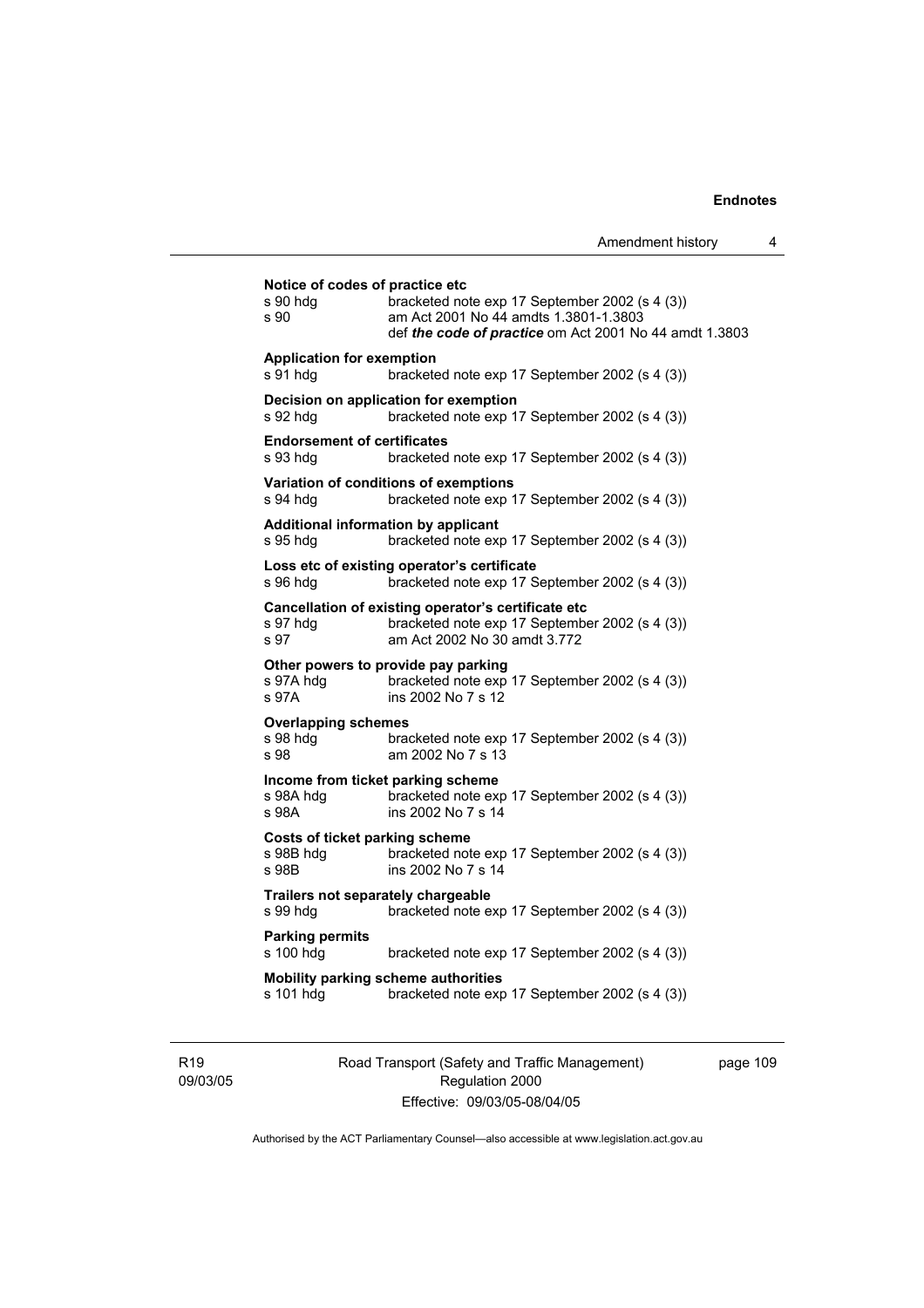4 Amendment history

#### **Definitions for ch 4**

| s 102 hdg<br>s 102                        | bracketed note exp 17 September 2002 (s 4 (3))<br>am 2000 No 33 s 4; 2000 No 52 s 4<br>def approved police speedometer ins 2001 No 32 s 7<br>def digital camera detection device sub 2001 No 32 s 8<br>def laser speed measuring device sub SL2004-47 s 40<br>def radar speed measuring device sub SL2004-47 s 41<br>def security checksum ins 2001 No 32 s 9<br>def testing authority am 2001 No 32 s 10; SL2004-47 s 42<br>def WORM disk ins SL2004-47 s 43 |
|-------------------------------------------|---------------------------------------------------------------------------------------------------------------------------------------------------------------------------------------------------------------------------------------------------------------------------------------------------------------------------------------------------------------------------------------------------------------------------------------------------------------|
|                                           | Approved traffic offence detection devices                                                                                                                                                                                                                                                                                                                                                                                                                    |
| s 103 hdg<br>s 103                        | bracketed note exp 17 September 2002 (s 4 (3))<br>sub 2000 No 52 s 5<br>am 2001 No 32 s 11                                                                                                                                                                                                                                                                                                                                                                    |
| s 103A                                    | Approval of police vehicle speedometers<br>ins 2001 No 32 s 12                                                                                                                                                                                                                                                                                                                                                                                                |
| s 104 hdg<br>s 104                        | Major testing of laser speed measuring devices<br>bracketed note exp 17 September 2002 (s 4 (3))<br>am 2000 No 33 s 5<br>sub 2000 No 52 s 5<br>am 2001 No 32 regs 13-17<br>sub SL2004-47 s 44                                                                                                                                                                                                                                                                 |
| s 104A                                    | Major testing of other traffic offence detection devices<br>ins SL2004-47 s 44                                                                                                                                                                                                                                                                                                                                                                                |
| s 104B                                    | Certification and sealing of traffic offence detection devices<br>ins SL2004-47 s 44                                                                                                                                                                                                                                                                                                                                                                          |
| s 105 hdg<br>s 105                        | Use of digital camera detection devices<br>bracketed note exp 17 September 2002 (s 4 (3))<br>sub 2001 No 32 s 18                                                                                                                                                                                                                                                                                                                                              |
| s 105A hdg<br>s 105A                      | Use of laser speed measuring devices<br>bracketed note exp 17 September 2002 (s 4 (3))<br>ins 2001 No 32 s 18                                                                                                                                                                                                                                                                                                                                                 |
| s 105B hdg<br>s 105B                      | Use of radar speed measuring devices<br>bracketed note exp 17 September 2002 (s 4 (3))<br>ins 2001 No 32 s 18                                                                                                                                                                                                                                                                                                                                                 |
| s 106 hdg                                 | Approved people-testing and sealing<br>bracketed note exp 17 September 2002 (s 4 (3))                                                                                                                                                                                                                                                                                                                                                                         |
| Approved people-use<br>s 107 hdg<br>s 107 | bracketed note exp 17 September 2002 (s 4 (3))<br>am 2000 No 52 s 6                                                                                                                                                                                                                                                                                                                                                                                           |
|                                           |                                                                                                                                                                                                                                                                                                                                                                                                                                                               |

page 110 Road Transport (Safety and Traffic Management) Regulation 2000 Effective: 09/03/05-08/04/05

R19

09/03/05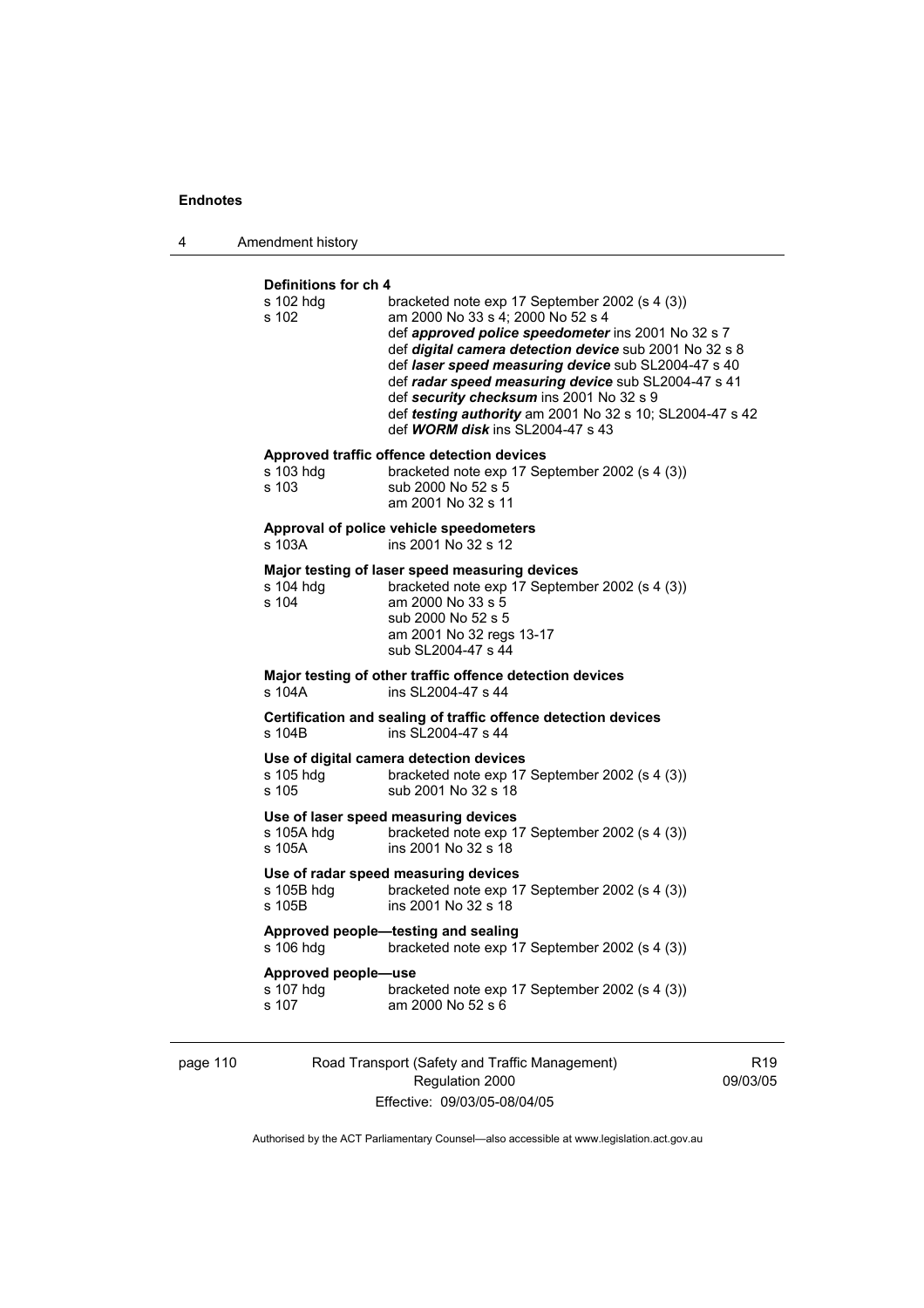**Recording of digital camera detection device image files—Act, s 23 (2) (c) (ii)**  s 107A ins 2001 No 32 s 19 am SL2004-47 s 45 **Recording of traffic lights camera detection device image files—Act, s 23 (2) (c) (ii)**  s 107B ins 2001 No 32 s 19 **Verification of traffic lights camera detection device image files—Act, s 23 (2) (c) (iii)**  ins 2001 No 32 s 19 **Meaning of vehicle image codes**  s 108 hdg bracketed note exp 17 September 2002 (s 4 (3))<br>s 108 sub 2000 No 33 s 6: 2000 No 52 s 7 sub 2000 No 33 s 6; 2000 No 52 s 7 am 2001 No 32 regs 20-22 **Additional powers of police**  s 109 hdg bracketed note exp 17 September 2002 (s 4 (3)) **Prohibition on car minding**  s 110 hdg bracketed note exp 17 September 2002 (s 4 (3)) **Removal of unattended vehicles from certain places**  s 111 hdg bracketed note exp 17 September 2002 (s 4 (3)) **Disposal of impounded or forfeited vehicles**  bracketed note exp 17 September 2002 (s 4 (3)) s 112 am Act 2001 No 29 s 14 sub 2001 No 32 s 23 **Disposal of forfeited vehicles—Act, s 10J**  s 112A hdg bracketed note exp 17 September 2002 (s 4 (3)) s 112A ins 2001 No 32 s 23 **Responsible person to inspect driver licence**  bracketed note exp 17 September 2002 (s 4 (3)) **Responsible person's consent**  s 114 hdg bracketed note exp 17 September 2002 (s 4 (3)) **Application of Criminal Code to regulation**  s 115 hdg bracketed note exp 17 September 2002 (s 4 (3)) s 115 sub Act 2002 No 51 amdt 1.42 om SL2003-1 s 18 **Offences against regulation are strict liability offences**  s 116 hdg bracketed note exp 17 September 2002 (s 4 (3)) s 116 am Act 2002 No 51 amdt 1.43 om SL2003-1 s 18

R19 09/03/05 Road Transport (Safety and Traffic Management) Regulation 2000 Effective: 09/03/05-08/04/05

page 111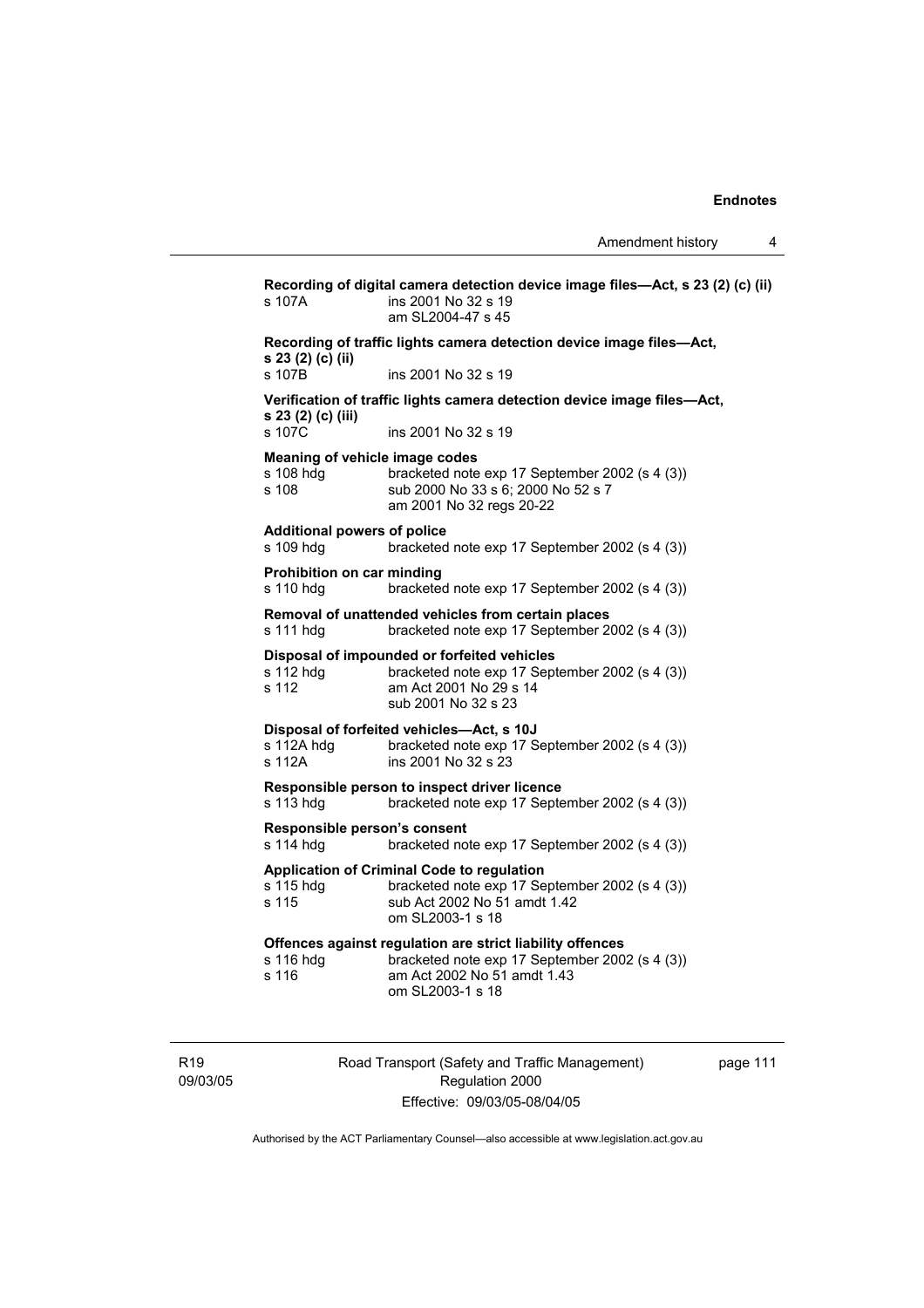4 Amendment history

| s 117 hdq<br>s 117                                   | General defence of accident or reasonable effort<br>bracketed note exp 17 September 2002 (s 4 (3))<br>am Act 2002 No 51 amdt 1.44<br>om SL2003-1 s 18 |
|------------------------------------------------------|-------------------------------------------------------------------------------------------------------------------------------------------------------|
| <b>Transitional</b><br>ch 6 hdg                      | exp 1 March 2002 (s 128)                                                                                                                              |
| <b>Parking</b><br>pt $6.1$ hdg                       | exp 1 March 2002 (s 128)                                                                                                                              |
| s 118                                                | <b>Existing Class A and Class B parking spaces</b><br>exp 1 March 2002 (s 128)                                                                        |
| <b>Existing parking labels</b><br>s 119              | exp 1 March 2002 (s 128)                                                                                                                              |
| <b>Existing disability labels</b><br>s 120           | exp 1 June 2000 (s 120)                                                                                                                               |
| <b>Existing codes of practice</b><br>s 121           | exp 1 March 2002 (s 128)                                                                                                                              |
| <b>Existing exemptions</b><br>s 122                  | exp 1 March 2002 (s 128)                                                                                                                              |
| s 123                                                | Existing applications for exemptions and variation of conditions<br>exp 1 March 2002 (s 128)                                                          |
| <b>Existing notices to show cause</b><br>s 124       | exp 1 March 2002 (s 128)                                                                                                                              |
| Traffic offence detection devices<br>pt $6.2$ hdg    | exp 1 March 2002 (s 128)                                                                                                                              |
| <b>Existing tests and certificates</b><br>s 125      | am 2001 No 32 s 24<br>exp 1 March 2002 (s 128)                                                                                                        |
| <b>Existing approved people-use</b><br>s 126         | exp 1 March 2002 (s 128)                                                                                                                              |
| <b>Other transitional provisions</b><br>pt $6.3$ hdg | exp 1 March 2002 (s 128)                                                                                                                              |
| s 127                                                | <b>Existing medical certificate about seatbelts</b><br>exp 1 March 2002 (s 128)                                                                       |
| Expiry of ch 6<br>s 128                              | am Act 2001 No 27 amdt 4.25<br>am Act 2001 No 44 amdt 1.3804<br>exp 1 March 2002 (s 128)                                                              |

page 112 Road Transport (Safety and Traffic Management) Regulation 2000 Effective: 09/03/05-08/04/05

R19 09/03/05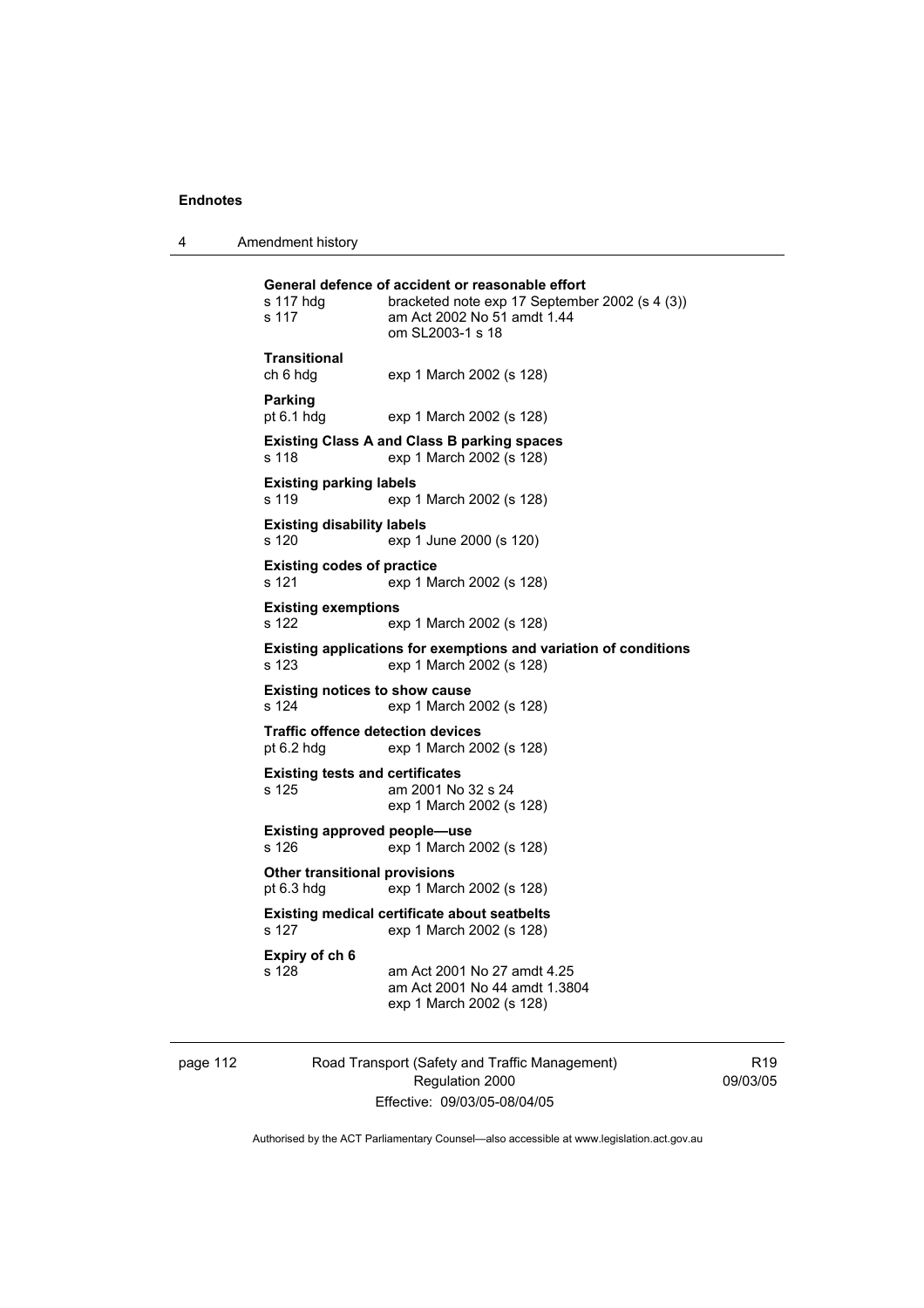| sch 1             | sub 2000 No 33 s 8                                                                         |
|-------------------|--------------------------------------------------------------------------------------------|
|                   | am 2000 No 52 s 8; pts renum R4 LA; SL2003-14 s 4                                          |
| <b>Dictionary</b> |                                                                                            |
| dict              | am A2004-28 amdt 3.62                                                                      |
|                   | def approved police speedometer ins 2001 No 32 s 26                                        |
|                   | def area of operations ins 2002 No 7 s 15                                                  |
|                   | def $ARR$ ins SL2003-12 s 6                                                                |
|                   | def camera detection device ins 2000 No 52 s 9                                             |
|                   | sub 2001 No 32 s 25                                                                        |
|                   | def centre of the road ins 2000 No 52 s 9                                                  |
|                   | def <i>digital camera detection device</i> ins 2000 No 52 s 9                              |
|                   | def emergency worker om SL2004-16 s 38                                                     |
|                   | def <i>give</i> way ins 2000 No 21 s 4                                                     |
|                   | def <i>hire car</i> ins SL2005-4 amdt 2.43                                                 |
|                   | def <i>indicated on</i> ins 2001 No 32 s 26                                                |
|                   | om R <sub>18</sub> LA                                                                      |
|                   | def laser speed measuring device ins 2000 No 52 s 9                                        |
|                   | def <i>length</i> ins 2000 No 52 s 9                                                       |
|                   | def <i>length of road</i> om $2000$ No $52 s 9$                                            |
|                   | def marked foot crossing ins 2000 No 21 s 4<br>def <i>motor vehicle</i> ins 2000 No 52 s 9 |
|                   | def parking authority ins 2002 No 7 s 15                                                   |
|                   | def parking authority guidelines ins 2002 No 7 s 15                                        |
|                   | def parking ticket am 2002 No 7 s 16                                                       |
|                   | def pedestrian ins 2000 No 21 s 4                                                          |
|                   | def piezo strip speed measuring device ins 2000 No 52 s 9                                  |
|                   | def postal vehicle am SL2004-16 s 39                                                       |
|                   | def <i>private hire car</i> om SL2005-4 amdt 2.44                                          |
|                   | def <i>public bus</i> sub Act 2001 No 62 amdt 1.42                                         |
|                   | def radar speed measuring device ins 2000 No 52 s 9                                        |
|                   | def recording medium ins 2001 No 32 s 26                                                   |
|                   | def red traffic arrow ins 2000 No 52 s 9                                                   |
|                   | def red traffic light ins 2000 No 52 s 9                                                   |
|                   | def registered interest om R18 LA                                                          |
|                   | def restricted hire vehicle om SL2005-4 amdt 2.44                                          |
|                   | def restricted taxi om 2002 No 2 s 30                                                      |
|                   | def <i>ride</i> ins 2000 No 21 s 4                                                         |
|                   | def <i>rider</i> ins 2000 No 21 s 4                                                        |
|                   | def road sub Act 2002 No 30 amdt 3.773                                                     |
|                   | def road related area ins Act 2002 No 30 amdt 3.774                                        |
|                   | om R18 LA                                                                                  |
|                   | def security checksum ins 2001 No 32 s 26                                                  |
|                   | def speed measuring device ins 2000 No 52 s 9                                              |
|                   | om R <sub>18</sub> LA<br>def <i>taxi</i> sub 2002 No 2 s 31                                |

R19 09/03/05 Road Transport (Safety and Traffic Management) Regulation 2000 Effective: 09/03/05-08/04/05

page 113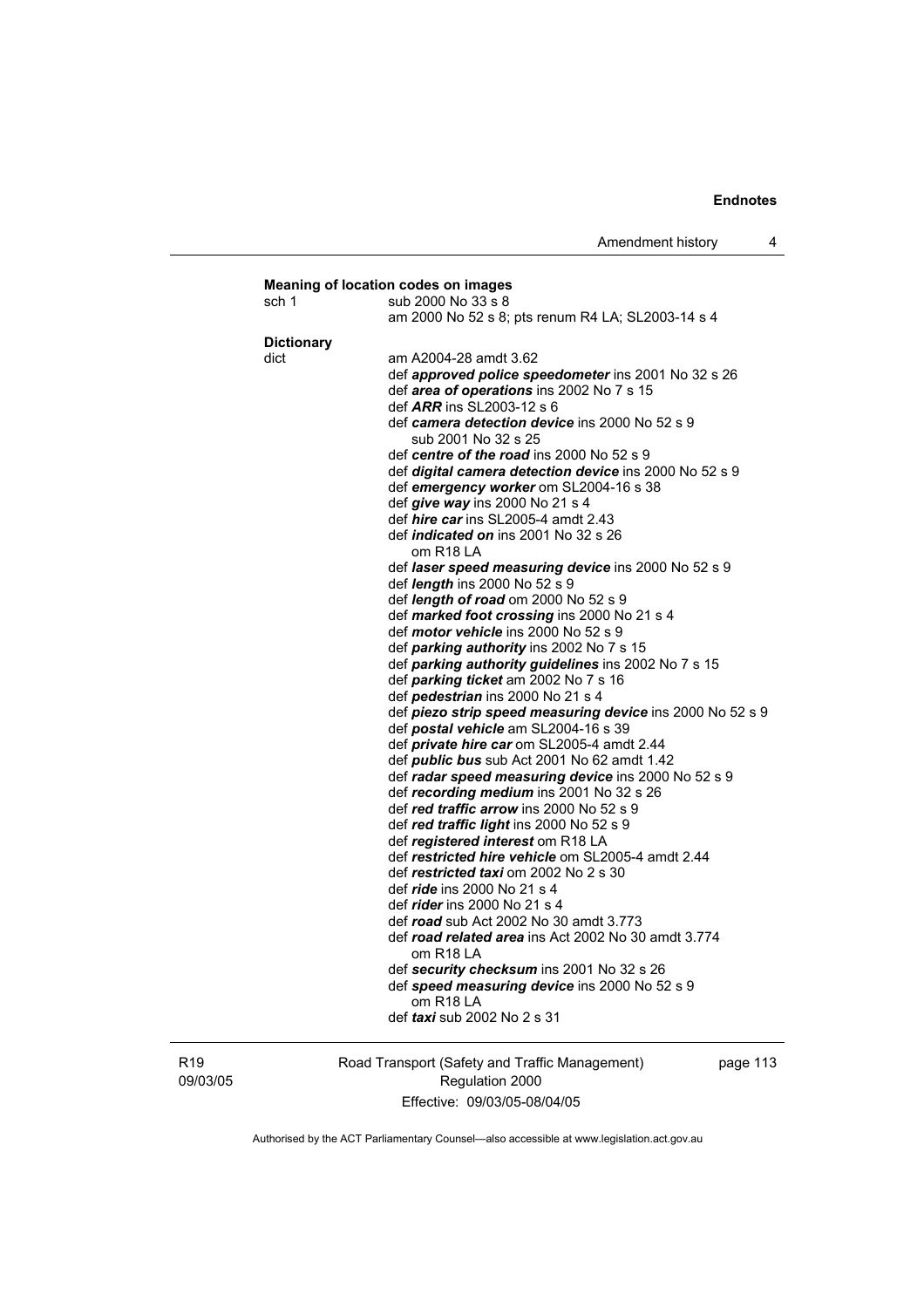5 Earlier republications

 def *testing authority* ins 2000 No 52 s 9 def *the Act* om Act 2001 No 44 amdt 1.3805 def *traffic lights camera detection* ins 2000 No 52 s 9 def *trailer* ins 2000 No 52 s 9 def *vehicle* ins 2000 No 52 s 9 def *WORM disk* ins 2001 No 32 s 26 sub SL2004-47 s 46

# **5 Earlier republications**

Some earlier republications were not numbered. The number in column 1 refers to the publication order.

Since 12 September 2001 every authorised republication has been published in electronic pdf format on the ACT legislation register. A selection of authorised republications have also been published in printed format. These republications are marked with an asterisk (\*) in column 1. Except for the footer, electronic and printed versions of an authorised republication are identical.

| <b>Republication No Amendments to</b> |                | <b>Republication date</b> |
|---------------------------------------|----------------|---------------------------|
| 1                                     | not amended    | 1 March 2000              |
| 2                                     | Act 2001 No 56 | 12 September 2001         |
| 3                                     | Act 2001 No 62 | 3 December 2001           |
| 4                                     | SL 2002 No 2   | 1 March 2002              |
| $5*$                                  | SL 2002 No 2   | 2 March 2002              |
| 6                                     | SL 2002 No 7   | 16 April 2002             |
| 7                                     | Act 2002 No 30 | 10 October 2002           |
| 8                                     | SL2002-31      | 1 November 2002           |
| 9                                     | SL2002-31      | 2 December 2002           |
| 10                                    | Act 2002 No 51 | 1 January 2003            |
| 11                                    | SL2003-1       | 10 January 2003           |
| $12*$                                 | SL2003-12      | 1 June 2003               |
| 13                                    | SL2003-14      | 11 June 2003              |
| 14                                    | A2004-7        | 5 April 2004              |
| 15                                    | A2004-28       | 1 July 2004               |
|                                       |                |                           |

page 114 Road Transport (Safety and Traffic Management) Regulation 2000 Effective: 09/03/05-08/04/05

R19 09/03/05